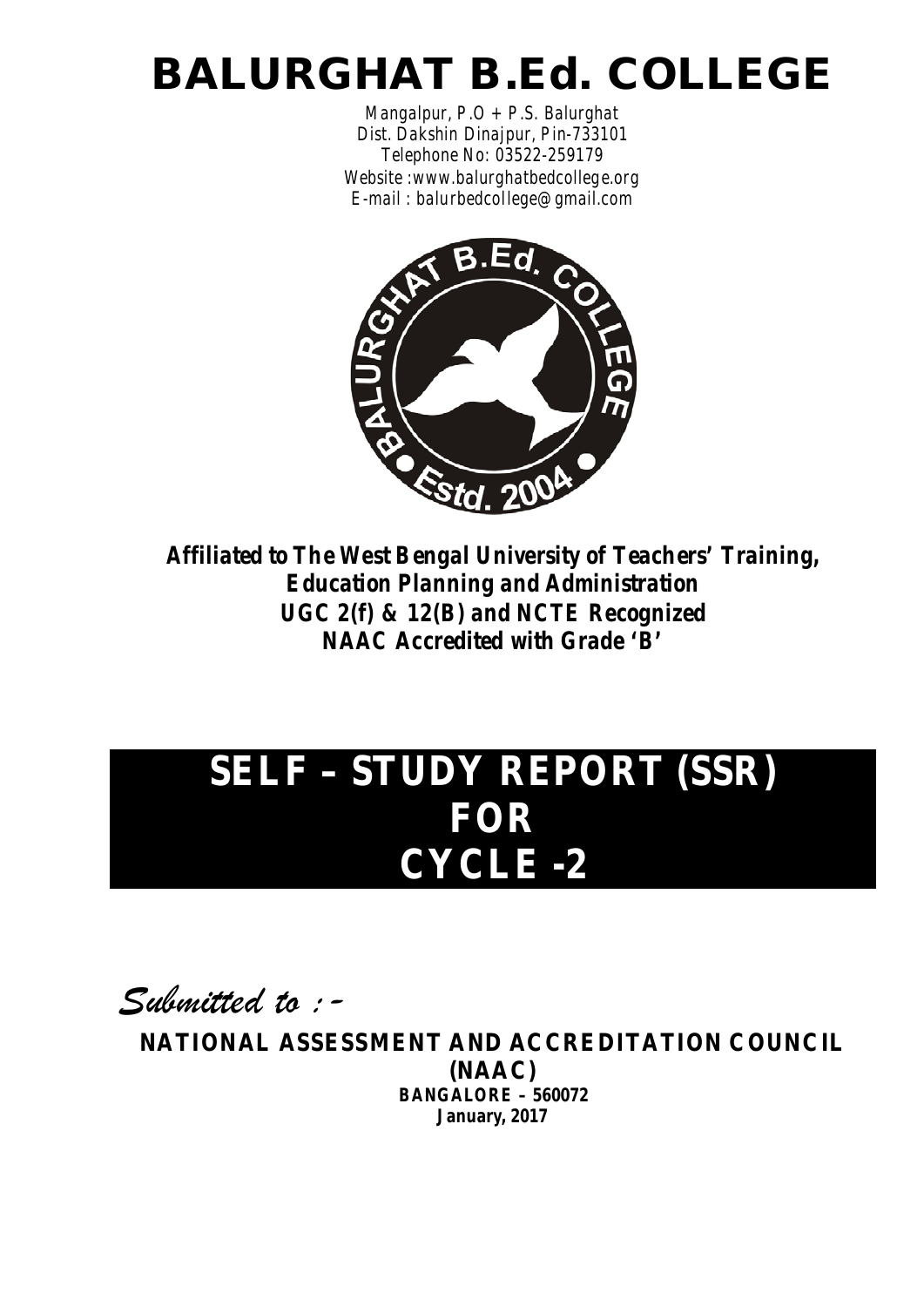#### Foreword

It gives me great pleasure to place before NAAC the Re-Accreditation Report for third cycle of Accreditation in 2017 exactly 8 years after we got accredited for the first time in 2009.

The concept of quality assurance in Education which meant an abstract term and different things to different people became more focused and achievable with the quality parameters specified by NAAC. Our journey over a period of 14 years has been incredible. Just from an undergraduate B.Ed program of one year with 100 students in 2004, we have become a postgraduate institution for the year 2017 (i.e. our college has achieved the status of a post-graduate college of education). The faculty which conceived quality as good teaching and instruction widened its perspectives so as to encompass research and publications, community services and continuous improvement and lifelong learning.

Being a private self financed institution it has had its own advantages and challenges. In such a scenario, it was proper guidance as per NAAC parameters backed by a supportive, visionary management which drove the IQAC of the institution from one milestone to another. The faculty is more enlightened about teaching, leading to research and research on framing effective guidelines for teaching learning practices. We have learnt to use web resources for active cooperative learning and e-learning strategies for developing self-teaming skills among students, and be persistent and meticulous in implementing certain best practices which enable us to bring in a gradual shift from teaching to learning, synchronous to asynchronous learning environments.

This journey has not only been exciting but also challenging; it is exciting because we now have the vision and mission and quality parameters which lead us to direct our journey towards the fulfillment of the vision; it is challenging as it is very difficult not to be complacent, but be determined to be continuously conscious of doing things in a better manner as there is always a better method of doing things. We thank NAAC for being a lamp post while moving in the twilight with the firm determination to reach the goal of this institution for which it has been made and established.

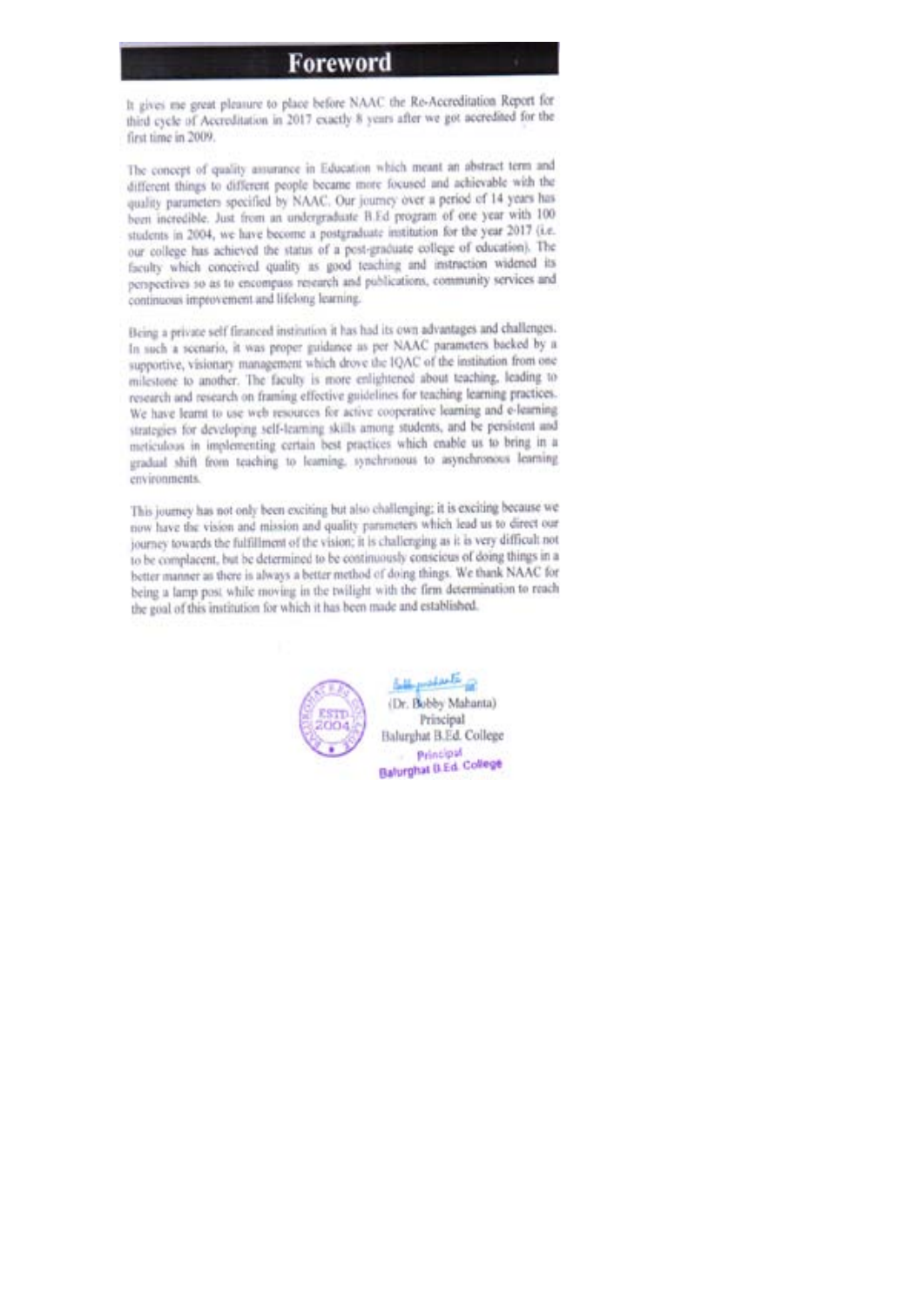## **ANNALS OF ESTABLISHMENT AND DEVELOPMENT**

Balurghat B.Ed. College is situated in the district town of Dakshin Dinajpur which is a border district and backward region of West Bengal. The area is agro-based and rural with scenic beauty, where economic activity varies with the variation of agricultural productions. The reminiscence unfolds the historical facts that the Independence of India, formation of East Pakistan and hence the partition of Bengal caused exodus of huge Hindu population from the then East Pakistan to India. Notwithstanding, the loss of valuable property, profitable business and profession, the Hindus left the then East Pakistan and entered India to get settlement. The growth rate of population in Balurghat rose from five thousand to 50 thousand in the year of Independence as refugees from East Pakistan permanently settled here. As a result, along with manifold economic problems, education figured a crisis process. The people of Balurghat had deeply felt the needs of a B.Ed. College since Independence for unemployed, untrained educated youths as a positive step to develop skills in them. The Balurghat B.Ed. College was established on 07.07.2004. The College is a non-profit, unaided self-financing institution. The college is recognized by National Council for Teacher Education, Govt. of India (Vide Regional director, ERC,NCTE, Bhubaneshwar's order no. E R C/7 - 67.10.4/2006/2226 dated July 31, 2006) and approved by the Higher Education Department, Govt. of West Bengal (vide Deputy Secretary, Higher Education Department, C.S.Branch, Govt. of West Bengal, memo no. 1160.Edn(cs) dated-23.12.2004) and was first affiliated to the University of North Bengal (vide Inspector of College, University of North Bengal's order no.113/76/Insp-2004 dated-26.07.2004). The B.Ed. College has been running with a large number of highly educated and well experienced teachers with requisite qualifications as per NCTE norms.

This is the first self-financing college of the North Bengal which got recognition from NCTE and successfully completed Examinations for B.Ed. course from 2005 to 2008 under the University of North Bengal. This is the first college where 99 students out of 100 obtained 1st class in the session 2004-05. The University of Gour Banga was established in 2008 at Malda (vide Kolkata Gazette Extraordinary Notification 299-Edn(u)/ dt.

No. (EH/IU-37/08 28th May, 2008) and this college fell within the jurisdiction of this university. Naturally, the affiliation of this college to the University of North Bengal was shifted to the University of Gour Banga in 2009 to 31-01-2017 and the college got permanent affiliation from The University of Gour Banga vide order No. 183(4)/UGB/R-09 dated 13/04/2009 from the session 2009-10 and then under The West Bengal University of Teachers' Training, Education Planning and Administration vide notification No. 90 - Edn(U)/lU(WBUTTE)-11/15 dated 30-01-2017.

The IGNOU Study Centre (Code No. 2884P) of Balurghat B.Ed. College was installed in 2007 and has been functioning satisfactorily since then. It is a good drive for diversified curricula designed to provide capacity expansion training to the untrained in-service teachers having at least two years teaching experience in any recognized institution.

The Balurghat B.Ed. College has been permitted to start D.El.Ed.(P.T.T.I.) Course from the session 2009-11 with 2 years duration with its affiliation to the West Bengal Board of Primary Education (vide order No. 120/BPE/P/2009, dated-5/6/2009) and also with its recognition from National Council for Teacher Education (N.C.T.E.).

It has also been permitted to provide "Bratachari" education and training organized and approved by "Banglar Bratachari Samiti, Kolkata", to the D.El.Ed trainee-students of this college. All the D.El.Ed trainees obtained first class in the session, 2009-11 with its traditional rank unbroken till this session. It is proudly stated that all those students trained with D.El.Ed. in this college have been employed in different Government Primary Schools of West Bengal.

The Balurghat B.Ed. College has been appreciatively qualified to launch the post graduate teachers education programme and the M.Ed. course has been permitted to be launched from the session 2017-2019 under The West Bengal University of Teachers' Training, Education Planning and Administration (WBUTTEPA), 25/2, 25/3, Ballygange Circular Road, Kolkata- 700019.

The college has also introduced different courses associated with teachers' training and education programme like Spoken English courses in collaboration with BBC English & Foreign Language courses and Computer Education with full and direct collaboration supported by The British Institute (a division of the British Institute of Engineering Technology India Pvt. Ltd.), Kolkata.

The college is equipped with a modern Digital Language Laboratory to develop the learners' communicative skills.

The college has already been included in the list of colleges prepared under section 2(f) and 12(B) of the UGC Act 1956.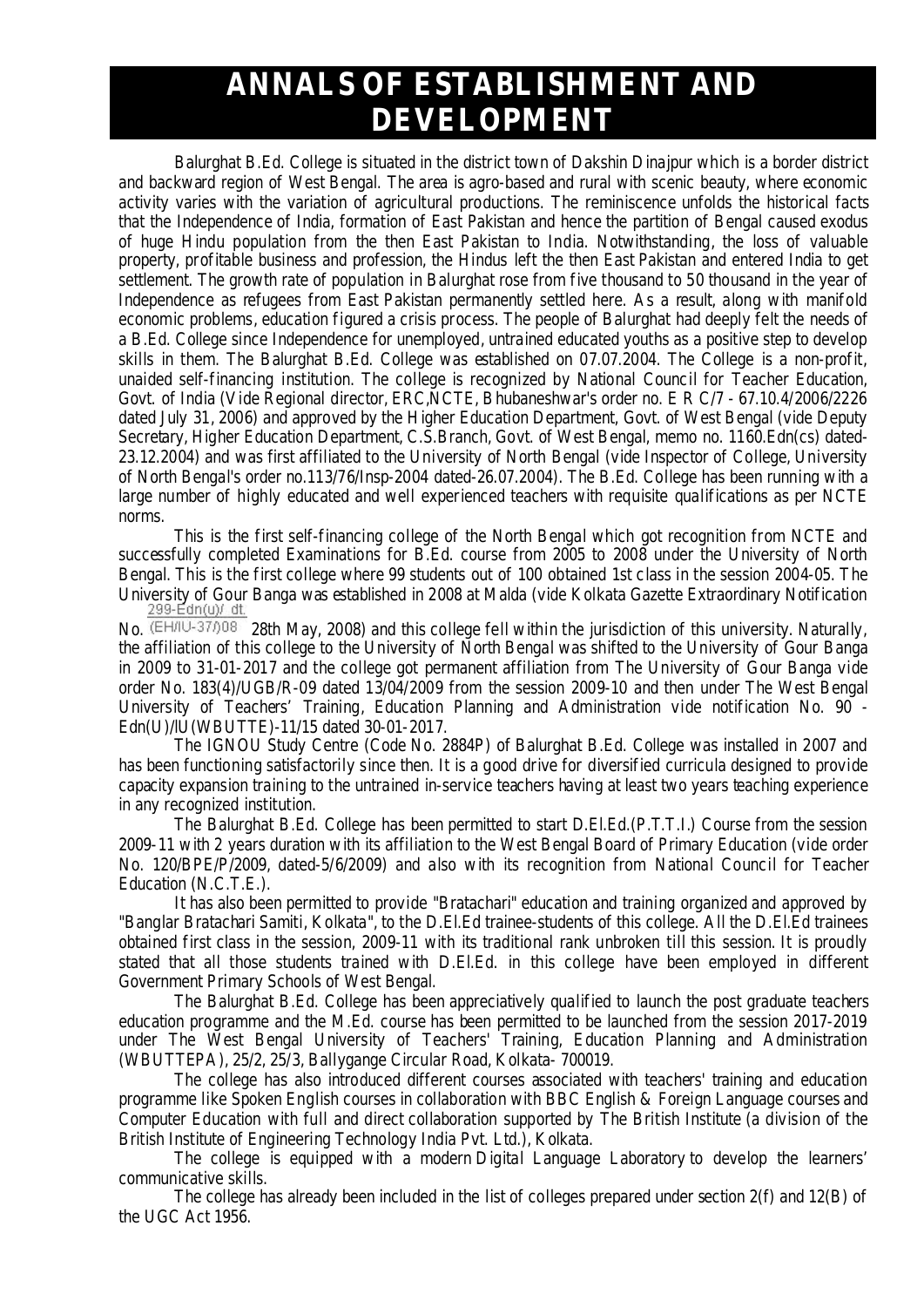# **OUR VISSION AND MISSION**

## *VISSION*

Balurghat B.Ed. College aspires to be nationally recognized as one of the premier institutions that offer to the society competent teachers who are humane, collaborative and multicultural in their outlook and to be globally adjudged as efficient and highly innovative disseminator of knowledge and expertise.

## *MISSION*

- To develop an understanding of academic content at a higher level by weaving 21<sup>st</sup> century interdisciplinary themes into core subjects;
- To develop learning and innovative skills among students and teachers;
- To equip teachers and students with research-driven instructional practices;
- To foster life skills and work place skills among students and teachers;
- To empower teachers and students with knowledge, skills and attitude required to create inclusive and multicultural learning environments;
- To instill among the students and teachers the civic virtues and the spirit of giving back to the society multifold.
- To inculcate moral values and professional ethics in teachers and students.
- To strengthen students' national spirit to achieve the goal of clean, corruption free nation.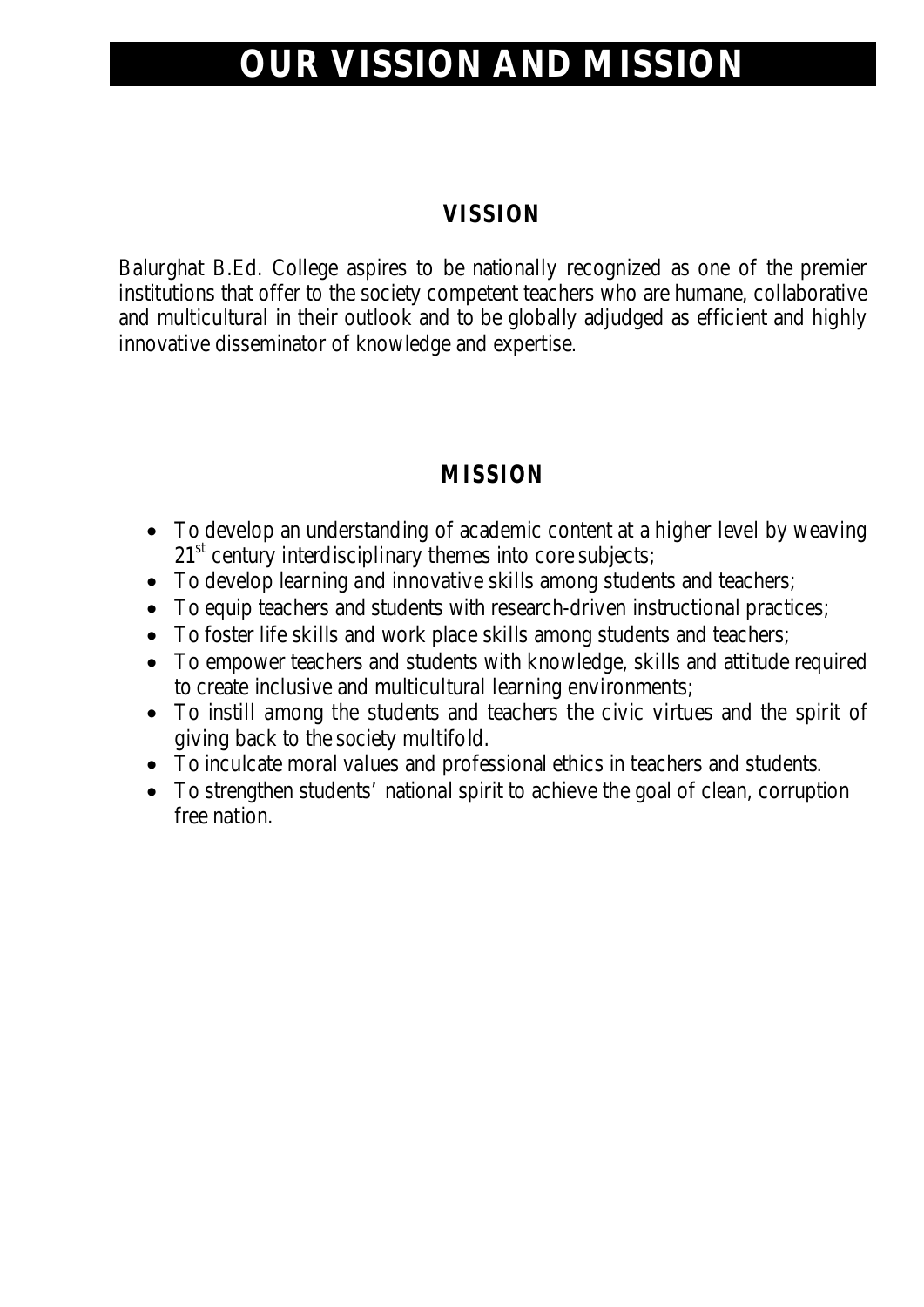# **Part-I Institutional Data**

### A. **Profile of the College**

| 1. Name address of the institution | : Balurghat B.Ed. College,<br>Mangalpur, P.O.- Balurghat,<br>Dist. - Dakshin Dinajpur,<br>West Bengal, Pin: 733101 |
|------------------------------------|--------------------------------------------------------------------------------------------------------------------|
| 2. Website URL                     | www.balurghatbedcollege.org.in                                                                                     |

3. For communication :

#### **Office**

| UMICE          |                  |               |                           |
|----------------|------------------|---------------|---------------------------|
| <b>Name</b>    | <b>Telephone</b> | <b>Fax No</b> | <b>E-Mail Address</b>     |
|                | <b>Number</b>    |               |                           |
|                | with STD         |               |                           |
|                | Code             |               |                           |
| Head/Principal | 03522-           | $03522 -$     | balurbedcollege@gmail.com |
|                | 259179           | 271515        | drbobbymahanta@gmail.com  |
| Vice-Principal |                  |               |                           |
| Self-appraisal | $03522 -$        | $03522 -$     | balurbedcollege@gmail.com |
| Co-ordinator   | 259179           | 271515,       | kalpatarumondal@gmail.com |
|                |                  | Mobile :      |                           |
|                |                  | 9933351560    |                           |

### **Residence**

| <b>Name</b>    | <b>Telephone Number</b><br>with STD Code | <b>Mobile Number</b> |
|----------------|------------------------------------------|----------------------|
| Head/Principal |                                          | 09707010062          |
| Vice-Principal |                                          |                      |
| Self-appraisal |                                          | 09933351560          |
| Co-ordinator   |                                          |                      |

- 4. Location of the Institution: Urban Semi-urban Rural.  $\sqrt{2}$ Tribal. Any other (specify and indicate)
	-

5. Campus area in acres

2.27 Acres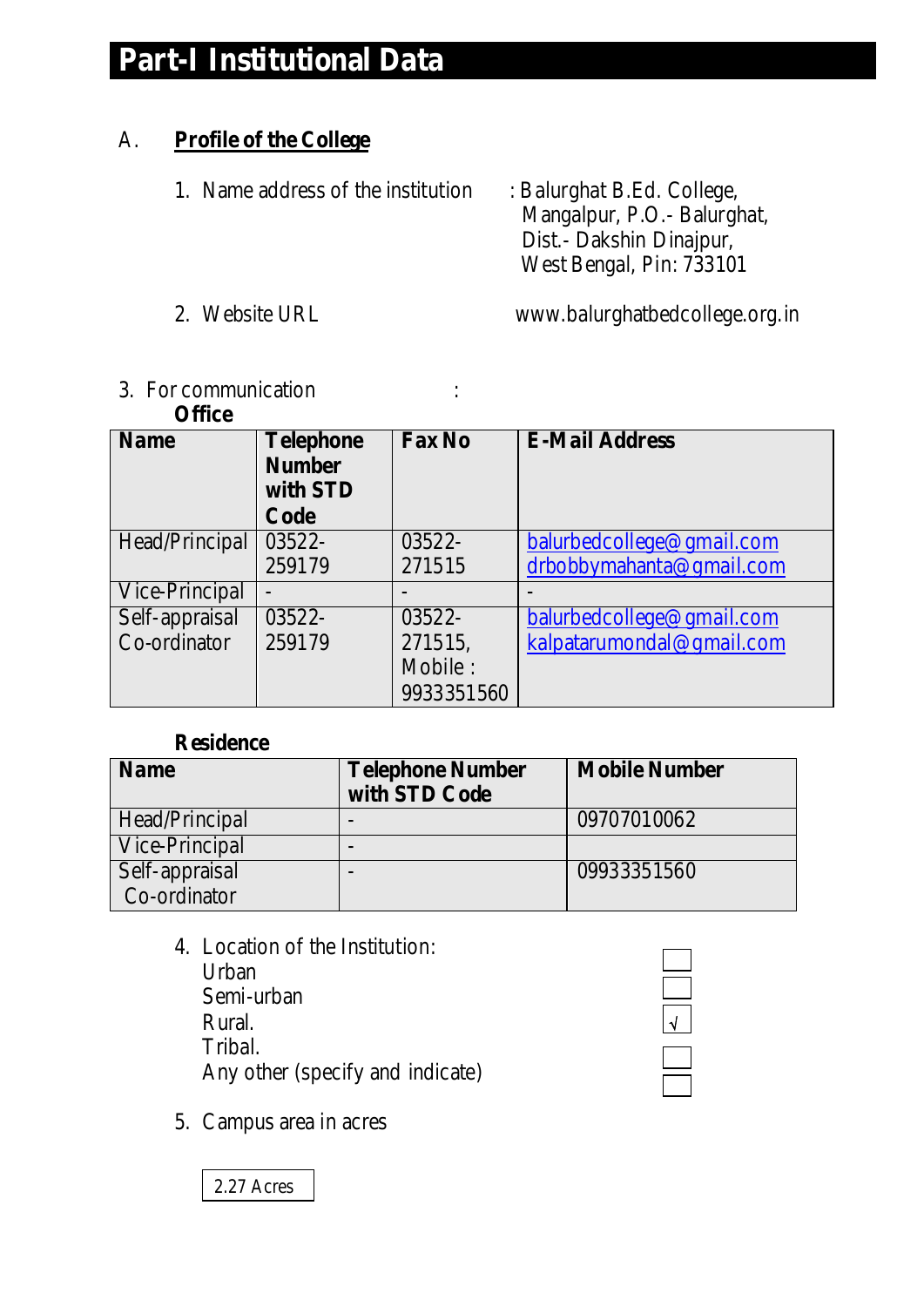6. Is it a recognized minority institution?

|  | 7. Date of establishment of the institution: |  |  |
|--|----------------------------------------------|--|--|

| '' Dav of comomitment of the montan |             |  |  |  |
|-------------------------------------|-------------|--|--|--|
| Month                               | Year<br>ŘΣ. |  |  |  |
| M M                                 | Y Y Y Y     |  |  |  |
| በ7                                  | 2004        |  |  |  |

8. University/Board to which the institution is affiliated:

University of North Bengal from 07.7.2004 to 25.5.2008, then University of Gour Banga w.e.f 26.5.2008 to 31-01-2017 and then under the University of WBUTTEPA w.e.f. 01.02.2017 to till date

9. Details of UGC recognition under section 2(f) and 12B of the UGC Act.:-

|      |     | Month & Year |     | Month & Year |         |
|------|-----|--------------|-----|--------------|---------|
| 2(f) | M M | Y Y Y Y      | 12B | M M          | Y Y Y Y |
|      |     | 2013         |     |              | 2016    |

#### 10.Type of the Institution

| a. By funding       | i.    | Government                       |            |
|---------------------|-------|----------------------------------|------------|
|                     | ii.   | Grant-in-aid                     |            |
|                     | iii.  | Constituent                      |            |
|                     | iv.   | Self-financed.                   |            |
|                     | V.    | Any other (specify and indicate) |            |
| <b>b.</b> By Gender | i.    | Only for Men                     |            |
|                     | ii.   | Only for Women                   |            |
|                     | iii.  | Co-education.                    | $\sqrt{ }$ |
| c. By Nature        | i.    | University Dept.                 |            |
|                     | ii.   | <b>RIE</b>                       |            |
|                     | iii.  | <b>IASE</b>                      |            |
|                     | iv.   | Autonomous College               |            |
|                     | V.    | <b>Affiliated College</b>        | √          |
|                     | vi.   | <b>Constituent College</b>       |            |
|                     | vii.  | Dept. of Education of a          |            |
|                     |       | <b>Composite College</b>         |            |
|                     | viii. | <b>CTE</b>                       |            |
|                     | 1X.   | Any other (specify and indicate) |            |
|                     |       |                                  |            |

10.Does the University/State Education Act have provision for autonomy?

| Yes $ \vee $ |                                                   |  |
|--------------|---------------------------------------------------|--|
|              | If yes, has the institution applied for autonomy? |  |
| Yes          | No $\lceil \sqrt{\rceil}$                         |  |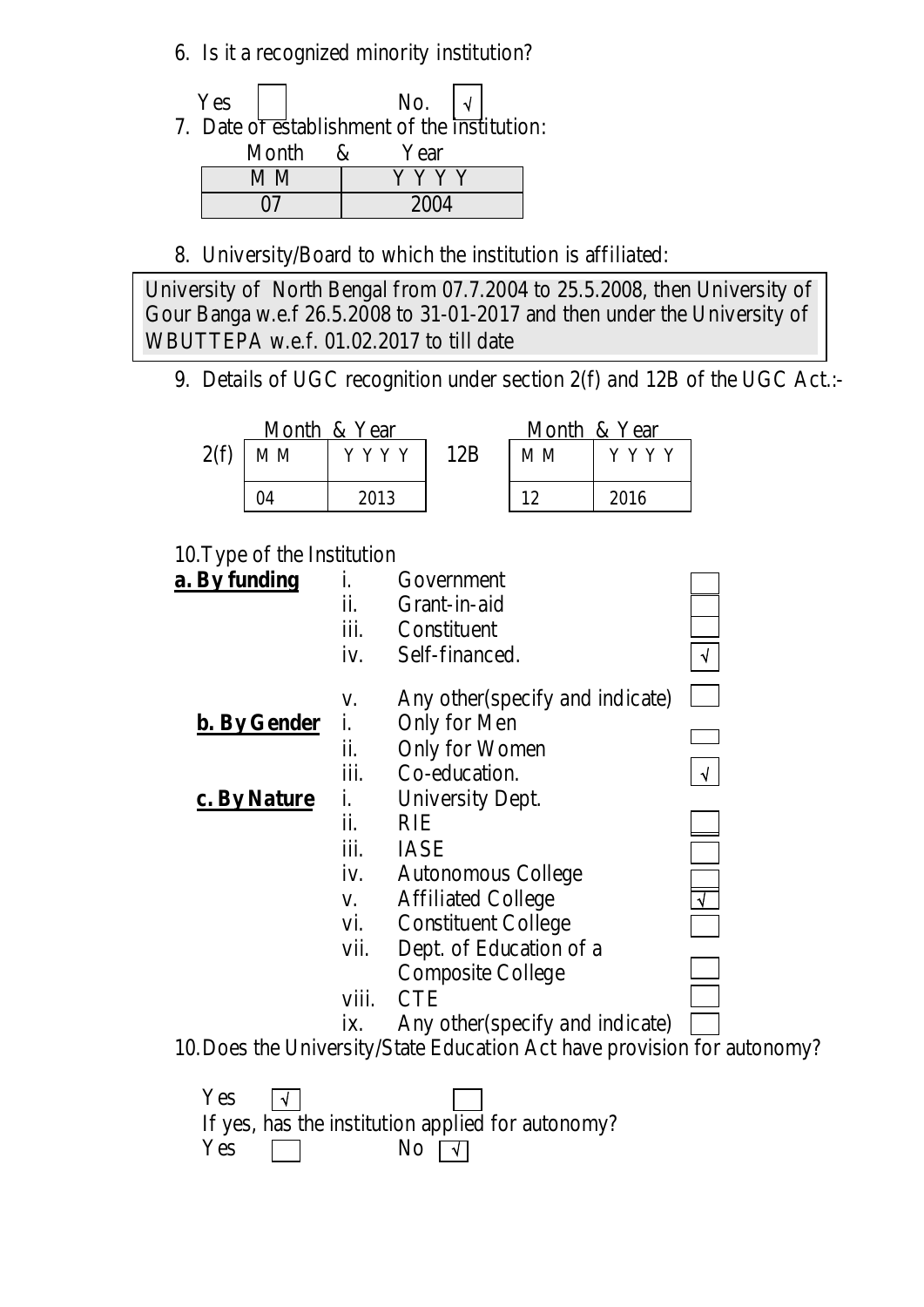| <b>Sl</b><br>No.    | Level               | Programme/<br>Course | Entry<br>Qualification                                                                                | <b>Nature of</b><br>Award | <b>Duration</b>   | <b>Medium</b><br><sub>of</sub> |
|---------------------|---------------------|----------------------|-------------------------------------------------------------------------------------------------------|---------------------------|-------------------|--------------------------------|
|                     |                     |                      |                                                                                                       |                           |                   | instruction                    |
| $\overline{i}$      | Pre-primary         |                      |                                                                                                       | Certificate               |                   |                                |
|                     |                     |                      |                                                                                                       | Diploma                   |                   |                                |
|                     |                     |                      |                                                                                                       | Degree                    |                   |                                |
| $\ddot{\textbf{i}}$ | Higher<br>Secondary | D.El.Ed.<br>Course   | Higher<br>Secondary with<br>50%                                                                       | Diploma                   | 2 yrs             | Bengali                        |
|                     |                     |                      |                                                                                                       | Degree                    |                   |                                |
| $\overline{iii}$    | Secondary/          |                      |                                                                                                       | Certificate               |                   |                                |
|                     | Sr.Secondary        |                      |                                                                                                       | Diploma                   |                   |                                |
|                     |                     |                      |                                                                                                       | Degree                    |                   |                                |
| $\overline{iv}$     | Post                |                      |                                                                                                       | Certificate               |                   |                                |
|                     | Graduate            |                      |                                                                                                       | Diploma                   |                   |                                |
|                     |                     |                      |                                                                                                       | Degree                    |                   |                                |
| V)                  | Other               |                      |                                                                                                       | Certificate               |                   |                                |
|                     | (specify)           |                      |                                                                                                       | Diploma                   |                   |                                |
|                     |                     | $(i)$ B.Ed.          | (i)Graduation<br>/Post Graduation<br>with 50% marks<br>for General & for<br>S.C. & S.T.<br>45 % marks | $(i)$ De gree             | $2$ (Two)<br>Year | Bengali/<br>English            |

12**.** Details of Teacher Education programmes offered by the institution:

(Additional rows may be inserted as per requirement)

|  |  |  |  | 13. Give details of NCTE recognition (for each programme mentioned in Q.12 above) |
|--|--|--|--|-----------------------------------------------------------------------------------|
|--|--|--|--|-----------------------------------------------------------------------------------|

| Level        | <b>Programme</b> | $\sim$ 0.11 $\sim$ 12 $\sim$ 0.12 $\sim$ 0.12 $\sim$ 0.12 $\sim$ 0.12 $\sim$ 0.12 $\sim$ 0.12 $\sim$ 0.12 $\sim$ 0.12 $\sim$ 0.12 $\sim$ 0.12 $\sim$ 0.12 $\sim$ 0.12 $\sim$ 0.12 $\sim$ 0.12 $\sim$ 0.12 $\sim$ 0.12 $\sim$ 0.12 $\sim$ 0.12 $\sim$ 0.12 $\sim$ 0.12 $\sim$<br>Order No. & Date | <b>Valid</b> | <b>Sanctioned</b> |
|--------------|------------------|--------------------------------------------------------------------------------------------------------------------------------------------------------------------------------------------------------------------------------------------------------------------------------------------------|--------------|-------------------|
|              |                  |                                                                                                                                                                                                                                                                                                  | upto         | <b>Intake</b>     |
| Pre-primary  |                  |                                                                                                                                                                                                                                                                                                  |              |                   |
| Primary/     | $(i)$ D.ElEd.    | $(i)$ ERC/7-93.6(I).4/2009 /                                                                                                                                                                                                                                                                     | Till         | 50                |
| Elementary   |                  | 16275(1)dt.04.05.2009.                                                                                                                                                                                                                                                                           | date         |                   |
| Secondary/   |                  |                                                                                                                                                                                                                                                                                                  |              |                   |
| Sr.Secondary |                  |                                                                                                                                                                                                                                                                                                  |              |                   |
| Post         |                  |                                                                                                                                                                                                                                                                                                  |              |                   |
| Graduate     |                  |                                                                                                                                                                                                                                                                                                  |              |                   |
| Other        | B.Ed.            | ERC/NCTE/(ERCAPP1390)/B.Ed.                                                                                                                                                                                                                                                                      | <b>Till</b>  | 200               |
|              |                  | (Revised Order)/2015/31871 dated 23-05-<br>2015                                                                                                                                                                                                                                                  | date         |                   |
|              | M.Ed.            | ER-                                                                                                                                                                                                                                                                                              | Till         | 50                |
|              |                  | 215.6.5/ERCAPP2203/M.Ed./2016/47916<br>dated 09-07-2016 for the session 2017-19                                                                                                                                                                                                                  | date         |                   |

(Additional rows may be inserted as per requirement)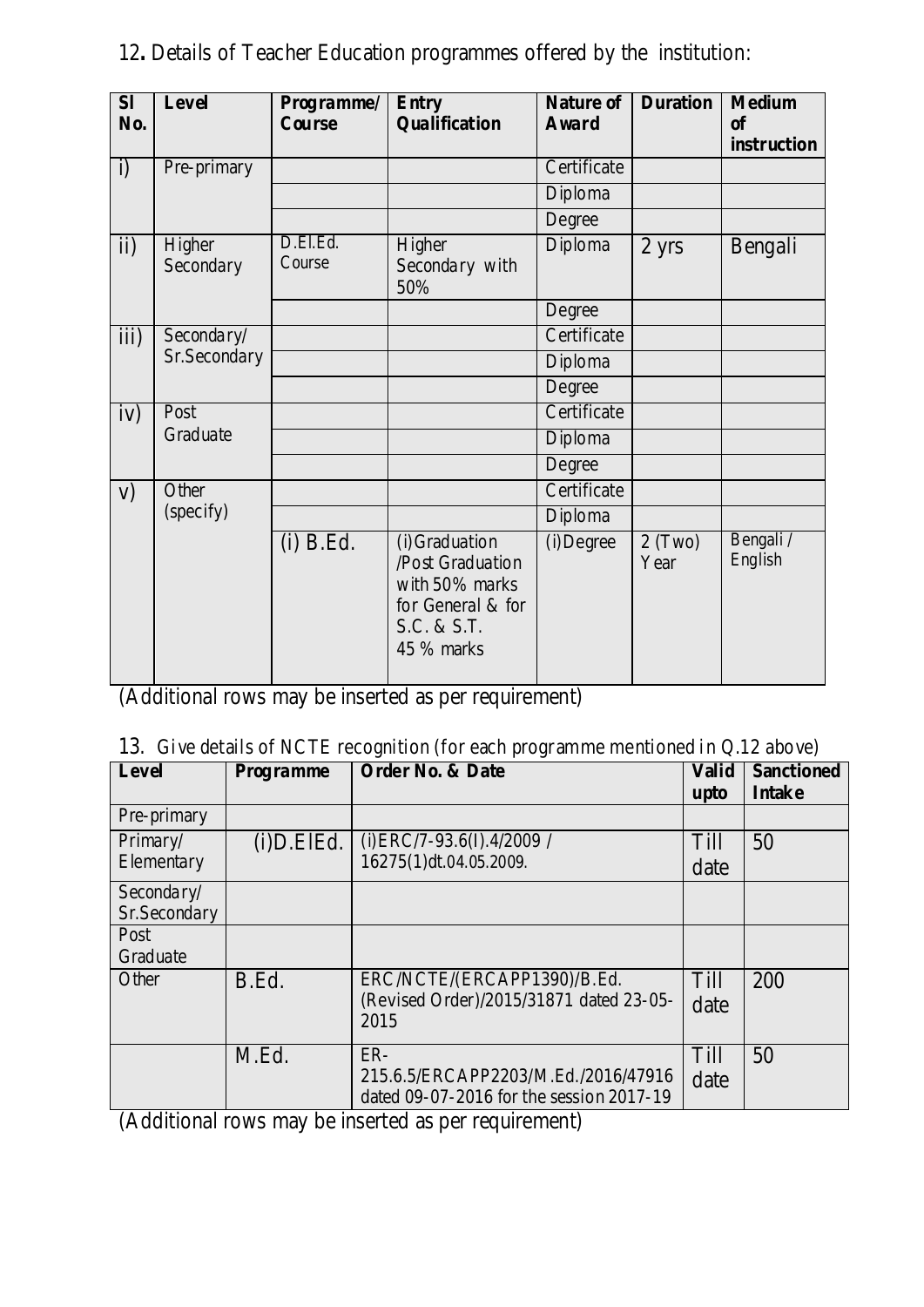## **B) Criterion-wise Inputs**

#### <u>**Criterion I: Curricular Aspects**</u>

1. Does the Institution have a stated

| Vision            | Yes $\vert \sqrt{ } \vert$ | No |
|-------------------|----------------------------|----|
| <b>Mission</b>    | Yes $\triangledown$        | No |
| Values            | <b>Yes</b>                 | No |
| <b>Objectives</b> | Yes                        |    |

2. Does the institution offer self-financed programme(s)?

| Does the institution offer sen-financed programme(s):                                                                                                                                                                                                                                                                                                                                                               |                                                                                                                                                                                                                                                                                                                                     |                                                                                                                                                                                                                                                                                                                                                                                                                                                                                     |                                            |
|---------------------------------------------------------------------------------------------------------------------------------------------------------------------------------------------------------------------------------------------------------------------------------------------------------------------------------------------------------------------------------------------------------------------|-------------------------------------------------------------------------------------------------------------------------------------------------------------------------------------------------------------------------------------------------------------------------------------------------------------------------------------|-------------------------------------------------------------------------------------------------------------------------------------------------------------------------------------------------------------------------------------------------------------------------------------------------------------------------------------------------------------------------------------------------------------------------------------------------------------------------------------|--------------------------------------------|
| Yes                                                                                                                                                                                                                                                                                                                                                                                                                 |                                                                                                                                                                                                                                                                                                                                     |                                                                                                                                                                                                                                                                                                                                                                                                                                                                                     |                                            |
| If yes,                                                                                                                                                                                                                                                                                                                                                                                                             |                                                                                                                                                                                                                                                                                                                                     | Three                                                                                                                                                                                                                                                                                                                                                                                                                                                                               |                                            |
| a) How many programmes?                                                                                                                                                                                                                                                                                                                                                                                             |                                                                                                                                                                                                                                                                                                                                     |                                                                                                                                                                                                                                                                                                                                                                                                                                                                                     |                                            |
| b) Fee charged per programme                                                                                                                                                                                                                                                                                                                                                                                        | For the session 2015-17 and onwards for B.Ed. Course<br>24/2014 dated 8 <sup>th</sup> April 2015.<br>For the session 2015-17 and onwards for D.El.Ed. Course<br>2015-2017 fixed by the West Bengal Board of Primary Education.<br>For the session 2017-19 and onwards for M.Ed. Course<br>24/2014 dated 8 <sup>th</sup> April 2015. | Rs. 75,000/- only per annum per student, for the academic session<br>2015-2017, inclusive of Development Fees and a Refundable Caution<br>Money of Rs.5,000/- as per Notification No. 346-Edn(CS)/4C-<br>Rs. 48,000/- only per annum per student, for the academic session<br>Rs. 75,000/- only per annum per student, for the academic session<br>2017-2019, inclusive of Development Fees and a Refundable Caution<br>Money of Rs.5,000/- as per Notification No. 346-Edn(CS)/4C- |                                            |
| 3. Are there programmes with semester system<br>4. Is the institution representing/participating in the curriculum development/revision<br>processes of the regulatory bodies?<br>Yes<br>N <sub>o</sub><br>If yes, how many faculty are on the various curriculum development/vision<br>committees/boards of universities/regulating authority.<br>02<br>5. Number of the methods/elective options (programme wise) |                                                                                                                                                                                                                                                                                                                                     | Yes                                                                                                                                                                                                                                                                                                                                                                                                                                                                                 |                                            |
| D.El.Ed.                                                                                                                                                                                                                                                                                                                                                                                                            |                                                                                                                                                                                                                                                                                                                                     | 09                                                                                                                                                                                                                                                                                                                                                                                                                                                                                  |                                            |
| B.Ed.                                                                                                                                                                                                                                                                                                                                                                                                               |                                                                                                                                                                                                                                                                                                                                     | 04 (a) Pedagogy of Language Teaching (b)<br>Pedagogy of Social Science Teaching (c)<br>of Mathematics Teaching                                                                                                                                                                                                                                                                                                                                                                      | Pedagogy of Science Teaching, (d) Pedagogy |
| M.Ed (Full Time)                                                                                                                                                                                                                                                                                                                                                                                                    |                                                                                                                                                                                                                                                                                                                                     |                                                                                                                                                                                                                                                                                                                                                                                                                                                                                     |                                            |

Any other (specify and indicate)

M.Ed. (Part Time)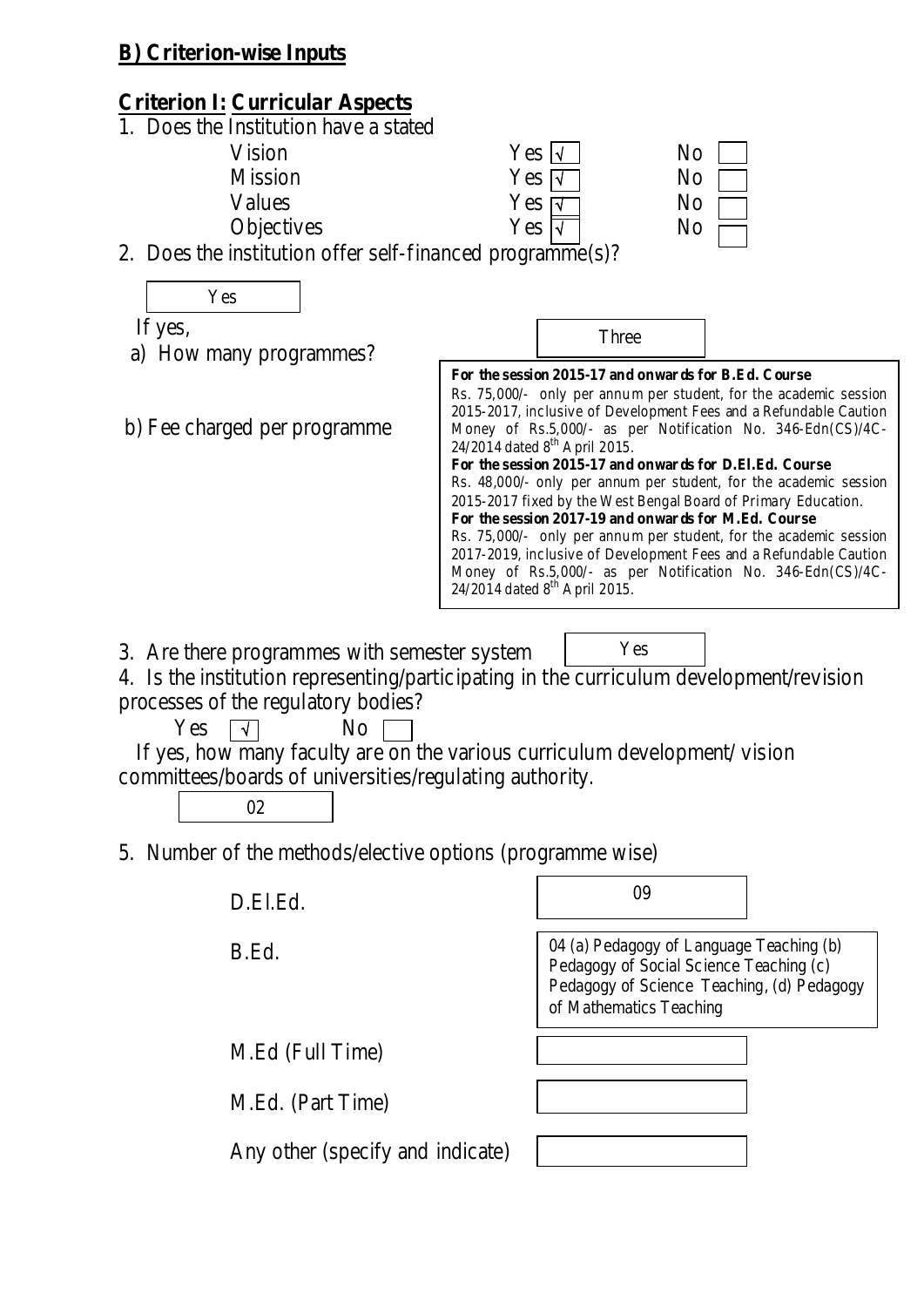|  |  | 6. Are there programmes offered in modular form |  |  |  |  |
|--|--|-------------------------------------------------|--|--|--|--|
|--|--|-------------------------------------------------|--|--|--|--|



7. Are there Programmes where assessment of teachers by the students has been introduced



- 9. Is there any mechanism to obtain feedback on the curricular aspects from the
	- . Heads of practice teaching schools
	- . Academic peers
	- . Alumni
	- . Students
	- . Employers

|     | $\mu$ undukan u $\nu$ |                | ິນມີ |
|-----|-----------------------|----------------|------|
| Yes |                       | No             |      |
| Yes |                       | N <sub>o</sub> |      |
| Yes |                       | N <sub>o</sub> |      |
| Yes |                       | N <sub>0</sub> |      |
| Yes |                       | N <sub>0</sub> |      |

10. How long does it take for the institution to introduce a new programme within the existing system?

2 (two) years

11. Has the institution introduced any new courses in teacher education during the last three years?



12. Are there courses in which major syllabus revision was done during the last five years?



13. Does the institution develop and deploy action plans for effective implementation of the curriculum?

| Yes | $\sqrt{ }$ | No |
|-----|------------|----|
|-----|------------|----|



14. Does the institution encourage the faculty to prepare course outlines?

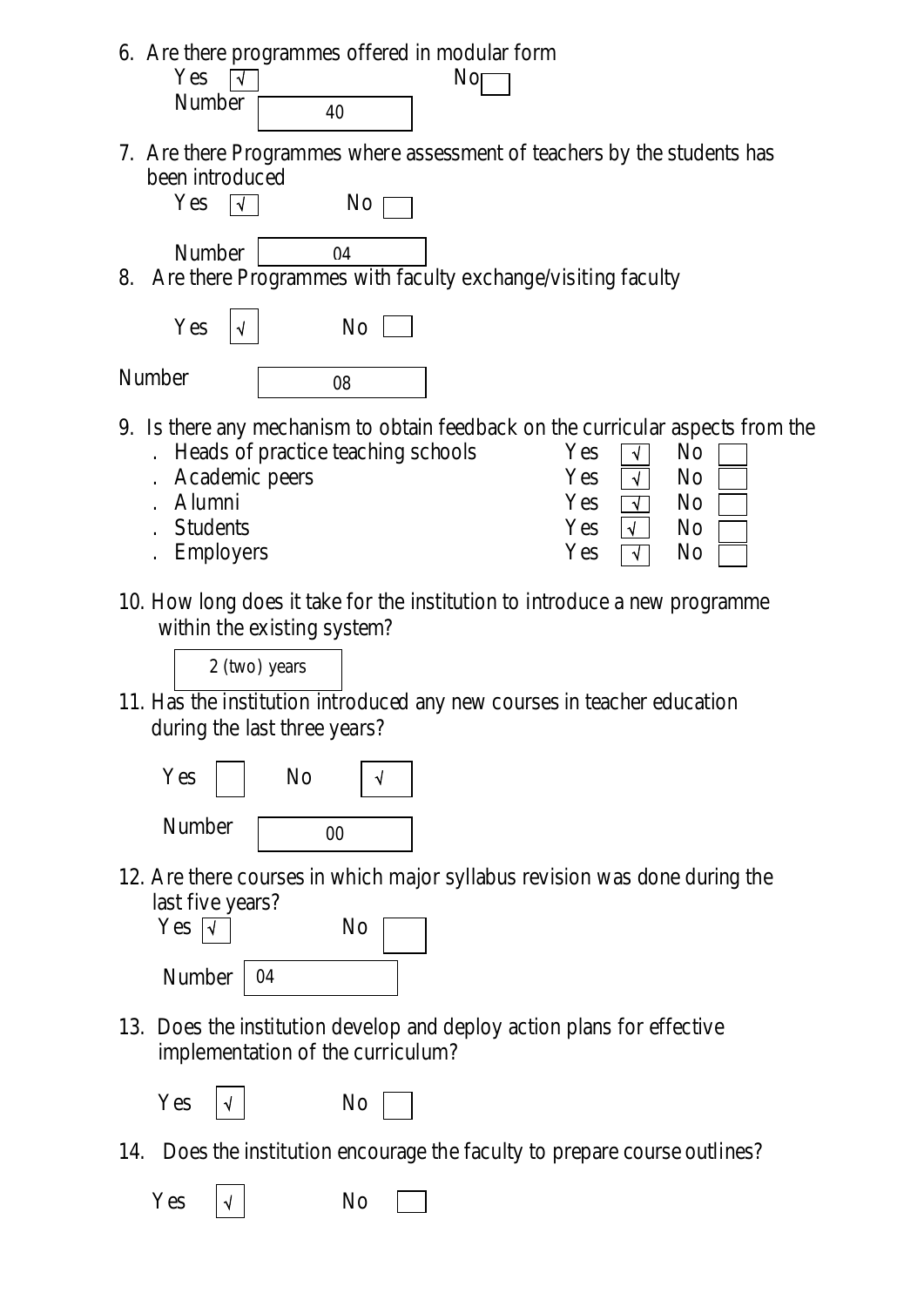### **Criterion II: Teaching-Learning and Evaluation**

1. How are students selected for admission into various courses?

- a) Through an entrance test developed by the institution
- b) Common entrance test conducted by the University/Govt.
- c) Through interview
- d. Entrance test and interview
- e) Merit at the qualifying examination
- f) Any other (specify and indicate )
	- i) Trainees are selected for admission in to B.Ed. Course on merit basis through the Centralized Admission System implemented by the University of Gour Banga.

(ii) Trainees are selected for admission into D.Ed. Course on merit basis through the selection committee formed by the West Bengal Board of Primary Education.

(If more than one method if followed, kindly specify the weightages)

- 2. Furnish the following information (for the previous academic year):
- 3.

a) Date of start of the academic year ii)<sup>1st</sup> July, 2015 for D.El.Ed for the session 2015-17 i)  $11<sup>th</sup>$  September 2015 for B.Ed session 2015-17.

b) Date of last admission i) 15-12-2015 for B.Ed course session 2015-17 ii) 25-07-2015 for D.El.Ed course Part-II session 2015- 17

2015-17

- c) Date of closing of the academic year
- d) Total teaching days

e) Total working days

i)200 days for B.Ed course session 2015-17 ii) 200 for D.El..Ed course session 2015-17

i) 30-06-2017 for B.Ed course session 2015-17 ii) 30-06-2017 for D.El.Ed course Part-II session

284 days for both B.Ed and D.El.Ed courses

3. Total number of students admitted (2015-17)

| <b>Programme</b>     | Number of |     |       | <b>Reserved</b> |    | Open  |    |    |       |
|----------------------|-----------|-----|-------|-----------------|----|-------|----|----|-------|
|                      | students  |     |       |                 |    |       |    |    |       |
|                      | M         | E   | Total | M               | F  | Total | M  |    | Total |
| D.El.Ed. (Part-I&II) | 38        | 62  | 100   | 13              | 25 | 38    | 25 | 37 | 62    |
| B.Ed.                | 85        | 114 | 199   | 54              | 47 | 101   | 31 | 67 | 98    |
| M.Ed. (Full Time)    |           |     |       |                 |    |       |    |    |       |
| M.Ed. (Part Time)    |           |     |       |                 |    |       |    |    |       |

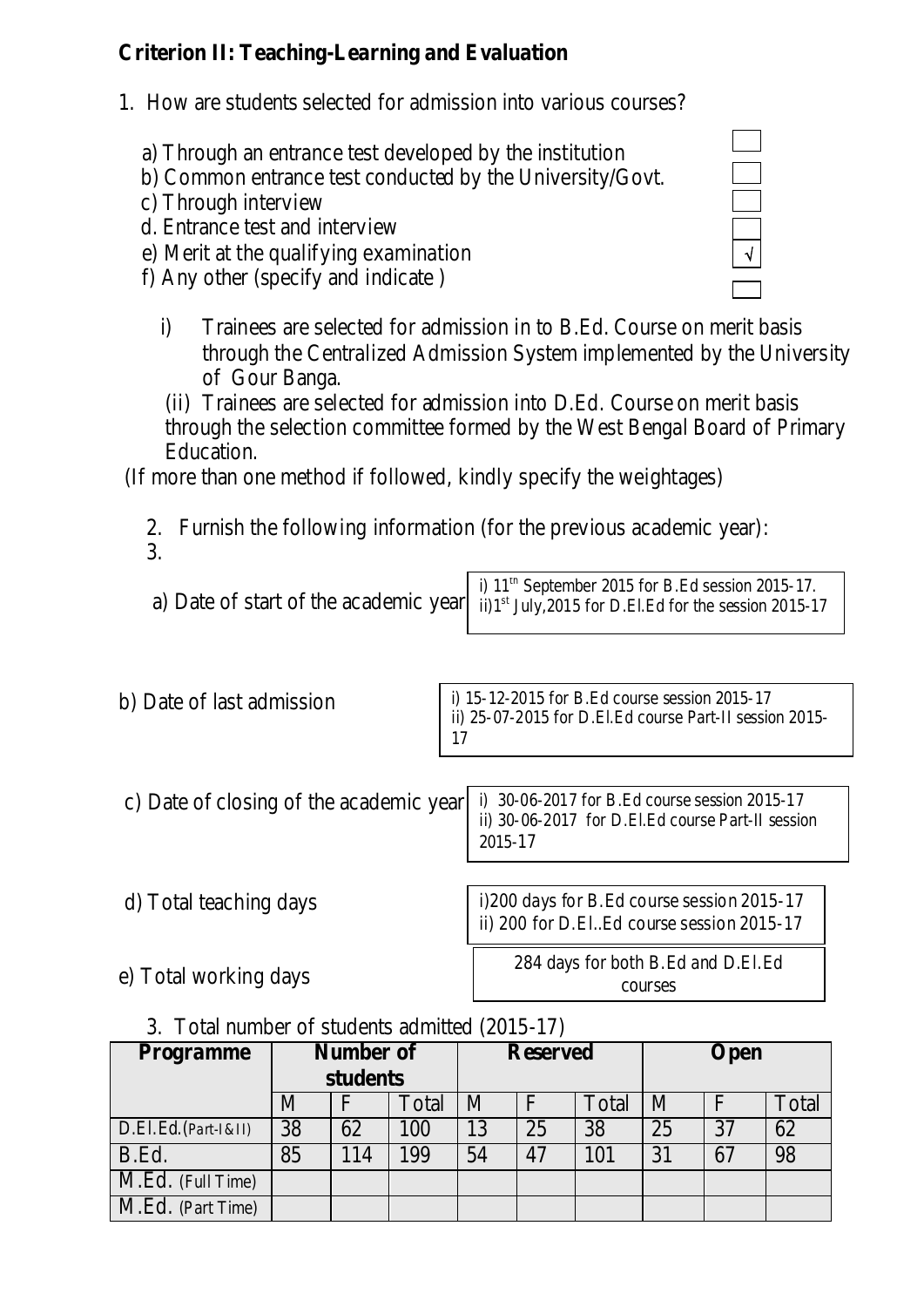4. Are there any overseas students?

| Yes               | N <sub>o</sub> |  |
|-------------------|----------------|--|
| If yes, how many? |                |  |
|                   |                |  |

- 5. What is the 'unit cost' of teacher education programme? (Unit cost= total annual recurring expenditure divided by the number of students/trainees enrolled.
	- a) Unit cost excluding salary component

i) 49,623/- for B.Ed course ii) 30,410/- for D.El.Ed course Part-I and Part-II

b) Unit cost including salary component i) 75,92,193/- according to Receipt & payment A/C for the year 2015-16 for B.Ed course ii) 25,02,450/- according to Receipt & payment A/C for the year 2015-16 for D.El.Ed course Part-I and Part-II.

(Please provide the unit cost for each ofthe programme offered by the institution as detailed at Question 12 of profile of the institution)

6. Highest and Lowest percentage of marks at the qualifying examination considered for admission during the previous academic session (2015-17)

| <b>Programme</b>  | <b>Open</b>     |                | <b>Reserved</b> |                |
|-------------------|-----------------|----------------|-----------------|----------------|
|                   | Highest $(\% )$ | Lowest $(\% )$ | Highest $(\% )$ | Lowest $(\% )$ |
|                   |                 |                |                 |                |
| D.El.Ed.          | 79.60           | 50.40          | 76              | 51.40          |
| B.Ed.             | 72.70           | 50.06          | 55.55           | 45.03          |
| M.Ed. (Full Time) |                 |                |                 |                |
| M.Ed. (Part Time) |                 |                |                 |                |

7. Is there a provision for assessing students' knowledge and skills for the programme (after admission)?

Yes  $\sqrt{ }$  No  $\Box$ 

- 8. Does the institution develop its academic calendar? Yes <sup>√</sup> No
- 9. Time allotted in percentage (in hours)

| <b>Programme</b>  | <b>Theory</b> | <b>Practice Teaching</b> | <b>Practical</b> |
|-------------------|---------------|--------------------------|------------------|
| D.El.Ed.          | 67.92 %       | 15.09%                   | $16.99\%$        |
| B.Ed.             | 33.33 %       | 23.34%                   | 43.33 %          |
| M.Ed. (Full Time) |               |                          |                  |
| M.Ed. (Part Time) |               |                          |                  |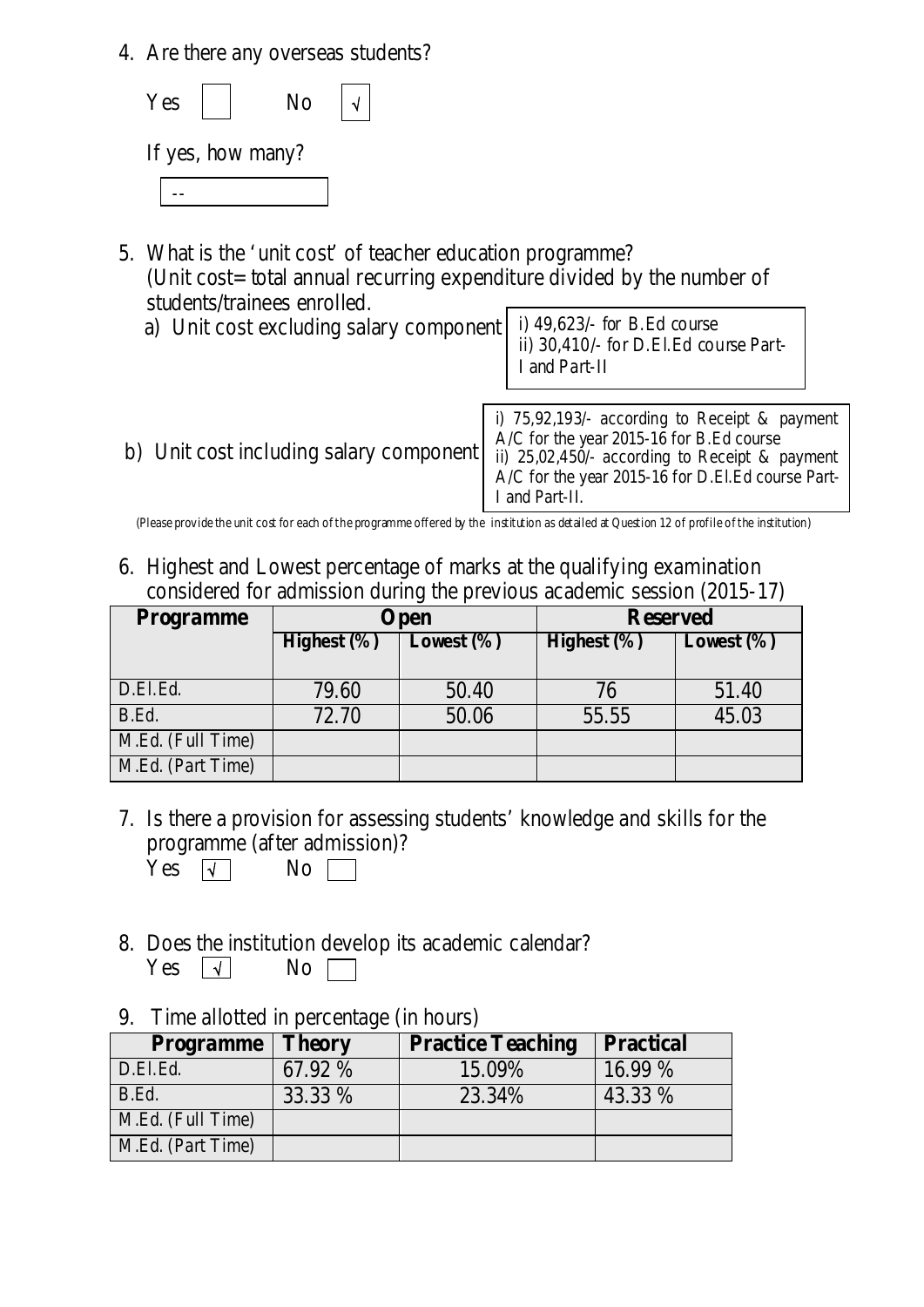- 10. Pre-practice teaching at the institution
- a) Number of pre-practice teaching days b) Minimum number of pre-practice teaching lessons given by each student 11. Practice Teaching at School a) Number of schools identified for practice teaching b) Total number of practice teaching days 3 0 0 5 i) 17 Secondary & Sr. Secondary Schools were provided by the District Inspector of Schools (S.E) for B.Ed. course for the year 2015-17 vide his memo no.  $667/1(17)$  dated-09-05-2016 for School Internship programme 04 months as per Uniform Curriculum Structure for 2 year B.Ed. Programme in West Bengal. ii) 16 Primary Schools were provided by the Chairman, District Primary School Council for D.El.Ed. course for the year 2015-17 vide his memo no. 1231 dated-01-02-2016 & dated 09-03-2016 for Practice Teaching Programme in Primary Schools & Upper Primary Schools for school internship as per latest NCTE Norms.
- c) Minimum number of practice teaching lessons given by each student

| 4 months School Internship for B.Ed. Course |
|---------------------------------------------|
| & 40 days for D.El.Ed. Course               |
|                                             |

- For B.Ed. 60 lessons & 40x2(method subjects)= 80 lessons D.El.Ed. course
- 12. How many lessons are given by the student teachers in simulation and pre-practice teaching in classroom situations?

Number of Lessons In simulation

| There is no Provision in<br>New Syllabus 2015 however the<br>Number<br>college implemented 5 lesson for<br>simulation |  |
|-----------------------------------------------------------------------------------------------------------------------|--|
|-----------------------------------------------------------------------------------------------------------------------|--|

Number of Lessons Pre-practice teaching Number 1 05

13. Is the scheme of evaluation made known to students at the beginning of the academic session?



14. Does the institution provide for continuous evaluation?



15. Weightage (in percentage) given to internal and external evaluation?

| <b>Programme</b>  | <b>Internal</b> | <b>External</b> |
|-------------------|-----------------|-----------------|
| D.El.Ed.          | 45.72%          | 54.28%          |
| B.Ed.             | Theory 30%      | Theory 70%      |
|                   | Practicum 60%   | Practicum 40%   |
| M.Ed. (Full Time) |                 |                 |
| M.Ed. (Part Time) |                 |                 |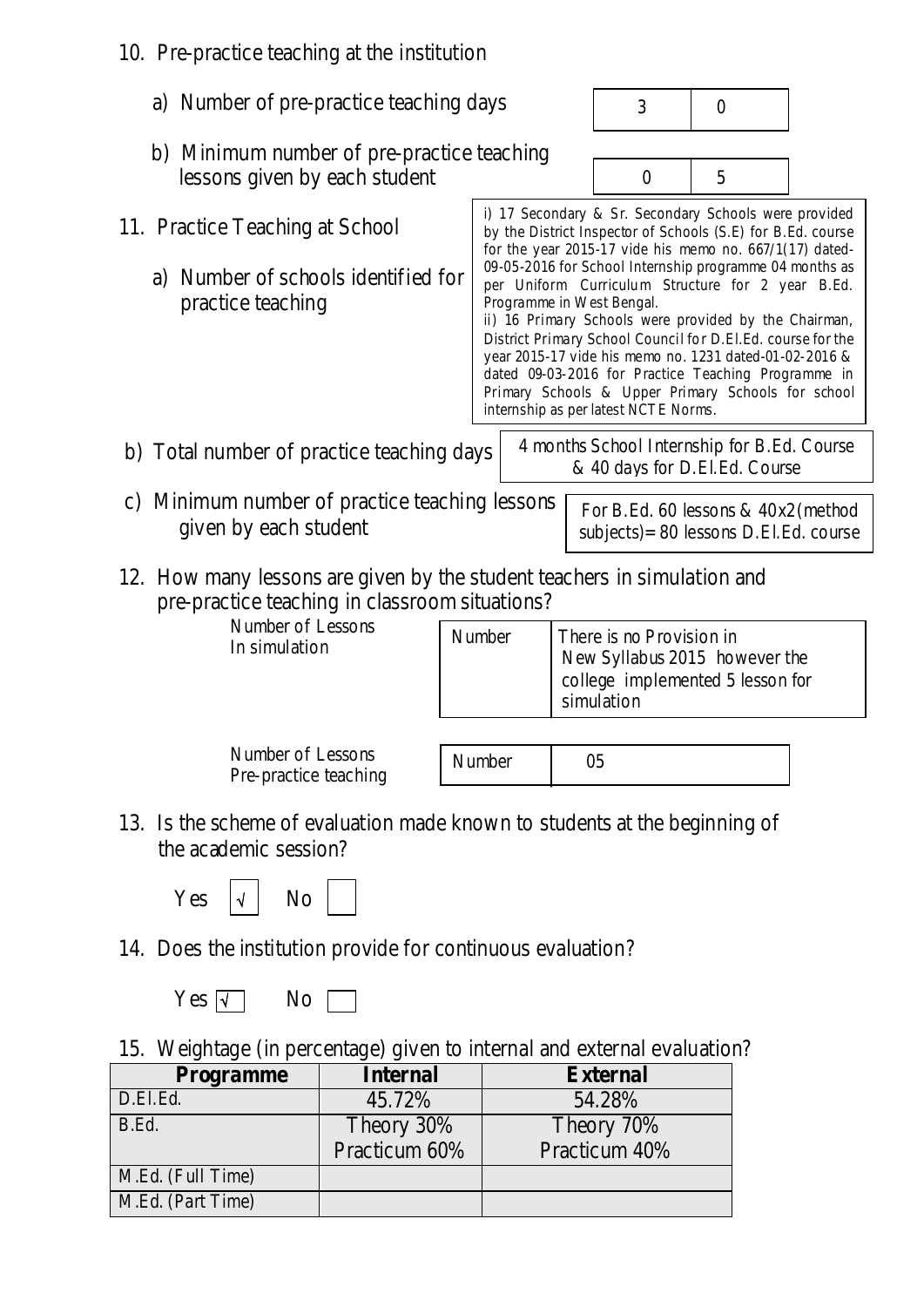#### 16. Examinations

- a) Number of sessional tests held for each paper
- b) Number of assignments for each paper

| 02 |
|----|
| 03 |

17. Access to ICT (Information and Communication Technology) and technology.

|                                  | Yes | No |
|----------------------------------|-----|----|
| Computers                        |     |    |
| Internet                         |     |    |
| Software/courseware (CDs)        |     |    |
| Audio resources                  |     |    |
| Video resources                  |     |    |
| Teaching Aids and other related  |     |    |
| Any other (specify and indicate) |     |    |
| DVD, OHP etc                     |     |    |

18. Are there courses with ICT enabled teaching-learning process?

| Yes    | No |
|--------|----|
| Number | 03 |

- 19. Does the institution offer computer science as a subject?
	- Yes  $\boxed{\sqrt{ }}$  No  $\boxed{\ }$

If yes, is it offered as a compulsory or optional paper?

| Compulsory | <b>D</b> ptional |  |
|------------|------------------|--|
|------------|------------------|--|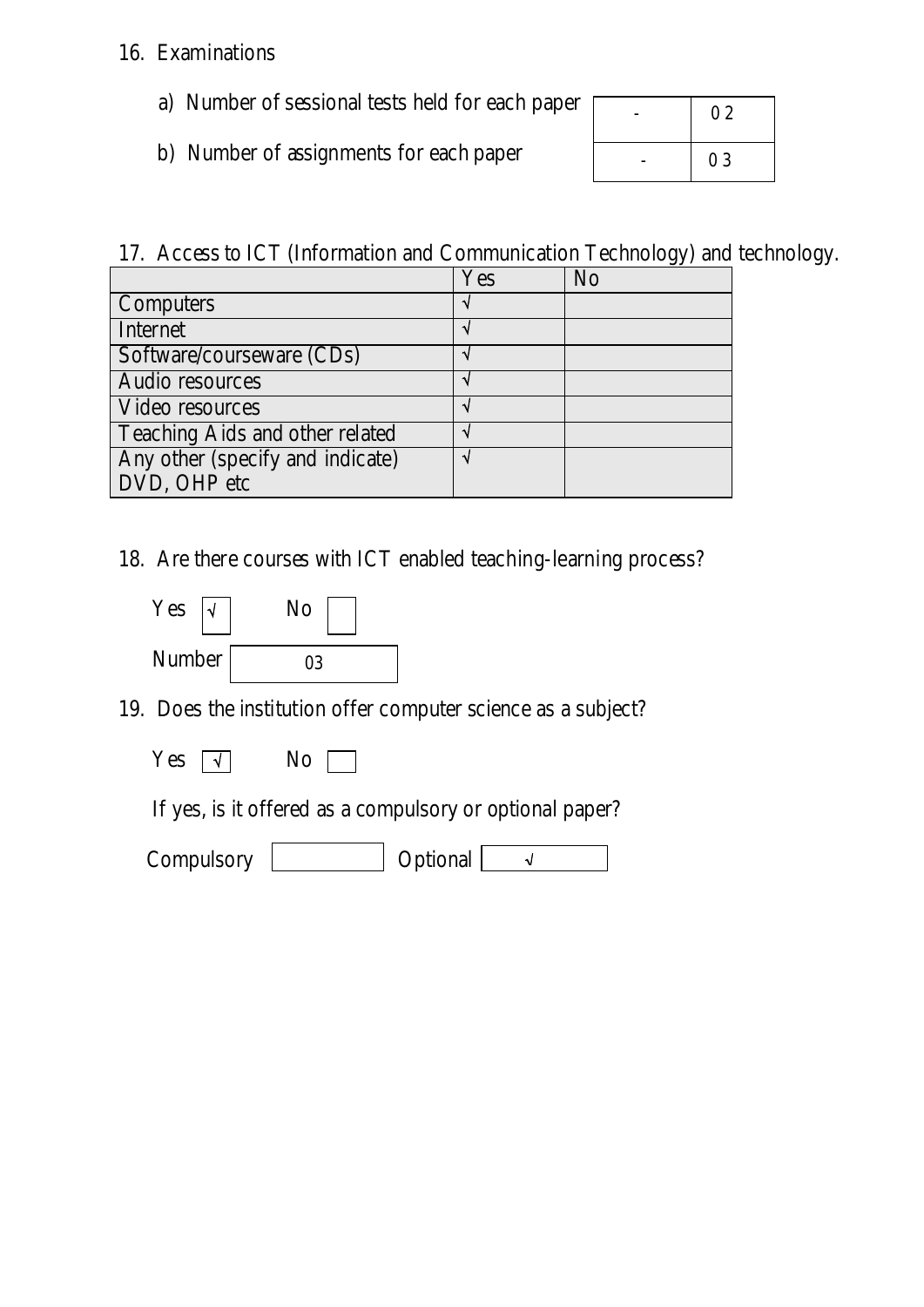#### **Criterion III: Research, Consultancy and Extension**

1. Number of teachers with Ph.D and their percentage to the total faculty strength

Number  $\begin{array}{|c|c|c|} \hline 02 & \frac{1}{6} & \frac{6.25}{6.25} \hline \end{array}$ 

2. Does the Institution have ongoing research projects?

| E Z<br>r ⊶v |  |  | חצ |
|-------------|--|--|----|
|-------------|--|--|----|

If yes, provide the following details on the ongoing research projects

| Funding age ncy | <b>Amount</b> (Rs) | <b>Duration</b> (Years) | Collaboration, if any |
|-----------------|--------------------|-------------------------|-----------------------|
|                 |                    |                         |                       |
|                 |                    |                         |                       |
|                 |                    |                         |                       |
|                 |                    |                         |                       |

(Additional rows/columns may be inserted as per the requirement)

4. Number of completed research projects during last three years.

Nil

4. How does the institution motivate its teachers to take up research in education? (Mark ' √ 'for positive response and 'x' for negative response)

- Teachers are given study leave  $\sqrt{\sqrt{2}}$
- Teachers are provided with seed money  $\vert X \vert$
- Adjustment in teaching schedule
- Providing secretarial support and other facilities
- . Any other (specify and indicate) **X**
- 5. Does the institution provide financial support to research scholars?

Yes  $\neg \neg$  No

- 6. Number of research degrees awarded during the last 5 years. a. Ph.D  $|X|$ 
	- b. M.Phil  $X$
- 7. Does the institution support student research projects (UG & PG)?  $Yes \mid \sqrt{}|$  No

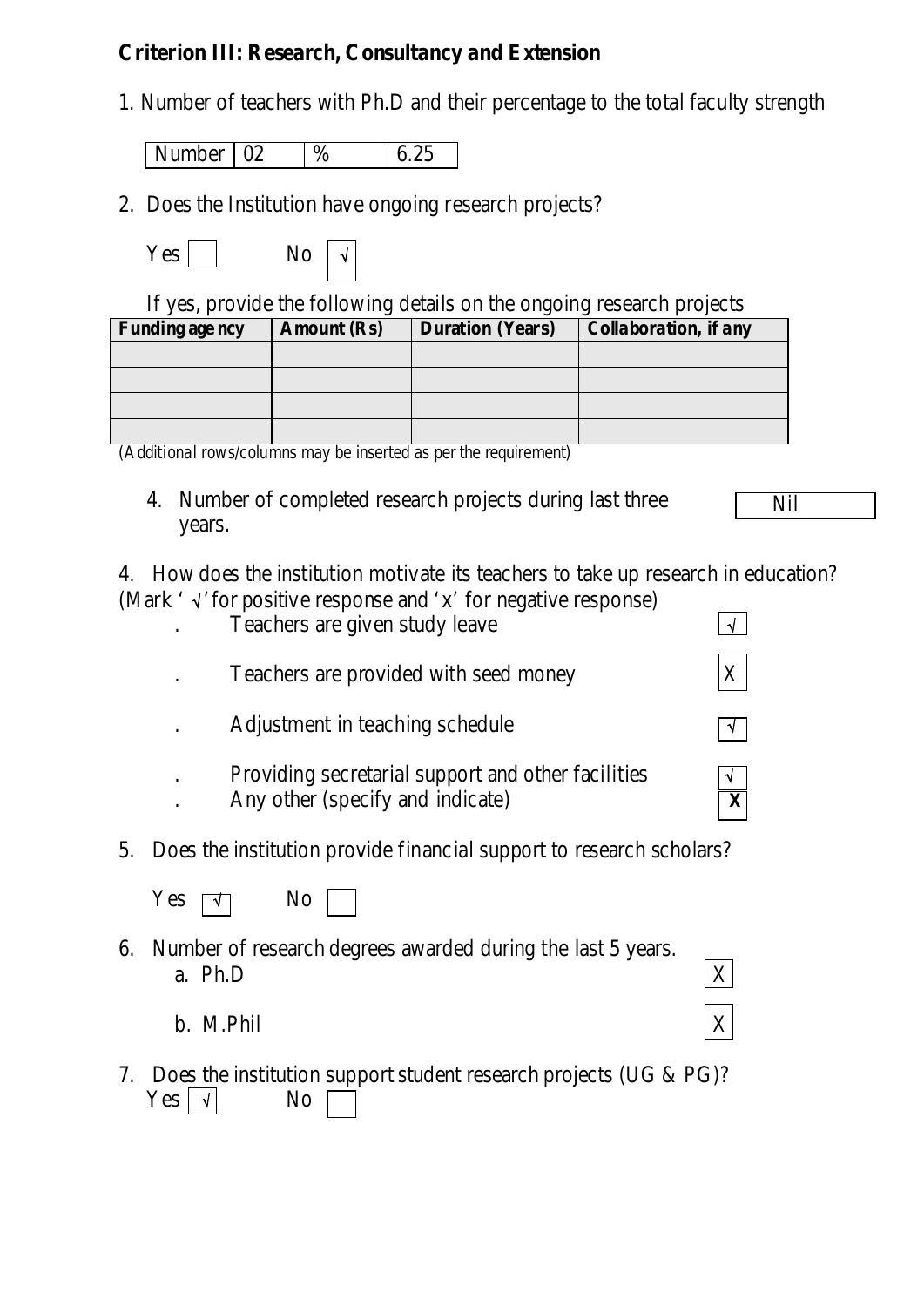#### 8. Details of the Publications by the faculty (Last five years)

|                                   | Yes | $\bf No$ | <b>Number</b> |
|-----------------------------------|-----|----------|---------------|
| International journals            |     |          |               |
| National journals-referred papers |     |          |               |
| non referred papers               |     |          |               |
| Academic articles in reputed      |     |          |               |
| magazines/news papers             |     |          |               |
| <b>Books</b>                      |     |          |               |
| Any other (specify and indicate)  |     |          |               |

9. Are there awards, recognition, patents etc received by the faculty?  $Yes \mid \lor \mid$  No

 Number 02

10. Number of papers presented by the faculty and students (during last five years):

National seminars International seminars Any other academic forum

| Faculty | Students |
|---------|----------|
|         |          |
|         |          |
|         |          |
|         |          |
|         |          |

11. What types of instructional materials have been developed by the Institution? (Mark '√**'** for yes and **'x'** for No.)

Self-instructional materials Print materials  $\vert \sqrt{2} \vert$ Non-print materials (e.g. Teaching √ Aids/audio-visual, multimedia, etc.) Digitalized (Computer aided instructional materials) Question bank Any other (specify and indicate)  $\vert \sqrt{\vert}$ 

12. Does the institution have a designated person for extension activities?  $Yes \mid \lor \mid$  No

If yes, indicate the nature of the post.

Full-time:

Part-time

 $B.Ed. = 32, D.El.Ed. = 08,$ 

 $B.Ed = 02$ , D.El.Ed. = 01

Additional charge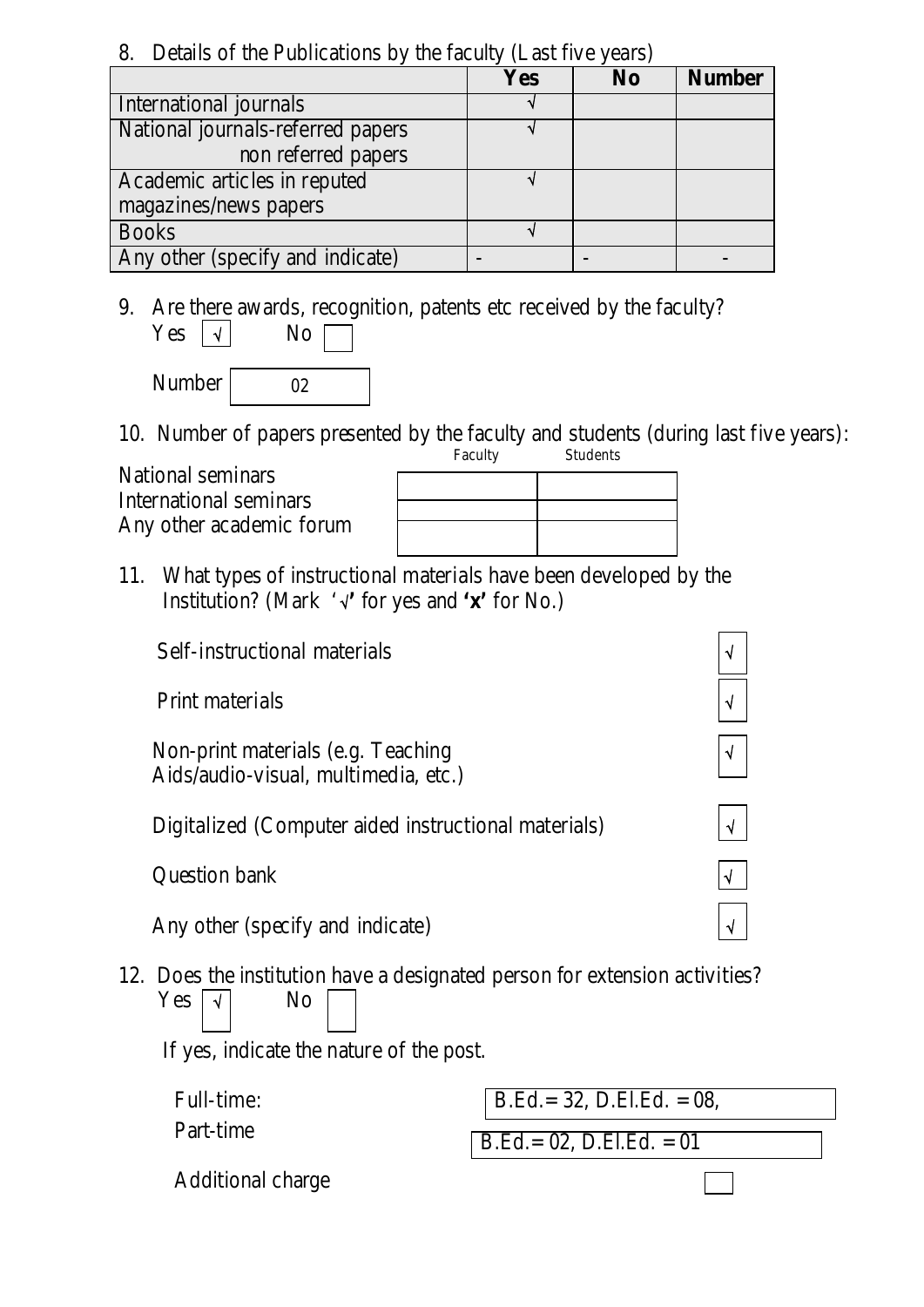- 13. Are there NSS and NCC programmes in the institution?
	- Yes  $\Box$  No  $\Box$
- 14. Are there any other outreach programmes provided by the institution?

| ÷<br>∼ | √ | мı |  |
|--------|---|----|--|
|--------|---|----|--|

15. Number of other curricular/co-curricular meets organized by other academic agencies/NGOs on Campus

| . .<br>$-8.$ | NO | $\sqrt{ }$ |
|--------------|----|------------|
|--------------|----|------------|

16. Does the institution provide consultancy services?

| r es- |  | NO. |  |
|-------|--|-----|--|
|-------|--|-----|--|

In case of paid consultancy what is the net amount generated during last three years.

| Free service |  |
|--------------|--|
|              |  |

17. Does the institution have networking/linkage with other institutions/ organizations?

| Local level         |  |
|---------------------|--|
| State level         |  |
| National level      |  |
| International level |  |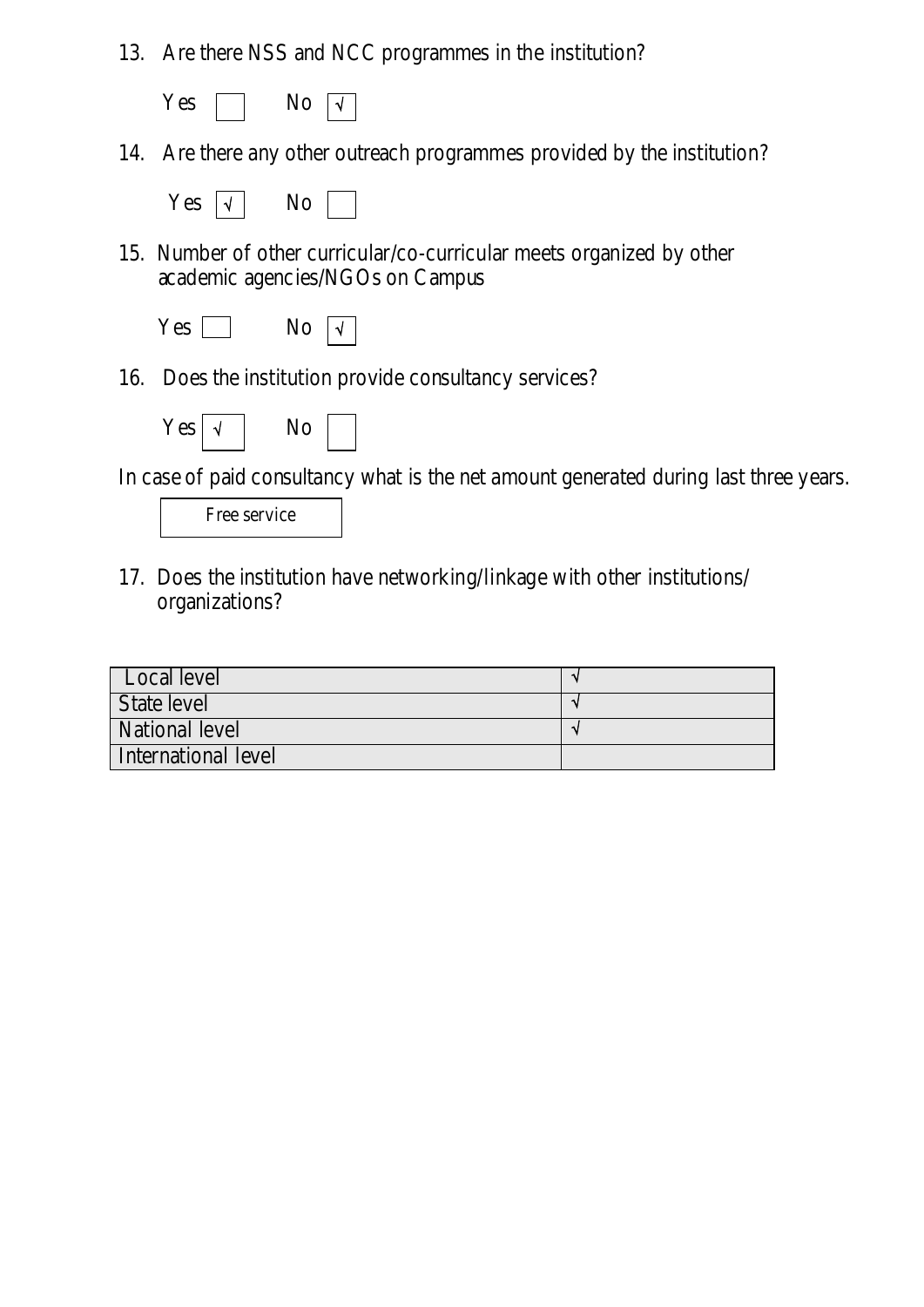#### *Criterion IV:* **Infrastructure and Learning Resources**

- 1. Built-up Area (in sq.mts.)
- a) B.Ed. block : 2616.63 sq. mtrs.
- b) D.Ed. block : 1434 sq. mtrs.
- c) M.Ed. block : 1758.66 sq.mtrs

## 2. Are the following laboratories been established as per NCTE Norms?

| Methods lab<br>a)           | Yes<br>No                  |
|-----------------------------|----------------------------|
| b) Psychology lab           | Yes<br>No                  |
| c) Science $Lab(s)$         | Yes<br>No<br>N             |
| d) Education Technology lab | Yes<br>N <sub>0</sub><br>V |
| Computer lab<br>e)          | Yes<br>No                  |
| f) Workshop for preparing   |                            |
| teaching aids               | Yes<br>Ν∩                  |

3. How many Computer terminals are available with the institution?

Yes  $|45|$  No

4. What is the Budget allotted for computers (purchase and maintenance) during the previous academic year? Rs-1,00,000/-

5. What is the Amount spent on maintenance of computer facilities during the previous academi Rs-2,23,342/-

6. What is the Amount spent on maintenance and upgrading of laboratory facilities during the previous academic year?

Rs.53,655/-

7. Budget allocation for campus expansion (building) and upkeep for the current

academic session/financial year?

Rs-5,00,000/- (both B.Ed., D.El.Ed. & M.Ed.)

## 8. Has the institution developed computer-aided learning packages?

Yes, Rs.- 2,23,342/- already expended for this purpose & new session the institution will purchase more 10 computers for advance learners.

9. Total number of posts sanctioned

Open Reserved

 $04 \mid 01 \mid 02$ 

|                                                          | M  |                | М  |    |
|----------------------------------------------------------|----|----------------|----|----|
| Teaching (B.Ed.)<br>(D. El. Ed.)<br>Non-teaching (B.Ed.) | 11 | $\Omega$<br>00 | 02 | 03 |
|                                                          |    |                |    |    |

(D.El.Ed.)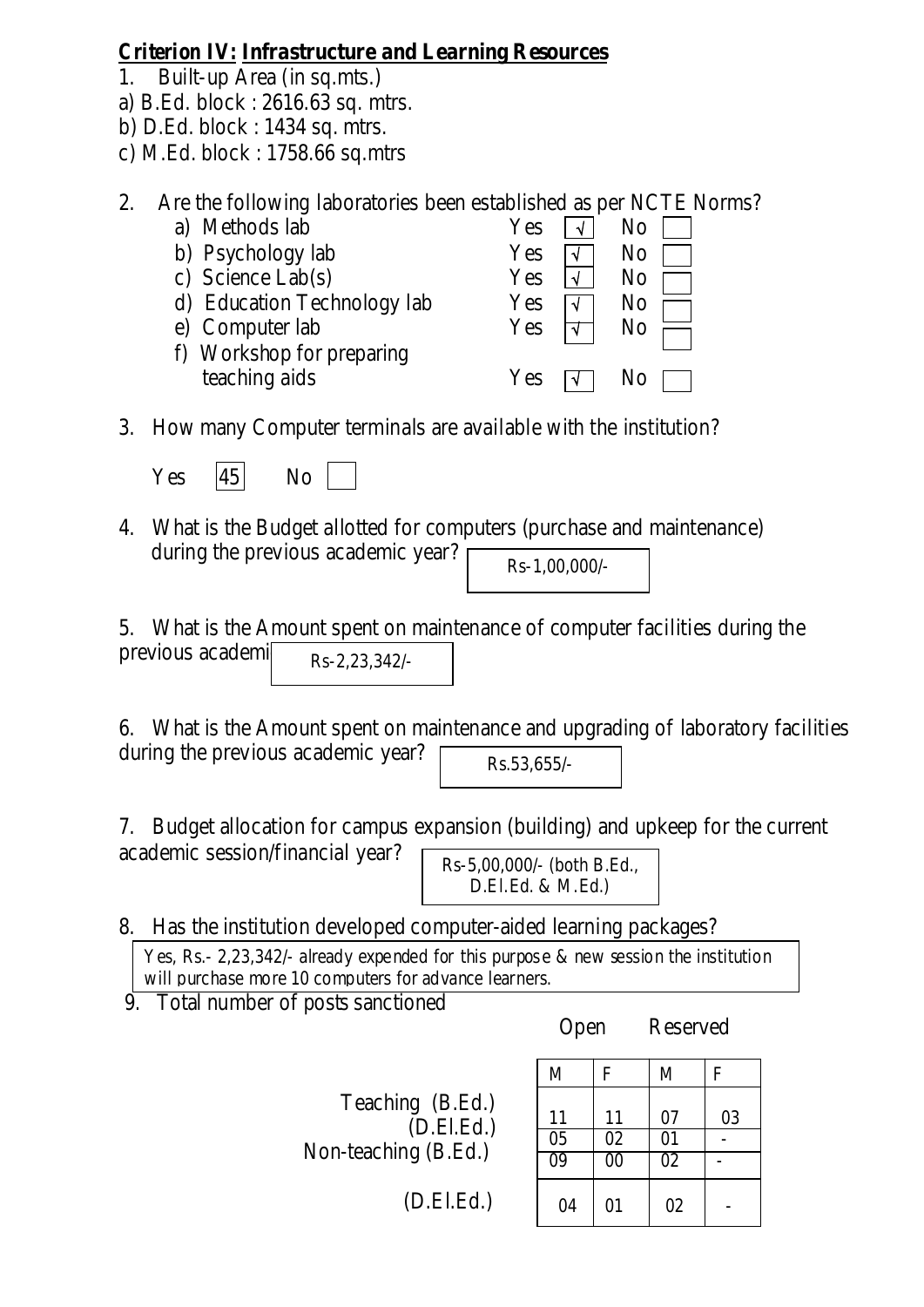10. Total number of posts vacant

|                 | Open |     | Reserved |     |
|-----------------|------|-----|----------|-----|
|                 | M    |     | M        | F   |
| <b>Teaching</b> | Nil  | Nil | Nil      | Nil |
| Non-teaching    | Nil  | Nil | Nil      | Nil |

| 11. a. Number of regular and permanent teachers |               |
|-------------------------------------------------|---------------|
| (Gender-wise)                                   | Open Reserved |

Readers

Lecturers For B.Ed.

Professors for M.Ed.

| Open |           | Reserved                |           |  |
|------|-----------|-------------------------|-----------|--|
| M    | ${\bf F}$ | $\overline{\mathbf{M}}$ | ${\bf F}$ |  |
| 11   | 11        | 07                      | 03        |  |
| 05   | 02        | 01                      |           |  |
|      |           |                         |           |  |
|      |           |                         |           |  |
|      |           |                         |           |  |

b. Number of temporary/ad-hoc/part-time teachers (Gender-wise)

 For D.El.Ed. For M.Ed.

Reserved

Lecturers For B.Ed. For D.El.Ed Readers Professors for M.Ed.

| M               | F | M | ${\bf F}$ |
|-----------------|---|---|-----------|
| 02              |   |   |           |
| $\overline{01}$ |   |   |           |
|                 |   |   |           |

c. Number of teachers from Same state Other states

| 0 <sub>3</sub> |  |
|----------------|--|
|                |  |
|                |  |
|                |  |

12. Teacher student ratio (program-wise)

| Programme         | <b>Teacher students ratio</b> |
|-------------------|-------------------------------|
| D.El.Ed.          | 08:100                        |
| B.Ed.             | 32:200                        |
| M.Ed. (Full Time) |                               |
| M.Ed. (Part Time) |                               |

13. a. Non-teaching staff

|                         | Open |   | Reserved |   |  |
|-------------------------|------|---|----------|---|--|
|                         | М    | F | M        | F |  |
| Permanent for B.Ed.     | Jh   |   |          |   |  |
| For D.El.Ed.            | 02   |   |          |   |  |
| Temporary (Contractual) | 03   |   |          |   |  |
| For B.Ed.               |      |   |          |   |  |
| For D.El.Ed.            | 02   |   |          |   |  |
|                         |      |   |          |   |  |

But in count of the ratio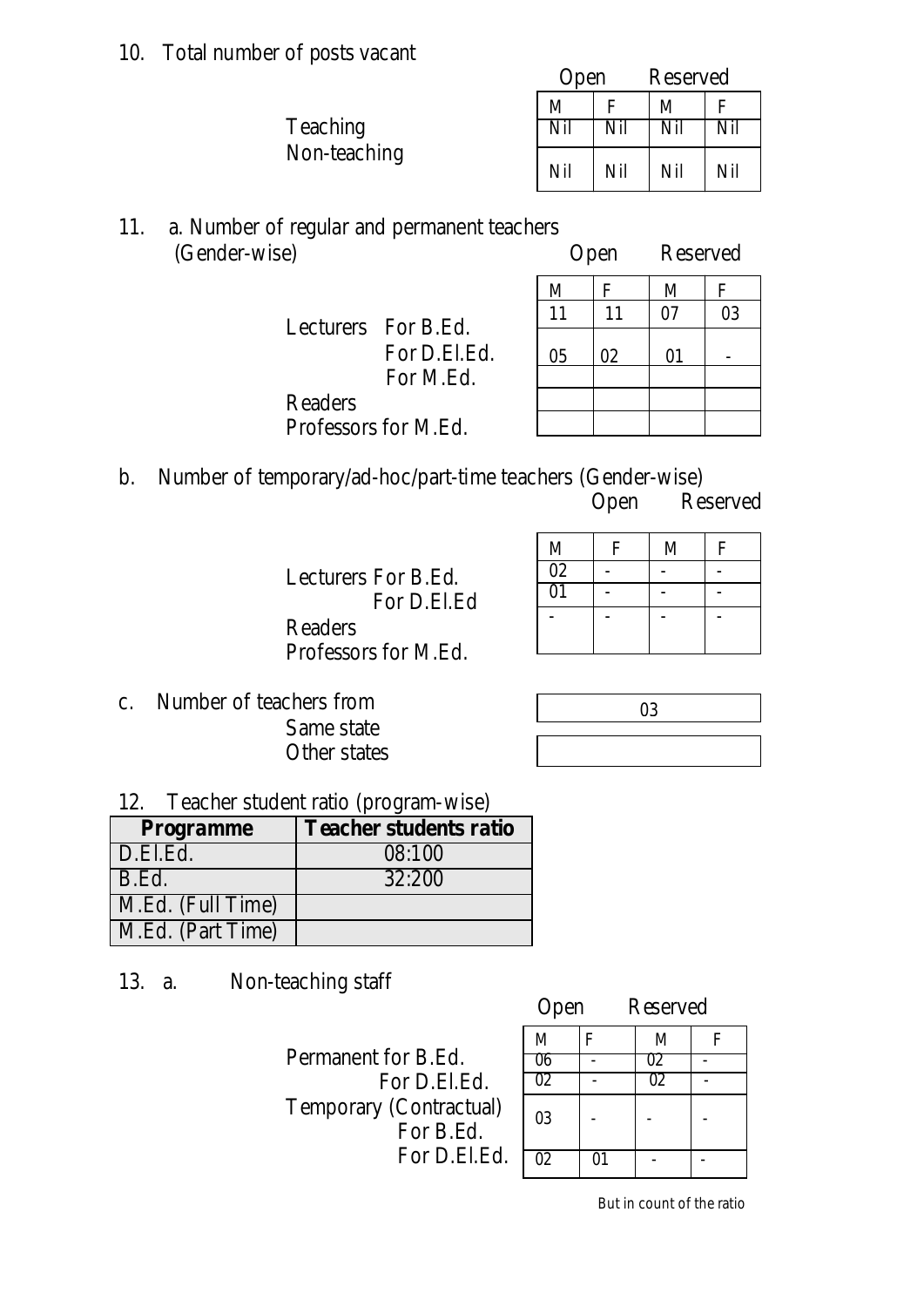| $\mathbf b$ . | <b>Technical Assistants</b>                                                                                       | Open |                   | Reserved          |                          |                 |  |
|---------------|-------------------------------------------------------------------------------------------------------------------|------|-------------------|-------------------|--------------------------|-----------------|--|
|               |                                                                                                                   |      | M                 | $\mathbf{F}$      | M                        | F               |  |
|               | Permanent                                                                                                         |      |                   |                   | $\overline{\phantom{0}}$ |                 |  |
|               | Temporary (Daily rated)                                                                                           |      |                   |                   |                          |                 |  |
|               |                                                                                                                   |      |                   |                   |                          |                 |  |
| 14.           | Ratio of Teaching & Non-Teaching staff<br>$B.Ed. - 32 : 11$                                                       |      | $D.E.l.Ed. - 8:7$ |                   |                          |                 |  |
|               |                                                                                                                   |      |                   |                   |                          |                 |  |
| 15.           | Amount spent on the salaries of teaching faculty during the previous academic<br>session (% of total expenditure) |      |                   |                   |                          |                 |  |
|               | $B.Ed. - 61.35%$                                                                                                  |      |                   | D.El.Ed. - 82.28% |                          |                 |  |
| 16.           | Is there an advisory committee for the library?<br>N <sub>o</sub><br>Yes<br>$\sqrt{ }$                            |      |                   |                   |                          |                 |  |
| 17.           | Working hours of the Library                                                                                      |      |                   |                   |                          |                 |  |
|               | On working days                                                                                                   |      |                   |                   |                          | $6 - 1/2$ hours |  |
|               | On holidays                                                                                                       |      |                   |                   |                          | closed          |  |
|               | During examinations                                                                                               |      |                   |                   |                          | 04 hours        |  |
| 18.           | Does the library have an open access facility                                                                     |      |                   |                   |                          |                 |  |
|               | Yes<br>N <sub>o</sub>                                                                                             |      |                   |                   |                          |                 |  |
| 19.           | Total collection of the following in the library<br>a. Books                                                      |      |                   |                   |                          |                 |  |
|               | -Textbooks                                                                                                        |      |                   |                   |                          | 2753            |  |
|               | -Reference books                                                                                                  |      |                   |                   |                          | 5676            |  |
|               | b. Magazines                                                                                                      |      |                   |                   |                          | 24              |  |
|               |                                                                                                                   |      |                   |                   |                          |                 |  |
|               | c. Journal subscribed                                                                                             |      |                   |                   |                          | 21              |  |
|               | -Indian journals<br>-Foreign journals                                                                             |      |                   |                   |                          | 02              |  |
|               |                                                                                                                   |      |                   |                   |                          |                 |  |
|               | d. Peer reviewed journals                                                                                         |      |                   |                   |                          |                 |  |
|               | e. Back volumes of journals                                                                                       |      |                   |                   |                          |                 |  |
|               | f. E-information resources                                                                                        |      |                   |                   |                          |                 |  |
|               | -Online journals/e-journals<br>-CDs/DVDs                                                                          |      |                   |                   | √                        |                 |  |
|               | - Databases                                                                                                       |      |                   |                   |                          |                 |  |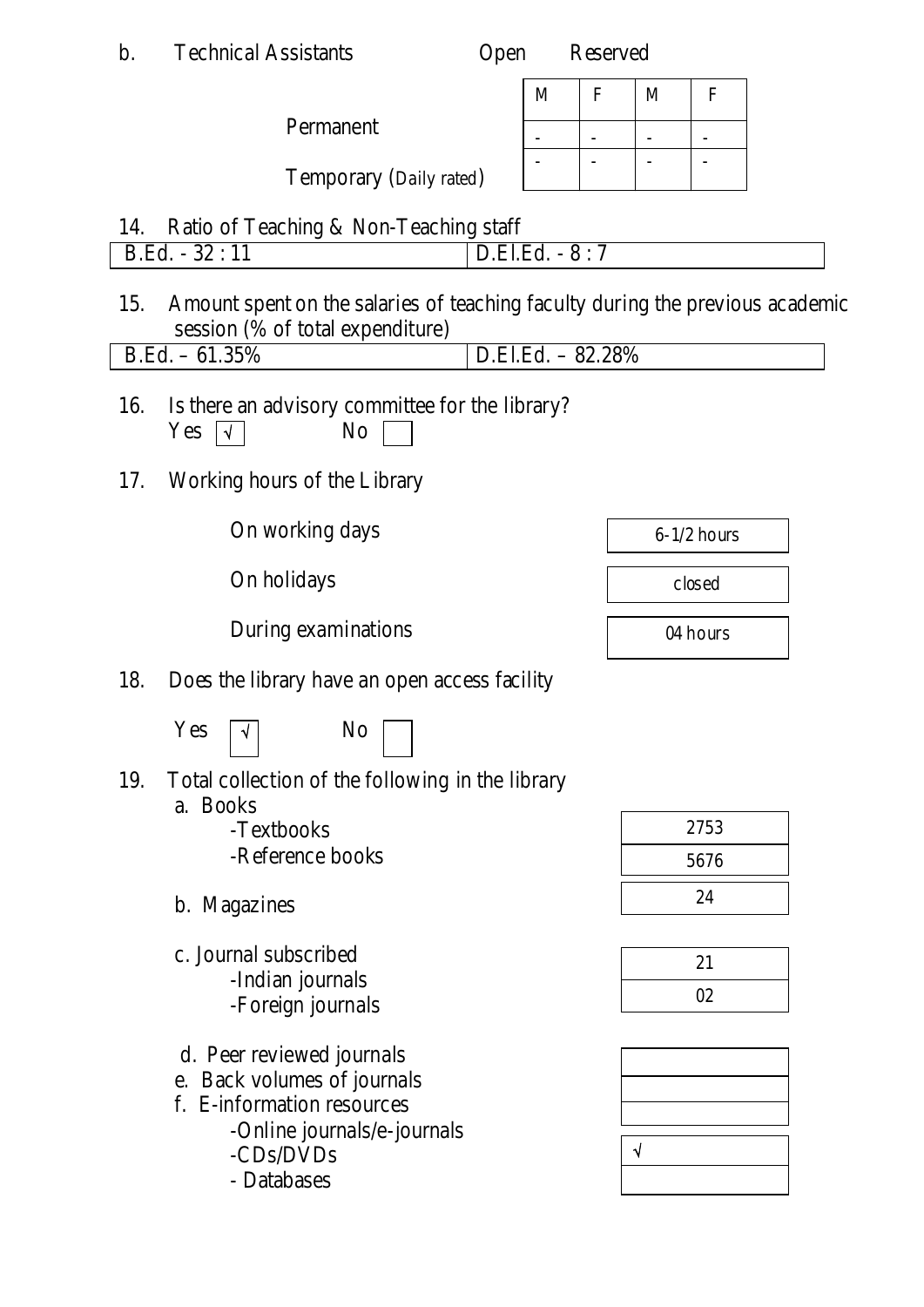|     | -Video Cassettes                                                                       | ٧              |
|-----|----------------------------------------------------------------------------------------|----------------|
|     | -Audio Cassettes                                                                       | $\sqrt{}$      |
| 20. | Mention the                                                                            |                |
|     | Total carpet area of the Library (in sq.mts)                                           | 111.45 Sq.mtrs |
|     | Seating capacity of the Reading room                                                   | 100 seats      |
| 21. | Status of automation of Library<br>Yet to initiate                                     |                |
|     | Partially automated                                                                    |                |
|     | Fully automated                                                                        |                |
| 22. | Which of the following services/facilities are provided in the library?<br>Circulation | √              |
|     | Clipping                                                                               |                |
|     | Bibliographic compilation<br>Reference                                                 | √              |
|     | Information display and notification                                                   | √              |
|     | <b>Book Bank</b>                                                                       | √              |
|     | Photocopying                                                                           |                |
|     | <b>Computer and Printer</b>                                                            |                |
|     | Internet                                                                               |                |
|     | Online access facility                                                                 |                |
|     | Inter-library borrowing                                                                |                |
|     | Power back up                                                                          |                |
|     | User orientation/information literacy                                                  |                |
|     | Any other (please specify and indicate)                                                |                |

23. Are students allowed to retain books for examinations?

 $\sqrt{ }$  No  $\sqrt{ }$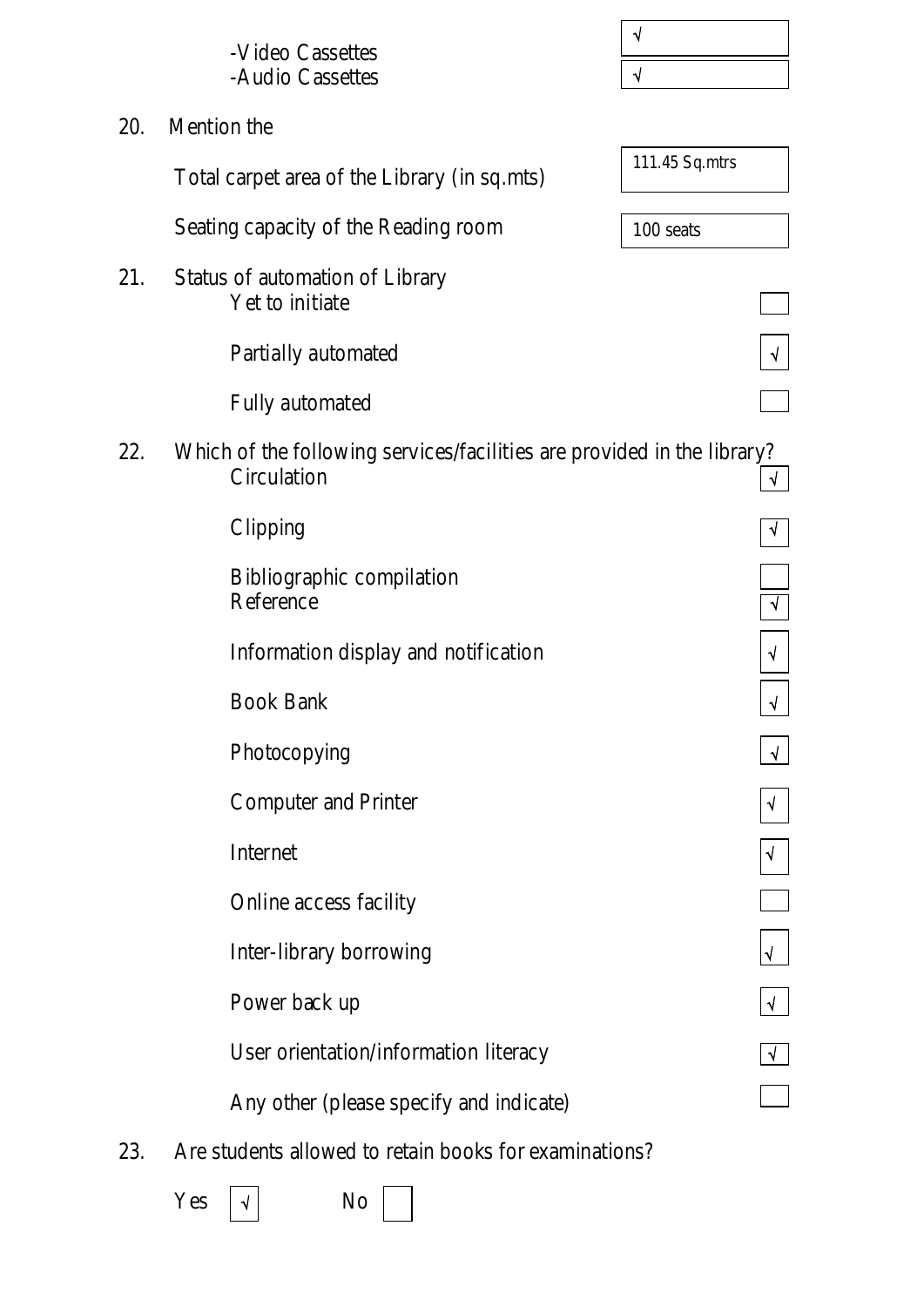| Average number of books issued/<br>Returned per day       | 40      |
|-----------------------------------------------------------|---------|
|                                                           |         |
| Maximum number of days books are permitted to be retained |         |
| by the students                                           | 15 days |
|                                                           |         |
| by the faculty                                            | 30 days |
| Maximum number of books permitted for issue.              |         |
| for students                                              | 02      |
| for the faculty                                           | 04      |

Average number of users who visited/Consulted per month

800

Ratio of library books (excluding textbooks And book bank facility) to number of Students enrolled 17:1

25. What is the percentage of library budget in relation to total budget of the institution Budget for the

4.56 % on budget of 2015-16

24. Furnish information on the following

26. Provide the number of books/journals/periodicals that have been added to the library during last three years and their cost.

| 2013-14                                                      |               | 2014-15                       |               | 2015-16                       |               |                               |  |
|--------------------------------------------------------------|---------------|-------------------------------|---------------|-------------------------------|---------------|-------------------------------|--|
|                                                              |               |                               |               | П                             | Ш             |                               |  |
|                                                              | <b>Number</b> | <b>Total cost</b><br>(in Rs.) | <b>Number</b> | <b>Total cost</b><br>(in Rs.) | <b>Number</b> | <b>Total cost</b><br>(in Rs.) |  |
| i. Text books                                                | 2750          |                               | 2753          |                               | 2753          |                               |  |
| ii. Other<br>books                                           | 5132          | $55,933=00$                   | 5572          | $91,257=00$                   | 5676          | $1,01,159=00$                 |  |
| iii. Journals/<br>Period icals                               | 20            |                               | 20            |                               | 23            |                               |  |
| iv. Any<br>others<br>(specify and<br>indicate)               | 10            |                               | 14            |                               | 24            |                               |  |
| (Additional rows/columns may be inserted as per requirement) |               |                               |               |                               |               |                               |  |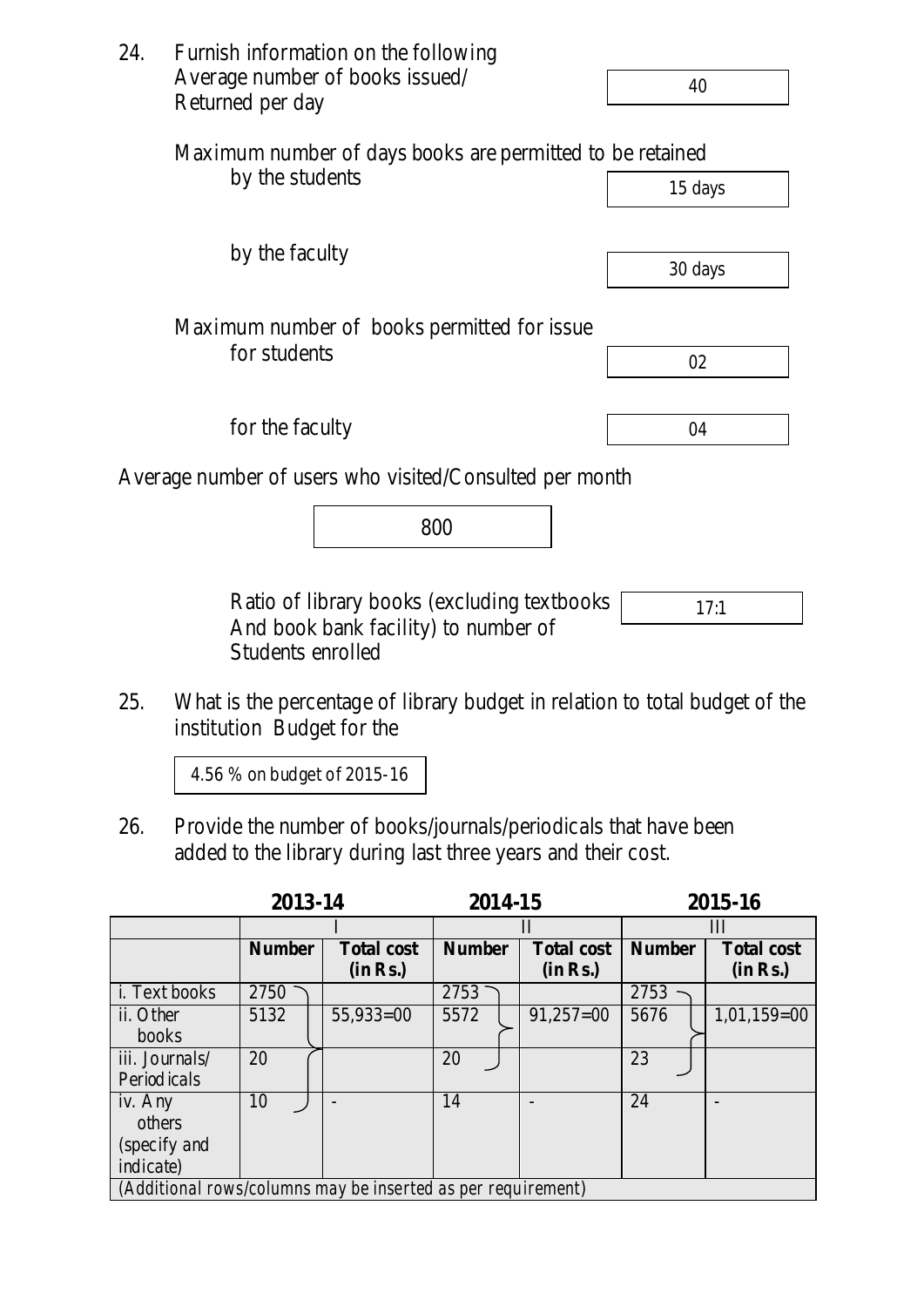#### **Criterion V: Student Support and Progression**

1. Programme wise "dropout rate: for the last three batches

|                   | 2014   | 2015   | 2016       |
|-------------------|--------|--------|------------|
| <b>Programmes</b> | Year 1 | Year 2 | Year 3     |
| D.El.Ed.          | NIL.   | NIL.   | <b>NIL</b> |
| B.Ed.             |        | NII    | NIL.       |
| M.Ed. (Full Time) |        |        |            |
| M.Ed. (Part Time) |        |        |            |

2. Does the Institution have the tutor-ward/or any similar mentoring system?

 $Yes \mid \lor \mid$  N

If yes, how many students are under the care of a mentor/tutor? 25

3. Does the institution offer Remedial instruction ?

|--|--|

| J٢ |
|----|
|----|

- 4. Does the institution offer Bridge courses?
	- $Yes \mid \sqrt{}$  No

5. Examination Results during past three years (provide year wise data)

|                               | 2014        | 2015            | 2016             |              |     |   |              |     |
|-------------------------------|-------------|-----------------|------------------|--------------|-----|---|--------------|-----|
|                               |             | $UG$ (B.Ed.)    |                  | <b>PG</b>    |     |   | M.Phil       |     |
| Pass percentage               |             | $\mathbf{I}$    | Ш                | $\mathbf{I}$ | III | I | $\mathbf{I}$ | III |
|                               | 100%        | 99.50%          |                  |              |     |   |              |     |
| Number of first               | 99          | 198             | Result not yet   |              |     |   |              |     |
| classes                       |             |                 | published        |              |     |   |              |     |
|                               |             |                 | (Semester system |              |     |   |              |     |
|                               |             |                 | adopted as per   |              |     |   |              |     |
|                               |             |                 | latest NCTE      |              |     |   |              |     |
|                               |             |                 | norms)           |              |     |   |              |     |
| Number of $2^{nd}$            |             | 01              |                  |              |     |   |              |     |
| $\frac{class}{d}$ istinctions |             |                 |                  |              |     |   |              |     |
| Exemplary                     | Stood $1st$ | Stood           |                  |              |     |   |              |     |
| performances                  | and         | $3^{\rm rd}$ &  |                  |              |     |   |              |     |
| (Gold Medal                   | awarded     | 5 <sup>th</sup> |                  |              |     |   |              |     |
| and university                | Gold        |                 |                  |              |     |   |              |     |
| ranks                         | Medal       |                 |                  |              |     |   |              |     |
|                               |             |                 |                  |              |     |   |              |     |

6. Number of students who have passed competitive examinations during the last three years (provide year wise data) 2014 2015 2016

 $\overline{\mathsf{T}}$ 

| <b>NET</b>                                                                   | UΙ |     |  |
|------------------------------------------------------------------------------|----|-----|--|
| SLET / SET                                                                   |    |     |  |
| Any other (specify and indicate)<br>(School Service commission, West Bengal) | 63 | 102 |  |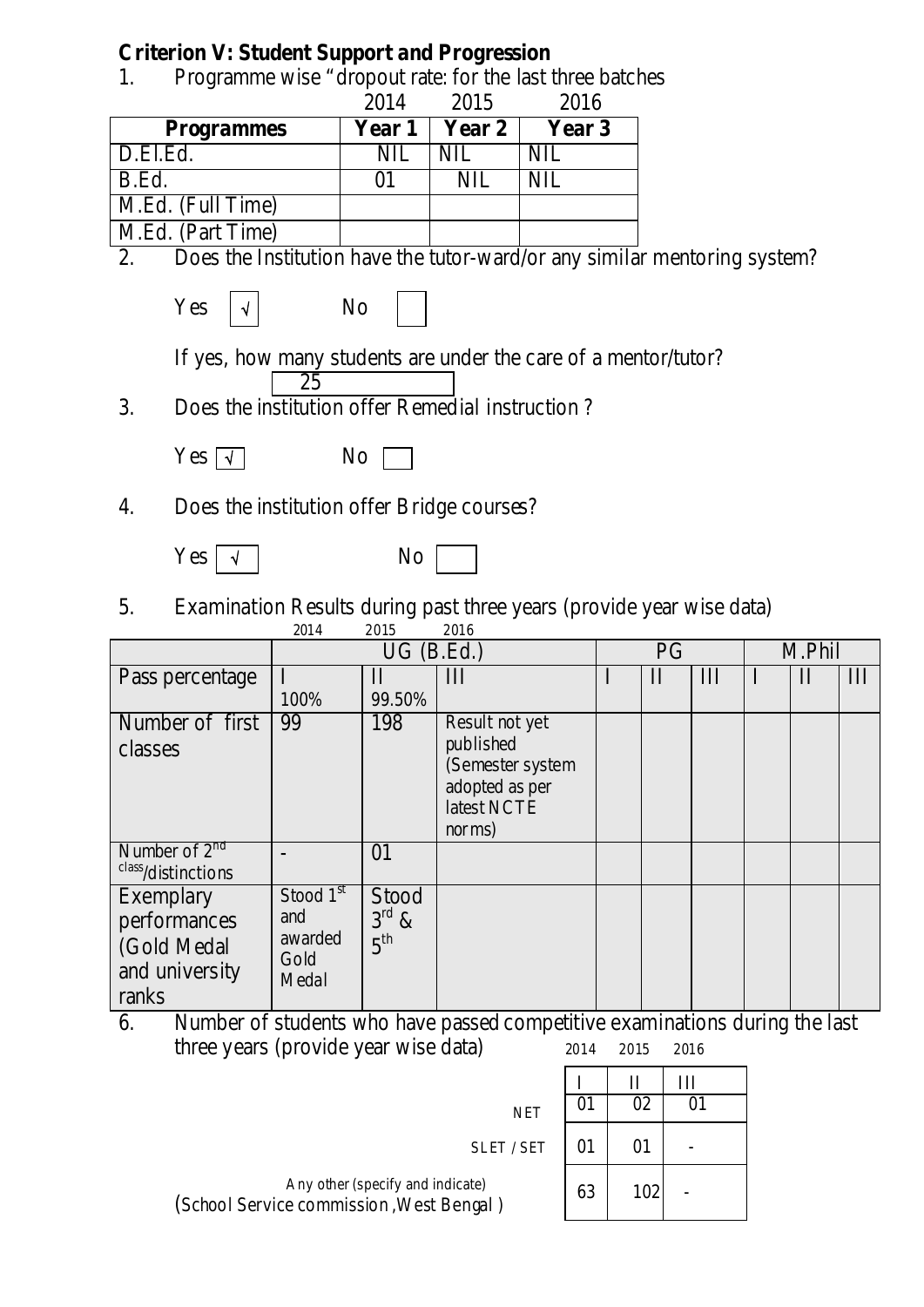7. Mention the number of students who have received financial aid during the past three years

|                                                      | 2014                                                                                                                                             |     | 2015                        | 2016           |
|------------------------------------------------------|--------------------------------------------------------------------------------------------------------------------------------------------------|-----|-----------------------------|----------------|
| Financial Aid                                        | I                                                                                                                                                |     | $\mathbf{I}$                | Ш              |
| (i) Merit Scholarship                                |                                                                                                                                                  |     |                             |                |
| (ii) Merit-cum-means                                 |                                                                                                                                                  |     |                             |                |
| scholarship                                          |                                                                                                                                                  |     |                             |                |
| (iii) Fee concession                                 |                                                                                                                                                  |     |                             |                |
| (iv) Loan facilities                                 | 10                                                                                                                                               |     | 12                          | 14             |
| (Additional rows may be inserted as per requirement) |                                                                                                                                                  |     |                             |                |
| 8.                                                   | Is there a Health Centre available in the campus of the institution?                                                                             |     |                             |                |
| Yes                                                  | N <sub>o</sub>                                                                                                                                   |     |                             |                |
| 9.                                                   | Does the institution provide Residential accommodation for:                                                                                      |     |                             |                |
| Faculty                                              |                                                                                                                                                  | Yes |                             | N <sub>o</sub> |
| Non-teaching staff                                   |                                                                                                                                                  | Yes |                             | N <sub>0</sub> |
| 10.<br>Yes                                           | Does the institution provide Hostel facility for its students?<br>N <sub>o</sub>                                                                 |     |                             |                |
| Men                                                  | If yes, number of students residing in hostels                                                                                                   |     |                             | 22             |
| Women                                                |                                                                                                                                                  |     |                             | 28             |
| 11.                                                  | Does the institution provide indoor and outdoor sports facilities?<br>Sports fields $\qquad \qquad \text{Yes} \quad \rightarrow \quad \text{No}$ |     |                             |                |
| Indoor sports facilities                             |                                                                                                                                                  | Yes | N <sub>o</sub><br>√         |                |
| Gymnasium *                                          | * Trainees used to avail municipal gymnasium and swimming club                                                                                   | Yes | N <sub>o</sub><br>$\sqrt{}$ |                |
| 12.                                                  | Availability of rest rooms for Women                                                                                                             |     |                             |                |
| Yes                                                  | N <sub>o</sub>                                                                                                                                   |     |                             |                |
| 13.<br>Available of rest rooms for men               |                                                                                                                                                  |     |                             |                |
| Yes                                                  | N <sub>o</sub>                                                                                                                                   |     |                             |                |
| Is there transport facility available?<br>14.        |                                                                                                                                                  |     |                             |                |
| Yes                                                  | N <sub>o</sub>                                                                                                                                   |     |                             |                |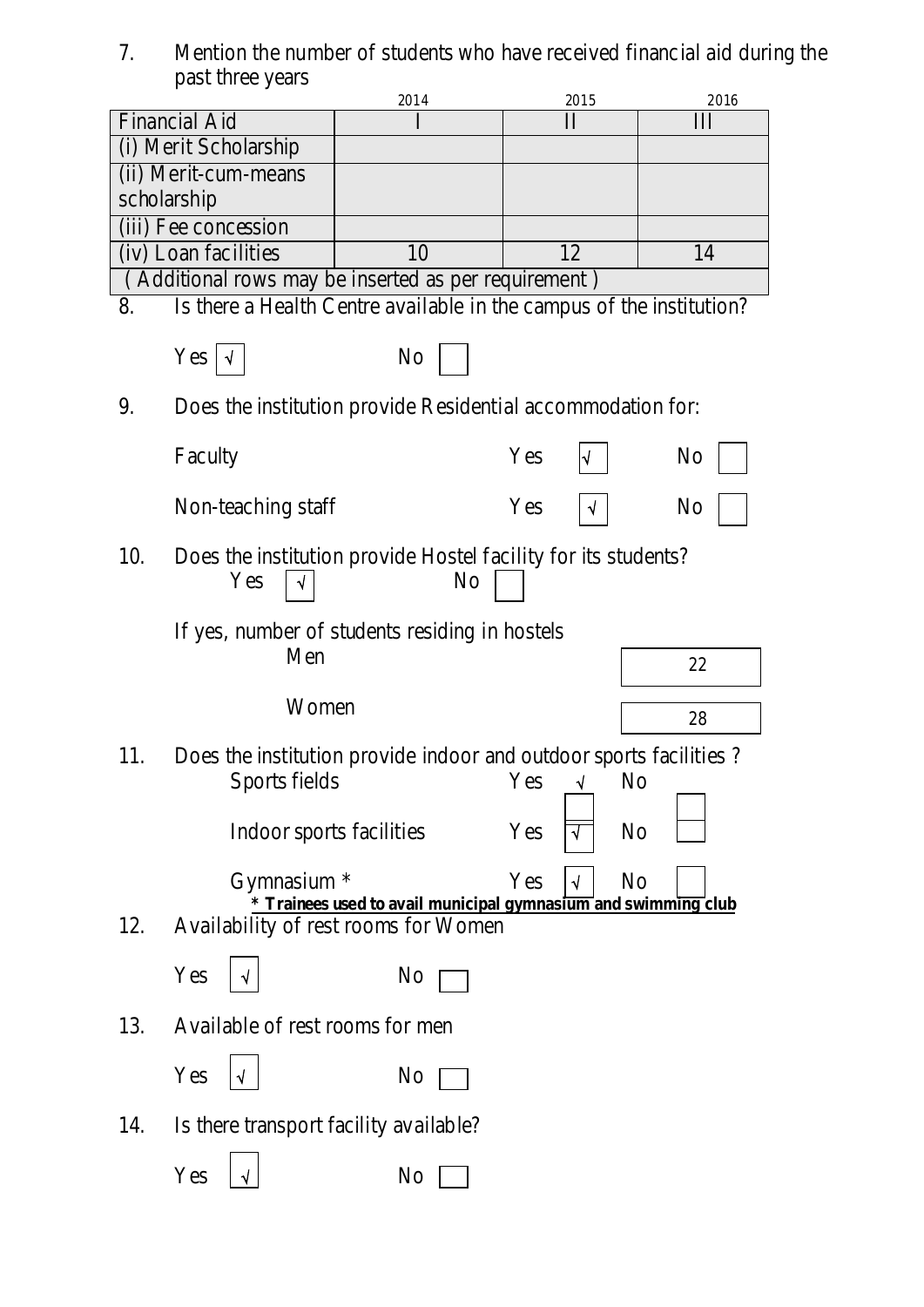15. Does the Institution obtain feedback from students on their campus experience?



16. Give information on the Cultural Events (Last year data) in which the institution participated / organized.

|                        | Organised |                | Partic ipated |        |                |               |
|------------------------|-----------|----------------|---------------|--------|----------------|---------------|
|                        | Yes       | N <sub>o</sub> | Number        | Yes    | N <sub>o</sub> | <b>Number</b> |
| Inter-collegiate       |           |                | ')4           |        |                | 34            |
| Inter-university       |           |                |               |        |                |               |
| <b>National</b>        |           |                | 02            |        |                |               |
| Any other (specify and | N         |                | 04            | $\sim$ |                | 210           |
| indicate)              |           |                |               |        |                |               |

(*Excluding college day celebration* )

17. Give details of the participation of students during the past year at the university, state, regional national and international sports meets.

|               | Partic ipation of students | Outcome          |
|---------------|----------------------------|------------------|
|               | (Numbers)                  | (Medal achievers |
| <b>State</b>  |                            |                  |
| Regional      |                            |                  |
| National      |                            |                  |
| International |                            |                  |

18. Does the institution have an active Alumni Association?

|     | Yes<br>No                              |                                                            |
|-----|----------------------------------------|------------------------------------------------------------|
|     | If yes, give the year of establishment | 2006                                                       |
| 19. | Yes<br>No                              | Does the institution have a Student Association / Council? |
| 20. |                                        | Does the institution regularly publish a college magazine? |
|     | Yes<br>N <sub>0</sub>                  |                                                            |
|     |                                        |                                                            |

21. Does the institution publish its updated prospectus annually?

 $Yes \vert \sqrt{} \vert$  No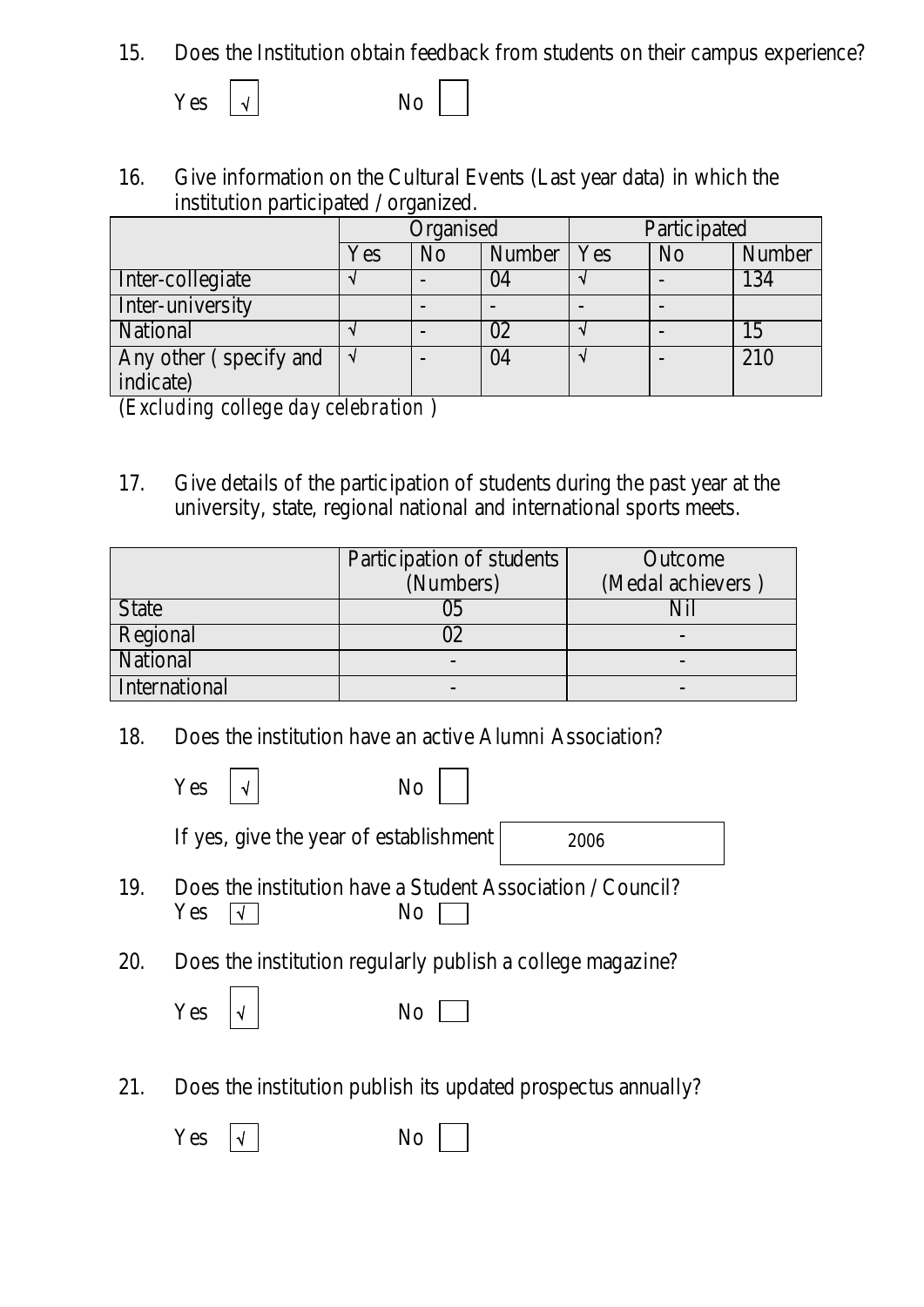22. Give the details on the progression of the students to employment / further study (Give percentage) for last three years

|                           | 2014   | 2015   | 2016   |
|---------------------------|--------|--------|--------|
|                           | Year 1 | Year 2 | Year 3 |
|                           | $\%$   | $\%$   | $\%$   |
| <b>Higher studies</b>     | U4     |        |        |
| <b>Employment</b> (Total) |        |        |        |
| Teaching                  | bU     | 58     |        |
| Non teaching              |        |        |        |

23. Is there a placement cell in the institution?

 $\Box$  No  $\boxed{\sqrt}$ 

If yes, how many students were employed through placement cell during the past three years.

| 2014 | 2015 | 2016 |
|------|------|------|
| 07   | 11   | 63   |

24. Does the institution provide the following guidance and counseling services to students ?

| • Academic guidance and Counseling |  | Yes $ \vee $ No $ $ |
|------------------------------------|--|---------------------|
| • Personal Counseling              |  | Yes $ \vee $ No $ $ |
| • Career Counseling                |  | Yes $ \vee $ No $ $ |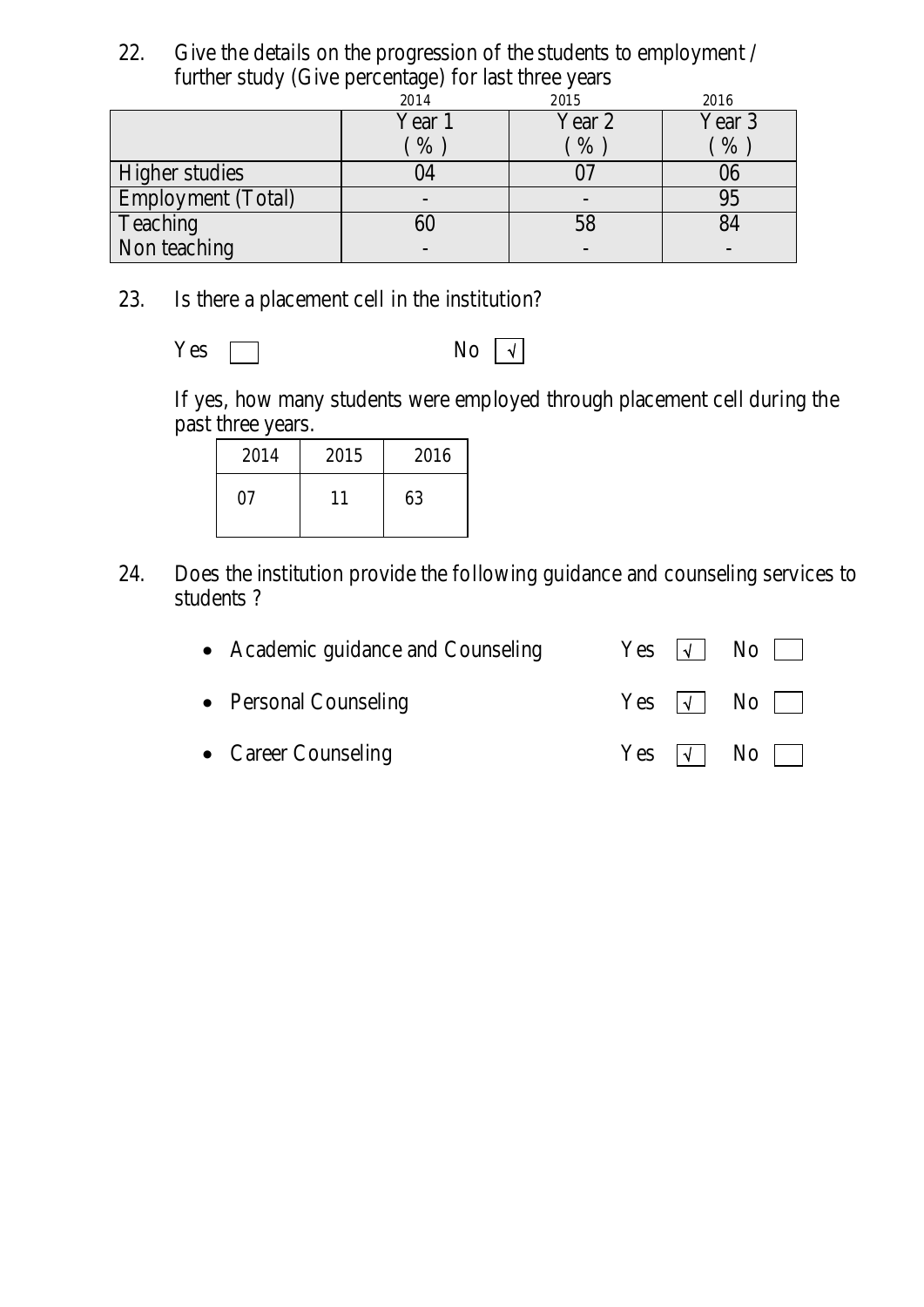#### **Criterion VI : Governance and Leader***ship*

1. Does the institution have a functional Internal Quality Assurance Cell (IQAC) or any other similar body / committee

| Yes<br>$\overline{\vee}$<br>No |
|--------------------------------|
|--------------------------------|

2. Frequency of meetings of Academic and Administrative Bodies: (last year)

| Governing Body / management                         |  |
|-----------------------------------------------------|--|
| Staff council                                       |  |
| IQAC/ or any other similar body / committee         |  |
| Internal Administrative Bodies contributing to      |  |
| quality improvement of the institutional processes. |  |
| (mention only for three most important bodies)      |  |

3. What are the Welfare Schemes available for the teaching and non-teaching staff of the institution?

| Loan facility                                                                         | Yes $ \vee $ No $\Box$       |  |  |
|---------------------------------------------------------------------------------------|------------------------------|--|--|
| Medical assistance                                                                    | Yes $\sqrt{ }$ No $\Box$     |  |  |
| Insurance                                                                             | Yes $ \mathbf{v} $ No $\Box$ |  |  |
| Other (specify and indicate)<br>(House Building Loan available from Bank through G.B) | Yes $ \vee $ No $\Box$       |  |  |

4. Number of career development programmes made available for non-teaching staff during the last three years

| 2014 | . .<br>2015 | <br>2016 |
|------|-------------|----------|
| m    |             | ∩ว       |

- 5. Furnish the following details for the past three years
	- a. Number of teachers who have availed the Faculty Improvement Programme of the UGC / NCTE or any other recognized organisation 2( Two)
	- b. Number of teachers who were sponsored for professional development programmes by the institution

| <b>National</b> | $5$ (five) |  |
|-----------------|------------|--|
| International   | nil        |  |

c. Number of faculty development programmes organized by the Institution :

02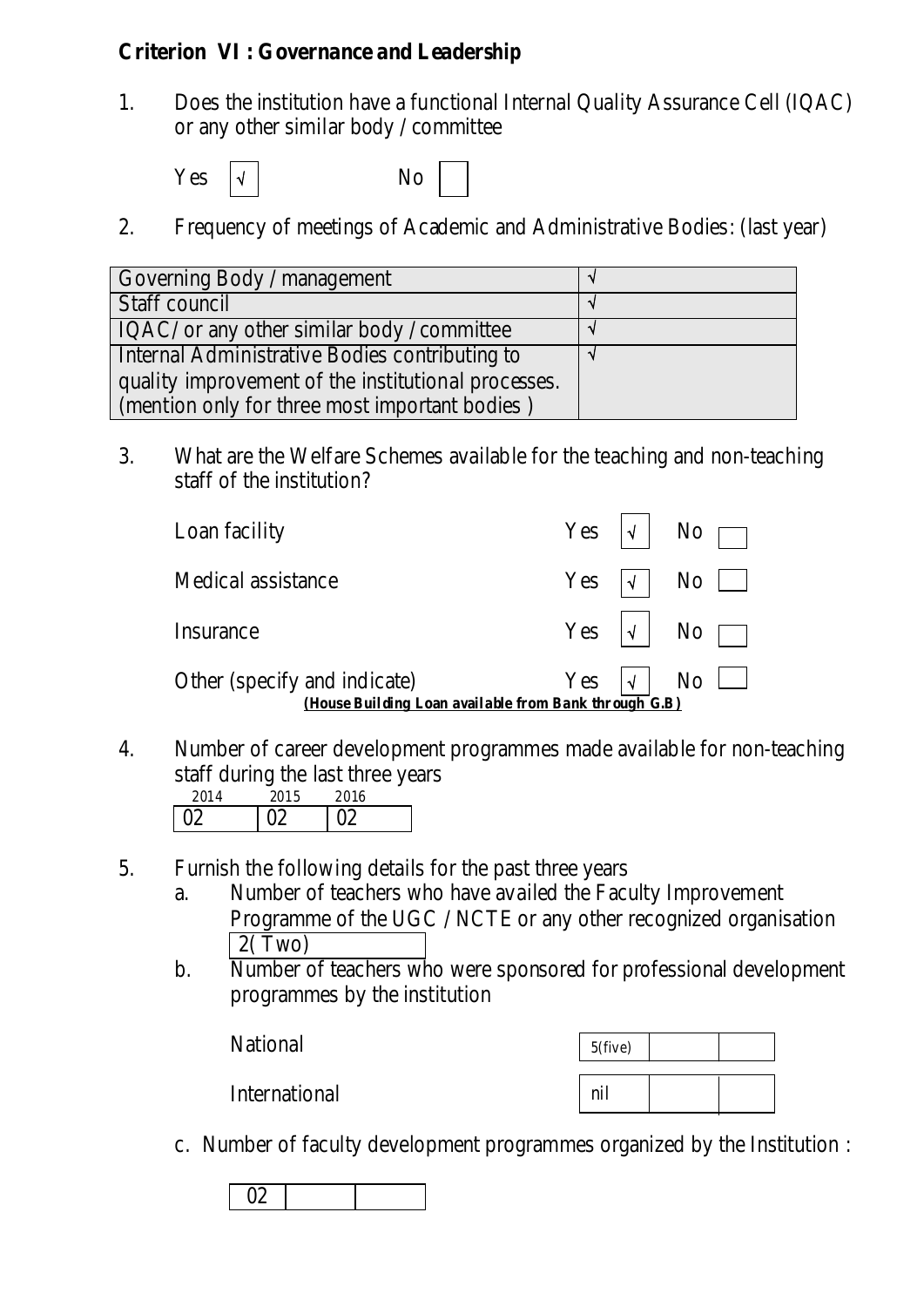d. Number of Seminars / workshops / symposia on Curricular development, Teaching-learning, Assessment, etc. organised by the institution

|--|

e. Research development programmes attended by the faculty

02

f. Invited / endowment lectures at the institution

10

Any other area ( specify the programme and indicate )



- 6. How does the institution monitor the performance of the teaching and nonteaching staff ?
	- a. Self appraisal

|  | –∙ |  | u c |  |
|--|----|--|-----|--|
|--|----|--|-----|--|

b. Student assessment of faculty performance

|--|--|--|

c. Expert assessment of faculty performance

 $Yes \nightharpoondown$  No  $\Box$ 

d. Combination of one or more of the above

 $Yes \vert \lor \vert$  No

e. Any other (specify and indicate )

| res. | <b>ING</b> |  |
|------|------------|--|
|------|------------|--|

7. Are the faculty assigned additional administrative work?

 $Yes \vert \downarrow \vert$  No

If yes, give the number of hours spent by the faculty per week Sixteen hours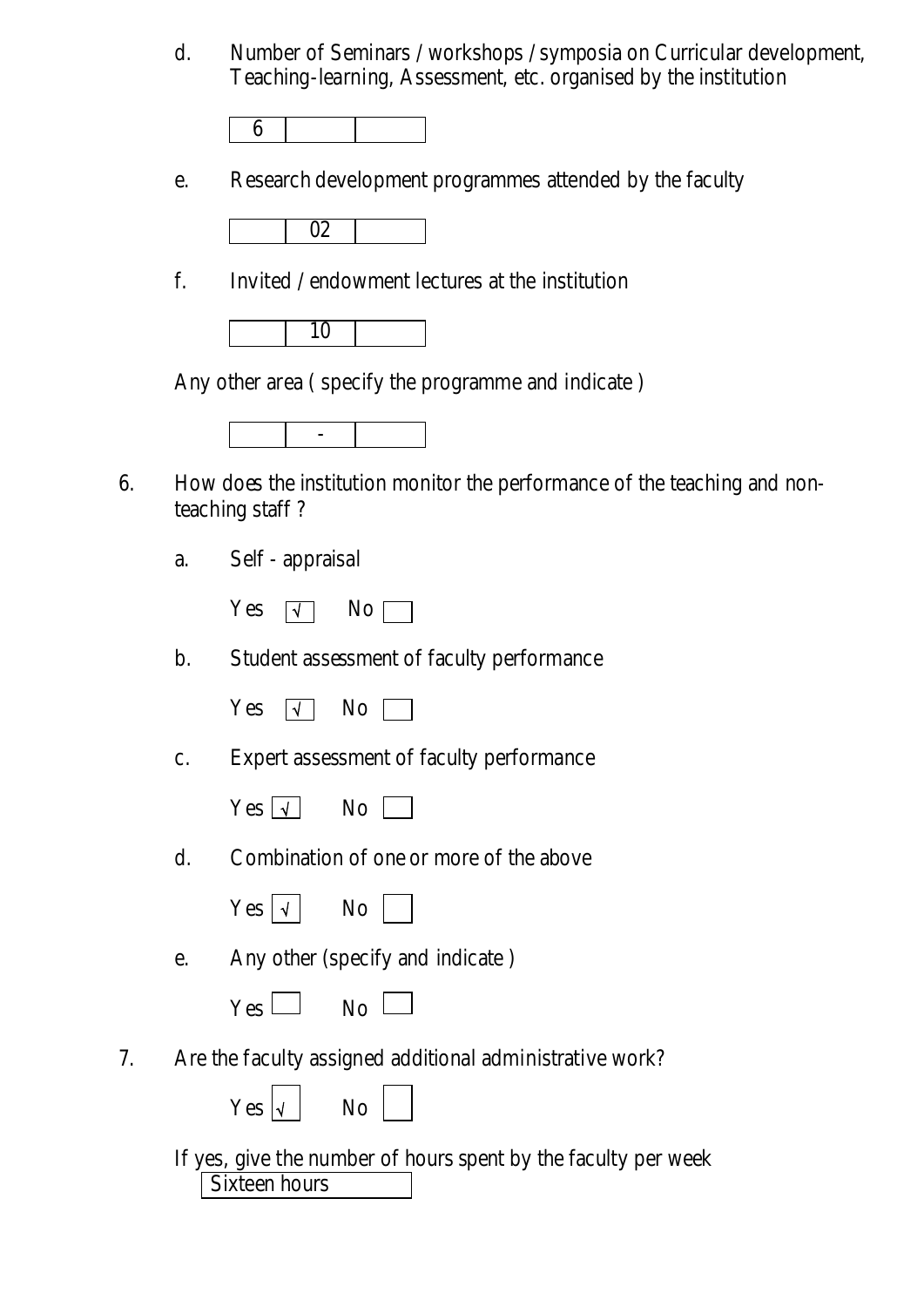8. Provide the income received under various heads of the account by the institution for previous academic session 2015-16

|                     | B.Ed.            | D.El.Ed.       |
|---------------------|------------------|----------------|
| $G$ rant – in – aid |                  |                |
|                     |                  |                |
| Fees                | $1,36,07,000=00$ | $41,28,000=00$ |
|                     |                  |                |
| Donation            |                  |                |
|                     | $5,55,395=00$    | $1,50,000=00$  |
| Others              |                  |                |

Any other (specify and indicate) (Admission fee: Development Fee, etc)

|                       | B.Ed.        | D.El.Ed       |
|-----------------------|--------------|---------------|
| Sales Prospectus:     | $8,000=00$   | $500=00$      |
| <b>Caution Money</b>  | 9,37,700.00  | $2,55,000=00$ |
| (Refundable)          |              |               |
| Examination           |              |               |
| Center Fee            | $27180 = 00$ |               |
| <b>Security Money</b> |              | $501=00$      |
| Misc Income:          |              |               |
| Admission fee:        |              | $16,800=00$   |
| Development fee:      |              |               |
| Computer fee:         |              |               |
|                       |              |               |

#### 9. Expenditure statement (for last two years) 2014-15 2015-16 **B.Ed. Course**

| <b>Total sanctioned Budget</b>                                                                                             | <b>Actual</b><br>expenditure | $%$ on<br>budget | <b>Actual</b><br>expenditure | $%$ on<br>budget |
|----------------------------------------------------------------------------------------------------------------------------|------------------------------|------------------|------------------------------|------------------|
| % spent on the salary of faculty                                                                                           | 35,24,841.00                 | 95.48%           | 51,24,898.00                 | 34.05%           |
| % spent on the salary of non-teaching<br>employees                                                                         | 7,37,883.00                  | 81.82%           | 10,38,718.00                 | 76.04%           |
| % spent on books and journals                                                                                              | 1,01,081.00                  | 45.94%           | 1,11,750.00                  | 50.79%           |
| % spent on developmental activities<br>(expansion of building)                                                             | 11,00,000.00                 | 137.51%          | 14,00,000.00                 | 155.55%          |
| % spent on telephone, electricity and<br>water                                                                             | 1,58,126.00                  | 58.56%           | 5,79,767.00                  | 111.49%          |
| % spent on maintenance of building,<br>sports facilities, hostels, residential<br>complex and student amenities, etc.      | 37,586.00                    | 75.172%          | 13,20,058.00                 | $\overline{a}$   |
| % spent on maintenance of equipment,<br>teaching aids, contingency etc.                                                    | 4,59,263.00                  | 417.51%          | 5,09,721.00                  | 339.814%         |
| % spent on research and scholarship<br>(seminars, conferences, faculty<br>development programs, faculty<br>exchange, etc.) | 1,13,589.00                  | 75.26%           | 15,000.00                    | 10%              |
| % spent on travel                                                                                                          |                              |                  |                              |                  |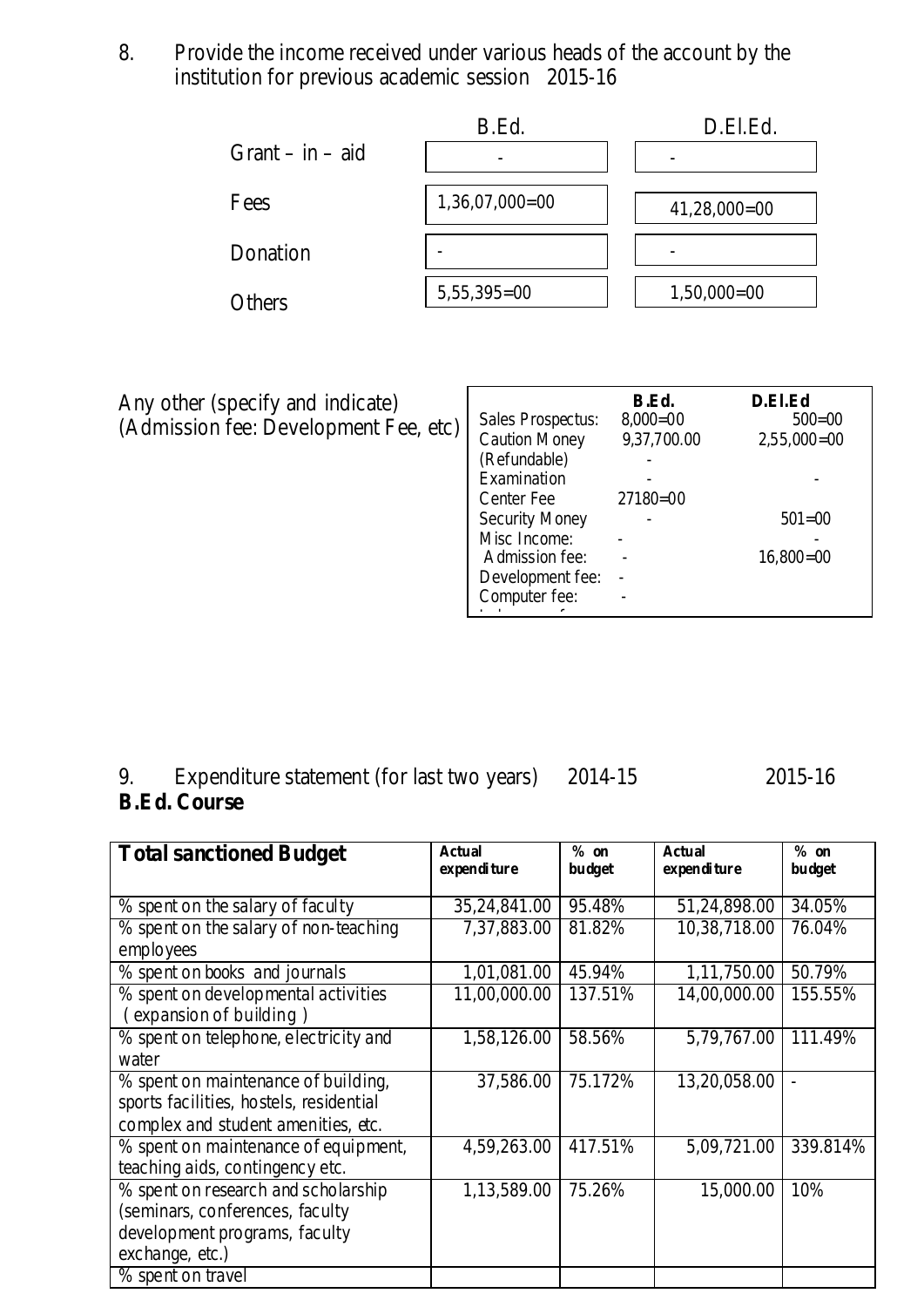| Any other (specify and indicate)     |                |                |                |                          |
|--------------------------------------|----------------|----------------|----------------|--------------------------|
| Postage & Telegraph                  | 5,335.00       | 53.35%         | 5,774.00       | 57.74%                   |
| Printing & Stationary                | 78,463.00      | 156.92%        | 84,339.00      | 105.42%                  |
| <b>Bank Charge</b>                   | 2,177.00       | 43.54%         | 989.00         | 19.78%                   |
| <b>Affiliation Fees</b>              | 50,225.00      | 100.45%        | 2,00,903.00    | 393.92%                  |
| <b>Advocate Fees</b>                 | 5,000.00       | 16%            | 5,000.00       | 50%                      |
| Panchyat Tax                         | 8,000.00       | 100%           | 1,000.00       | 100%                     |
| <b>Students Uniform</b>              | 6,000.00       |                |                | $\overline{a}$           |
| Xerox Machine Maintenance            | 2,125.00       |                | 1,500.00       | $\overline{\phantom{a}}$ |
| Lease Rent                           | 94,171.00      | 100%           | 94,171.00      | 100%                     |
| <b>Audit Fee</b>                     | 8,250.00       | 82.50%         | 8,000.00       | 80%                      |
| Cultural Programme                   | 1,00,000.00    | 13.33%         |                |                          |
| <b>Interview for Faculty Members</b> | 26,900.00      | $\equiv$       | 25,167.00      | $\overline{a}$           |
| Advertisement                        | 76,360.00      | 152.72%        | 3,20,882.00    | 320.88%                  |
| Website Maintenance & Renewal        | 13,450.00      | 33.625%        | 15,000.00      | 37.5%                    |
| P.Tax                                | 30,405.00      |                |                |                          |
| <b>EPF</b>                           | 4,23,237.00    | 89.62%         | 46,375.00      |                          |
| Consolidated Pay                     | 64,000.00      | 64%            | 10,48,315.00   |                          |
| Honorarium to Guest Lecturers        | 1,93,500.00    | 80.625%        | 94,500.00      | 94.5%                    |
| Ad-hoc Bonus                         | 22,500.00      |                | 2,41,000.00    |                          |
| <b>TDS</b>                           | 14,387.00      | $\overline{a}$ | 25,500.00      | $\overline{a}$           |
| Incentive to staff                   | 1,58,968.00    |                | 19,262.00      | $\overline{a}$           |
| <b>Inspection Charge</b>             |                |                | 30,000.00      |                          |
| Conveyance                           |                |                | 10,200.00      | $\overline{\phantom{a}}$ |
| Fire                                 |                |                | 9,400.00       | $\overline{a}$           |
| Furniture & Fixture                  | 69,000.00      | 69%            | 5,81,800.00    |                          |
| FDR Purchase                         | 90,00,000.00   | $\overline{a}$ | 12,00,000.00   | $\overline{a}$           |
| Loan to B.Ed. College Trust          |                |                | 10,00,000.00   |                          |
| Loan for Medical & Science College   | 12,77,061.00   | $\overline{a}$ | 3,00,000.00    |                          |
| Caution Money (Refund)               | 18,80,000.00   | $\overline{a}$ |                |                          |
| Total expenditure incurred           | 1,98,41,883.00 |                | 1,54,68,989.00 |                          |

Expenditure statement (for last two years ) 2014-15 2015-16

| D.El.Ed. Course                              |                              |                  |                              |                  |
|----------------------------------------------|------------------------------|------------------|------------------------------|------------------|
| <b>Total sanctioned Budget</b>               | <b>Actual</b><br>expenditure | $%$ on<br>budget | <b>Actual</b><br>expenditure | $%$ on<br>budget |
| % spent on the salary of faculty             | 10,60,389.00                 | 74.9%            | 14,38,284.00                 | 80.65%           |
| % spent on the salary of non-teaching        | 4,26,552.00                  | 86.18%           | 5,60,929.00                  | 97.46%           |
| employees                                    |                              |                  |                              |                  |
| % spent on books and journals                | 3,339.00                     | 6.07%            | 51,580.00                    | 93.78%           |
| % spent on developmental activities          | 18,79,586.00                 |                  | 17,50,000.00                 |                  |
| (expansion of building)                      |                              |                  |                              |                  |
| % spent on telephone, electricity and water  | 1,47,518.00                  |                  | 1,08,000.00                  |                  |
| % spent on maintenance of building, sports   |                              |                  |                              |                  |
| facilities, hostels, residential complex and |                              |                  |                              |                  |
| student amenities, etc.                      |                              |                  |                              |                  |
| % spent on maintenance of equipment,         | 60,524.00                    |                  | 23,257.00                    |                  |
| teaching aids, contingency etc.              |                              |                  |                              |                  |
| % spent on research and scholarship          |                              |                  |                              |                  |
| (seminars, conferences, faculty              |                              |                  |                              |                  |
| development programs, faculty exchange,      |                              |                  |                              |                  |
| $etc.$ )                                     |                              |                  |                              |                  |
| % spent on travel                            | 12,004.00                    |                  | 9,012.00                     |                  |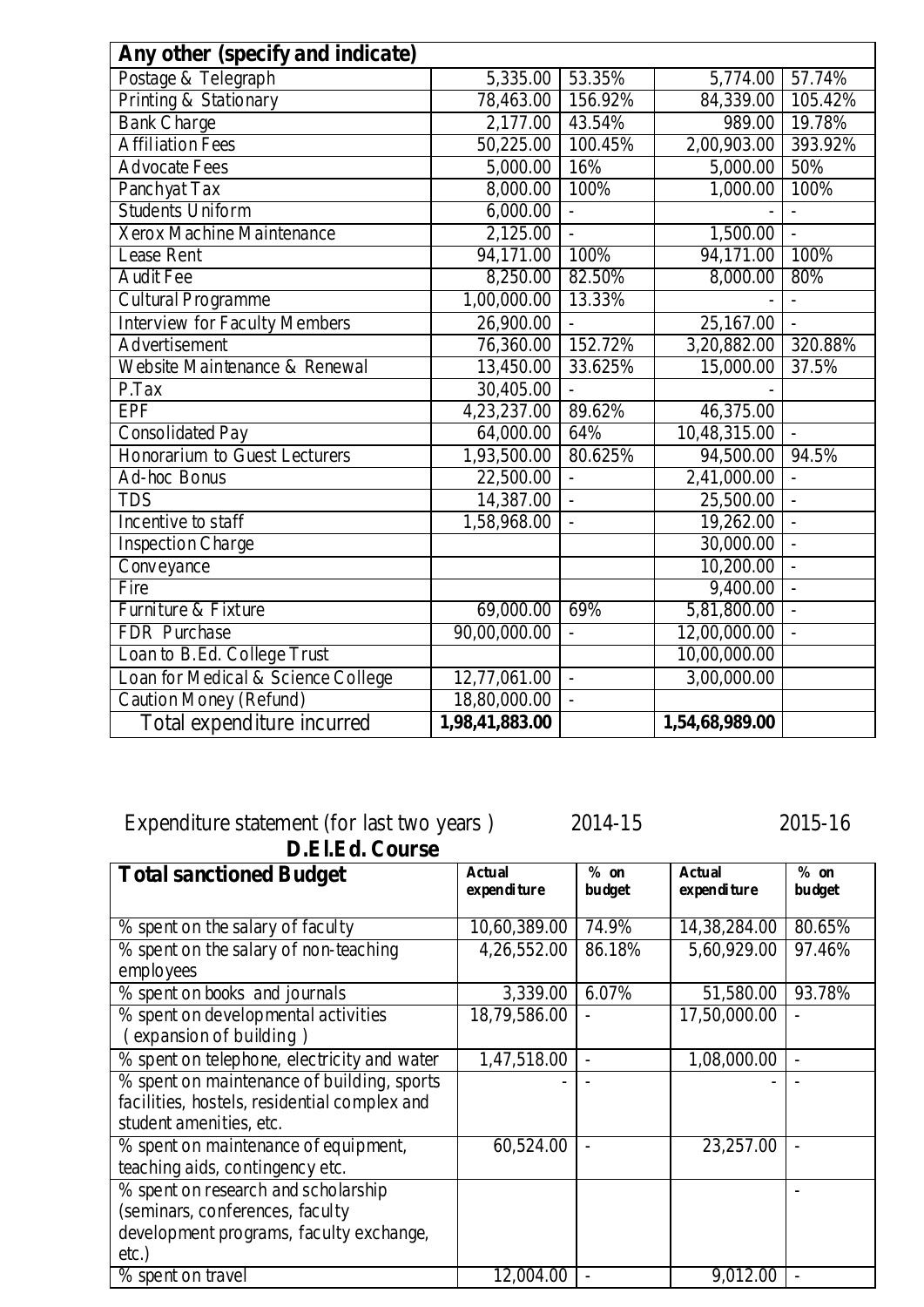| Any other (specify and indicate) |              |                          |  |  |
|----------------------------------|--------------|--------------------------|--|--|
| Printing & Stationary            | 18,225.00    | 8,284.00                 |  |  |
| <b>Bank Charge</b>               | 2,360.00     | 743.00                   |  |  |
| Admission Form purchase          | 1,00,449.00  | 1,00,456.00              |  |  |
| Audit Fee                        | 7.500.00     | 8,000.00                 |  |  |
| P.Tax                            | 12.680.00    | 17,205.00                |  |  |
| <b>EPF</b>                       | 1,93,295.00  | 4,37,237.00              |  |  |
| Honorarium to Guest Lecturers    |              | 2,47,000.00              |  |  |
| Ad-hoc Bonus                     | 1,80,000.00  | 17,500.00                |  |  |
| Puja Exgratia to staff           | 4,500.00     | 2,000.00                 |  |  |
| Furniture & Fixture              | 8,46,000.00  | 3,240.00                 |  |  |
| Loan to B.Ed. College            | 15,03,883.00 | $\overline{4,50,000.00}$ |  |  |
| Loan to Medical College          |              | 8,00,000.00              |  |  |
| Caution Money (Refund)           | 5,00,000.00  | 2,50,000.00              |  |  |
| Consolidated Pay                 | 40,000.00    | 46,500.00                |  |  |
| Advertisement                    |              | 15,500.00                |  |  |
| Total expenditure incurred       | 70,10,804.00 | 63,44,727.00             |  |  |

| Any other (specify and indicate)<br>18,225.00<br>Printing & Stationary<br>2,360.00<br><b>Bank Charge</b><br>$\bullet$                                                                                                                                                                                                                                                                                                                                                                                                   | 8,284.00                                                                                                                                                                                                  |
|-------------------------------------------------------------------------------------------------------------------------------------------------------------------------------------------------------------------------------------------------------------------------------------------------------------------------------------------------------------------------------------------------------------------------------------------------------------------------------------------------------------------------|-----------------------------------------------------------------------------------------------------------------------------------------------------------------------------------------------------------|
| 1,00,449.00<br>Admission Form purchase<br>7,500.00<br>Audit Fee<br>12,680.00<br>P.Tax<br>1,93,295.00<br>EPF<br>Honorarium to Guest Lecturer<br>1,80,000.00<br>Ad-hoc Bonus<br>15,000.00<br>Puja Exgratia to staff<br>4,500.00<br>Furniture & Fixture<br>8,46,000.00<br>Loan to B.Ed. College<br>15,03,883.00<br>$\bullet$<br>Loan to Medical College<br>$\bullet$<br>5,00,000.00<br>Caution Money (Refund)<br>40,000.00<br>Consolidated Pay<br>$\bullet$<br>Advertisement<br>70,10,804.00<br>Total expenditure incurred | 743.00<br>1,00,456.00<br>8,000.00<br>17,205.00<br>4, 37, 237.00<br>2,47,000.00<br>17,500.00<br>2,000.00<br>3,240.00<br>4,50,000.00<br>8,00,000.00<br>2,50,000.00<br>46,500.00<br>15,500.00<br>63, 44, 727 |

11.Specify the institutions surplus / deficit budget during the last three years ? (specify the amount in the applicable boxes given below ) As per Audited Accounts statement are given below:

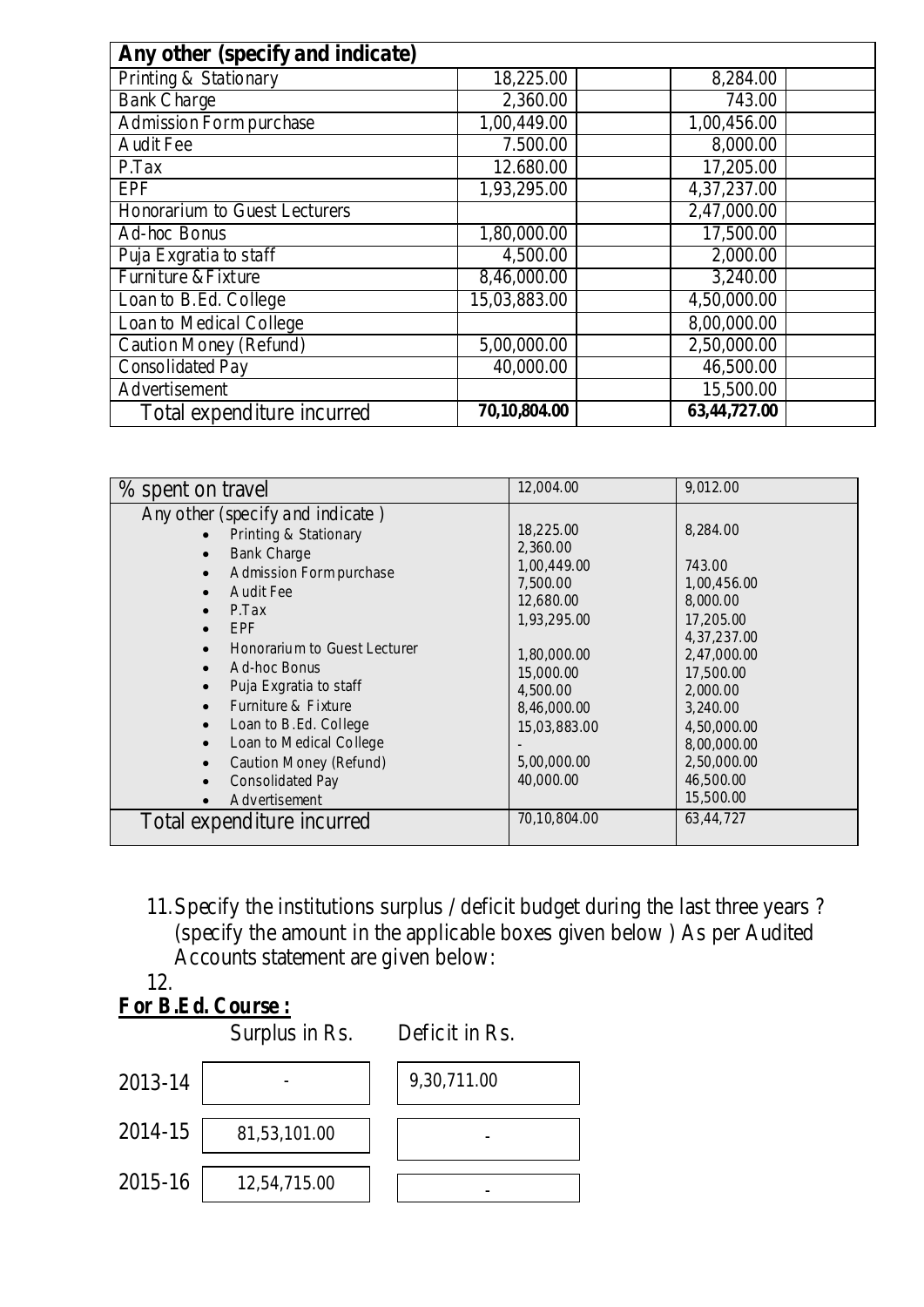

13. ICT / Technology supported activities/ units of the institution:

| Administration                                                                                                    | Yes                      |   | No                               |
|-------------------------------------------------------------------------------------------------------------------|--------------------------|---|----------------------------------|
| Finance                                                                                                           | Yes                      |   | No                               |
| <b>Student Records</b><br>Career Counselling<br><b>Aptitude Testing</b><br>Examinations/Evaluation/<br>Assessment | Yes<br>Yes<br>Yes<br>Yes | N | N <sub>0</sub><br>No<br>No<br>No |
| Any other (specify and indicate)                                                                                  | Yes                      |   |                                  |

14. Does the institution have an efficient internal co-ordinating and monitoring mechanism ?

Yes  $\boxed{\sqrt{}}$  N

15. Does the institution have an inbuilt mechanism to check the work efficiency of the non-teaching staff ?

| Yes | $\sqrt{ }$ | No |
|-----|------------|----|
|-----|------------|----|

16. Are all the decisions taken by the institution during the last three years approved by a competent authority?

 $Yes \mid \lor \mid$  No [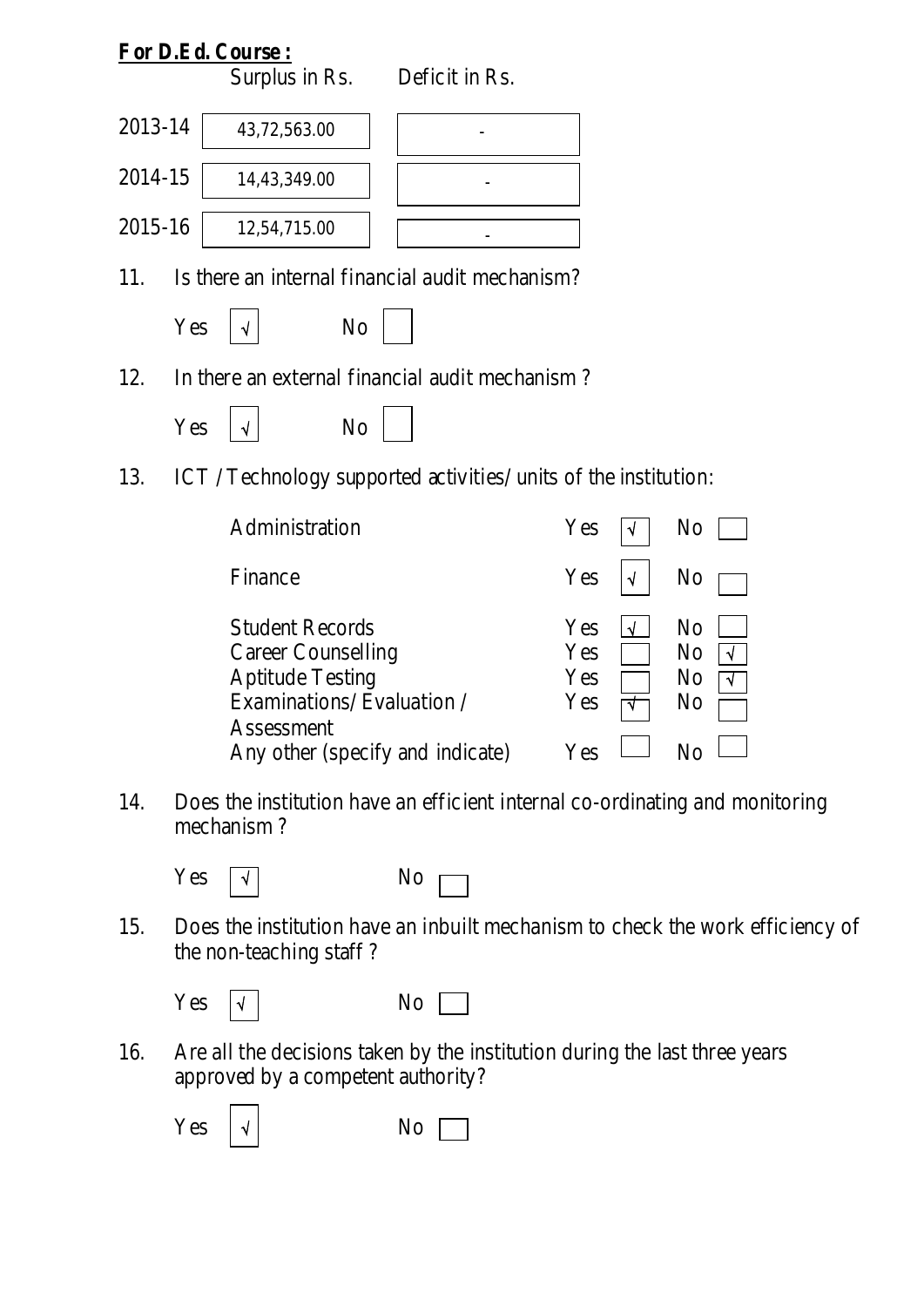17. Does the institution have the freedom and the resources to appoint and pay temporary / ad hoc / guest teaching staff ?

| Yes $ \sqrt{ }$ | No.                                                                                  |  |
|-----------------|--------------------------------------------------------------------------------------|--|
| a)              | 18. Is a grievance redressal mechanism in vogue in the institutions?<br>For teachers |  |
|                 | b) For students                                                                      |  |

- c) For non teaching staff
- 19. Are there any ongoing legal disputes pertaining to the institution?

| Y es<br>- - | No. | $\sqrt{ }$ |
|-------------|-----|------------|
|-------------|-----|------------|

20. Has the institution adopted any mechanism / process for internal academic audit / quality checks?

| Yes $\sqrt{ }$ | $No \Box$ |
|----------------|-----------|
|                |           |

21. Is the institution sensitized to modern managerial concepts such as strategic planning, teamwork, decision-making, computerization and TQM?

| Yes | $\sqrt{ }$ | No |
|-----|------------|----|
|     |            |    |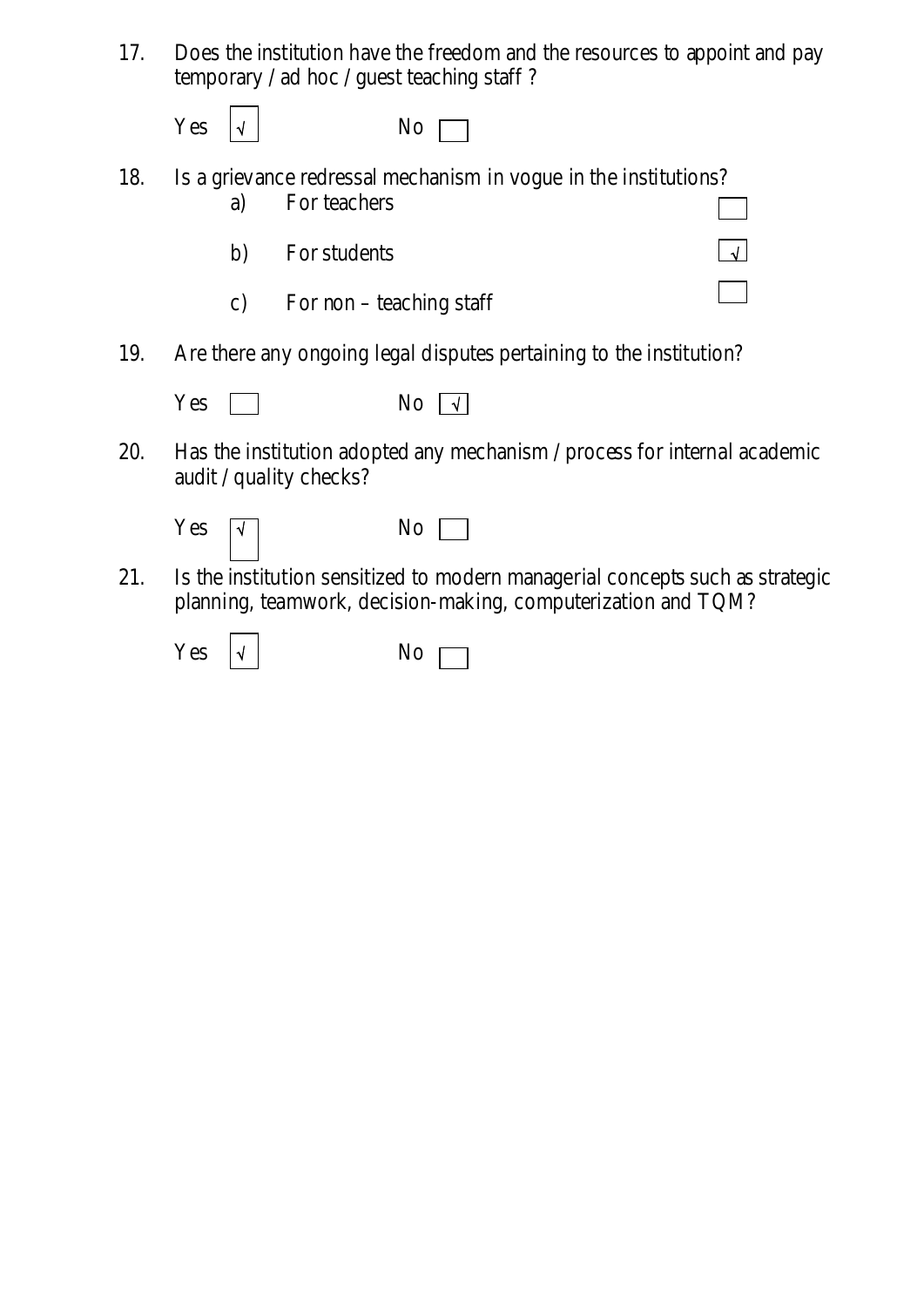### **Criterion VII : Innovative Practices**

1. Does the institution has an established Internal Quality Assurance Mechanisms?

```
Yes \quad \boxed{\sqrt{} } No \boxed{\phantom{2} }
```
2. Do students participate in the Quality Enhancement of the Institution?

$$
Yes \qquad \boxed{\sqrt{\phantom{a}}}\qquad No \qquad \boxed{\phantom{a}}
$$

3. What is the percentage of the following student categories in the institution?<br>On the basis of Academic year 2015-17 for B.Ed. On the basis of Academic year

|                  | Category              | Men | $\%$   | Women      | $\%$   |
|------------------|-----------------------|-----|--------|------------|--------|
| a.               | <b>SC</b>             | 34  | 17.08% | 26         | 13.06% |
| b.               | <b>ST</b>             | 08  | 4.02%  | 07         | 3.51%  |
| $\mathbf{c}$ .   | <b>OBC</b>            | 12  | 6.03%  | 14         | 7.03%  |
| $\overline{d}$ . | Physically challenged | NIL |        | <b>NIL</b> |        |
| e.               | General Category      | 31  | 15.57  | 67         | 33.66% |
| f.               | Rural                 | 63  | 31.65% | 55         | 27.63% |
|                  | Urban                 | 22  | 11.05% | 59         | 29.64% |
| $\frac{g}{h}$ .  | Any other (specify)   |     |        |            |        |

What is the percentage of the following student categories in the institution? On the basis of Academic year 2015-17 for D.El.Ed.

|                 | $\tilde{\phantom{a}}$<br>Category | Men | %   | Women      | %   |
|-----------------|-----------------------------------|-----|-----|------------|-----|
| a.              | <b>SC</b>                         | 04  | 8%  | 06         | 12% |
| b.              | <b>ST</b>                         | NIL |     | <b>NIL</b> |     |
| c.              | <b>OBC</b>                        | 03  | 6%  | 01         | 2%  |
| $\mathbf{d}$ .  | General Category                  | 15  | 30% | 21         | 42% |
| e.              | Physically challenged             | NIL |     | <b>NIL</b> |     |
| f.              | Rural                             | 11  | 22% | 09         | 18% |
|                 | Urban                             | 12  | 24% | 18         | 36% |
| $\frac{g}{h}$ . | Any other (specify)               |     |     |            |     |

4. What is the percentage of the staff in the following category?

|                | Category              | Teaching staff | $\%$    | Non-teaching staff  | %          |
|----------------|-----------------------|----------------|---------|---------------------|------------|
| a.             | <b>SC</b>             | 06             | 18.75%  | <b>NIL</b>          | <b>NIL</b> |
| b.             | <b>ST</b>             | 01             | 31.125% | 01                  | 9.090%     |
| $\mathbf{C}$ . | <b>OBC</b>            | 03             | 9.375%  | 01                  | 9.090%     |
| d.             | Physically challenged | <b>NIL</b>     |         | NIL                 |            |
| e.             | General Category      | $22+02$ (Guest | 68.75%  | 06+03 (Contractual) | 81.81%     |
|                |                       | Lecturers)     |         |                     |            |
| f.             | Rural                 | 08             | 25%     | 01                  | 9.090%     |
| g.             | Urban                 | 24             | 75%     | 10                  | 90.90%     |
| h.             | Any other (specify)   |                |         |                     |            |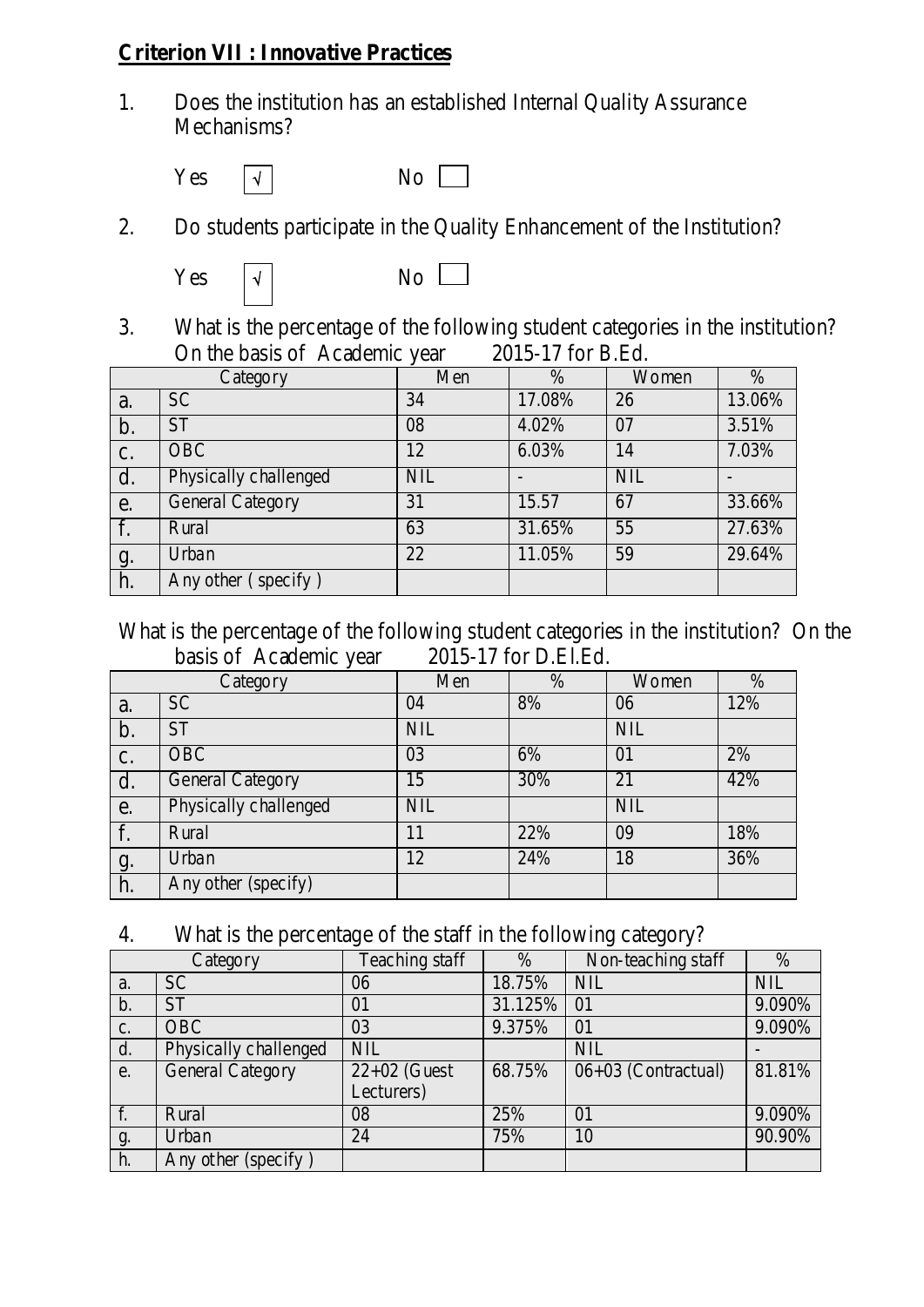5. What is the percentage incremental academic growth of the students for the last two batches? 2014-15 2015-16 2014-15 2015-16

|                        | 2014-19      | 2013-10    | 2014-13                     | 2015-10   |
|------------------------|--------------|------------|-----------------------------|-----------|
| Category               | At Admission |            | On completion of the course |           |
| <b>SC</b>              | 31.5%        | 30.150%    | 31.5%                       | Not yet   |
| $\overline{\text{ST}}$ | 6.5%         | 7.53%      | 6.5%                        | completed |
| <b>OBC</b>             | 9.5%         | 13.065%    | 9.5%                        |           |
| Physically             | 1.0%         | <b>NIL</b> | 1.0%                        |           |
| challenged             |              |            |                             |           |
| General Category       | 51.5%        | 49%        | 51%                         |           |
| Rural                  | 65%          | 59.296%    | 65%                         |           |
| Urban                  | 35%          | 40.703%    | 34.5%                       |           |
| Any other              |              |            |                             |           |
| (specify)              |              |            |                             |           |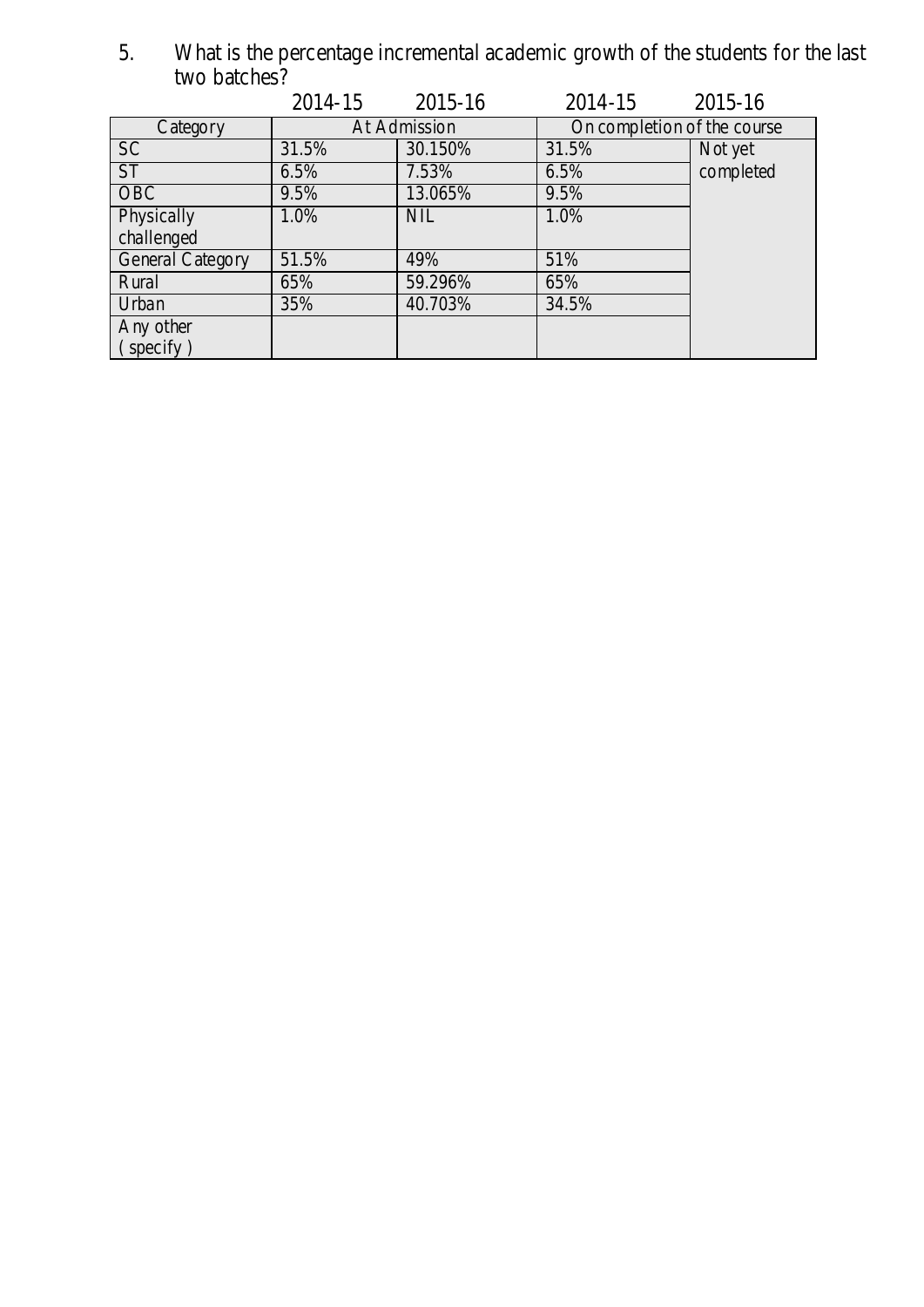## **PART II THE EVALUATIVE REPORT EXECUTIVE SUMMARY**

The NAAC Peer Team visited our institution on  $27<sup>th</sup> - 29<sup>th</sup>$  February, 2012. It has been re-accredited 'B' by NAAC with an institutional score of 2.21. The post-accreditation period presented challenges, new perspectives and great responsibilities. The college is taking concerted efforts with utmost focus, direction and clear vision to fulfill the mission. The Internal Quality assurance Cell (IQAC) has ensured continuous improvement of institutional performance assured accountability toward the stakeholders and developed academic and administrative mechanisms to boost the endeavor to plan purposefully, proceed positively and pursue persistently.

The college results have shown a remarkable progress dur ing the period, and this has been a reflection of the commitment of faculty, a sustained research culture and participatory, democratic leadership. The Governing Body of the college has rendered valuable services in this direction. The Annual Academic Audit for the past about 14 years has provided an introspective approach towards quality enhancement strategies.

#### **Following is the executive summary of our journey towards these goals:**

#### *VISSION*

Balurghat B.Ed. College aspires to be nationally recognized as one of the premier institutions that offer to the society competent teachers who are humane, collaborative and multicultural in their outlook and to be globally adjudged as efficient and highly innovative disseminator of knowledge and expertise.

#### *MISSION*

- To develop an understanding of academic content at a higher level by weaving  $21<sup>st</sup>$  century interdisciplinary themes into core subjects;
- To develop learning and innovative skills among students and teachers;
- To equip teachers and students with research-driven instructional practices;
- To foster life skills and work place skills among students and teachers;
- To empower teachers and students with knowledge, skills and attitude required to create inclusive and multicultural learning environments;
- To instill among the students and teachers the civic virtues and the spirit of giving back to the society multifold.
- To inculcate moral values and professional ethics in teachers and students.
- To strengthen students' national spirit to achieve the goal of clean, corruption free nation.

Our college has a rich tradition of pursuing academic excellence, value based education and providing environment conducive to learning for the overall development of the students and teachers. It provides variety of enriching experiences and exposure to the students as well as the faculty members for their professional growth. We believe in going 'Beyond the Traditional' and 'Performance Par Excellence'. We believe that our research endeavors not only help us to discover new landscapes of knowledge but gaining a new vision. Therefore, in addition to their excellent curriculum transaction infused with creativity and innovations, the faculty members are actively involved in research activities of national importance. Value based education is the foundation of modern education. The educational conglomerate is located in a lush green education campus and stands opposite to Bharat Seva Shram Sangha.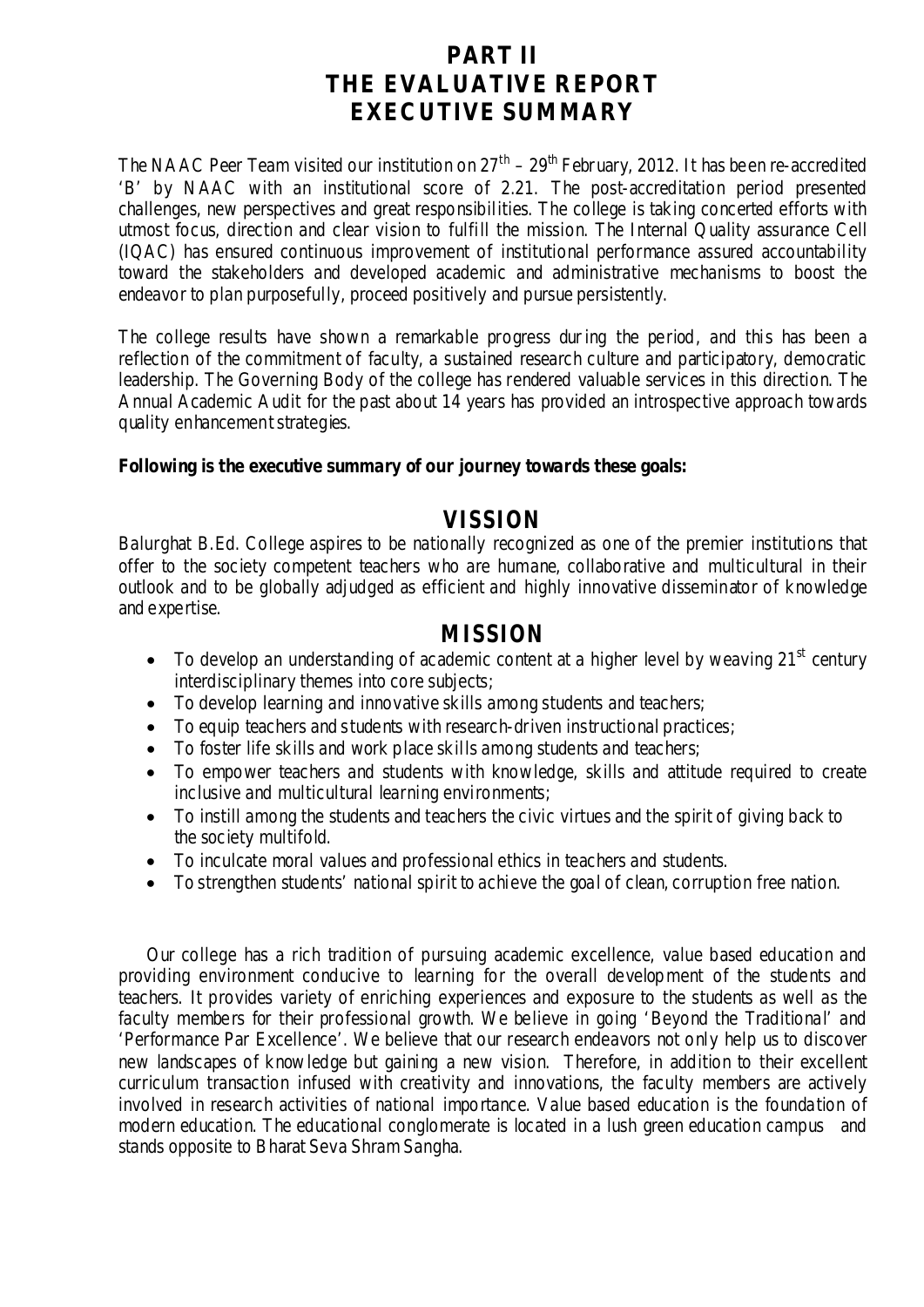#### **The regulatory bodies and their controls**

The College is a purely Self-financing institution having exclusive regulatory control over teaching-learning and administrative tasks. The Governing Body of the college is formed and functions exactly as it is envisaged in the State Education Act.

The IQAC of the college prepares 'Annual Quality Assurance Report (AQAR) covering the compliance of the annual academic plan, analysis of the college activities as per their relevance to the vision and mission of the college. It also shows the road map of the strategic planning of all the college activities of the forthcoming year. Besides the functioning of Governing Body and IQAC, the college follows the rules of the Government of West Bengal and complies with the norms as provided by U.G.C, N.C.T.E. and the affiliated University.

#### **Key relationship with the school internship**

The college is having very cordial and co-operative relation with the schools where students are provided school internship as per NCTE norms. It always maintains close contact with the schools through proper feedback mechanism. The institution is actively engaged with the secondary/higher secondary schools of the district town within the radius of permissible distance to make the school internship programme highly effective and goal-oriented.

#### **Key relationship with the community**

The college receives all sorts of help and co-operation from members of various communities with their active participation in various social development and skill developmentoriented programmes undertaken by the college. Such programmes, for example, include computer literacy, English Spoken course, various social awareness courses and value added programmes organized for the students of Bengali Medium Secondary Schoo ls in the campus. To make such programmes successful, co-operation from the community is highly appreciative.

#### **Challenges faced by the institution in building a quality institution.**

- $\triangleright$  Poor standard of knowledge quality and weak communicative skills of some percentage of students compelling the college to adopt some remedial measures to improve their quality;
- $\triangleright$  Infusing the right and appropriate academic culture to strengthen the academic vibrancy into future autonomous status;
- $\triangleright$  To design a curriculum as per needs and relevance of the society for its manifold development;
- $\triangleright$  Institution facing the challenge to maintain and enhance competencies in the teachers;
- $\triangleright$  Violation of the principle of uniform fee structure leading to students' unrest and sharp fall of the standard of students and the quality of teaching and learning.
- $\triangleright$  Two-year B.Ed. programme unnecessarily expensive, burdensome and making the whole training programme clumsy, having strong adverse effect upon the aims and objectives of the training programme.

#### **Strengths**

- $\triangleright$  Suppor tive Management
- $\triangleright$  Multiple opportunities for professional development
- $\triangleright$  Good environment prevailing in the college campus
- $\triangleright$  Good reputation of the college with respect to the implementation of the teaching learning programme.
- $\triangleright$  High appreciation of the community with respect to the regulatory control of the college upon students and administration
- $\triangleright$  Highly experienced, efficient, educated and dedicated persons forming the management of the college
- $\triangleright$  Quality up-gradation efforts by the institution
- $\triangleright$  Striving for latest technological integration in college activities
- $\triangleright$  Good infrastructure facilities
- $\triangleright$  Student friendly environment
- $\triangleright$  Variety of academic courses at institution level
- $\triangleright$  Focus on innovative instructional practices
- $\triangleright$  Special emphasis on communicative skill development
- $\triangleright$  Emphasis on professional growth of faculty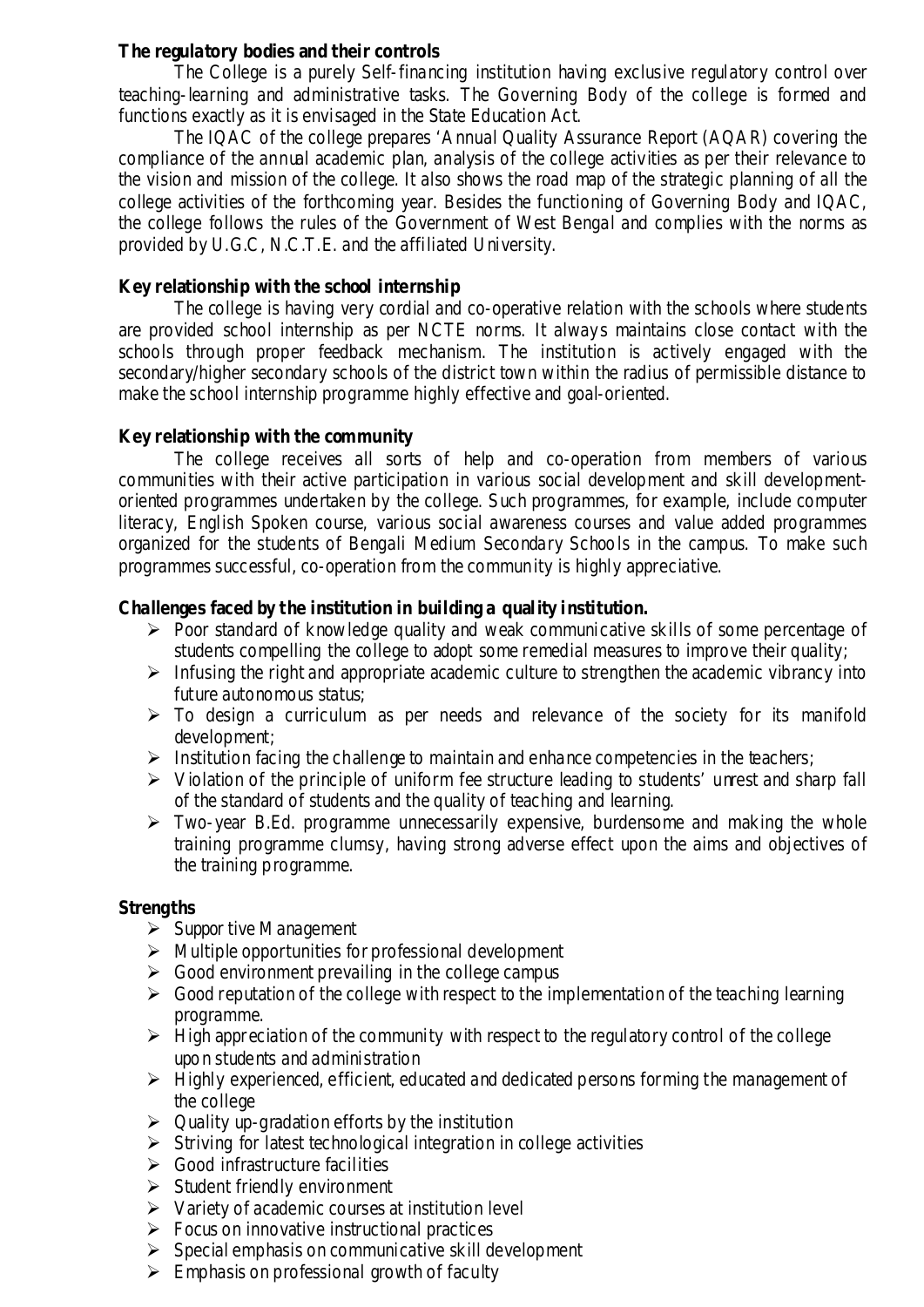- $\triangleright$  Action, applied research for enriching teaching-learning processes
- $\triangleright$  Providing placement opportunities to students
- $\triangleright$  Updated Information Management System
- **Dynamic Leadership**
- $\triangleright$  Rewards and appreciation for faculty and students
- $\triangleright$  Consultancy for the community
- $\triangleright$  Focus on value education
- $\triangleright$  Adopting, the policy of inclusion
- $\triangleright$  Organization of national level seminars and workshops as a regular feature
- $\triangleright$  Linkages with open universities
- $\triangleright$  Optimum use of ICT
- $\triangleright$  Value added certificate course

#### **Opportunities**

- $\triangleright$  Fostering lifelong learning among faculty members
- $\triangleright$  Creating learning community
- $\triangleright$  Collaboration with schools, institutions of national ranks
- $\triangleright$  Collaboration for research and innovation endeavors at institution level, campus level, community level
- $\triangleright$  Employing innovative strategies for the teaching learning
- $\triangleright$  Bagging major and minor research project
- $\triangleright$  Undertaking more consultancy service
- $\triangleright$  Evolving policies towards Total Quality Management System
- More avenues for placements ( Through west Bengal School Service Commission)
- $\triangleright$  Rotation of portfolios for job enrichment and job enlargement
- $\triangleright$  Annual features like workshops, seminar etc. which involve all stakeholders
- $\triangleright$  Rich alumni linkages;

#### **Weaknesses**

- $\triangleright$  Lack of International Linkages;
- $\triangleright$  Abnormal delay in admission of the students to the courses by the University through Centralized Admission System;

#### **Challenges**

- $\triangleright$  The college located in the district of Dakshin Dinajpur being ranked 256<sup>th</sup> out of 560 backward districts of India.
- $\triangleright$  Providing this professional education to the students mostly of backward classes with a mission to bring them to the national line of evenness.
- $\triangleright$  Overcoming the gap between changing global scenario and teacher education curriculum.
- $\triangleright$  Improving communicative skills among students and developing their English Spoken efficiency.
- $\triangleright$  Placement of vernacular medium students.
- $\triangleright$  Mushrooming of new B.Ed and M.Ed colleges.
- $\triangleright$  Conducting B.Ed and M.Ed course in light of increased duration of courses.
- $\triangleright$  Creating effective Management Information system.
- $\triangleright$  Developing Policy framework.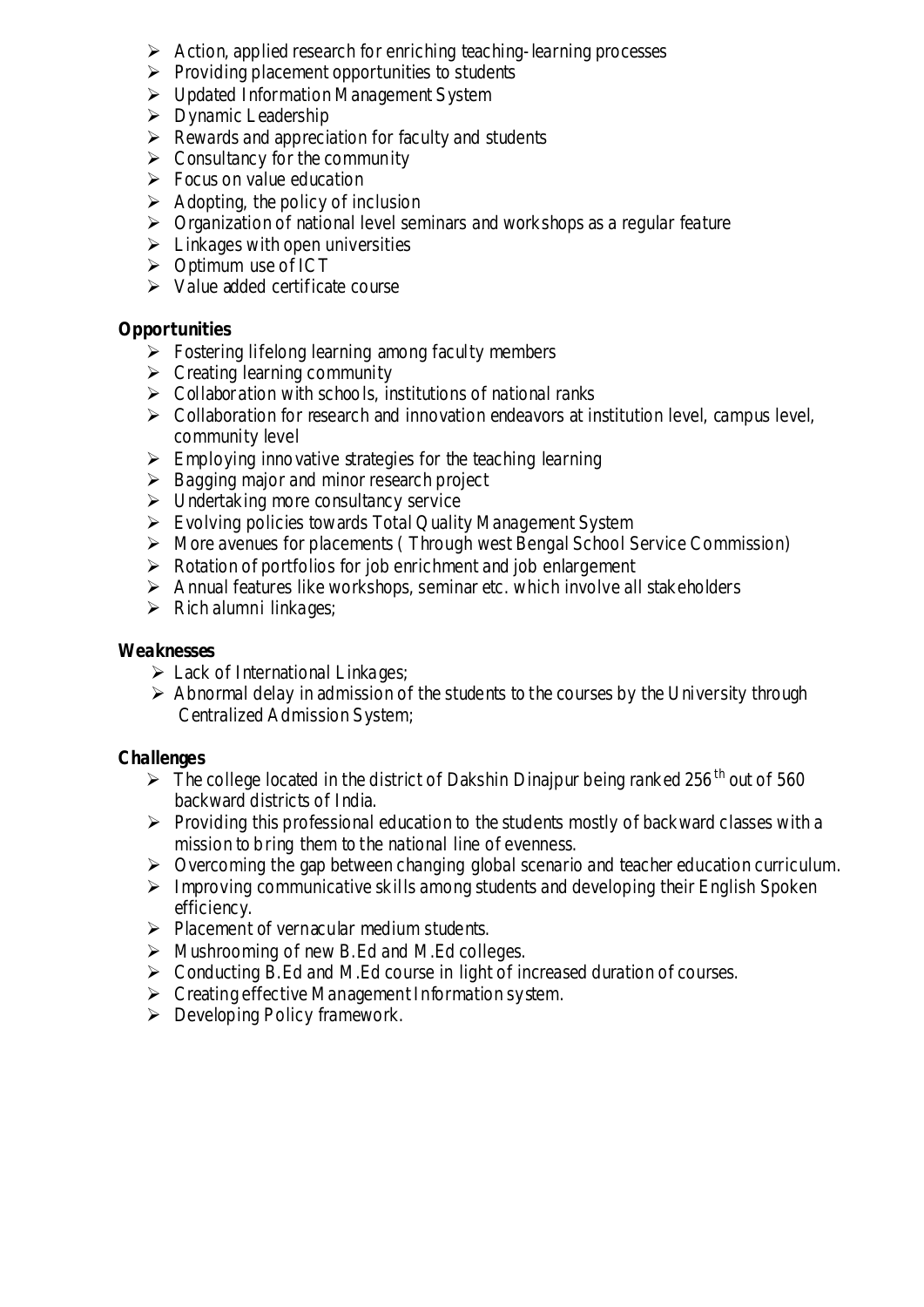# **B. CRITERION I: CURRICULAR ASPECTS**

# **1.1 Curricular Design and Development**

1. **State the objectives of the institution and the major considerations addressed by them? (Intellectual, Academic, Training, access to the disadvantaged, Equity, Self development, Community and National Development, Issue of ecology and environment, Value Orientation, Employment, Global trends and demands, etc)**

| Sr.              | <b>Major Considerations</b>                                                                          | <b>Objectives</b>                                                                                                                                                                                                                                                                                                  |
|------------------|------------------------------------------------------------------------------------------------------|--------------------------------------------------------------------------------------------------------------------------------------------------------------------------------------------------------------------------------------------------------------------------------------------------------------------|
| No.              |                                                                                                      |                                                                                                                                                                                                                                                                                                                    |
| 1.               | Intellectual, Academic                                                                               | To<br>retain<br>and<br>about<br>the<br>create<br>awareness<br>interdisciplinary nature of Education.                                                                                                                                                                                                               |
| $\overline{2}$ . | Intellectual, Academic, Training,<br>the Disadvantaged,<br>Access<br>to<br>Equity, Value Orientation | To equip the students and teacher educators for<br>inclusive educational practices to attain the objectives<br>of training and education to develop a better democratic<br>society based on the principle of equity and value.                                                                                     |
| 3.               | Global<br>Intellectual,<br>Academic,<br>Trends and demands                                           | To acquaint the students and teacher educators with the<br>current global trends in education and research in order<br>to keep their knowledge and awareness updated.                                                                                                                                              |
| $\overline{4}$ . | Training, Self development                                                                           | To provide wide exposure to the students for their all-<br>round personality development.                                                                                                                                                                                                                          |
| 5.               | Intellectual, Academic, Training,<br>Equity                                                          | To empower the students for creating the multicultural<br>learning environment in the college and to promote<br>lifelong learning impetus among the students and<br>teacher educators                                                                                                                              |
| 6.               | Issue of ecology and environment                                                                     | To involve the students and motivate them to actively<br>in environmental protection activities<br>participate<br>through experiential learning                                                                                                                                                                    |
| 7.               | the Disadvantaged,<br>Access<br>to<br><b>Value Orientation</b>                                       | equip the disadvantaged students<br>with<br>the<br>To<br>knowledge and skills of value based education needed<br>for social and national uniform development.                                                                                                                                                      |
| 8.               | Intellectual, Academic, Training,<br>Self development                                                | To train the students in learning skills so as to enable<br>them to achieve excellence in their respective learning<br>fields, forming the basis of self-development and to<br>foster self regulated learning among the students<br>through web based tools and strategies and web<br>enhanced learning materials. |
| 9.               | Employment, Global trends and<br>demands                                                             | To orient the students to life skills and work place skills<br>in consistence with global trends and demands for their<br>national and global placement.                                                                                                                                                           |

## **2. Specify the various steps in the curricular development processes.**

*(Need assessment, development of information database pertaining to the feedback from faculty, students, alumni, employers and academic experts, and formalizing the decisions in statutory academic bodies.)*

- The B.Ed curriculum is updated in every  $5<sup>th</sup>$  year;
- $\triangleright$  BOS forms various committees and sub committees for revising B.Ed curriculum;
- $\triangleright$  Each committee calls for comments and feedbacks from the faculty members of various institutions;
- $\triangleright$  Based on the feedbacks and also the recent trends the committee revises the syllabus and the draft of the revised syllabus is mailed to colleges calling for input and comments;
- $\triangleright$  Based on the feedbacks, BOS gives input to academic council regarding curriculum upgradation;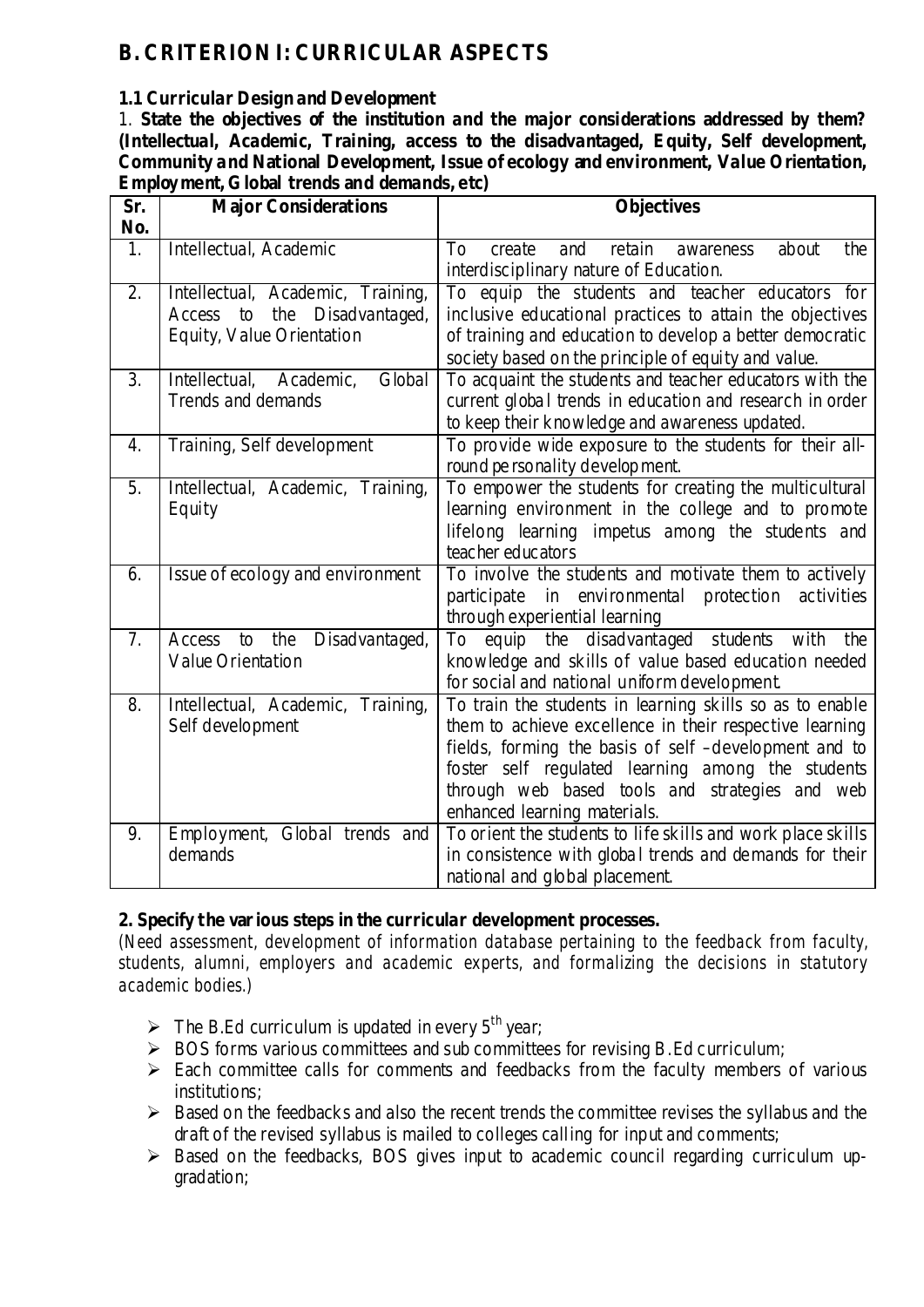#### **3. How are the global trends in teacher education reflected in the curriculum and existing courses modified to meet the emerging needs?**

The B.Ed. curriculum was modified and updated for the academic year 2014-2016. The following points reflect the global trends incorporated in the curriculum and existing courses modified to meet the emerging needs to empower the young generation in the face of global competition in the fields of knowledge and economy, peace and progress and the high demand for values in all stages of life:

- *Environmental Education* to create awareness among students about the threat of global calamity because of environmental depredation causing horrible environmental pollution and global warming in particular and about the need of afforestation.
- *Population Education* to create awareness among the students about pop ulation explosion being more dangerous than atomic explosion, forming the basis of all problems of the world and about the indispensability of birth control leading finally to population control. *Gender* – Gender education bans gender discrimination which prevents equality between man and women and is a bar to women empowerment and democratic participation.
- *Peace and Value Education-* peace is threatened everywhere at the social, national and international levels. Discrimination leads to the violation of peace in society and lack of tolerance often proves to be a threat to peace at all levels. International agreement based on compromise can ensure peace. Loss of values especially in national and international politics entails the death of peace. Peace education and value education can teach students how to guard peace and value from degeneration.
- *Yoga Education* now internationally and popularized the basis of health and healthy life – to protect body from diseases and to increase an individual's working ability and thinking ability.
- *Health and Physical Education* very effective education for all-round development of an individual. It aims at acquainting students how to keep body and mind fit for sound health means sound mind.
- *I.C.T- Based Education* aiming to provide computer literacy to students in order to minimize the digital gap in the society. This education is provided to students through various technological devices. It is introduced to bring the students to the level of competition at the global level with those of the technologically advanced countries.

## **4. How does the institution ensure that the curriculum bears some thrust on national issues like environment, va lue education and ICT?**

The curriculum that incorporates environment education, value education, ICT etc. focuses on the national issues and the effective implementation of the curriculum will ensure them to achieve the objectives.

- $\triangleright$  Extension Activity is held every year enabling involvement of the students in the community work projects.
- Through the teaching of aspects like Environmental Education, Information and communication Technology in education, Multiculturalism, Inclusion, etc., the institution strives to sensitize students towards the national and international issues ;
- $\triangleright$  Organization of various seminars, workshops and guest lectures on value education such asYoga;
- $\triangleright$  Celebration of various national and environmental days and celebration of festivals of all religions to develop in the student teachers the right attitudes and values ;
- $\triangleright$  Students and staff are regularly sensitized to promote energy conservation by switching off the lights and fans, computes, AC, LCD etc when not in use;
- $\triangleright$  Visit to places of educational interest to spread awareness.
- $\triangleright$  Core elements are infused in every School Internship to inculcate value education;
- $\triangleright$  Gender sensitization programs are regularly organized on issues like sexual harassment encountered by women at work place, strategies of self defense, women and maternal health care etc ;
- $\triangleright$  Apart from regular curricular focus, curriculum transaction also focuses on the issues like wars, terrorism, racism, human right education, peace education through involvement of the students in video production activities in the Smart Class Room.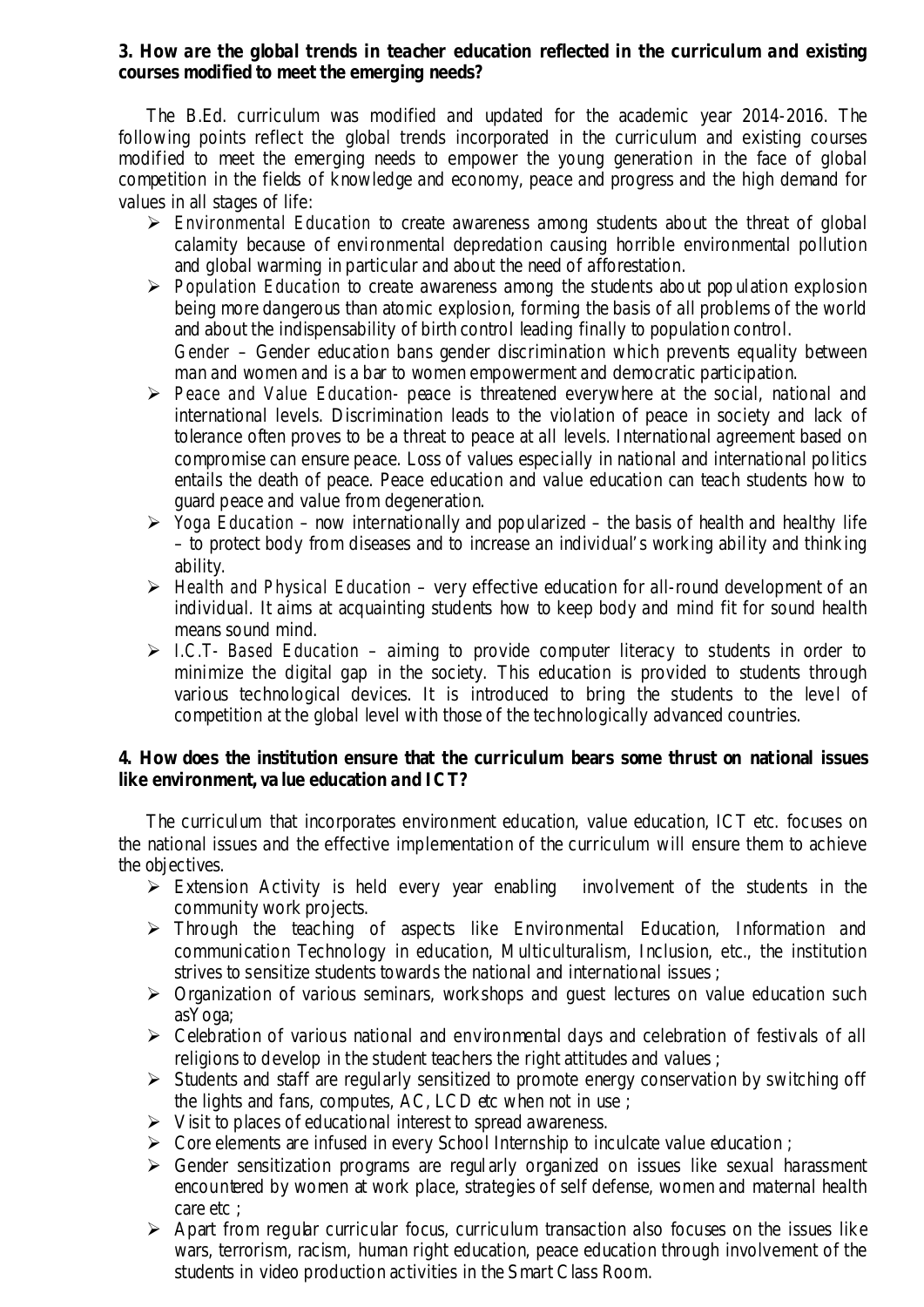# **5. Does the institution make use of ICT for curricular planning? If yes give details.**

- $\triangleright$  The institute has a sprawling computer lab with 45 computers with internet facility. Sophisticated LCD projectors with computer interface are being used for teaching purpose. Smart board is made accessible to the teachers to equip the teachers with the use of ICT ;
- $\triangleright$  The teaching faculty is adept at various computer applications
- $\triangleright$  For making academic calendars of programs ;
- $\triangleright$  All faculty members in their session plans using latest technological methodologies at the beginning of the academic session ;
- $\triangleright$  Faculty use of Google classrooms, flipped learning etc for teaching purposes;
- $\triangleright$  Curriculum transaction is done using the synchronous and asynchronous learning modes like group email, social networking sites like Facebook, Whatsapp etc ;
- $\triangleright$  Preparing student records for various purposes :
- $\triangleright$  Preparing instructional material for all levels of students :
- Presentation of simulated lesson in Computer Assisted Presentation mode is compulsory at B.Ed level as per curricular requirement ;
- $\triangleright$  Preparing notices, circulars (for exams, time tables, academic calendar, practice teaching schedules etc) which are also accessible though common emails to both staff and students
- $\triangleright$  Using Library software;
- $\triangleright$  Active website which gives information about all events;
- $\triangleright$  Preparing IQAC reports, seminars and other reports and conforming to the action taken plans ;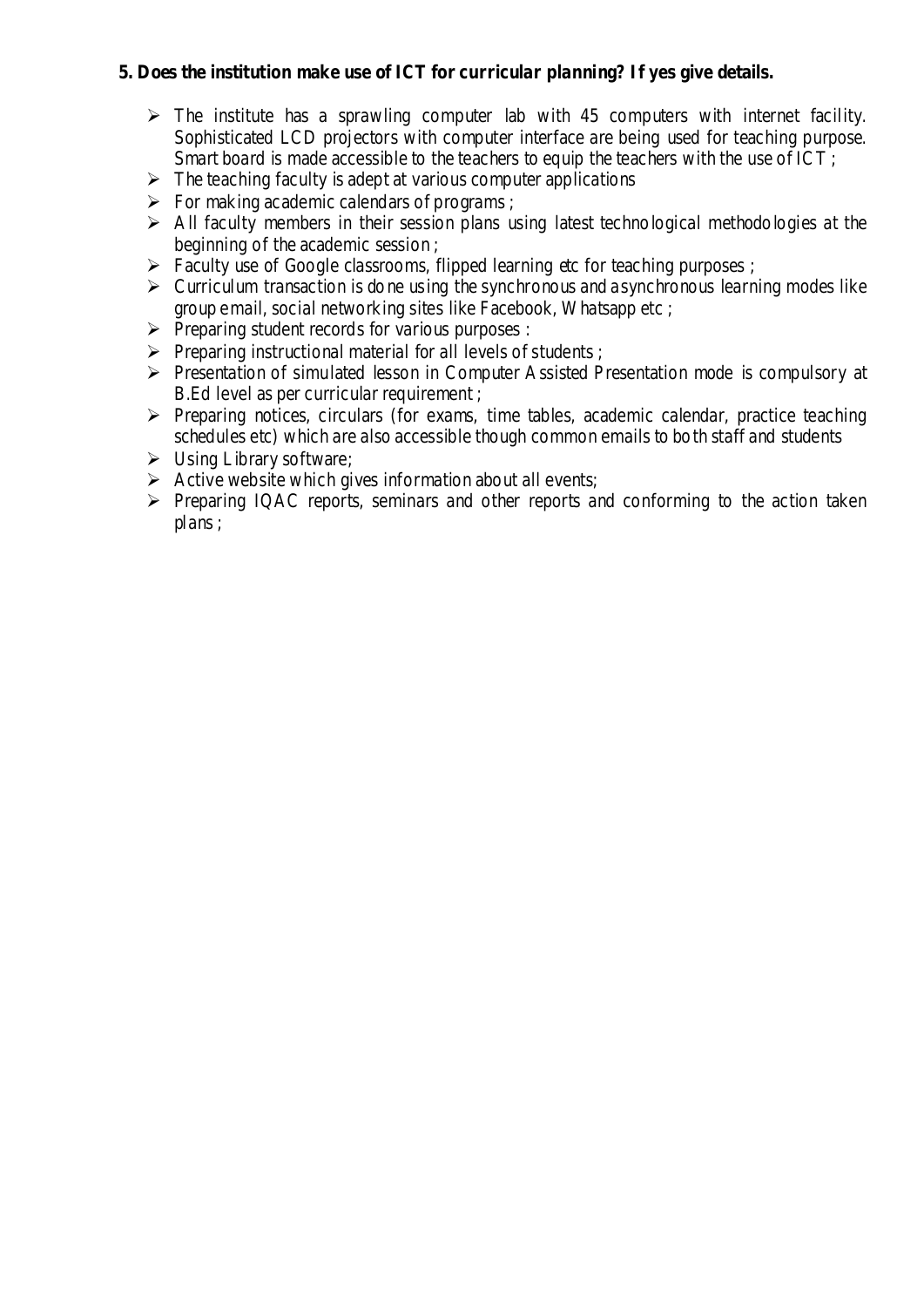# **Criteria 1.2 Academic Flexibility**

**1.How does the institution attempt to provide experiences to the students so that teaching becomes a reflective practice ?**

The institute provides ample scope to orient and train the students for reflective experiences through: These include :

- **Micro Teaching, School Internship and simulated teaching exercises to make teaching reflective.**
- **Workshops, training prog rams / guest lecturers, field trips to make teaching valuable and effective.**
- **Community work experiences** help in providing experiences to expand the larger roles of teachers.
- **Continuous feedback** taken through feedback forms, proctorial sessions, student council meetings and other non formal interactions which help in making changes in the curricular transaction.

# **2. How does the institution provide for adequate flexibility and scope in the operational curriculum for provi ding varied learning experiences to the students both in the campus and in the field ?**

# **The institution provides for flexibility in the following ways :**

- $\triangleright$  The institution provides instructional programmes both in Bengali and in English for catering to the varied learning needs of the students for ensuring adequate flexibility.
- $\triangleright$  Time table and time slots for B.Ed students is flexible ;
- $\triangleright$  Students are given the provision to submit soft copies of their presentations, reports, assignments etc ;
- $\triangleright$  Proctorial sessions and feedback session regularly held bring forth the needs and demands of students and accordingly the curricular plans are changed to accommodate them.

## **The institution provi des for varied learning experiences in the following ways :**

- $\triangleright$  Organizing training under the domain of simulated teaching activity practiced in actual and simulated settings. The students are given exposure to various practicum like demonstration lessons, School Internship, Micro Teaching Lessons and integrated (bridge) lesson, simulated lessons Role-play, Games, Models of Teaching, Creative teaching/techniques etc and one simulated lesson in Computer Assisted Presentation mode ;
- $\triangleright$  School Internship for B.Ed students wherein they indulge in variety of activities.
- $\triangleright$  Students are given content enrichment programs indifferent disciplines;
- $\triangleright$  Organizing range of workshops/training for students.
- $\triangleright$  ICT language training for vernacular students :
- $\triangleright$  For fostering constructivist learning among the students, techniques like role plays, dramatization, video case based teaching, project based learning are used very frequently in different courses ;
- $\triangleright$  Sensitizing students to global environmental issues and problems by organizing environmental awareness week ;
- $\triangleright$  Encouraging he students to attend and present their papers in various state, national and international level academic gatherings as well as to participate in various intercollegiate competitions ;
- $\triangleright$  Community work activity is carried out by the students which gave an opportunity to the prospective teachers to develop civic responsibility through community engagement ;
- $\triangleright$  Sports day/ cultural events and celebration of all festivals and days of national importance;
- $\triangleright$  Research paper reading sessions/guest lecturers from different institutes.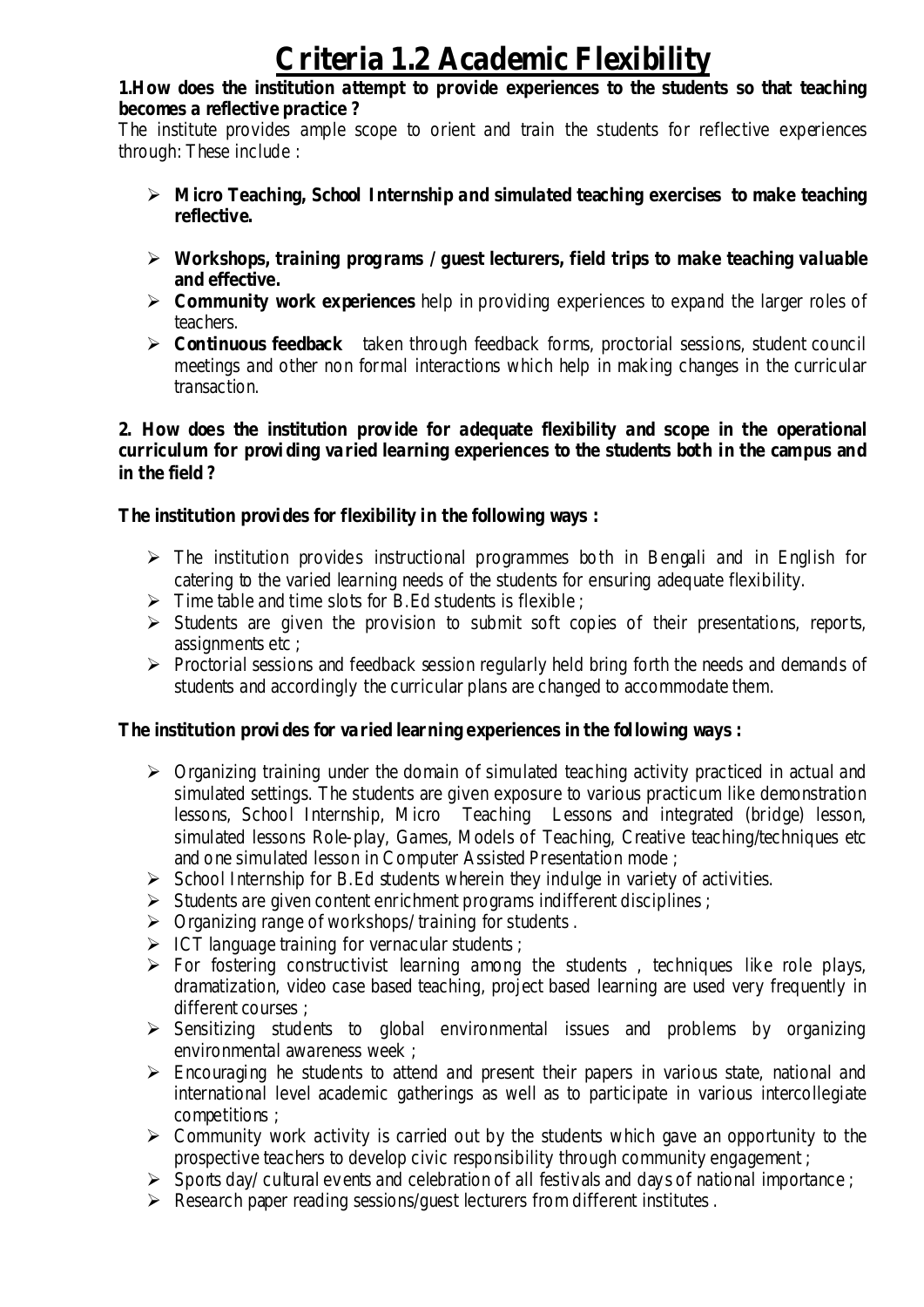# **3. How does the institution ensure the inclusion of the following as pects in the curriculum ?**

- i. Interdisciplinary / Multidisciplinary
- ii. Multi-skill development
- iii. Inclusive education
- iv. School Internship
- v. School experience / internship
- vi. Work experience / SUPW
- vii. Any other (specify and give details)

# **Interdisciplinary / Multi-disciplinary**

- Team teaching by faculty members based correlations between subjects;
- Students also give team teaching lessons during practice teaching based on correlations between different subjects ;
- Adopting asynchronous modes of learning like Google classrooms, flipped learning;
- Interdisciplinary at B.Ed.

# **Multi-skill development is through the following regularly organized activities like :**

- $\triangleright$  Workshops, seminars and guest lecturers;
- $\triangleright$  Mentoring of students to present research papers in seminars ;
- $\triangleright$  Using ICT for teaching through innovative techniques like flipped learning in ; Google classrooms, blended learning, YouTube, blogs and other web resources ;
- $\triangleright$  Exposure to concept of smart classrooms.
- $\triangleright$  Add on certificate course for students.
- $\triangleright$  Computer assisted presentations by students;
- $\triangleright$  Community service ;
- > Indoor and outdoor games ;

# **School experience/School Internship**

- $\triangleright$  Is conducted in schools for 4 months and 1 month teaching internship to foster their understanding of the school teaching –learning processes, organizational culture and administration;
- $\triangleright$  Students are encouraged to use ICT and cooperative teaching learning strategies.

**Work Experience/SUPW** : For discovering and enhancing hidden talents of students SUPW workshops are held . Activities like thermocol modeling, lantern making, warli painting, candle making, newspaper bags, embossing, ceramic paintings, mehandi, arts and crafts are done.

# **Any other (specify and give details )**

 $\triangleright$  Field-trip works are done by the trainees by going to different places to conduct surveys on Geography, Biological Science and environmental studies. Besides, the trainees are encouraged and instructed to launch Literacy drive, family welfare and awareness programmes such as anti-dowry system, evils of witchcraft death in tribal villages. They are guided by expert teachers to warn the society against the danger of growing drug addiction among boys and girls, against the spread of AIDS. The trainees are also sent to different places to make people aware of the value of religious tolerance, unified social life and discrimination free social life. Above all, the trainees are taught through their daily mode of life, honesty, morality, devotion, sincerity, punctuality and discipline in order to teach them to the society in future.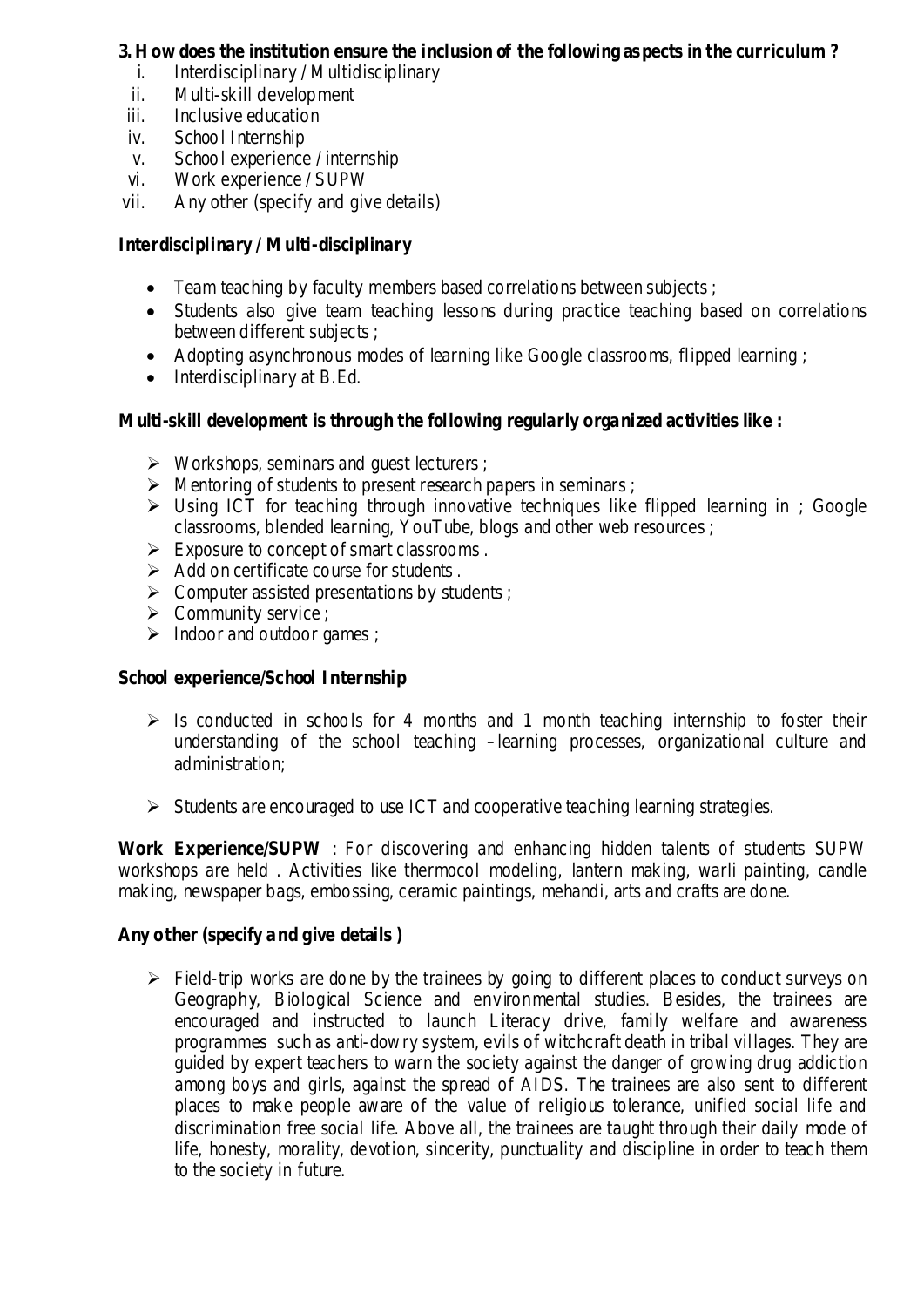# **1.3 Feedback on curriculum**

**1) How does the institution encourage feedback and communication from the Students, Alumni, employers, Community, Academic peers and other stakeholders with reference to the curriculum?**

**Students**

- **Formal open forums** where students present their problems and give suggestions. These are thoroughly discussed in staff meetings and student council meetings are constructively resolved.
- **Program Evaluation** is done by the students at the end of the academic year ;
- **Suggestion box** kept in multipurpose hall which is opened by the students council;
- **Teacher's daily log books**: in which students evaluate each of the instructional sessions of the faculty members and give their feedback regarding the session ;
- **Student Council meetings** members talk about student problems ;
- **Grievance Redressal cell** : Students' demand for improvement of training & learning, etc. are duly addressed.
- **Self-reflection** during School Internship.

## **Alumni**

- $\triangleright$  Alumni meetings where the ex-students of the institution come to give their feedback on the Programs and teaching process to the new students ;
- $\triangleright$  They also share their experiences of working in different types of schools.

## **Community (School Internship and placement schools)**

- $\triangleright$  Formal feedback is taken at end of School Internship ;
- $\triangleright$  Discussion via informal interactions with school teachers and principals also provide suitable feedback regarding curriculum ;

#### **Gove rning Body:**

 $\triangleright$  Governing Body (GB) meetings held regarding G.B reviews the teaching learning process, research and other areas of functioning of the institute and provides suggestions and innovative ideas. The Governing Body call for suggestions and opinions from the faculty members for the academic improvement of the college and administrative suggestions from the administrative staff to better college administration. It considers the opinions and suggestions and recommends their implementation for overall up-gradation of the standard of the college. The institute makes efforts to comply with the recommendations and in the next meet, G.B reviews these compliances.

#### 2. **Is there a mechanism for analysis and use of the outcome from the feedback to review and identify areas for improve ment and the changes to be brought in the curriculum ? If yes give details on the same.**

Analysis of the feedback is done to identify the areas needing improvement.

The feedback generated has helped to bring qualitative improvement in the following ways :

- $\triangleright$  Communicating to BOS as well as members of syllabus revision committees regarding the feedback about the various courses and activities in the curriculum ;
- $\triangleright$  Discussing the feedback in staff meetings and mentoring the faculty members to improve quality of teaching and adopt current innovative practices like flipped learning, Google classrooms, blended learning, cooperative learning, concept mapping and such other active learning strategies;
- $\triangleright$  In School Internship by way of
	- Incorporating ICT in lessons given during School Internship .
	- Use of cooperative teaching learning strategies like team teaching, dramatization discussion, debates, seminars ;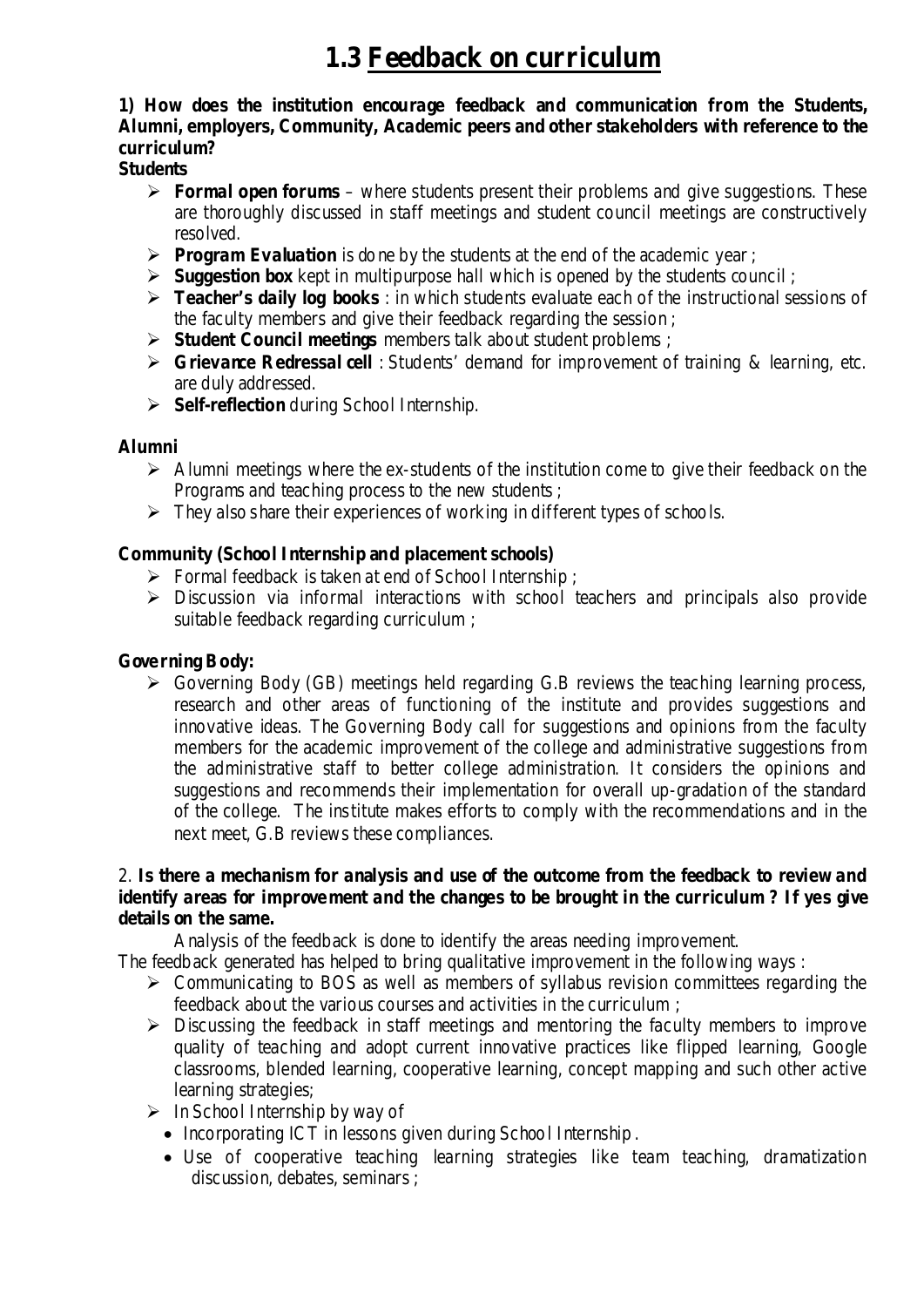# **3. What are the contributions of the institution to curriculum development ? (member of B.O.S/ sending timely suggestions, feedback, etc.)**

In exercise of the powers conferred by the Government of West Bengal ( Memo No. 329- Edn(CS)/EE/10M-16/15 dated  $6<sup>th</sup>$  April, 2015), the curriculum Committee hereby makes the following Regulations :

These regulations shall be called the Regulations (for the B.Ed. Programme), with effect from 2015. They shall apply to every candidate applying for admission, registration, conduct and conferment of the B.Ed. de gree with the jurisdiction of this State i.e. West Bengal.

Admissions, registrations and conferment of B.Ed. Degree shall be guided by these regulations.

The authority of the institution is also sending timely suggestions for keeping good academicians having sound academic & professional qualifications as per NCTE norms with expertise in education as the members of the "Board of Studies" (B.O.S) to ensure quality teacher education programme.

The University is yet to attach any importance to the aforesaid proposals and suggestions but it is hoped that those are to be rationally considered in the interest of proper effectiveness of B.Ed. curriculum.

Dr. Bobby Mahanta, Principal of the college, was the Member of the BOS of University of Gour Banga.

# **1.4 Curriculum Update**

**1.Which courses have undergone a major curriculum revision during the last five years ? How did these changes contribute to quality improve ment and student satisfaction ? ( Provi de details of only the major changes in the content that have been made).**

The syllabus was changed into semester system in the session 2015-2017. A major change is found in the existing B.Ed. curriculum which has been revised in 2015-2017 academic session by the University of Gour Banga to which this college is at present affiliated. These changes are both subject-related and allotment-and-distribution of marks – related. These are furnished below:

| <b>COURSE &amp; CODE</b> | <b>COURSE NAME</b>                                                      |           | <b>MARKS</b> |
|--------------------------|-------------------------------------------------------------------------|-----------|--------------|
|                          |                                                                         | Theory    | Engagements  |
|                          |                                                                         |           | with Field   |
| <b>SEMESTER - I</b>      |                                                                         |           |              |
| Course-I                 | Childhood and Growing up $(1st & 2nd half)$                             | $50 + 50$ | 25           |
| Course-II                | Contemporary India and Education $(1st & 2nd$ half)                     | $50 + 50$ | 25           |
| Course-IV                | Language across the Curriculum                                          | 50        | 50           |
| Course-V                 | Understanding Discipline and Subjects                                   | 50        | 50           |
| Course EPC-1             | Reading and Reflecting on Text                                          | 25        | 25           |
|                          | Total                                                                   | 325       | 175          |
|                          |                                                                         |           |              |
| <b>SEMESTER - II</b>     |                                                                         |           |              |
| Course-III               | Learning and Teaching $(1st & 2nd$ half)                                | $50 + 50$ | 25           |
| Course-VII-A             | Pedagory of a School Subject Part-I                                     | 50        | 50           |
| Course-VIII-a            | Knowledge and Curriculum Part-I                                         | 50        | 25           |
| Course-IX                | Assessment for Learning $(1^{\text{st}} \& 2^{\text{nd}} \text{ half})$ | $50 + 50$ | 50           |
| Course EPC-2             | Drama and Arts in Education                                             | 25        | 25           |
|                          | Total                                                                   | 325       | 175          |
|                          |                                                                         |           |              |
| <b>SEMESTER - III</b>    |                                                                         |           |              |
| Course-VII-B             | Pedagogy of a School Subject Part-II                                    | 50        | 100          |
|                          | School Internship                                                       |           | 350          |
|                          | Total                                                                   | 50        | 450          |
|                          |                                                                         |           |              |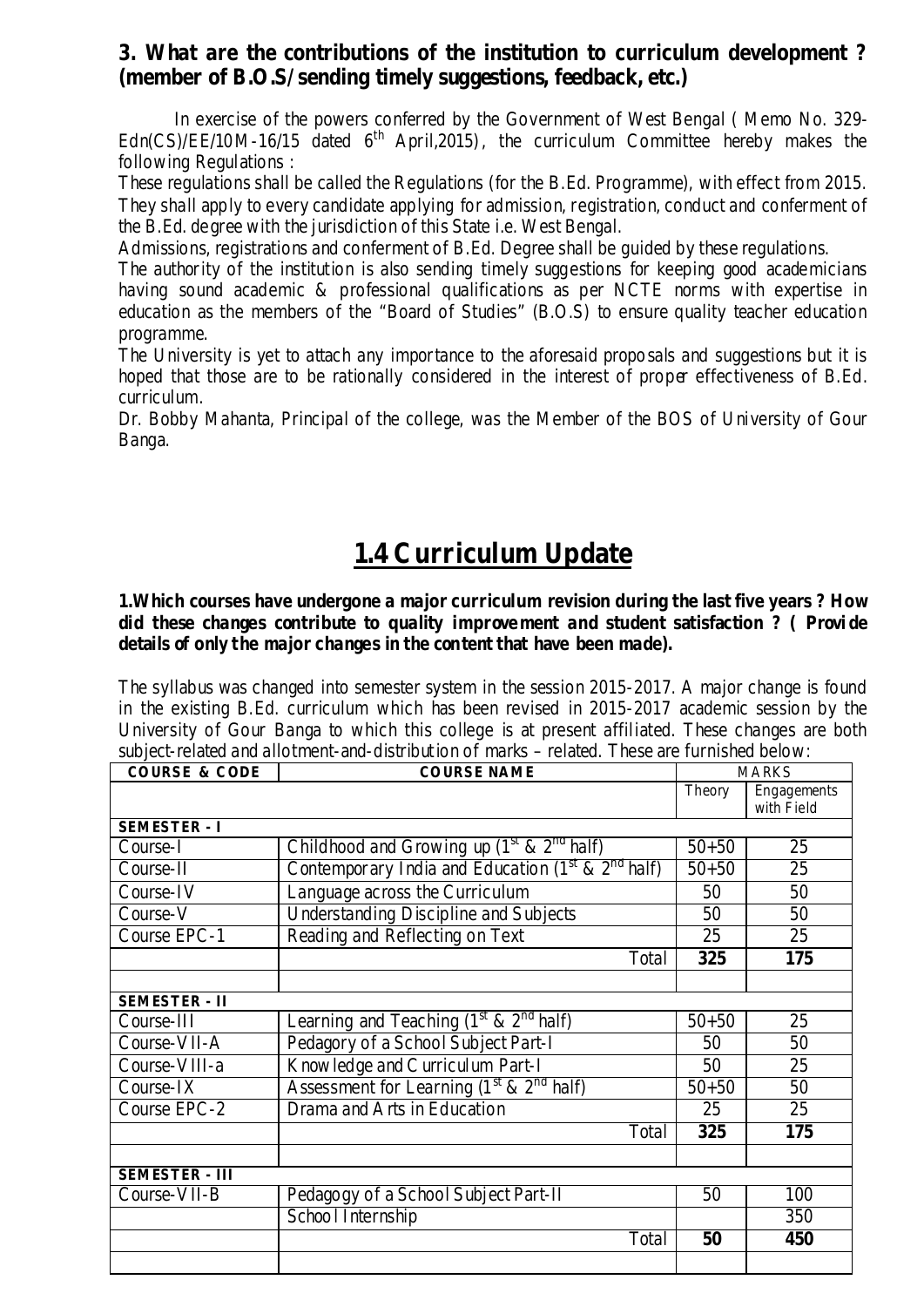| <b>SEMESTER - IV</b>                 |                                               |     |            |
|--------------------------------------|-----------------------------------------------|-----|------------|
| Course-VI                            | Gender, school and Society                    | 50  | 25         |
| Course-VIII-B                        | Knowledge and Curriculum Part-II              | 50  | 25         |
| $Course-X$                           | Creating and Inclusive School                 | 50  | 25         |
| Course XI Optional                   | Vocational/Work Education                     | 50  | 25         |
| Course XI Optional                   | Health and Physical education                 | 50  | 25         |
| Course XI Optional                   | Peace Education                               | 50  | 25         |
| Course XI Optional                   | Guidance and Counselling                      |     | 25         |
| Course XI Optional                   | <b>Environmental and Population Education</b> |     | 25         |
| Course XI Optional<br>Yoga Education |                                               | 50  | 25         |
| Course EPC-3                         | Critical Understanding of ICT                 | 50  | 50         |
| Course EPC-4                         | Education :Self<br>Understanding<br>&<br>Yoga | 50  | 50         |
|                                      | Development                                   |     |            |
|                                      | Total                                         | 300 | <b>200</b> |
| Total marks: 2000                    |                                               |     |            |

# **Following Pedagogies are related with 2-year B.Ed. Curriculum as per latest NCTE norms .**

# **Pedagogy of Science Teaching**

# **The student teachers will be able to :-**

- Appreciate the significance of teaching Science.
- Be acquainted with the Approaches & Methods of Teaching Science.
- Be used to the application of scientific knowledge and skills.
- Be acquainted with various practical aspects of science.

## **Pedagogy of Mathematics Teaching**

# **The student teachers will be able to :-**

- Understand the nature of mathematics and mathematics education.
- Know the objectives of teaching mathematics and the principles of the preparation of relevant curriculum and text books.
- Understand Teaching methodologies in mathematics education.
- Apply Mathematics education in cross-cultural perspectives.
- Understand the Assessment and evaluation in the teaching learning of mathematics.

# **Pedagogy of Social Science Teaching**

# **The student teachers will be able to :-**

- Appreciate the significance of teaching Social Science;
- Be acquainted with the approaches & Methods of Teaching Social Science;
- Be used to the application of knowledge and skills in Social Science;
- Be acquainted with various practical aspects of Social Science ;

# **Pedagogy of Language Teaching**

# **The student teachers will be able to :-**

- $\triangleright$  Merit effective and constructive acquaintance with the basic foundations of Language teaching in India and West Bengal ;
- $\triangleright$  Acquire practical expertise in pedagogical analysis and develop behavioral competencies in teaching skills ;
- $\triangleright$  Apply principles abstracted from the study of various methods and approaches as regards purpose and procedure of planning lesson ;
- $\triangleright$  Work out and practice strategies for teaching language skills and communication skills;
- $\triangleright$  Credit working acquaintance with concepts of language learning assessment;
- $\triangleright$  Turn in to resourceful user of different kinds of Language Test;
- $\triangleright$  Become efficient in construction of Test and Test items;
- $\triangleright$  Explore and experience various resources for target language learning ;
- $\triangleright$  Try out various means of organizing various resources for target Language Learning;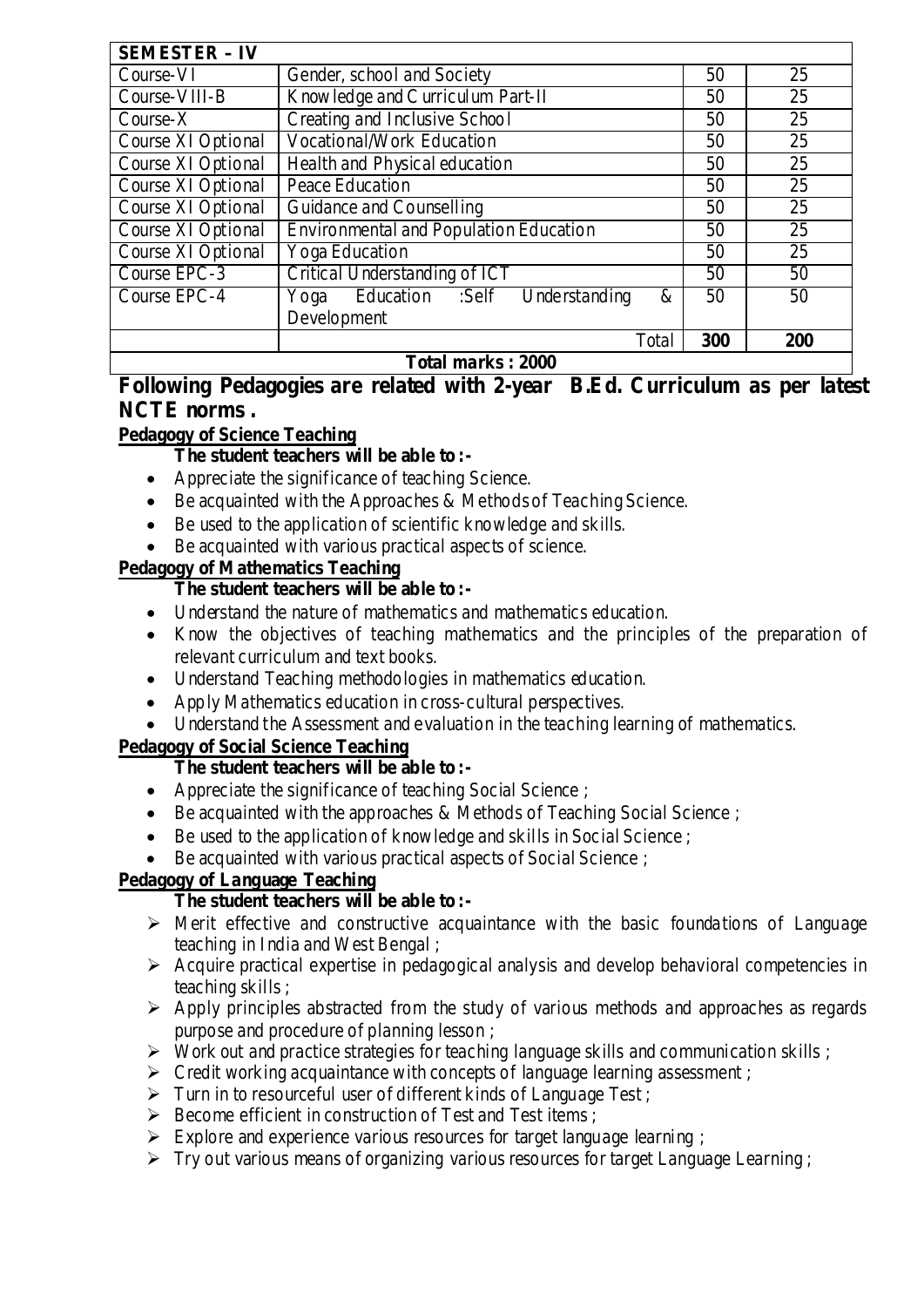#### **2.What are the strategies adopted by the institution for curriculum revision and update ? (need assessment, student input, feedback from practicing schools etc.)**

The institute is affiliated to University of Gour Banga which is the overall authority to decide and revise curriculum, hence on its own the institute cannot revise curriculum. However the institute periodically monitors the curriculum transaction and provides feedback to the curriculum revision committee to bring in desired changes.

On its own accord, however, the institute tries to improve the curriculum implementation by adopting following over the past years :

- Feedback is continuously taken from Internship schools as well as students to improve the teaching planning and implementation ;
- $\triangleright$  The proctorial and tutorial sessions help also generate feedback regarding the curricular and non curricular aspects ;
- $\triangleright$  Feedback regarding the course, teachers, teaching learning and overall expectations and performance are taken periodically from students ;
- $\triangleright$  Feedback is also taken from the placement schools regarding their needs and their experiences with students already placed ;
- $\triangleright$  Alumni working in different schools also frequently give their feedback as well as share their experiences.

# **1.5 Best Practices in curricular Aspects**

**1.What are the quality sustenance and quality enhancement measure undertaken by the institution during the last five years in curricular aspects ?**

The institution has undertaken the following steps to enhance and sustain the quality of the institution.

#### **Quality sustenance Measures :**

- Faculty forums, faculty development programs, induction and mentoring programs are conducted to enhance and sustain quality in teacher education by empowering teacher educators;
- $\triangleright$  Implementation of the feedback obtained from course evaluation, and open forums, is rigorously implemented for better quality results;
- $\triangleright$  Preparing annual action plan on the basis of constructive inputs by various feedback agencies like professional peers, inputs from Governing Body, Academic Committee, students, School Internship.

**Quality enhancement Measures:** The measures related to quality enhancement of curricular aspects taken by the college are classified into two levels : *1. Measures related to quality enhancement of students' learning. 2. Measures related to quality enhancement by capacity building of the faculty*

## **Measures related to quality enhancement of students' learning**

For this the following activities have become a regular feature of our action plans:

- Diagnostic testing;
- Content enrichment programs inputs by subject experts in the field;
- Tutorials, Open book assignments, Essays;
- Computer Assisted Presentations in their respective methods;
- Book reviews:
- Peer tutoring;
- Proctor meet;
- Mentoring, counseling;
- Rewards / recognition/appreciation;
- Attending guest lecturers;
- Attending workshops and seminars organized by our own institution and others;
- Open forums for students grievances and problems;
- Making team efforts for the solution of students' academic problems;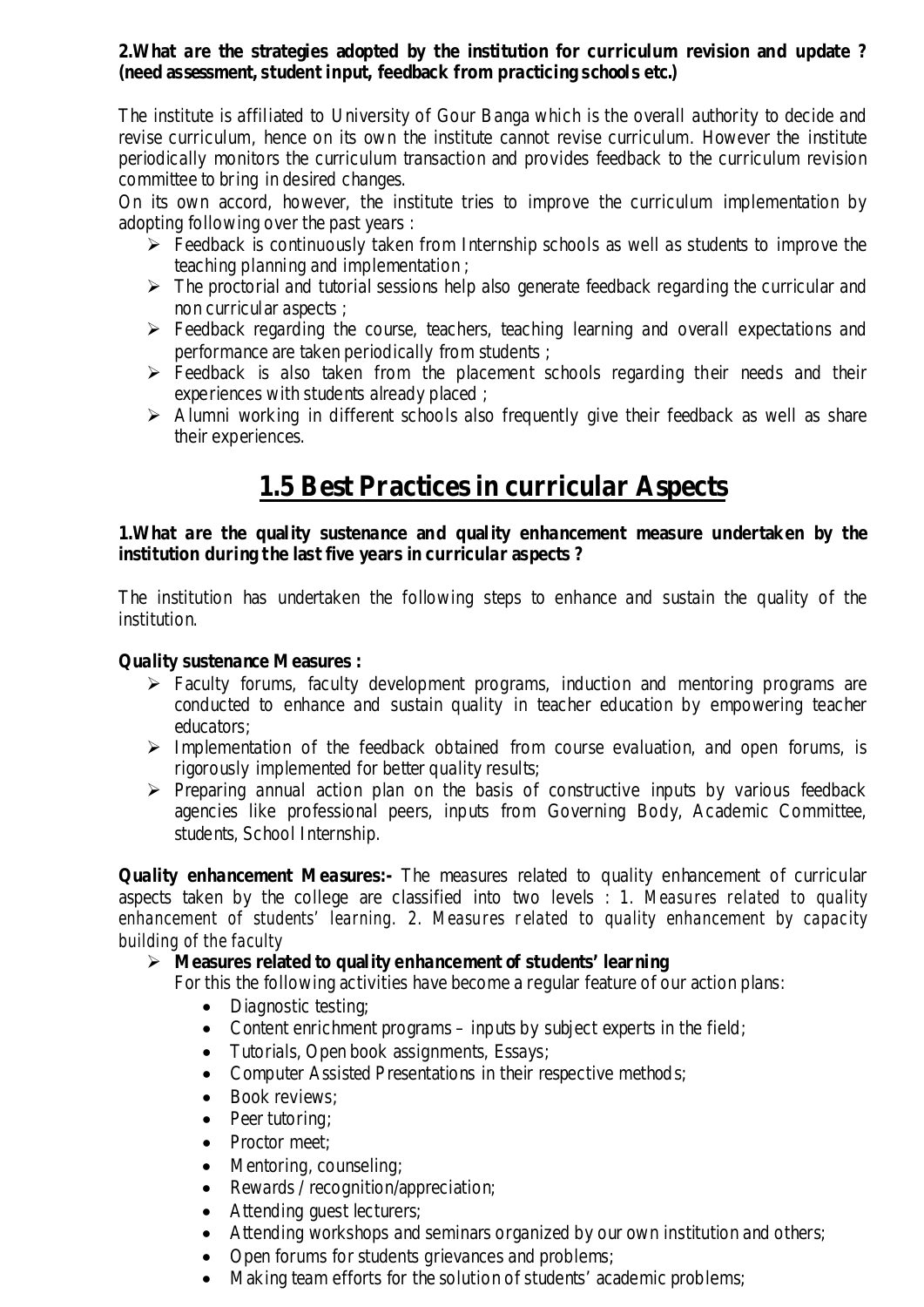- Capacity building of the students through various 'add-on' programs;
- Making modifications after the course evaluation by the students;
- Valuing learning diversities through inclusive practices;
- Focusing on sustained efforts towards developing the understanding among the students about the significance of constructive learning strategies adopted by the institution;

# **Measures related to quality enhancement by capacity building of the faculty**

- The Governing Body involves staff in the act of improvement of the effectiveness and efficiency of the institutional processes;
- Encouraging the faculty at the beginning of the course to do their SWOT analysis;
- Goal setting exercises at the beginning of the course;
- Session plans developed at beginning of academic year;
- Enabling the faculty to produce effective and inno vative lesson plans in their respective teaching subjects;
- Career development plans and supporting them for the realization of the same;
- Mentoring activities for the professional confidence of the new recruits;
- Faculty forums for knowledge enhancement;
- Encouraging faculty participation in various seminars, workshops, conferences;
- Promoting the research activities among the faculty;
- Promoting staff welfare policies;
- Encouraging self initiative among faculty for designing appropriate practices for creating a new learning culture;

*The Governing Body focuses special emphasis on the proper implementation of quality enhancement measures with the support from experienced faculty members and experienced experts from various institutions.* 

## 2. **What innovations/best practices in 'Curricular Aspects' have been planned/implemented by the institution?**

The college regularly experiments with innovative measures to introduce new and novel practical teaching philosophies to achieve the best result with respect to the students' progress in the course they are undergoing in this institution. The following practices in the form of innovation in the field of training and education have been adopted by the college.

# **Best Practice : 1**

# **School Internship**

It is a new concept launched by the institute as per guideline of NCTE from the session 2015-2017 to give maximum exposure to the trainee teachers in experiential learning with an objective to orient the students to the real educational scenario prevailing in the schools for 4 months Internship and one month teaching internship in the secondary/higher secondary schools by creating a collaborative bond between the in-service and pre-service teachers. This practice proves to be very effective in grooming trainee teachers to perform their desirable role in their class room.

# **Best Practice : 2**

# **Teaching for Reaching the digital Natives**

The prospective teachers are trained in various digital tools which can make the teaching learning process more effective and enjoyable for the digital age learners. The college regularly evaluates the process and practice to come out with more simplistic methods for better perfection.

# **Best Practice : 3**

# **Flipped classroom**

In this instructional practice an instructional presentation is made available to the students asynchronously via e-mail/pen drives/Google Classroom etc. Students are asked to learn the concept on their own independently which is followed by the enriching inputs by the facilitators through discussion on the concepts.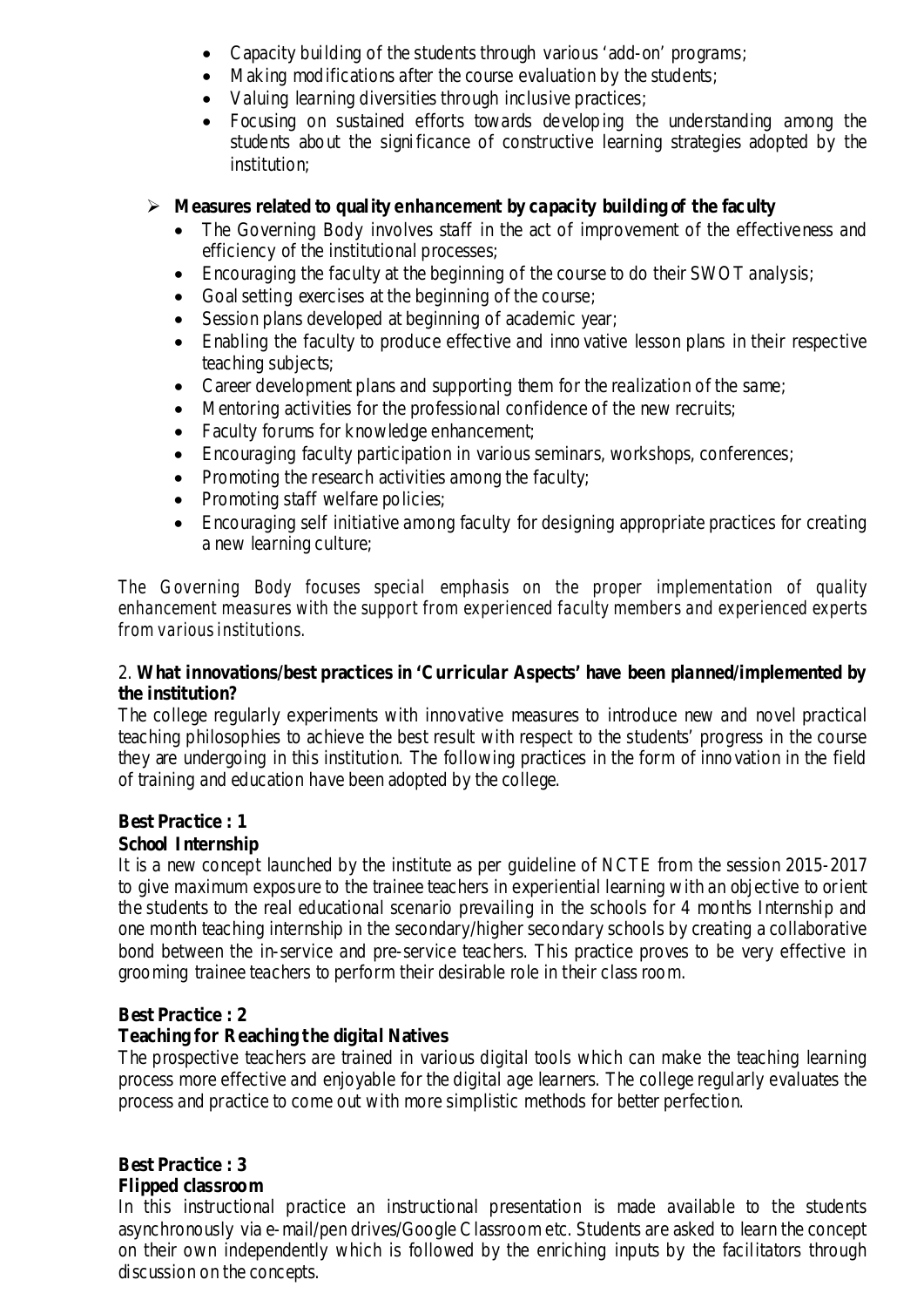## **Best Practice : 4 Research orientation**

The institution encourages the faculty members and the students to present their papers in state, national and international level seminars, workshops and conferences. The college authority provides all sorts of possible support to the faculty members and students to thus enrich and update themselves.

## **Best Practice : 5**

#### **Community service**

To bring in value transformation and attain satisfaction the students of B.Ed are given the platform of community work. The prospective teachers are expected to serve the community and complete their practicum in community participation and development like:.

- Organization of a rally or campaign on any social issue e.g. polio, HIV, Electoral Rights, Gender sensitization etc.
- $\triangleright$  Gardening.
- $\triangleright$  Cleanliness of the campus and beautification
- $\triangleright$  Cleaning of furniture
- $\triangleright$  Assembly
- $\triangleright$  Community Games
- $\triangleright$  Cultural Programmes.
- $\triangleright$  SUPW
- $\triangleright$  Scout & Guide/NSS
- $\triangleright$  Celebration of National Festivals, Teachers Day etc.
- $\triangleright$  First Aid
- $\triangleright$  Aesthetic development activities-decoration of classroom etc.

#### **Best Practice : 6**

#### **Using ICT enhanced pedagogical strategies**

The college uses ICT enhanced pedagogical strategies for creating student centred learning environment like, CAI, Movie, video case based learning, Filmstrip, Animation, Power Point Presentation, CAL, Educational CD etc.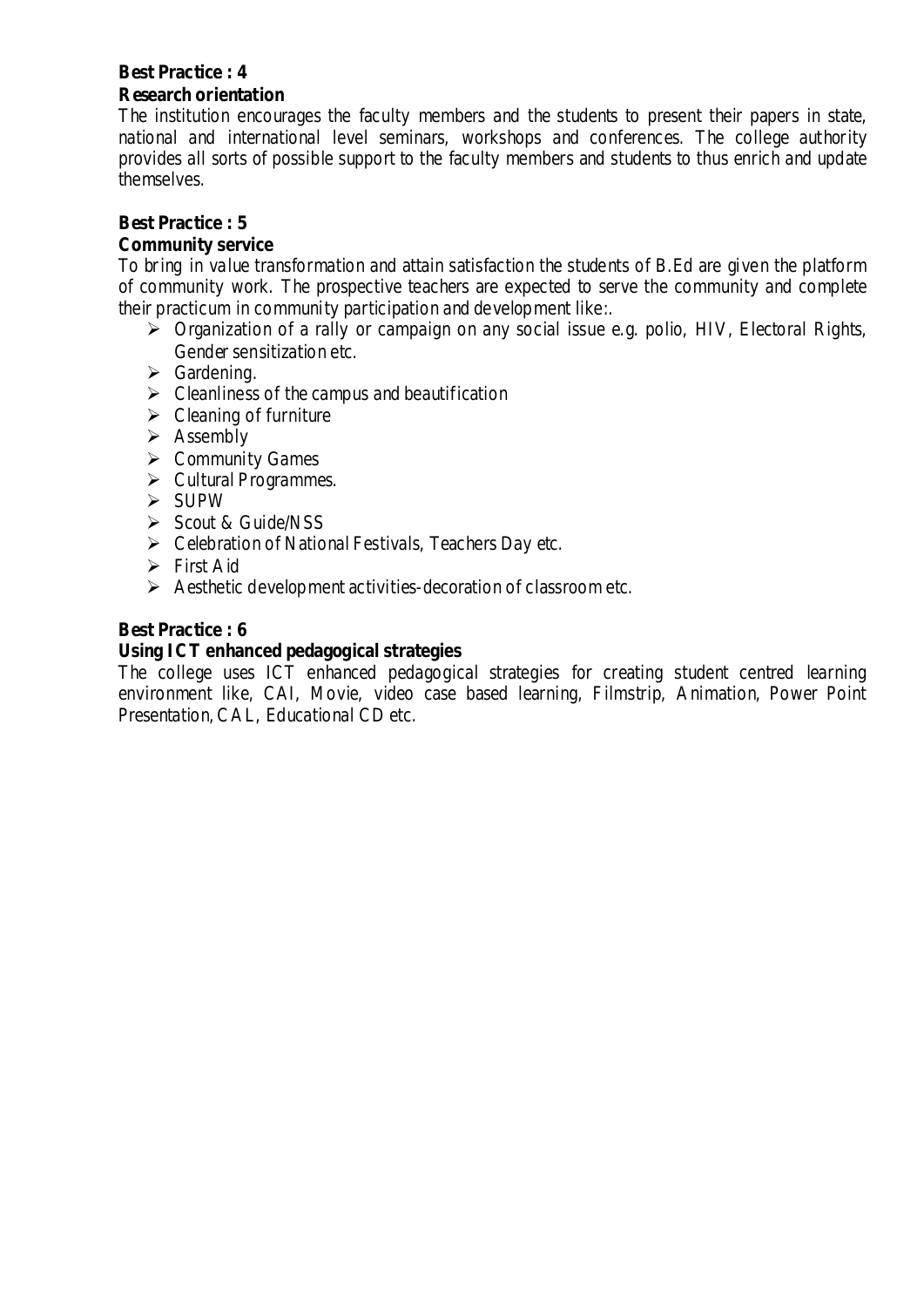# **Additional Information to be provided by Institutions opting for Re-accreditation/Re-assessment:**

- **1. What are the main evaluative observations/ suggestions made in the first assessment report with reference to curricular aspects and how have they been acted upon?**
- **2. What are the major quality sustenance and enhancement measures undertaken by the institution since the previous assessment and accreditation.**

|                        | are institution since the previous assessment and accreditation.                |                                                 |
|------------------------|---------------------------------------------------------------------------------|-------------------------------------------------|
| Section<br>$\mathbf I$ | NAAC Observations-First Assessment Report-                                      | NAAC Observations- previous assessment          |
| <b>CRITERION</b>       | 2009                                                                            | $report-2012)$                                  |
| <b>WISE</b>            |                                                                                 |                                                 |
| <b>ANALYSIS</b>        |                                                                                 |                                                 |
| 2.1.1                  | Curriculum designed & developed by North                                        | The curriculum is designed and developed        |
| Curriculum             | Bengal University is followed as University of                                  | by Gour Banga University                        |
| Design                 | Gour Banga established in Feb. 2008 has                                         |                                                 |
| &                      | adopted it.                                                                     | Uniform curriculum structure for Two Year       |
| Development:           | The Curriculum not in tune with NCTE and                                        | B.Ed. Programme in West Bengal prepared by      |
|                        | UGC Curriculum Frame<br><b>Work</b><br>(First                                   | the curriculum committee, constituted by the    |
|                        | <b>Assessment Report-2009)</b>                                                  | Higher Education Department, Government of      |
|                        | The University of Gour Banga formed a                                           | West Bengal.                                    |
|                        | committee for curriculum design and development                                 |                                                 |
|                        | in tune with NCTE and UGC Curriculum Frame                                      |                                                 |
|                        | Work through its own monitoring committee. The                                  |                                                 |
|                        | committee has designed and developed the                                        | Value added course has not been designed.       |
|                        | curriculum accordingly,<br>which has been                                       |                                                 |
|                        | endorsed, adopted and introduced by the                                         | As per latest NCTE Norms the following value    |
|                        | University. Now all the B.Ed. Colleges follow the                               | added courses included in the present B.Ed.     |
|                        | said curriculum design.                                                         | curriculum and introduce as optional paper.     |
|                        | No initiative of Faculty in curriculum<br>∗                                     | * Vocational/Work Education                     |
|                        | development.                                                                    | * Health and Physical Education                 |
|                        |                                                                                 | <i>* Peace Education</i>                        |
|                        | Faculty members were duly appointed in strict                                   | * Guidance and Counseling                       |
|                        | accordance with the norms & guidelines of the                                   | * Environmental and Population Education        |
|                        | NCTE. They are now taking active initiative in                                  | * Yoga Education                                |
|                        | curriculum development through systematic and                                   |                                                 |
|                        | planned teaching and teaching - learning                                        |                                                 |
|                        | <i>activities.</i>                                                              |                                                 |
|                        |                                                                                 |                                                 |
|                        |                                                                                 |                                                 |
| 2.1.2.                 | University syllabus has provision for three                                     | Only one subject option is allowed              |
| Academic               | electives but the College offers only one                                       |                                                 |
| Fle xibility:          | elective at B.Ed. level                                                         | Six optional papers are provided in the         |
|                        | Balurghat B.Ed. College offers 3 (Three)                                        | syllabus and the trainees has to select any one |
|                        | Electives Subjects as per University syllabus but                               | out of the six papers as per the latest Uniform |
|                        | a trainee is to choose only one of the following 3                              | Curriculum Structure for Two year B.Ed.         |
|                        | (Three) subjects as special paper (Elective) :                                  | Programme, in West Bengal.                      |
|                        | Issues and problems of Primary &<br>I)                                          |                                                 |
|                        | Secondary<br>and higher<br>Secondary                                            |                                                 |
|                        | Education.                                                                      |                                                 |
|                        | Guidance and Counseling.<br>II)                                                 |                                                 |
|                        | Environmental Studies.<br>$III$ )                                               |                                                 |
|                        | This is clearly stated in the Prospectus.                                       |                                                 |
|                        | Attempts are yet to be made to introduce                                        |                                                 |
|                        | value added courses.                                                            |                                                 |
|                        |                                                                                 |                                                 |
|                        | In order to strengthen the teaching-learning                                    |                                                 |
|                        | ambience, and to prepare the graduates and                                      |                                                 |
|                        | postgraduates to meet the challenges of the                                     |                                                 |
|                        | global work environment, the Governing Body                                     |                                                 |
|                        | has taken up several initiatives in introducing                                 |                                                 |
|                        | value added courses.                                                            |                                                 |
|                        |                                                                                 |                                                 |
|                        | Annual system is being followed.                                                |                                                 |
|                        | Yes, annual system is followed as per direction<br>of the concerned University. |                                                 |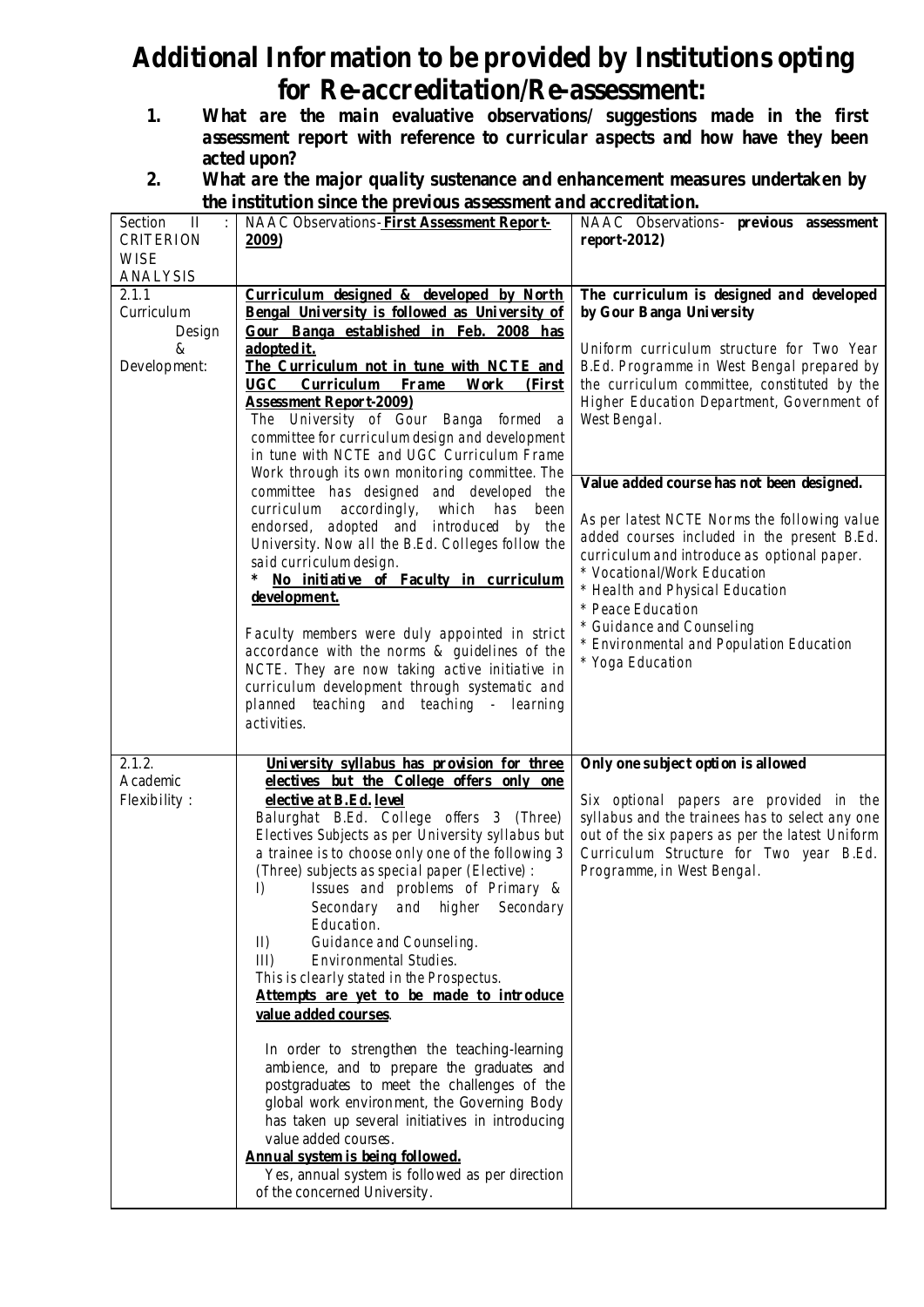| 2.1.3             | Feedback on curriculum is taken from                                                                | One workshop on curriculum modification                                                         |
|-------------------|-----------------------------------------------------------------------------------------------------|-------------------------------------------------------------------------------------------------|
| Feedback          | students only.                                                                                      | was organized                                                                                   |
| on Curriculum     | * Feedback taken is analyzed by committee of                                                        |                                                                                                 |
|                   | <b>Faculty members.</b>                                                                             | 04 workshops have already been conducted on                                                     |
|                   | * The outcome of analysis is yet to be used for                                                     | the basis of new uniform curriculum structure                                                   |
|                   | Curriculum revision.                                                                                | for 2 year B.Ed. Programme.                                                                     |
|                   | Feedback on Curriculum from students and from                                                       |                                                                                                 |
|                   | the Committee of Faculty members are critically                                                     |                                                                                                 |
|                   | analyzed by the experts and resource persons of                                                     |                                                                                                 |
|                   | different Universities of India in a National Work                                                  |                                                                                                 |
|                   | Shop entitled Revision of B.Ed. Curriculum as per                                                   |                                                                                                 |
|                   | National Curriculum Frame Work for Teacher                                                          | Some suggestion were communicated to the                                                        |
|                   | Education – NCFTE-2009 dated April $25^{th}$ & $26^{th}$                                            | University                                                                                      |
|                   | 2011, held in and organized by Balurghat B.Ed.                                                      |                                                                                                 |
|                   | College. Their views and recommendations on the<br>existing B.Ed. curriculum have been forwarded to | The Balurghat B.Ed. College made several                                                        |
|                   | the Higher Education Authorities of Human                                                           | suggestions to the concerned University and                                                     |
|                   | Resource Department, Govt. of India.                                                                | Government for necessary rectification /                                                        |
|                   |                                                                                                     | modification of B.Ed. curriculum.                                                               |
|                   |                                                                                                     |                                                                                                 |
| 2.1.4.            | ∗<br>The present syllabus was modified and                                                          | University revised the syllabus sometimes in                                                    |
| Curriculum        | introduced in 2004-2005 academic session.                                                           | between 3 to 5 years                                                                            |
| Update            |                                                                                                     |                                                                                                 |
|                   | The revision of the Syllabus is not under the                                                       | The fact is true but the Government already                                                     |
|                   | jurisdiction of the College Authority. The revision                                                 | formed Uniform Curriculum Structure for Two                                                     |
|                   | or modification of the syllabus can be done only by                                                 | Year B.Ed. Programme in West Bengal, and                                                        |
|                   | the concerned University in consultation with the                                                   | accordingly this new uniform B.Ed. curriculum                                                   |
|                   | Higher Education Department, Govt. of West<br>Bengal. The College authority demanded for            | was introduced in 2015 by the University.                                                       |
|                   | modification and revision of B.Ed. curriculum as                                                    |                                                                                                 |
|                   | per National Curriculum frame work for Teacher                                                      | Teachers try to cover some contemporary                                                         |
|                   | Education - NCFTE-2009.                                                                             | issues in class                                                                                 |
|                   |                                                                                                     |                                                                                                 |
|                   | Computer Education is not offered as<br>∗                                                           | The faculty members are directed to cover and<br>deal with all the relevant contemporary issues |
|                   | compulsory paper.                                                                                   | like birth control, population<br>explosion,                                                    |
|                   |                                                                                                     | depredation,<br>environmental<br>disaster                                                       |
|                   | The College Authority moved to the University in                                                    | management, gender equality etc. as per the                                                     |
|                   | several occasions for offering Computer                                                             | latest syllabus.                                                                                |
|                   | Education as compulsory paper but the E.C.<br>council of the said University has not taken any      |                                                                                                 |
|                   | positive measures in this regard.                                                                   |                                                                                                 |
|                   |                                                                                                     |                                                                                                 |
|                   | * Curriculum revision on the basis of feedback                                                      |                                                                                                 |
|                   | from stakeholders is yet to be implemented.                                                         |                                                                                                 |
|                   |                                                                                                     |                                                                                                 |
|                   | The College authority is well- equipped to                                                          |                                                                                                 |
|                   | implement the revised/ modified curriculum as<br>soon as it is introduced by the concerned          |                                                                                                 |
|                   | University.                                                                                         |                                                                                                 |
|                   |                                                                                                     |                                                                                                 |
| 2.1.5.            | The College is yet to come out with<br>best                                                         | days<br>workshop<br>$c$ on ducted<br>Two<br>on                                                  |
| Best Practices in | practice related to Curricular Aspects.                                                             | curriculum                                                                                      |
| Curricular        |                                                                                                     |                                                                                                 |
| Aspects           | The College attributes prime importance to co-                                                      | 04 workshops were already conducted on                                                          |
| (if any)          | curricular activities in order to bring about the                                                   | uniform curriculum structure for two year                                                       |
|                   | physical, moral and intellectual development of                                                     | B.Ed. Programme at the beginning of the                                                         |
|                   | the trainees.                                                                                       | session 2015-2017                                                                               |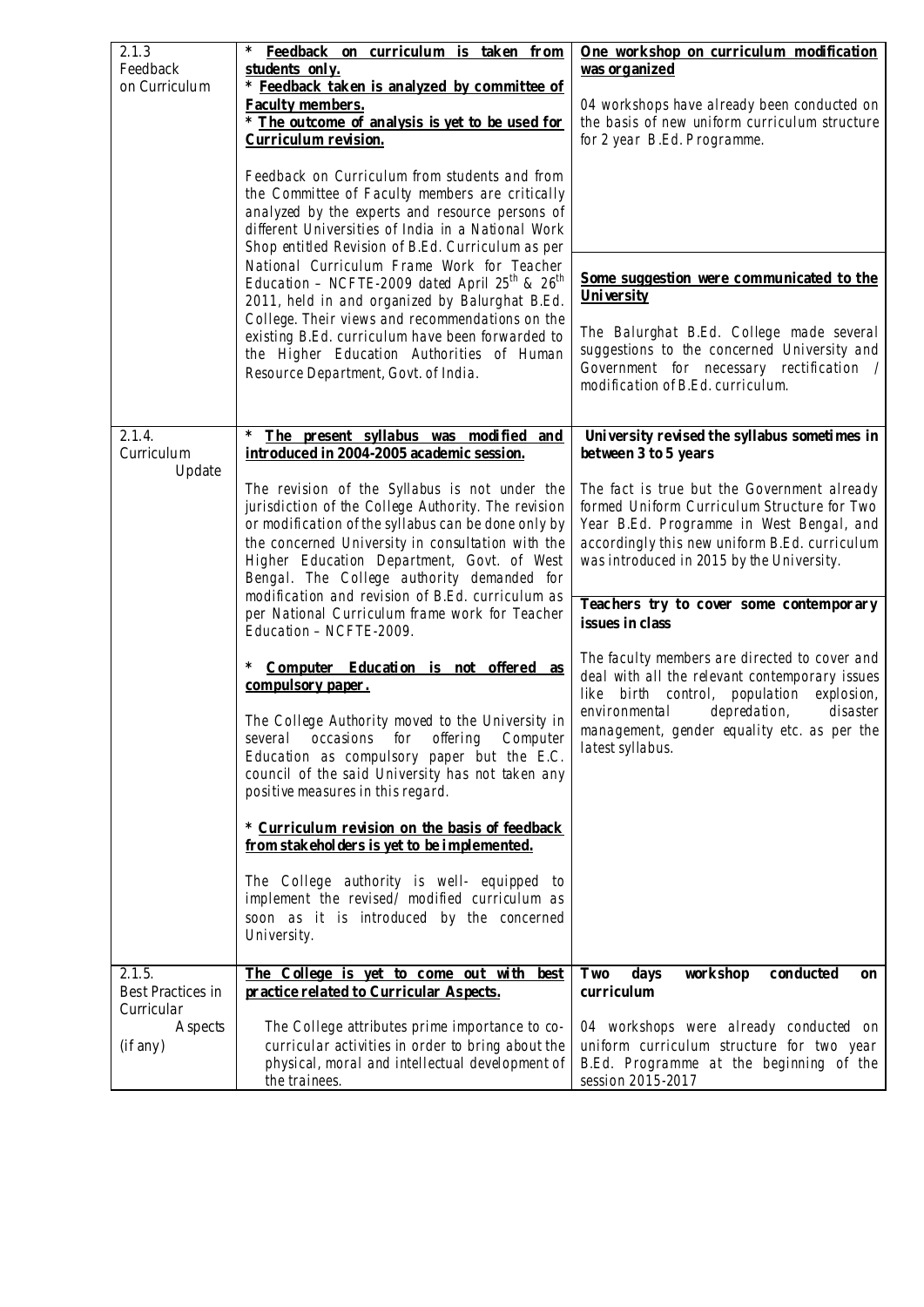# **CRITERION II : TEACHING-LEARNING AND EVALUATION**

#### **2.1 Admission process and Student Profile**

**1.Give details of the admission processes and admission policy (criteria for admission, adherence to the decisions of the regulatory bodies, equity, access, transparency, etc.) of the institution ?**

#### **Admission Policy for Bachelor in Education (B.Ed)**

- $\triangleright$  Intake Capacity : 200 students;
- $\triangleright$  The institution is affiliated to the University of Gour Banga and hence adheres to the rules and regulations stipulated by the university regarding admission procedures;
- $\triangleright$  Admissions are made strictly as per the Govt. of West Bengal guidelines and the students are admitted strictly on the basis of merit through online admission procedure adopted by the University;
- $\triangleright$  Advertisements made in leading newspapers by the concerned University;
- $\triangleright$  University website ;
- $\triangleright$  E-mails to those who want to know the profile of the college;

#### **3. How does the institution monitor admission decisions to ensure that the determined admission criteria are equitably applied to all applicants?**

The college strictly follows the admission criteria framed and circulated by the University in order to ensure admission to all applicants fulfilling the university made admission criteria as furnished below.

#### **Admission criteria for B.Ed. Programme :**

Any candidate who has obtained 50% marks in Bachelor Degree/ Master's Degree in Science/Social Science/Humanities or Bachelor's in Engineering or Technology with specialization in Science and Mathematics with 55% marks are eligible for admission in B.Ed Programme. For admission, the Institution follows the prevalent rules as prescribed by the NCTE Regulations, 2014 (published in the Gazette of India : Extraordinary, Part-III, Sec-4, dated 01.12.2014). Mode of admission is based on the total score obtained from his/ her Secondary, H.S., Graduation and Post-Graduation. Relaxation of the percentage of marks for reserved category candidates will be as per State Govt. rules. Intake capacity is as per NCTE, State Govt. & other statutory bodies.

#### **4. Specify the strategies if any, adopted by the institution to retain the dive rse student population admitted to the institution. (e.g. individuals of diverse economic, cultural, religious, gender, linguistic, backgrounds and physically challenged )**

- $\triangleright$  The institute provides equal admission facilities and opportunities as per university guidelines to all students irrespective of cast, class, gender, community and religion;
- $\triangleright$  Educational loans and payment of fees in installments is allowed to the students belonging to the poor, backward/socially disadvantaged community and scholarships are provided to the eligible students;
- $\triangleright$  Curriculum transaction involves the 2 language formula (English, & Bengali);
- $\triangleright$  Medium wise (English & Bengali) tutorials and learning materials;
- $\triangleright$  The library facility and book borrowing facility for students are also provided;
- $\triangleright$  Multiculturalism is an integral part of the curriculum;
- $\triangleright$  In all the examinations, question papers are framed bilingually (except Language method) and answers should be written in English or Bengali (except language);
- $\triangleright$  As per University & NCTE guidelines. Condonation: Student must have 80% of attendance in theory and 90% attendance in practicum in each course for appearing in the examination.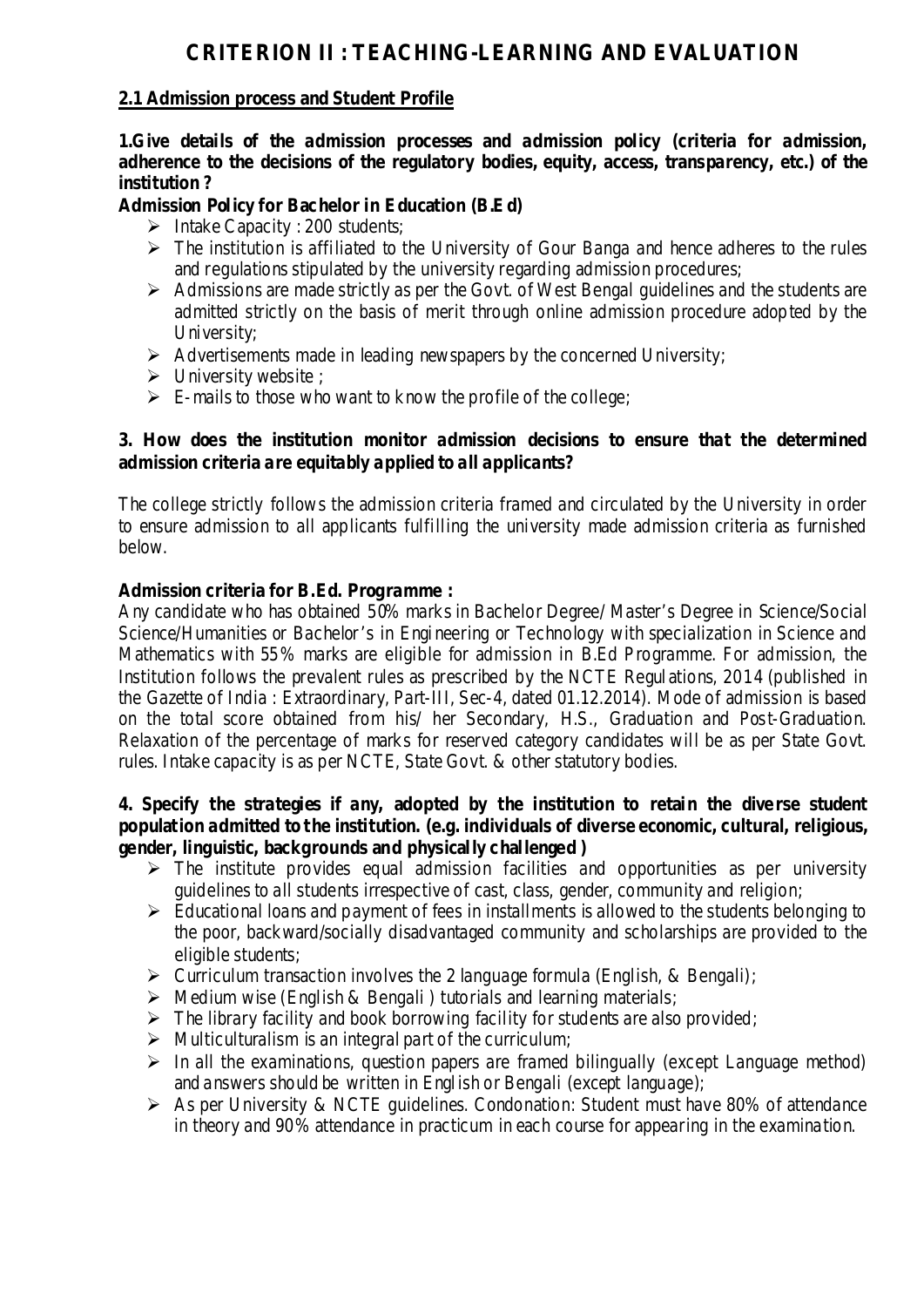## **5. What are the various practices that help student teachers develop knowledge and skills related to diversity and inclusion and apply them effectively in classroom situations?**

Teaching of National Integration with its problems and Role of Education for solving these problems as national problems for maintaining national solidarity, teaching of topics on individual differences and children with special needs in theoretical perspective and treating all the trainees equally irrespective of their differences if any, providing equal opportunities and recognition of talents, providing special facilities to the students of disadvantaged and backward categories are the various practices used by the institution to help the trainee-teachers develop knowledge and skills related to diversity and inclusion with their application in class room situations effectively.

# **2.2. Catering to Diverse Needs**

#### **1. Describe how the institution works towards creating an ove rall environment conducive to learning and development of the students.**

The following is done to create an environment conducive to learning and development of the students:

- $\triangleright$  Using constructivist learning strategies for fostering students' learning;
- $\triangleright$  Optimum use of ICT integrated pedagogical strategies;
- $\triangleright$  Providing content enrichment and content up-gradation in specific subjects;
- $\triangleright$  Providing vast exposure to various learning experiences like guest lectures, seminars, field works, visits etc;
- $\triangleright$  Providing infrastructural, financial and psychological supports to the needy students;
- $\triangleright$  Organizing remedial teaching for low achievers;
- $\triangleright$  Enrichment programs for high achievers;
- $\triangleright$  Using diverse assessment tools to make evaluation comprehensive, continuous and transparent;
- $\triangleright$  Periodical monitoring and timely feedback on students performance;
- $\triangleright$  Focusing on fusion approach (infusing values) to co-curricular activities.

## **2. How does the institution cater to the diverse learning needs of the students?**

The students of the institute differ from one another in terms of age, gender, marital status, medium of instruction, religion, and stream of knowledge, level of achievement and ability or disability. The institution has adopted the following as part of philosophy of inclusion for catering to the diverse learning needs of the students:

## **Language**

- Providing medium wise guidance for practice teaching;
- Developing a glossary of terms in Bengali & English languages;
- Making optimum use of Bengali & English while interacting in the class;
- Permitting students to write examination or presenting any practicum or assignment in the language comfortable for the students;
- Conducting remedial sessions and tutorials in the languages of the students.

## **Flexibility in offering special fields**

Four subjects such as Environmental Education, Guidance and Counseling, Global education and Computer Applications to Education are offered to students to cater to their diverse needs.

## **Supporting multicultural environment in the class-roo m**

- An environment of mutual respect, mutual understanding is maintained and diversity is celebrated through various co-curricular activities ;
- Care is taken to bring in multicultural understanding during any discussion in the class.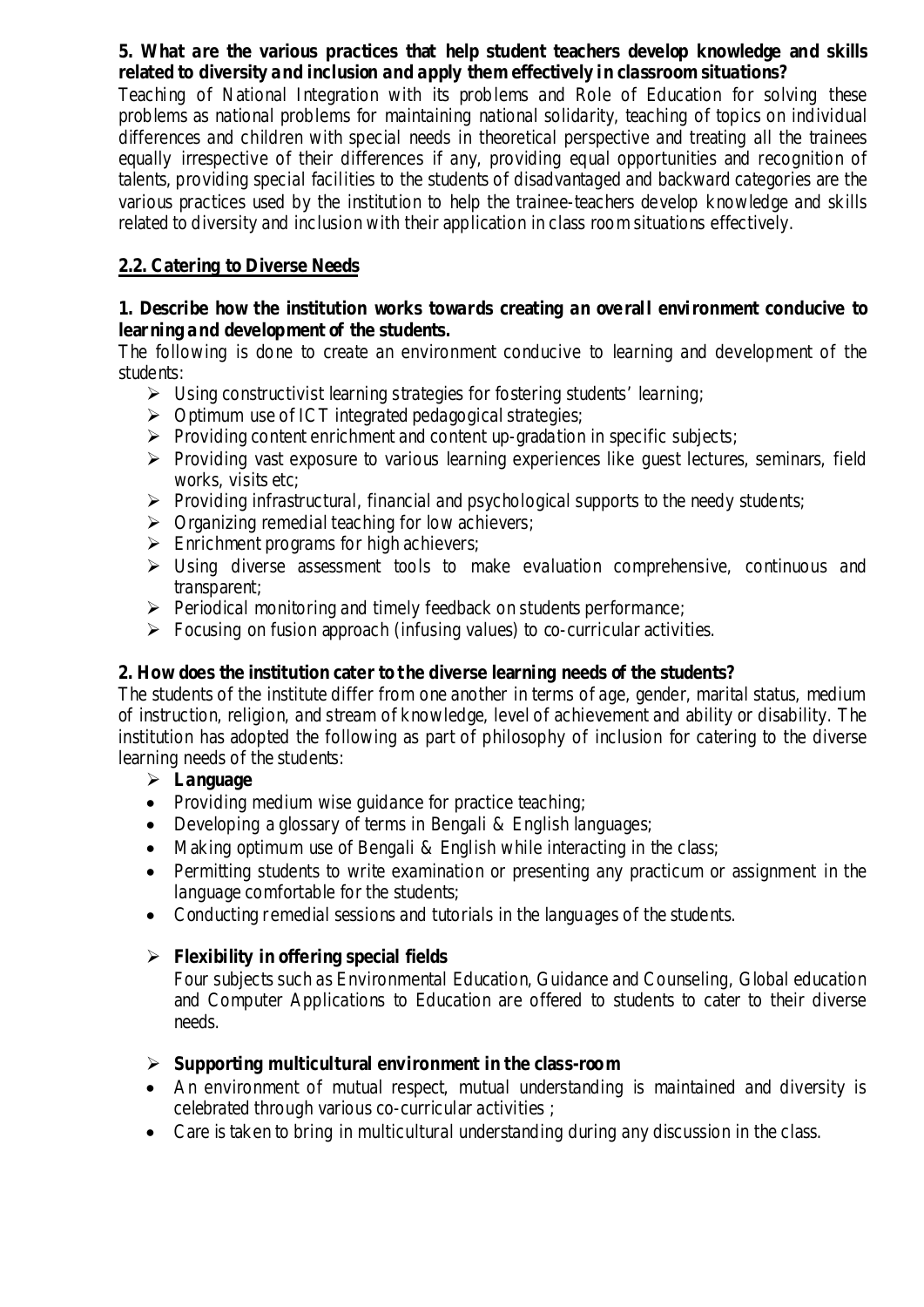#### **3. What are the activities envisioned in the curriculum for student teachers to understand the role of diversity and equity in teaching learning process?**

- $\triangleright$  Use of instructional innovations by involving the students in active discussion on issues like gender equality, movie show on the issues of child labor;
- $\triangleright$  Frequent use of social constructivist learning strategies like cooperative learning and collaborative learning for catering to the learning needs of linguistic and ability wise diverse learners;
- $\triangleright$  Organization of guest lectures on inclusive education as well as practicing inclusion;
- $\triangleright$  Making presentation on variety of topics by faculty members involving inclusion to both faculty and students;
- $\triangleright$  Field survey on the theme of gender sensitivity and multiculturalism;

#### **4. How does the institution ensure that the teacher educators are knowledgeable and sensitive to cater to the diverse student needs?**

- $\triangleright$  Organizing workshop on inclusive education for creating awareness about the methodology of teaching;
- $\triangleright$  During the staff meetings and faculty forums too, special needs of learners with other forms of physical handicap as well as language diversity are discussed and solutions are sought out to make the learning environment conducive for them.

# **5. What are the various practices that help student teachers develop knowledge and skills related to diversity and inclusion and apply them effectively in classroom situations?**

- $\triangleright$  Guest lectures on topics like gender sensitivity;
- $\triangleright$  Innovations in practice teaching like ICT based lessons, concept maps, graphic organizers, peer tutoring, team teaching, cooperative learning, game based lessons, role plays, mobile learning, designing and using constructivist lessons, synchronous and asynchronous learning modes, flipped classrooms, concept attainment models etc to cater to the heterogeneous students;

## **2.3. Teaching-Learning Process**

**1. How does the institution engage students in "active learning"? (use of learning resources such as library, web site, focus group, individual projects, simulation, peer teaching, roleplaying, internships, practicum, etc.)**

The following are the ways used to engage students in active learning:

- **Resource mobilization for active learning ;**
- The institution has a well-stocked and continuously updated library with 8476 books and complementary journals, Encyclopedias, CDs of various subjects area, psychological journals etc.;
- Provisions are made in the framing of the time table so that students have designated time schedules wherein they utilize the library services ;
- Students are engaged in the library by giving them assignments, tutorial questions, projects (individual and group), book reviews, open book assignments, using newspapers and jour nals for presentation ;
- Institute is in the process of developing has web portal in academic year 2015-2017 where reading materials and references are put for each topic taught and students can avail themselves this for their study and reference;
- The college is also trying to adopt asynchronous techniques of teaching learning like blended learning and providing e instructional materials through their institutional emails to engage students in active learning.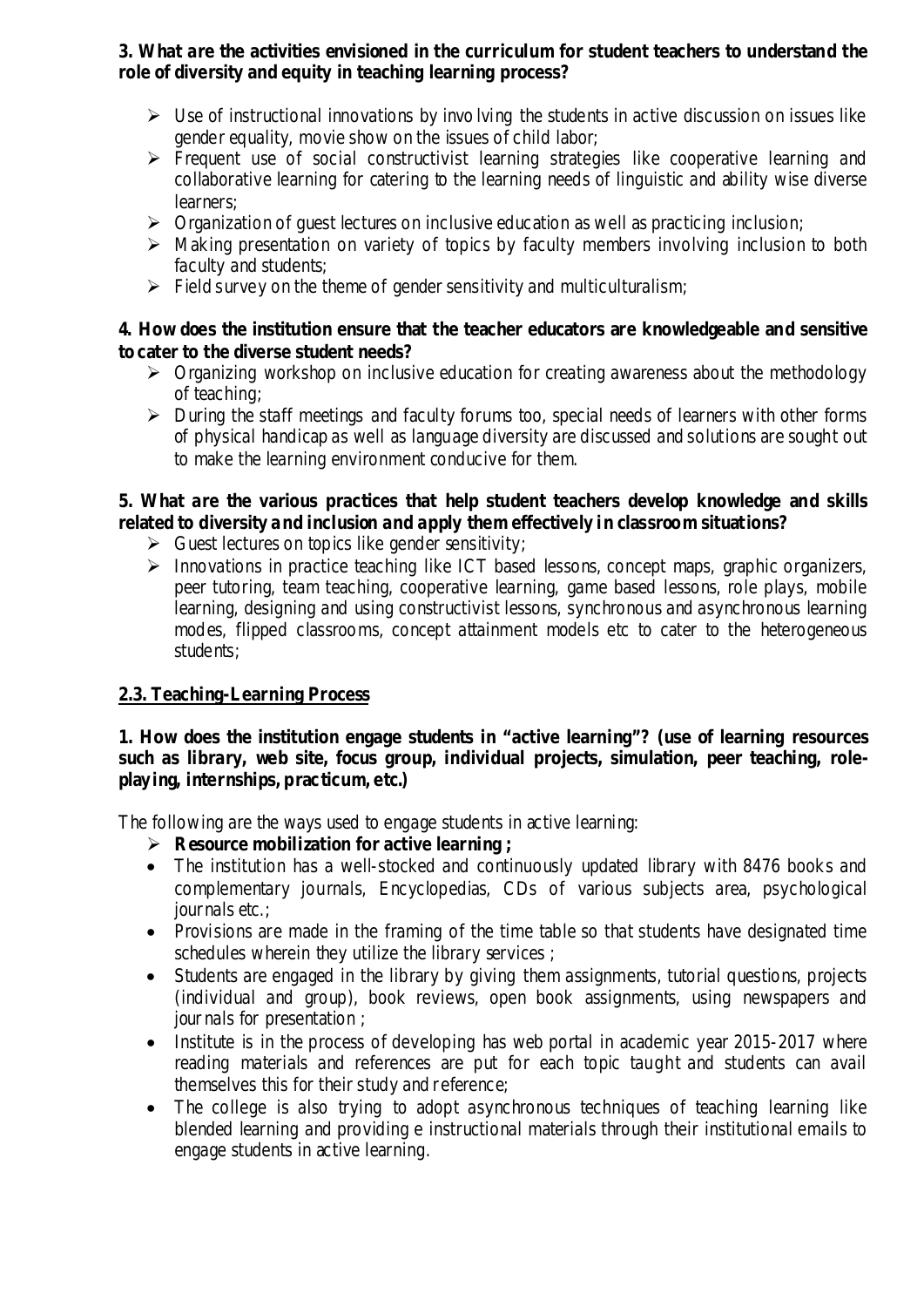# **Peer tutoring**

The share and Care program based on the mentor – mentee system trains the students in:

- Basic skills in computer operations and programs like excel and power point;
- English speaking skills;
- Statistics in evaluation;
- Lesson planning;
- Remedial teaching;

# **Active Learning**

Is promoted by employing various activities such as:

- Seminar presentations;
- Self study cum discussions;
- Co-operative learning techniques;
- Open book assignments;
- Group learning strategies such as brainstorming, buzz sessions etc;
- Concept mapping techniques;
- Use of web resources such as discussion forums;

### **2. How is 'learning' made student-centered? Give a list of the participatory learning activities adopted by the Institution and those, which contributed to self-management of knowledge, and skill development by the students?**

Some of the participatory activities largely advocated and followed by the college on a regular basis are:

- $\triangleright$  All practicum aspects like micro teaching, simulated teaching (innovative strategies like role plays, gaming, computer assisted lessons, concept attainment model etc);
- $\triangleright$  Computer Assisted presentations and school internship programme;
- $\triangleright$  In almost all subjects, collaborative learning approaches are adopted for organizing classroom activities where students debate, discuss, improvise apparatus, prepare worksheets, poster, slogans, street plays, bulletin boards etc ;
- $\triangleright$  Micro teaching;
- $\triangleright$  Lesson planning;
- $\triangleright$  School internship;
- $\triangleright$  Paper presentations by students in national and state level seminars;
- $\triangleright$  Share and care program

# **Initiatives taken for self manage ment of knowledge as well as skill building in students**

- Organization of a rally or campaign on any social issue e.g. polio, HIV, Electoral Rights, Gender sensitization etc.
- $\triangleright$  Gardening.
- $\triangleright$  Cleanliness of the campus and beautification
- $\triangleright$  Cleaning of furniture
- $\triangleright$  Assembly
- $\triangleright$  Community Games
- $\triangleright$  Cultural Programmes.
- $\triangleright$  SUPW
- $\triangleright$  Scout & Guide/NSS
- $\triangleright$  Celebration of National Festivals, Teachers Day etc.
- $\triangleright$  First Aid
- $\triangleright$  Aesthetic development activities-decoration of classroom etc.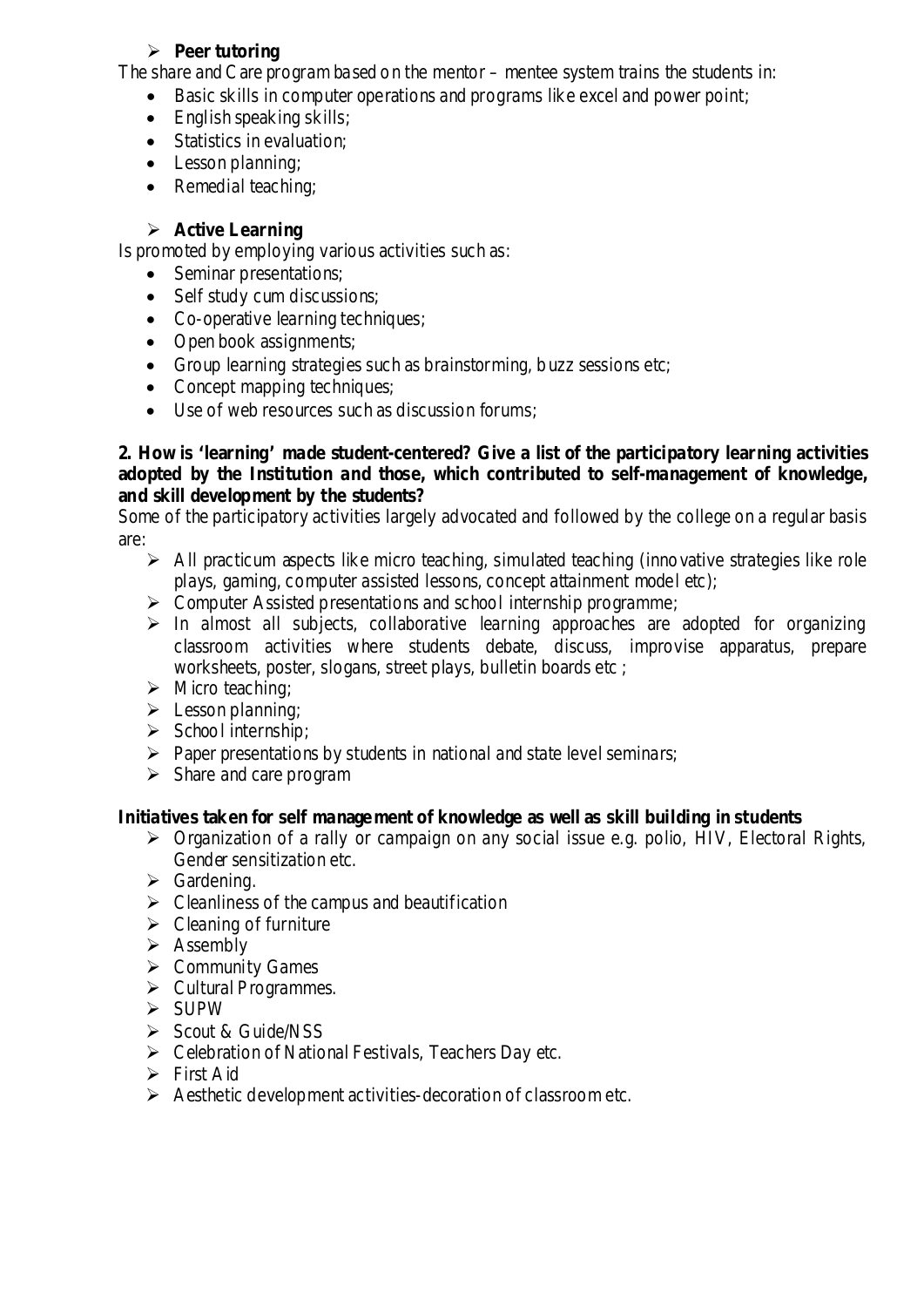**3. What are the instructional approac hes (various models of teachings used) and experiences provided for ensuring effective learning ? Detail any innovative approach/method developed and/used.**

- $\triangleright$  For this, techniques like brainstorming, role plays, dramatization, video production, video case based teaching, project based learning, cooperative learning, ICT mediated instruction, problem based learning, inquiry based learning, use of manipulative for teaching of mathematics, using social constructivist language learning strategies, blended learning strategies are used very frequently in different courses;
- $\triangleright$  Curriculum transaction also is enhanced in its quality through using the synchronous and asynchronous learning modes like group email, blogs social networking sites like Facebook, Whatsapp etc.

**4. Does the institution have a provision for additional training in models of teaching? If yes, provi de details on the models of teaching and number of lessons given by each student?**

Yes. Student teachers are motivated to at least compulsorily give one lesson using a model for teaching school subjects in simulated settings.

**List of the models of teaching used for this purpose:**

- a) Behavior Modification Model- Programmed Instruction.
- b) Information Processing Model Concept Attainment Model
- 

c) Personal Model - Conceptual Systems Model

d) Social Interaction Model - Social Stimulation Model.

# **5. Do the student teachers use micro-teaching technique for developing teaching skills? If yes, list the skills practiced and number of lessons given by each student per skill.**

The institute every academic year compulsorily devotes considerable time in teaching and training the students in the following micro skills:

- The skill of Set Induction;
- The skill of fluency in Questioning;
- The skill of Probing Questioning;
- The skill of Stimulus Variation;
- The skill of Explanation;
- The skill of Illustrating with Examples;
- The skill of using the Chalk boa rd.
- The skill of using closure.

## **Model of micro skill practice**

- Three Four teachers demonstrate the skills;
- Students are then guided to give a 5-10 min lesson in each of the skills;
- The teach-re-teach model is adopted;
- Once the students are confident in usage of skills, they give bridge lessons (10-15 min) which integrates 3 or more micro skills.

# **6. Detail the process of practice teaching in schools. (Lessons a student gives per day, lessons observed by the teacher educators, peers/school teachers, feedback mechanism, monitoring mechanisms of lesson plans, etc.)**

# **School Internship :**

- No external evaluation during the internship of one month ( $2<sup>nd</sup>$  semester)
- $\bullet$  In 3<sup>rd</sup> semester 150 marks to be awarded by University appointed External examiner.
- Internal evaluation 150 marks (method teacher-100, Principal/head of the Institution-50)
- Files/report submitted-50. Both external and internal examiners shall sign the files and evaluation will be made by them with equal weightage.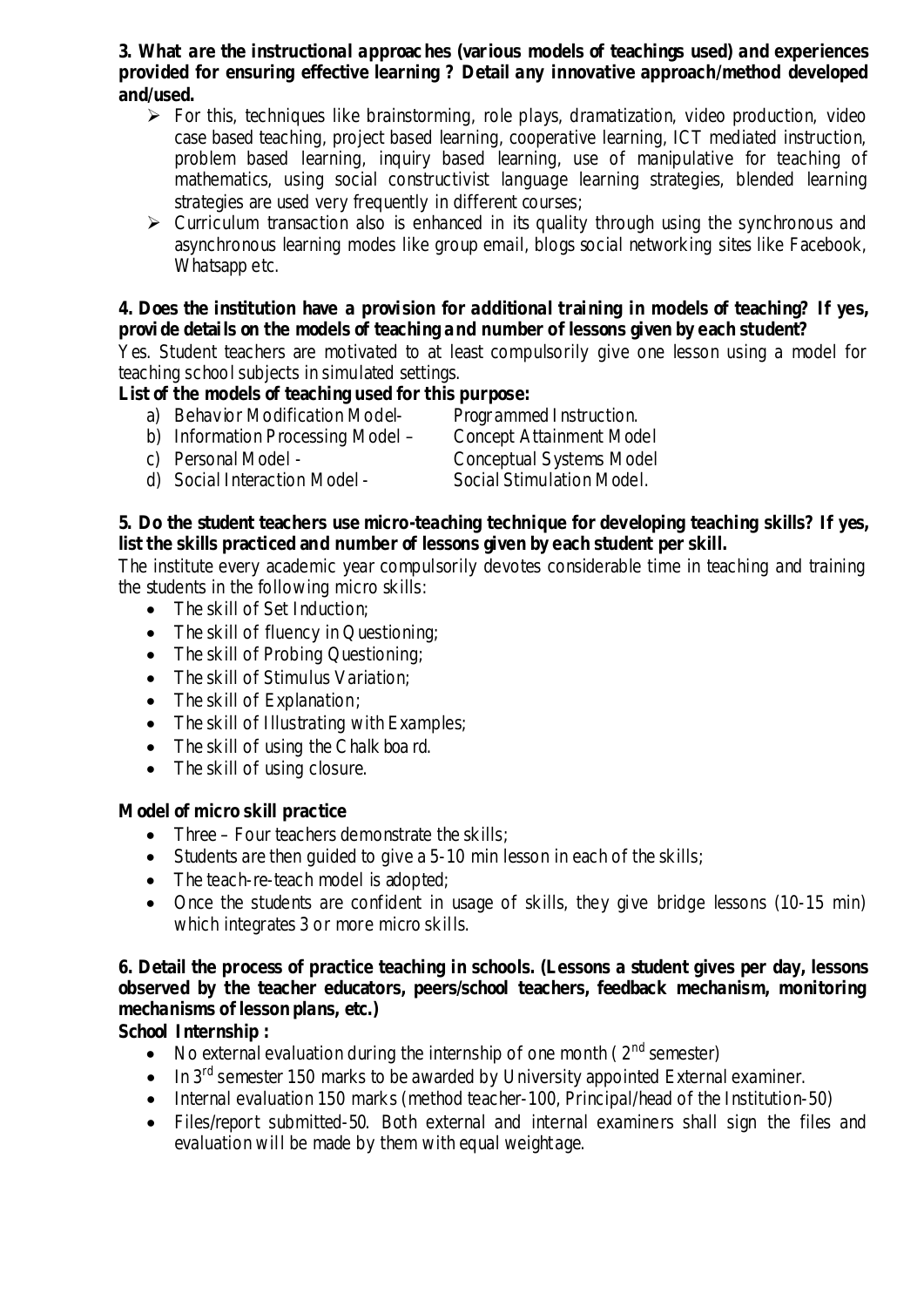# **7. D escribe the process of Block Teaching / Internship of students in vog ue.**

# **Internship**

- Internship is conducted for 04 months and 01 month teaching internship in schools;
- $\triangleright$  The students are given orientation prior to internship;
- $\triangleright$  For giving students a whole range of experience certain mandates are planned which need to be accomplished in the internship period. These are:

# **Lessons & Activities**

- $\triangleright$  At least 60 learning designs should be delivered (duly prepared and approved learning designs by the Teacher Educators)
- $\triangleright$  During this semester the student teachers are acquainted with the overall conduct of the school activities and record keeping. It may include morning assembly, class time table, attendance register stock register, mid-day meal, conduct of periodical meetings, purchase and co-curricular activities as per syllabus.
- $\triangleright$  Student teachers will be able to recognize the needs of in-service programme.
- $\triangleright$  Internship, as such, or ients and acquaints the student teachers with the overall working of the school to make him/her fit to conduct himself/herself in all activities of the school.

# **8. Are the practice teaching sessions/plans developed in partnership, cooperatively involving the school staff and mentor teachers? If yes give details on the same.**

Yes. The synergy element prevails in the following manner:

- $\triangleright$  The school supervisors and the subject teachers give teaching units to the student teachers;
- $\triangleright$  They are given the roles of becoming mentors of the student trainees;
- $\triangleright$  School teachers brief the student teachers regarding teaching of particular content areas. They also provide students with resources available in school for transacting the lessons effectively;
- $\triangleright$  The faculty members who go to schools for school internship also keep meeting the school supervisors and teachers and also ask school teachers about the other arenas wherein partnerships can occur;
- $\triangleright$  School teachers and supervisors are motivated to attend the school internship sessions;
- $\triangleright$  Student teachers apart from the lessons that they take are also asked to work in close association with school and be available for taking proxy lessons as well as involve in all academic and non academic work of the schools.

# **9. How do you prepare the student teachers for managing the diverse learning needs of students in schools?**

- $\triangleright$  Sensitizing the students to the concept of diverse learners, multiple intelligences, multiple learning styles, learning disabilities (dyslexia, disgraphia, dyscalculia, autism, ADHD etc);
- $\triangleright$  Giving training in diagnostic testing, dial teaching for the weaker students and enrichment programs for the bright students.

## **10. What are the major initiatives for encouraging student teachers to use / adopt technology in practice teaching?**

- $\triangleright$  A well equipped computer laboratory with internet facility is available to be freely used by the students;
- $\triangleright$  The share and care program wherein a computer proficient student is paired with another student to tech him/her ICT skills;
- $\triangleright$  The students compulsorily make individually develop and teach using Computer Assisted Presentations on any topic in their selected methods;
- $\triangleright$  All handouts are given to students via emails; all circulars, timetables etc are put on the institute website;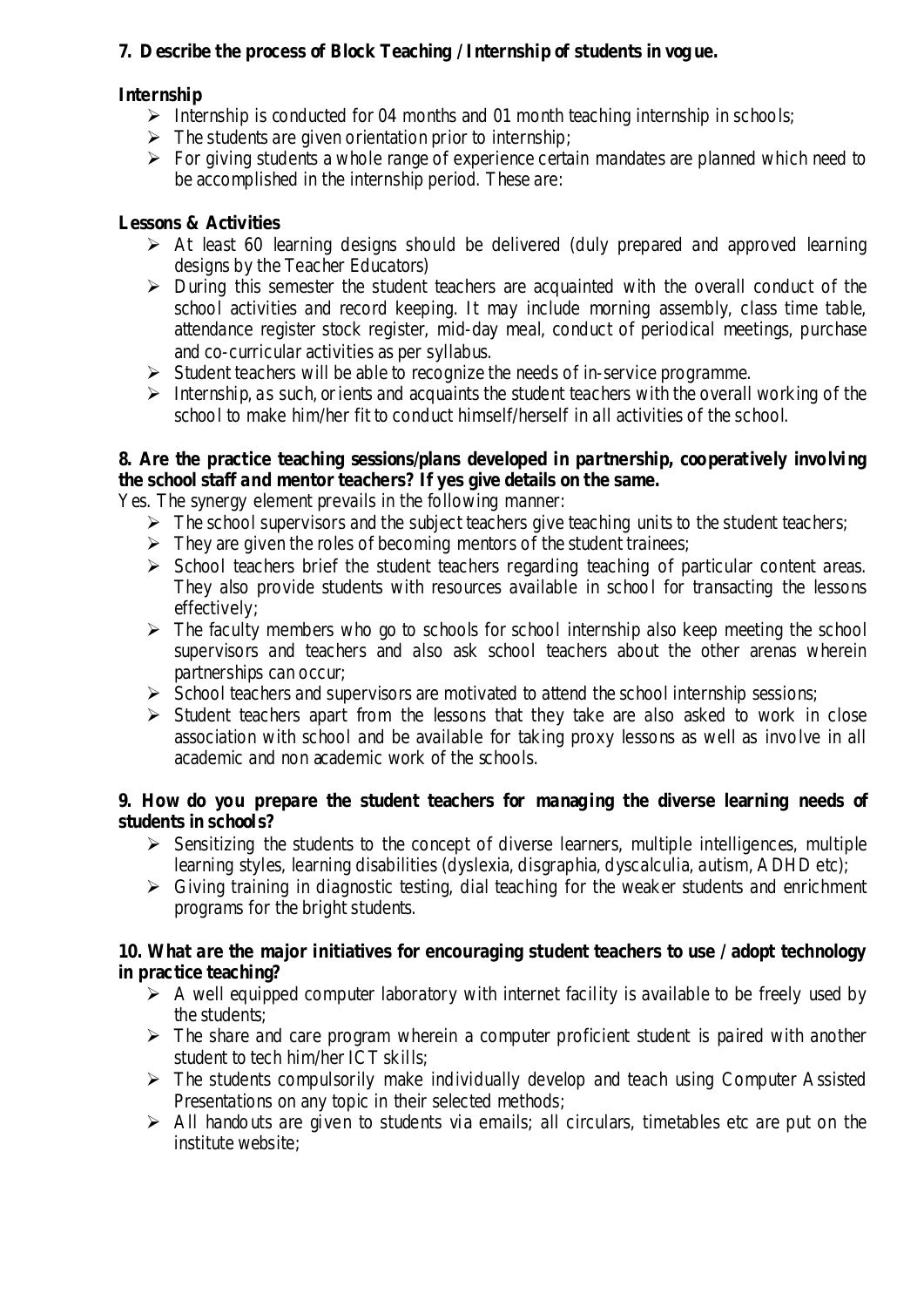**1. What is the ratio of student teachers to identified practice teaching schools? Give the details on what basis the decision has been taken?**

- $\triangleright$  The ratio of student teacher to identified school internship schools is 1:15 approximately;
- $\triangleright$  Care is taken to include students from different subject methods in group so as to make them heterogeneous;
- $\triangleright$  The ratio is decided on the following basis;
- Type of the school upper primary, secondary and higher secondary;
- Number of Sections in schools;
- Number of different methods students;
- Readiness of the school and their receptivity towards school internship;

## **2. Describe the mechanism of giving feedback to the students and how it is used for performance improvement.**

- **Feedback on teach plans:** These plans are guided by the faculty members and feedback is provided in the form of recommendations and suggestions always on a one to one basis. Students prepare re-teach pans based on the guidance of supervising teacher.
- **Feedback on Re-teach Plans:** feedback on re-teach plan is provided on the standard checklist by the supervising teacher. Faculty members makes written observations on this check list which is handed to the students after teaching. The suggestions provided are constructive highlighting the core strength of trainees.
- **Peer Feedback** wherein peers observe lessons and give their feedback on observation sheets provided to them.
- **Reflective Feedback:** Trainees reflect upon their own self on the reflective sheets provided to them. Through this they realize their own shortcomings and strengths.
- **Feedback Forum :** This feedback forum brings all the groups and supervising teachers on a common platform. Here some common feedbacks are discussed and suggestive and corrective measures are shared. Trainees also share their reflection and discuss their doubts. At the culmination it is ensured that trainees develop an optimistic attitude and a desire to improve and excel;
- $\triangleright$  Oral and written feedback is given on the academic performance.

## **3. How does the institution ensure that the student teachers are updated on the policy directions and educational needs of the schools?**

The student teachers are upda ted on the policy through direction and educational needs of the school through following programs:

- **Orientation Program** planned before going for school internship, it includes:
	- The Curricular requirements of different boards and the syllabus;
	- Preparation of the lessons and de monstration;
	- Use of teaching aids and technology;
	- Code of conduct;
- **Talks and Guest lecturers given by Alumni working in different schools**
- **Placement Cell** which regularly calls upon school personnel to talk to students regarding their requirements and policies;
- **Seminars, workshops** arranged by the institution regularly which focuses on latest educational developments and changing needs.
- **Bulletin Board** being updated with information relating to jobs, career advancement programme and other avenues.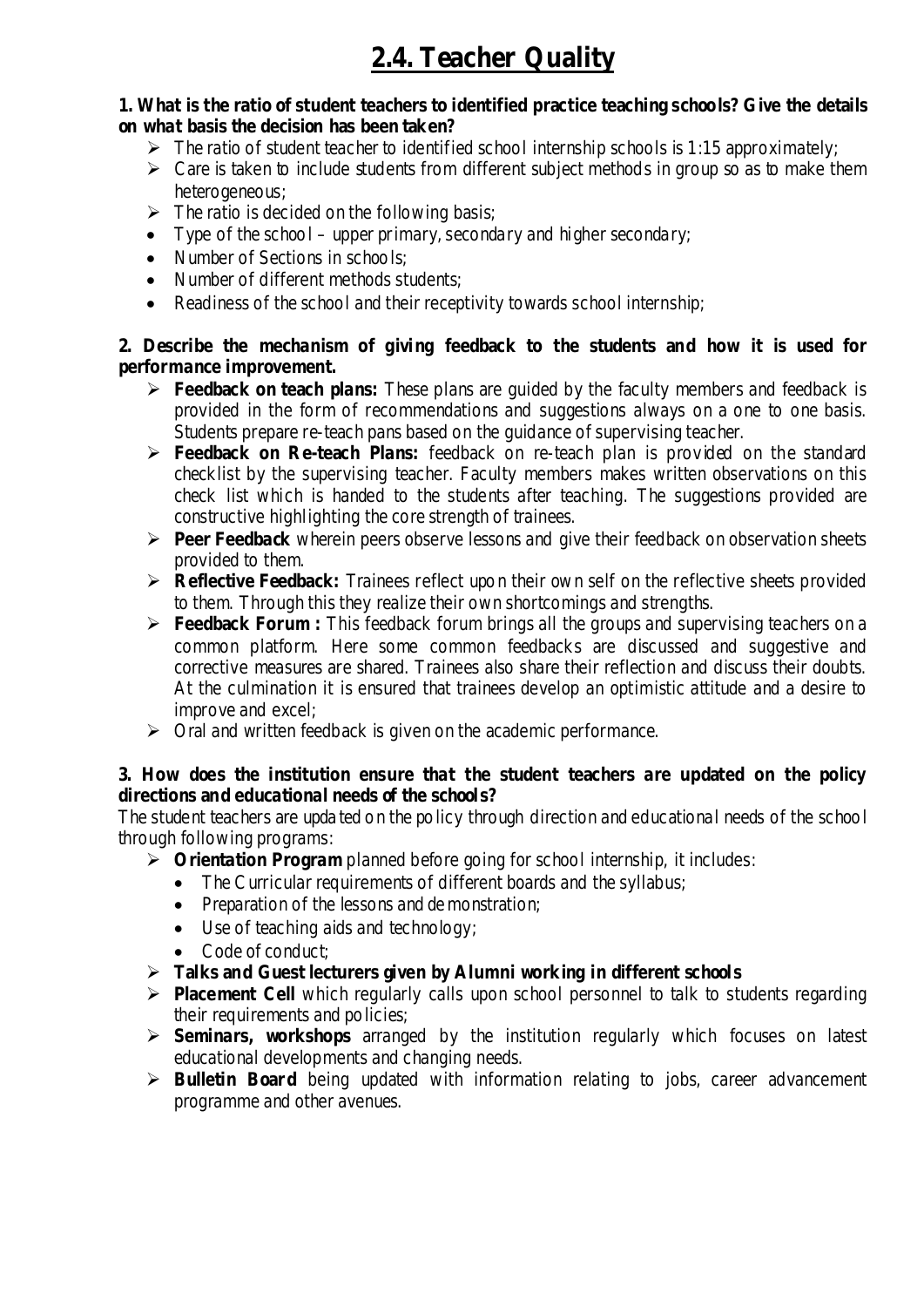#### **4. How do the students and faculty keep pace with the recent development in the school subjects and teaching methodologies?**

Students and faculty are updated with the recent developments in subject and teaching methodologies through:

- **Innovative methods of teaching core and optional subjects**
- **Training programs** in specific subject to enhance their skills;
- **Content enrichment programs :** that includes the latest updated subject content with innovative teaching methodologies integrated in them;
- **Seminars and forums for discussions:** Resource persons/Alumni working in different schools are regularly called up for sharing their experiences, presenting model lesson plans and delivering sessions in innovative techniques being followed in schools;
- **Annually held Seminars/Workshops** inviting all stakeholders like school principals and teachers, University and other college teachers.

#### **5. What are the major initiatives of the institution for ensuring personal and professional / career development of the teaching staff of the institution (training, organizing and sponsoring professional development policies, promotional policies, etc.)**

- $\triangleright$  Organization in Seminar and workshops (Education for social change, women empowerment, learning needs of students, exploring alternate learning spaces);
- $\triangleright$  Participation in Faculty Development programs;
- $\triangleright$  Participation in conference, seminars and workshops;
- $\triangleright$  Motivating faculties to write a research papers and articles;
- $\triangleright$  Participation in committees at university level for examination, syllabus revision etc.;
- $\triangleright$  Policies like grievance cell and women development cell and awards for promotion.

#### **6. Does the institution have any mechanism to reward and motivate staff members for good performance? If yes, give details.**

Yes. The institute has several ways and modes to reward and motivate staff members. These include:

- $\triangleright$  Transparent performance appraisal system;
- $\triangleright$  Felicitation and appreciation letters given to staff on Teacher's day and other annually held programs;

# **2.5. Evaluation Process and Reforms**

#### **1. How are the barriers to student learning identified, communicated and addressed? (Conducive environment, infrastructure, access to technology, teacher quality, etc.)**

#### **Identifying Barriers**

The barriers to students' learning are identified through:

- $\triangleright$  Performance in learning activities, assignments and examinations;
- $\triangleright$  Participation in learning process and informal interactions with them;
- $\triangleright$  Proctorial and tutorial sessions;
- $\triangleright$  Suggestion box.

#### **Communication regarding barriers**

Their weaknesses are communicated to them through:

- $\triangleright$  Oral and written feedback given during theory and practical component review;
- $\triangleright$  Proctorial and Tutorial session

#### **Addressing Barriers through**

- $\triangleright$  Forming study circle, conducting proctor meetings and organizing tutorials and remedial sessions;
- Organizing "Share and Care" sessions for peer tutoring;
- $\triangleright$  Conducting open forums for timely problem solving;
- $\triangleright$  Providing academic and personal counseling;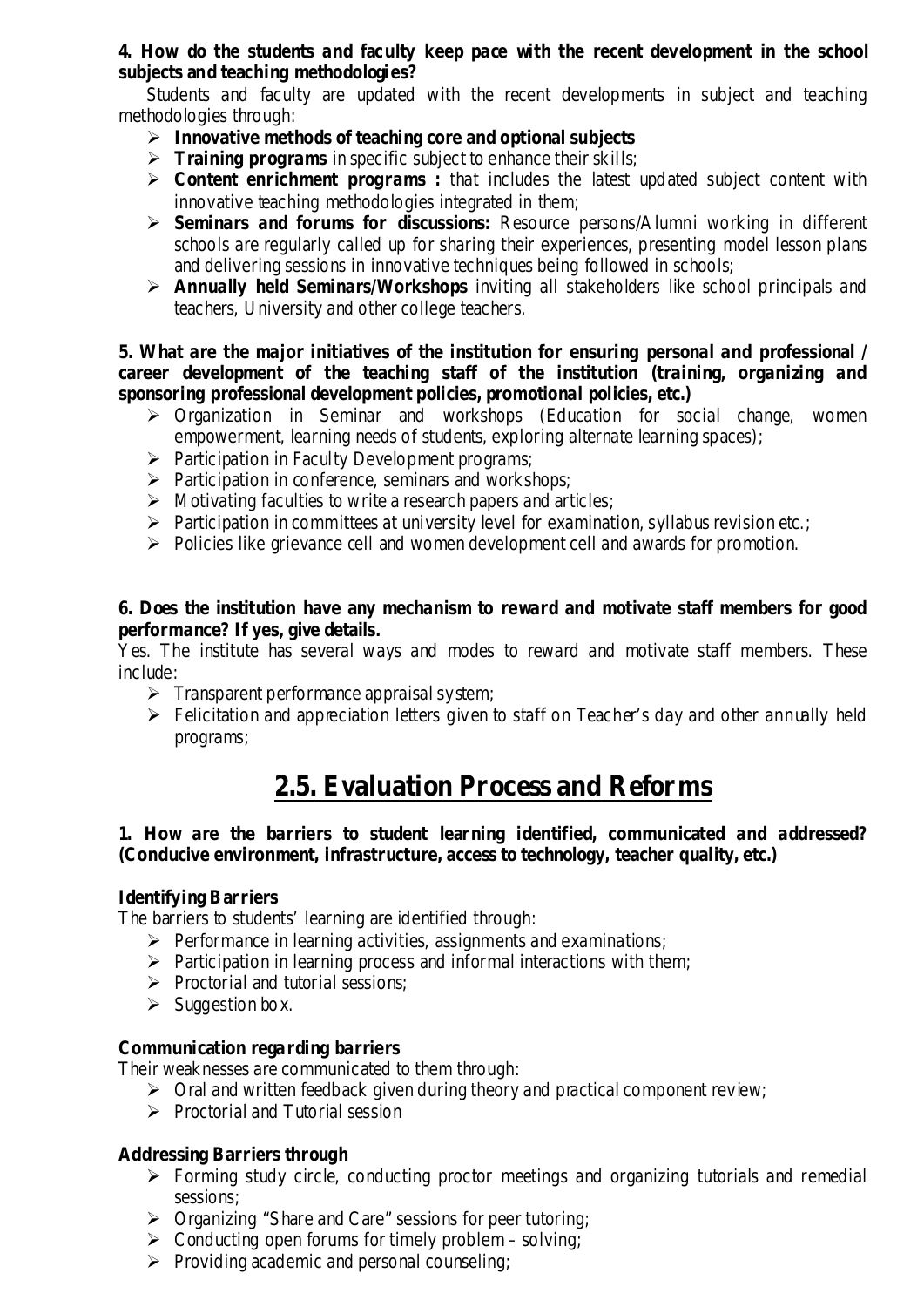- $\triangleright$  Making provision for retests;
- $\triangleright$  Providing good infrastructure like well furnished class-rooms, proper light and ventilation, washrooms and common rooms, rich library resources;
- $\triangleright$  Providing easy access to technology through making the arrangement of smart class and LCD projectors, making the computer lab with internet facility, scanner and printer and TV available to the students;
- $\triangleright$  Ensuring teacher quality by recruiting fully qualified teachers, regularly appraising their job performance, giving them constructive feedback about their performance, making provision of their professional growth by organizing faculty development programmes for them and giving them opportunities to participate in orientation and refresher courses.

## **2. Provide details of various assessment / evaluation processes (internal assessment, midterm assessment, term end eval uations, external evaluation) used for assessing student learning?**

**B.Ed assessment:** As per the directives of the University of Gour Banga, the student teachers desirous of obtaining the B.Ed. degree have to complete the total 2000 (credit : 80) marks in 4 semesters.

# **Internal Assessment in case of practical activities 60% of 2000 marks is done continuously throughout the academic year by way of:**

- Micro teaching;
- Open book assignment;
- Essays;
- Terminal examinations;
- Class tests;
- Practice Teaching;
- Seminars;
- Community work;
- SUPW;
- Computer assisted presentation;
- Simulated lessons;
- Internship;
- Action research project.

## **3. How are the assessment/eval uation outcomes communicated and used in improving the performance of the students and curriculum transaction?**

Communication of assessment/evaluation outcomes is done through:

- $\triangleright$  Putting the results on the notice boards and orally informing the students;
- $\triangleright$  Care is taken to provide an analytical and holistic picture of the performance of the students in various subjects and activities.

## **Improvi ng performance is done through:**

- $\triangleright$  Providing individual feedback to students;
- $\triangleright$  Identifying weak students, organizing content enrichment and providing remedial teaching programmes;
- $\triangleright$  Making proactive changes in the teaching learning process like using cooperative learning, providing online learning resources.

# **4. How ICT is used in assessment and evaluation processes?**

ICT is optimally used in the assessment and evaluation processes as follows:

- $\triangleright$  Preparation and communication of assessment, practicum and examination schedule to the students through E-mail ID;
- $\triangleright$  Receiving communications from the University about the semester and examinations schedules;
- $\triangleright$  Computerized results of various assessment and evaluation processes;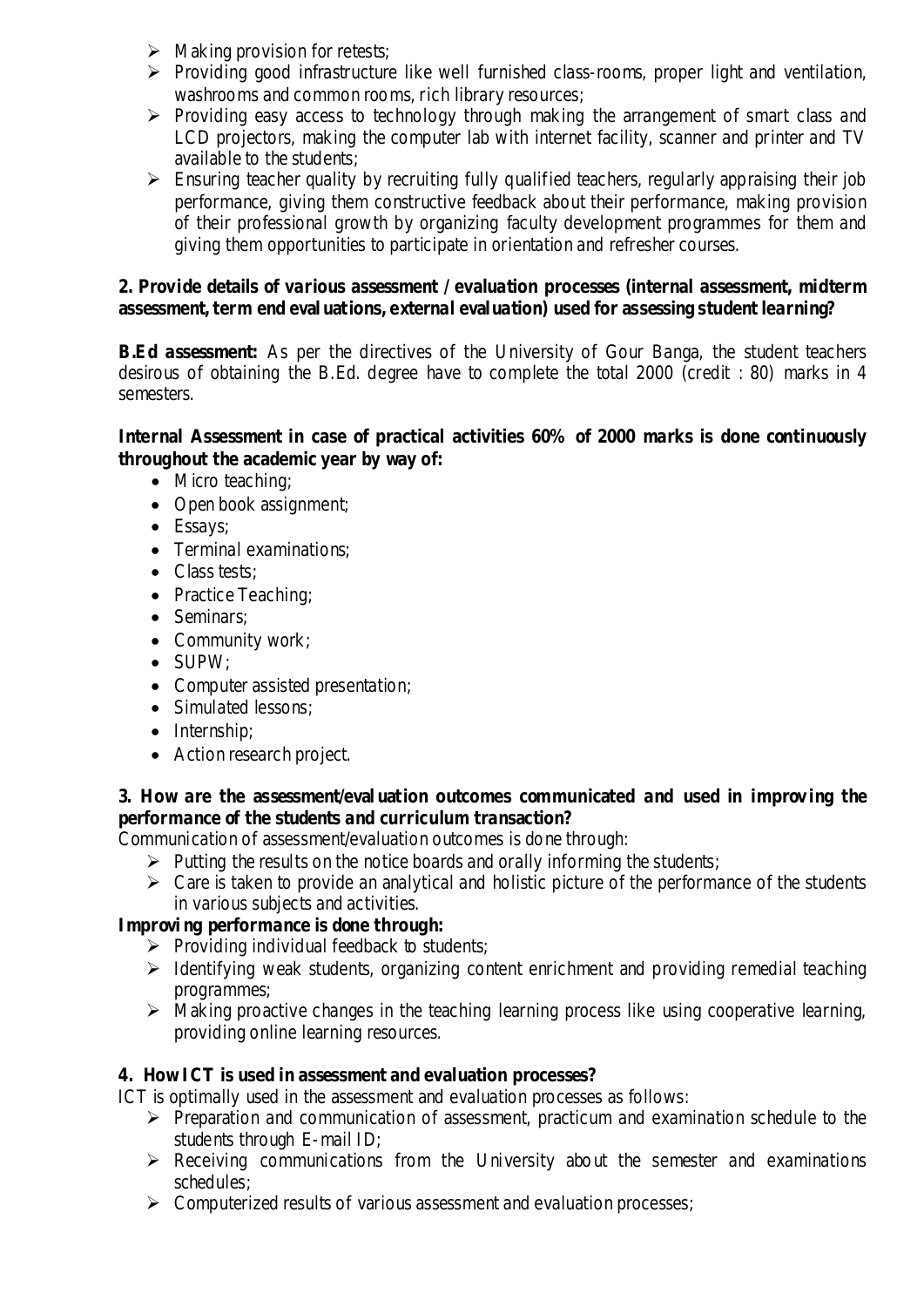# **2.6. Best Practices in Teaching-Learning and Evaluation process**

#### **1. Detail on any significant innovat ions in teaching/learning/evaluation introduced by the institution?**

The significant innovation in the evaluation process of this institution is self-evaluation. The trainees are judged in conformity with the 'Marking Scheme" to be checked by the teachers at last.

#### **2. How does the institution reflect on the best practice in the delivery of instruction, including use of technology?**

For reflecting on best practices in the delivery of instruction including use of technology the following is done:

- $\triangleright$  Feedback from the students and peers regarding teaching and other activities is taken;
- $\triangleright$  The faculty analyzes the different feedback sources and prepares a reflective report of the activity and on the bases of it the further plan of action is decided;
- $\triangleright$  Accessing digital libraries, online journals, teaching learning resources from internet to enrich the teaching – learning process.

#### **Additional Information to be provi ded by Institutions opting for Re-accreditation / Reassessment**

**1. What are the main evaluative observations/suggestions made in the first assessment report with reference to Teaching Learning and Evaluation and how have they been acted upon?**

#### **Additional Information to be provided by Institutions opting for Re-accreditation/ Reassessment**

**1. What are the main evaluative observations/ sugge stions made in the first assessment report with reference to Teaching learning and Evaluation and how have they been acted upon?**

**2. What are the other quality sustenance and enhancement measures undertaken by the institution since the previous assessment and accreditation.** 

| 2.2 Teaching-Learning $&$ Evaluation : |                                   |                                          |
|----------------------------------------|-----------------------------------|------------------------------------------|
|                                        | <b>NAAC</b> Observations- First   | <b>NAAC</b><br>Observations-<br>previous |
|                                        | <b>Assessment Report-2009)</b>    | assessment report-2012)                  |
|                                        |                                   |                                          |
| 2.2.1                                  | Students are admitted on the      | Prospectus, a dvertisement and           |
| <b>Admission Process</b>               | basis of merits at the qualifying | we bsite are there                       |
| and Student Profile                    | exam as per admission             |                                          |
|                                        | procedure formulated by           | The fact is true the college has         |
|                                        | <b>University of Gour Banga.</b>  | published prospectus, advertisements     |
|                                        |                                   | regarding admission process etc are      |
|                                        |                                   | made in daily newspapers for wide        |
|                                        | <b>Reservation policy of West</b> | publication and also exhibited on        |
|                                        | Bengal Government is followed.    | college website.                         |
|                                        |                                   | <b>Centralized system of admission</b>   |
|                                        | The admission notice is           |                                          |
|                                        | published in daily newspaper      | On line centralized admission process    |
|                                        | the College.<br>bv                | started for the session 2016-2018 by     |
|                                        |                                   | the concern University.                  |
|                                        |                                   |                                          |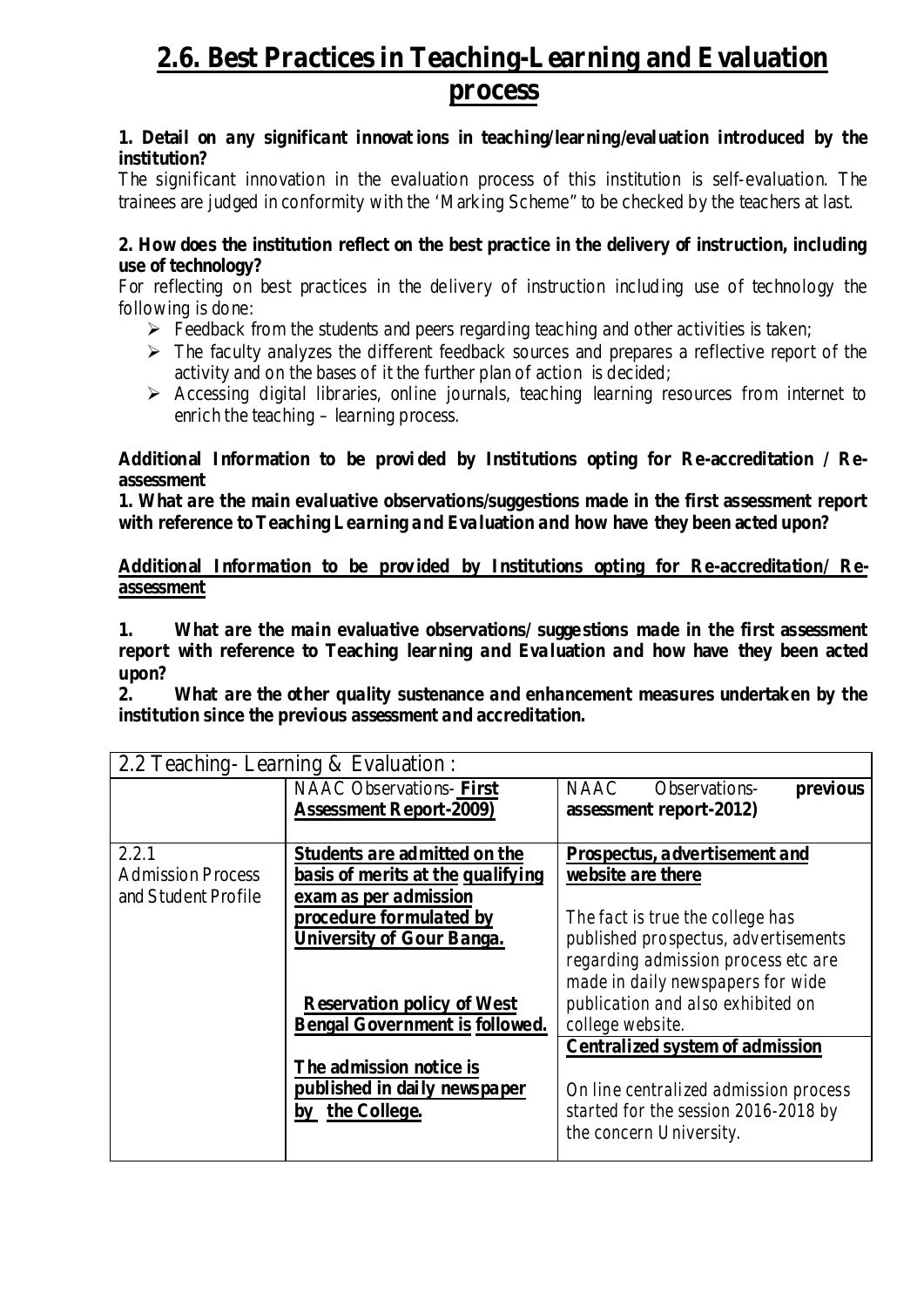|                        | Now a centralized admission                 | Reservation policy is followed by the     |
|------------------------|---------------------------------------------|-------------------------------------------|
|                        | system has been introduced by the           | <b>University</b>                         |
|                        | University of Gour Banga. After             | 100 point rosters is followed strictly in |
|                        | the completion of the admission             | accordance with reservation rules         |
|                        | process, the University sponsors            | maintained by the Govt. of West Bengal    |
|                        | the names of the trainees to the            | as well as by the University.             |
|                        | respective Colleges.                        |                                           |
| 2.2.2. Catering to the | The college does not assess                 | Mechanism to<br>deal with<br>dive rse     |
| Diverse Needs:         | knowledge of students after                 | needs is yet to be initiated              |
|                        | admission.                                  |                                           |
|                        | The college is yet to think about           | Teacher are trained for inclusive         |
|                        | the strategy for advanced                   | education to meet diverse needs of the    |
|                        | Learners.                                   | trainees.                                 |
|                        | * The mentoring system is yet               |                                           |
|                        | to be developed.                            | Remedial treatment of fast and slow       |
|                        | * Accessibility, a daptation of             | learners need to be strengthened          |
|                        | curricula and methodologies                 |                                           |
|                        | to address diverse needs of                 | Special classes are arranged for the      |
|                        | learners not paid attention.                | slow learners as remedial measures        |
|                        |                                             | and creativity work for the fast learners |
|                        | The faculty members of the                  | to strengthen their creative spirit and   |
|                        | college assess the knowledge of             | mind                                      |
|                        | admitted<br>trainees<br>through             |                                           |
|                        | counseling, who are accordingly             |                                           |
|                        | graded and taught separately                |                                           |
|                        | according to the needs of the slow          |                                           |
|                        | learners and advanced learners              |                                           |
|                        |                                             |                                           |
|                        | with a view to bring teaching-              |                                           |
|                        | learning uniformity among them.             |                                           |
|                        | Faculty members of the                      |                                           |
|                        | college take keen initiatives to            |                                           |
|                        | <i>improve</i> and <i>strengthen</i><br>the |                                           |
|                        | monitoring systems according to             |                                           |
|                        | observation of NAAC Peer Team.              |                                           |
|                        | To fulfill the diverse needs of             |                                           |
|                        | trainees<br>regarding<br>the<br>the         |                                           |
|                        | accessibility and adaptation of             |                                           |
|                        | curriculum and methodologies,               |                                           |
|                        | arrangement of several lectures             |                                           |
|                        | with Audiovisual Teaching Aids,             |                                           |
|                        | delivered<br>by the<br>renowned             |                                           |
|                        | educationists<br>and<br>resource            |                                           |
|                        | persons has been made by the                |                                           |
|                        | college.                                    |                                           |
| 2.2.3 Teaching-        | * Only Lecture Method is used               | Few teaching methods like lecture,        |
| Learning Process:      | for teaching by Faculty                     | discussion, de monstration etc are        |
|                        | members.                                    | practiced                                 |
|                        | * A – V Aids & Power point                  |                                           |
|                        | presentation not used by                    | Different teaching methods other than     |
|                        | Faculty members during                      | traditional methods like project work,    |
|                        | teaching.                                   | Demonstration of A.V.Aids, Action         |
|                        | * ICT is yet to be used for                 | Research, Visit, Group work,              |
|                        | retrieving information related              | storytelling, presentation of fieldwork,  |
|                        | to different aspects of                     | Case study, action research are used by   |
|                        | <b>Education.</b>                           | all faculty members.                      |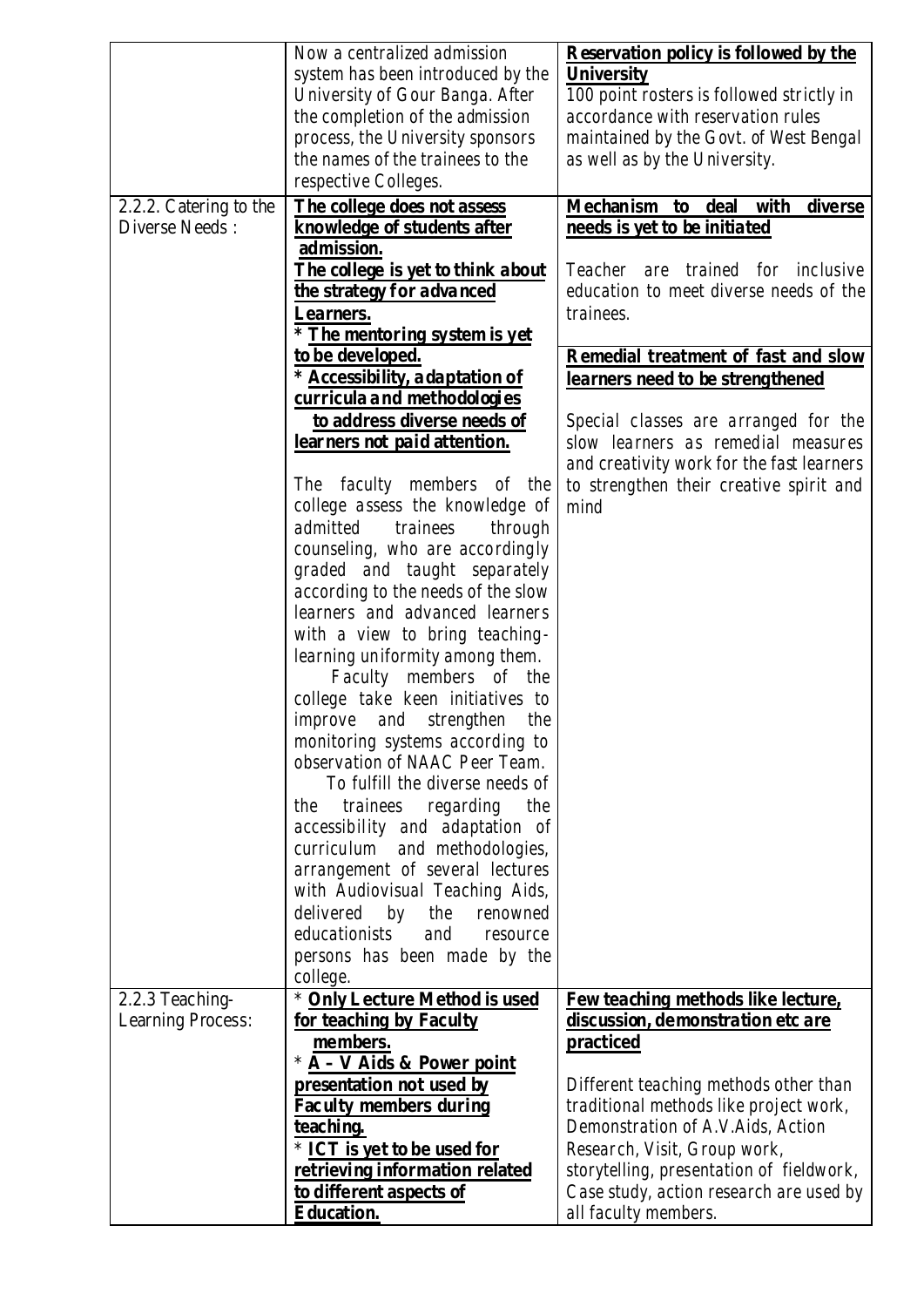|                               | At the time of delivering lecture<br>A-V Aids & Power point<br>presentation and ICT are used by<br>the Faculty members as per<br>NCTE norms.                                                                                                                                                                                                                                                                                                                                                                                                                                                                                                                                                                                                                                                                                                                                                                                                                                                                                                                                                                                 | Practice teaching is done as per<br>norms.<br>The college strictly followed practicing<br>programme as per earlier norms and at<br>present School Internship programme<br>for 04 months during $3^{rd}$ semester and<br>01 month teaching internship during<br>$2^{nd}$ semester adopted by the new<br>syllabus for each B.Ed. Trainee is<br>followed by the college.<br>Training to deal with diverse needs<br>yet to be initiated<br>The faculty members of the college are<br>sent to different training oriented<br>programme and workshops to be<br>acquainted with the latest methods to<br>deal with diverse needs of the students<br>to equip them with latest information so<br>as to enable them to transmit it to other<br>peer faculty members and trainee<br>teachers. |
|-------------------------------|------------------------------------------------------------------------------------------------------------------------------------------------------------------------------------------------------------------------------------------------------------------------------------------------------------------------------------------------------------------------------------------------------------------------------------------------------------------------------------------------------------------------------------------------------------------------------------------------------------------------------------------------------------------------------------------------------------------------------------------------------------------------------------------------------------------------------------------------------------------------------------------------------------------------------------------------------------------------------------------------------------------------------------------------------------------------------------------------------------------------------|-------------------------------------------------------------------------------------------------------------------------------------------------------------------------------------------------------------------------------------------------------------------------------------------------------------------------------------------------------------------------------------------------------------------------------------------------------------------------------------------------------------------------------------------------------------------------------------------------------------------------------------------------------------------------------------------------------------------------------------------------------------------------------------|
| Teacher<br>2.2.4.<br>Quality: | * Only Principal holds doctoral<br><u>degree.</u><br><b>Appointed Faculty members</b><br>∗<br>are yet to acquire qualification<br>as per UGC norms.<br>Faculty members are yet to<br>think of innovations related to<br>different aspects of Education.<br>* The College is yet to conduct<br><b>Faculty</b><br><b>Development</b><br>Programme for improving the<br><b>Teaching</b><br>and<br>Research<br>Competencies<br><sub>of</sub><br><b>Faculty</b><br>members.<br><b>Ans</b> : All the Faculty members<br>were duly appointed abiding by<br>the norms and rules prescribed by<br>the NCTE and Higher Education<br>Govt.<br>Department,<br>of West<br>Bengal for B.Ed. Colleges. The<br>norms of appointment for general<br>colleges are not applicable in case<br>of B.Ed. Colleges.<br>The Governing Body always tries<br>to improve the teaching and<br>research competencies of Faculty<br>Therefore<br>members.<br><b>SO</b><br>many<br>Faculty members were enjoyed<br>such facilities for improving their<br>teaching<br>and<br>research<br>competencies.<br>The<br>faculty<br>allowed<br>members<br>to<br>are |                                                                                                                                                                                                                                                                                                                                                                                                                                                                                                                                                                                                                                                                                                                                                                                     |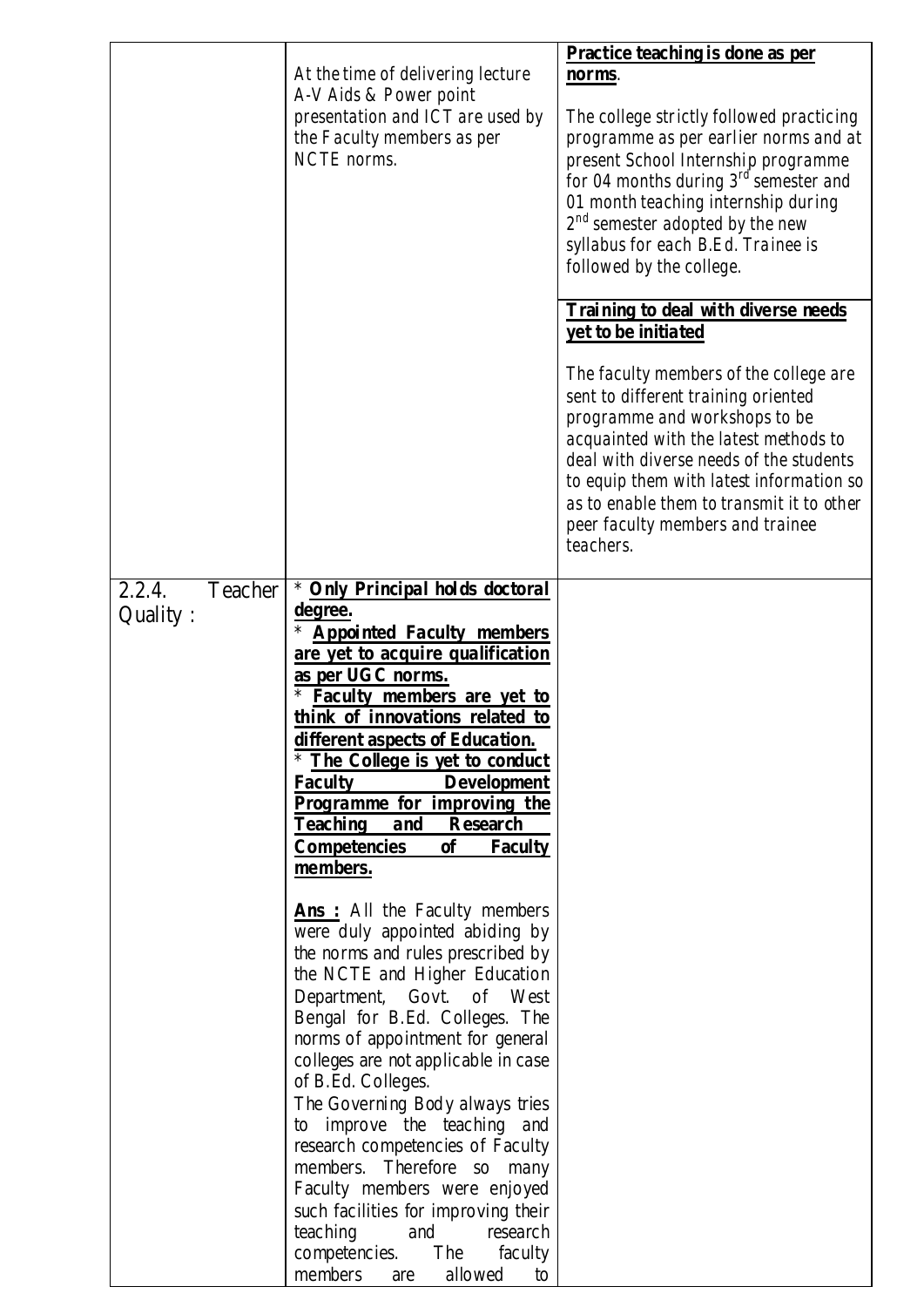|                       | participate in different seminars                                     |                                                           |
|-----------------------|-----------------------------------------------------------------------|-----------------------------------------------------------|
|                       | and symposiums to refresh and                                         |                                                           |
|                       | enrich the ir knowledge.                                              |                                                           |
| 2.2.5. Evaluation     | * In each paper three Unit tests,                                     | Unit tests are held                                       |
| Process and Reforms   | one Test Exam<br>and<br>are                                           | The college conducts unit tests in a                      |
|                       | conducted.                                                            | regular manner to make a regular                          |
|                       | *<br>Continuous<br>evaluation<br><i>is</i>                            | assessment and evaluation of the                          |
|                       | practiced to some extent.                                             | students' progress or weaknesses.                         |
|                       | ∗<br>The checked answer scripts                                       |                                                           |
|                       | shown to<br>students<br>for<br>are                                    | held<br>Final<br>exams<br>the<br>by<br>are                |
|                       | giving feedback.                                                      | <b>University</b>                                         |
|                       | * Self-evaluation by students is                                      | The final examination is taken semester                   |
|                       | followed.                                                             | wise by the University.                                   |
|                       |                                                                       | <b>ICT</b> is yet to be used for evaluation               |
|                       |                                                                       | The college taken up the matter with                      |
|                       |                                                                       | the appropriate Authorities to use ICT                    |
|                       |                                                                       | for evaluation of the trainees in near                    |
|                       |                                                                       | feature, but so far as the present                        |
|                       |                                                                       | syllabus and question patterns as well                    |
|                       |                                                                       | as allotment of marks on each question                    |
|                       |                                                                       | are concerned ICT is hard to introduce<br>for evaluation. |
|                       |                                                                       | Grievances are redressed by the                           |
|                       |                                                                       | <b>University</b>                                         |
|                       |                                                                       | So many grievances received from the                      |
|                       |                                                                       | students regarding results and the said                   |
|                       |                                                                       | grievances forwarded to the University                    |
|                       |                                                                       | to redress them.                                          |
| 2.2.6. Best Practices | ж<br><u>Self – evaluation by students.</u>                            | <u>Power</u><br>point<br><u>presentations</u><br>are      |
| in Teaching $-$       | *<br>$\overline{\textbf{0}}$ f<br><b>Faculty</b><br><b>Assessment</b> | prepared and used by a few subject                        |
| Learning and          | members by the Principal.                                             | teachers.                                                 |
| Evaluation (If any):  |                                                                       |                                                           |
|                       |                                                                       | All faculty members prepare and use                       |
|                       |                                                                       | power point basing on the subject                         |
|                       |                                                                       | in<br>the form<br>$\sigma f$<br>slide<br>content          |
|                       |                                                                       | presentation, film strip, animation etc.                  |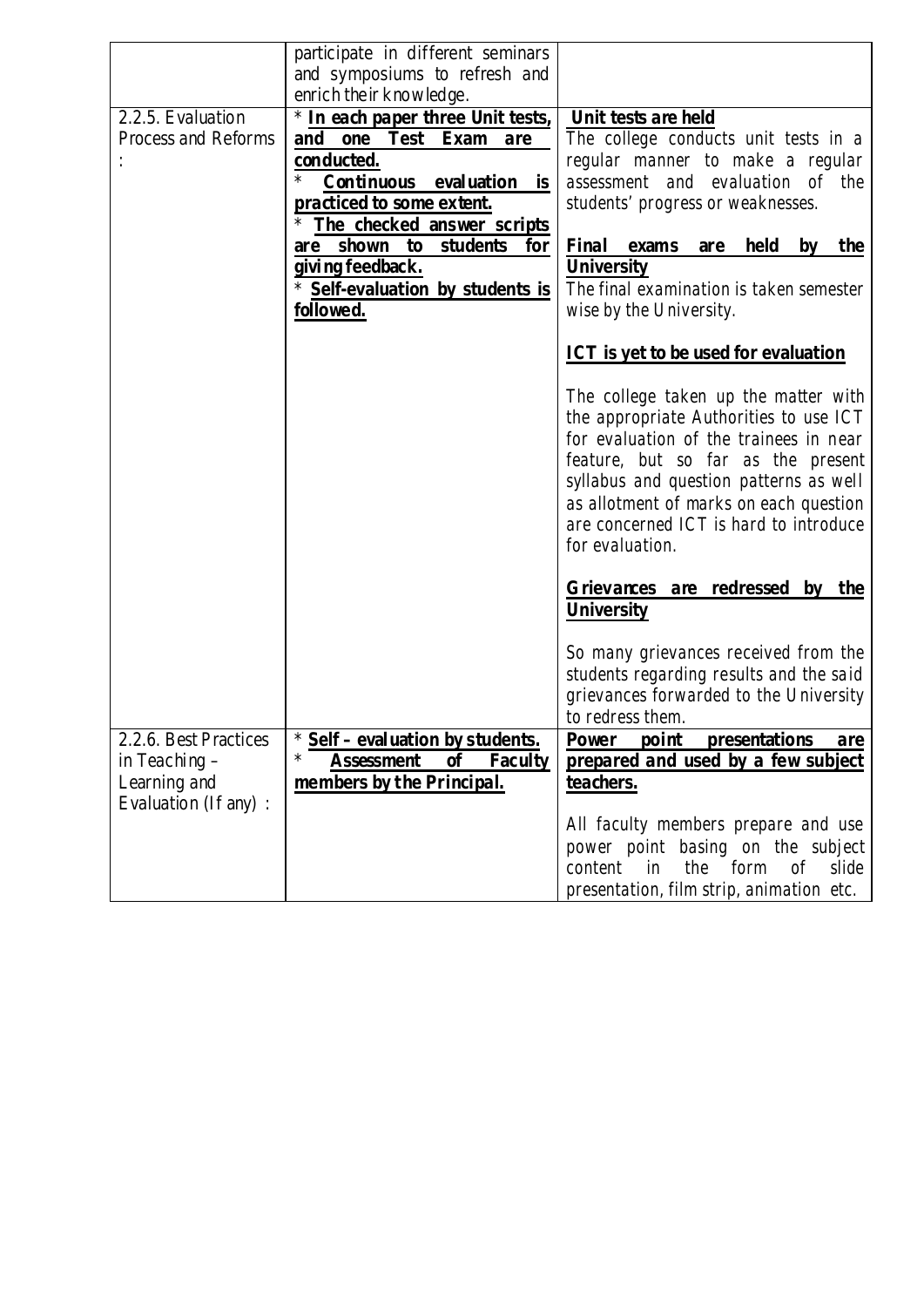# **CRITERION III ; RESEARCH, CONSULTANCY AND EXTENSION**

# **3.1 Promotion of Research**

#### **1. How does the institution motivate its teachers to take up research in education?**

Teachers are motivated to take up research in education through the following:

- Organizing research methodology workshops for providing a sound research methodology foundation periodically;
- $\triangleright$  Providing wide exposure by organizing research paper reading sessions from scholars of reputed institutes;
- $\triangleright$  Organizing faculty forums for discussing research related topics;
- Encouraging teachers to participate and present research based papers in national and international seminars;
- $\triangleright$  Encouraging teachers to publish research based papers in reputed national and international journals;

## **2. What are the thrust areas of research prioritized by the Institution?**

Teacher Education, Primary Education, Secondary Education, Curriculum Development, Methodology of Teaching, Educational Technology are the thrust areas of research prioritized by the institution.

#### **3. Does the institution encourage Action Research? If yes, give details on some of the major outcomes and the impact.**

Yes, the institution is encouraging its staff members of teaching or action research.

#### **4. Give details of the Conference/ Seminar/ Workshop attended and/ organized by the faculty members in last five years.**

The details of the conference seminar/ workshop attended by the faculty members in last five years are given below:- **National Journal/s**

Professional Development of Teachers' for Quality Assurance in Adolescents. Praachi Journal of Psycho-Cultural Dimensions, Regd. No. 50959/85. Vol. 30(1) April 2014. 0971-7064

Teachers and their Responsibilities at University Level. Journal of Knowledge, Multi-Disciplinary, Peer Reviewed Journal, Vol. 2, June -2014. 2321-791X

Accountability as a part of Teachers' Moral Obligation in Higher Education. September 27-28, 2014. AIU under caption Campus News. + Certificate

#### **UGC Sponsored International Education Meet**

Education Meet on Education for Global Excellence. Professional Development of Teachers for Quality Assurance in Education. Thiruvananthapuram, Keralaon January 05-07, 2012. 978-93-5067-101-6

#### **International Conference cum Workshop**

Changing Perspectives and Challenges of Teacher Education" & Workshop on "Applications of Psychological Testing

Quality Culture for Excellence in Teacher Education. Shushila Dev AC Auditorium, Agra from September 26-28, 2015

Standards and Benchmarks for Excellence in Learning, Teaching and Research. Use of ICT for Capacity Building of Teacher Educators. Department of Education, University of Kerala, Thycaud, Thiruvananthapuram, Kerala November 26-28, 2015

Paper accepted for Responsible Research in Education and Management and its Impact. Employees' Attitude towards the Organization with special reference to Dakshin Dinajpur Teachers' Training Colleges under the University of Gour Banga, West Bengal, India. London School of Management Education (LSME) @ The Grange City Hotel, 8-14 Cooper's Row, London EC3N 2BQ, United Kingdom from January 13-15, 2016.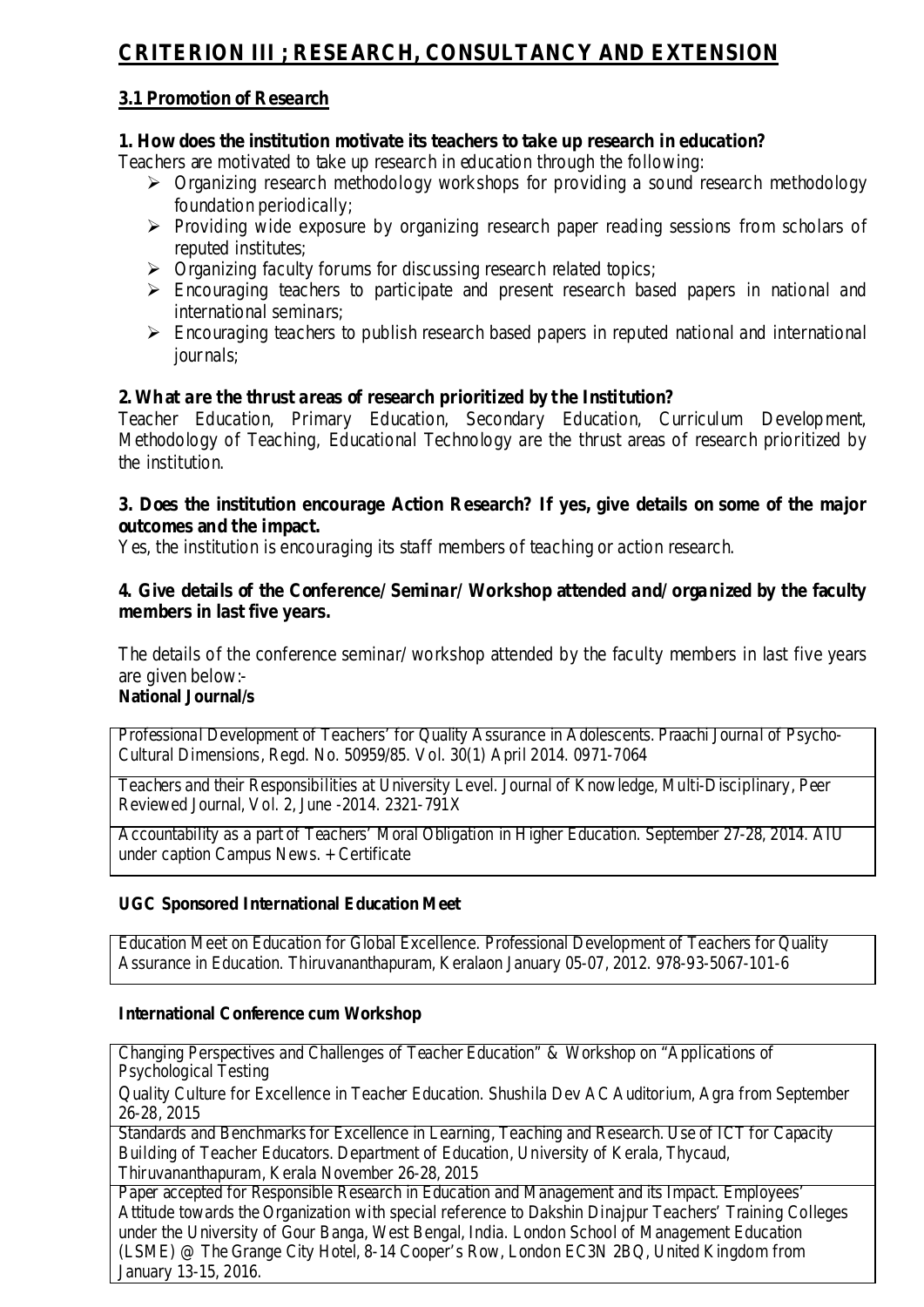Educational Leadership for Global Social Justice: Issues & Challenges. Effects of Teaching Aids in the Teaching-Learning Process.p.41. Joint auspices of Rajasthan Council of Educational Administration & Management (RCEAM) affiliated to CCEAM, BTTC, IASE Deem University (GVM), Smt. K.B. Dave College of Education, Pilvai Gujarat & CCEAM Indian Affiliates from Sept. 19-21, 2016 Evaluation of Modern Educational System. Skilling Teachers for Inclusive Class. Harprasad Institute of Behavioural Studies (HIBS), Agra from Sept. 24-27, 2016.

#### **International Seminar**

Revisiting Swami Vivekananda's Vision for facing the New Educational Challenges. Swami Vivekananda: His Philosophy of Education and Teaching. Kerala Gandhi Smarak NIdhi & Dr. K. Sivadasan Pillai Foundation for Educational Research and Development (SPFERD) from 5-7 September, 2013. 978-81- 926803-0-9

Significance of Teaching Aids in the Teaching-Learning Process. Indo-Nepal Council for Teacher Education (CTE).November 20-22, 2014

#### **National Level Seminar/ Programmes**

Extended Contact Programme for Post Graduate Diploma in Higher Education. IGNOU, Guwahati from 22-31May, 2015

Effects of Population Growth on Environment with special reference to Kamrup District, Assam. Population Environment and Sustainable Development, Organized by Centre for Adult and Continuing Education on July 11-12, 2007.

Paradigm Shift of Teacher Education Programme – A Revamping Approach. Strengthening Teacher Education: Challenges and Strategies Organized by MIER College of Education, Jammu in collaboration with the Council for Teacher Education on 1<sup>st</sup> October, 2016

#### **National Conference**

Inclusive Education: Developmental Process for Positive Outcome. Inclusiveness in Teacher Education, Organized by MES Teachers College, Vidya Vihara, Bangalore & CTE, Karnataka Chapter. July 16, 2016.

#### **State Level Workshop**

Ensuring Quality in B.Ed. Programme through ODL Mode in West Bengal. Organized by Netaji Subas Open University (SoE) at Government Teacher's Training College, Malda on November 16, 2013

The New Curriculum of B.Ed. Organized by University of Gour Banga, Malda on  $6<sup>th</sup>$  and  $7<sup>th</sup>$  September, 2014

New Curriculum of B.Ed.Organized by University of Gour Banga, Malda on February 25, 2014

New Curriculum of B.Ed. Organized by University of Gour Banga, Malda at Adarshabani Teachers Training on September 07, 2014

| Dr. Kalpataru | Orientation Programme on "Counsellors of B.Ed. ODL course of NSOU" on 03/06/2013,                          |
|---------------|------------------------------------------------------------------------------------------------------------|
| Mondal        | organised by Dept. of Higher Edu., Govt. of W.B., DEP, SSA (MHRD), New Delhi and                           |
|               | PBSSM, Kolkata. (Participant)                                                                              |
|               | Workshop on "The New Curriculum of B.Ed.", organised by UGB, Malda on 25/02/2014.                          |
|               | (Participant)                                                                                              |
|               | State Level Seminar on "Teaching of Modern Geography: Issues and Challenges", organised by                 |
|               | Dept. of Geography, Visva-Bharati, Santiniketan on $16^{th}$ January, 2016(Presenter)                      |
|               | Two Days Workshop on "The New Curriculum of B.Ed of UGB, Malda" at Adarsabani Teachers                     |
|               | Trainning Collge, Gazole, Malda on $6th$ and $7th$ September, 2014. (Participant)                          |
|               | National Convention on Education for Resurgent India: Empowering Teachers for Social                       |
|               | Transformation organized by Deptt. Of Education, BinayaBhavana, Visva-Bharati Shantiniketan                |
|               | & Ramakrishna Mission Sikshanamandira, Belur Math, Howrah. 14.03.2016 & 15.03.2016                         |
|               | National Level workshop on New B.Ed. & B.P.Ed Curricula, organized by Panskura Banamali                    |
|               | College. 29.03.2016 & 30.03.2016                                                                           |
|               | World Conference of "GERA, EDUCON-2016, Wisdom Society: Learning to Live Wise",                            |
|               | organised in & held by Vinaya-Bhavana, Visva-Bharati, Santiniketan, Jointly organised by SKBU,             |
|               | NGBTC & Ramkrishna Mission Sikshanamandira, Belur Math, Belur, W.B. on 25 <sup>th</sup> & 26 <sup>th</sup> |
|               | November, 2016 (Presenter & Organising member).                                                            |
|               | Resource Person: IGNOU PSC 2890-P at Nandalal GhoshB.T. College, N.24. Pargana, West                       |
|               | Bengal. 15.10.2016                                                                                         |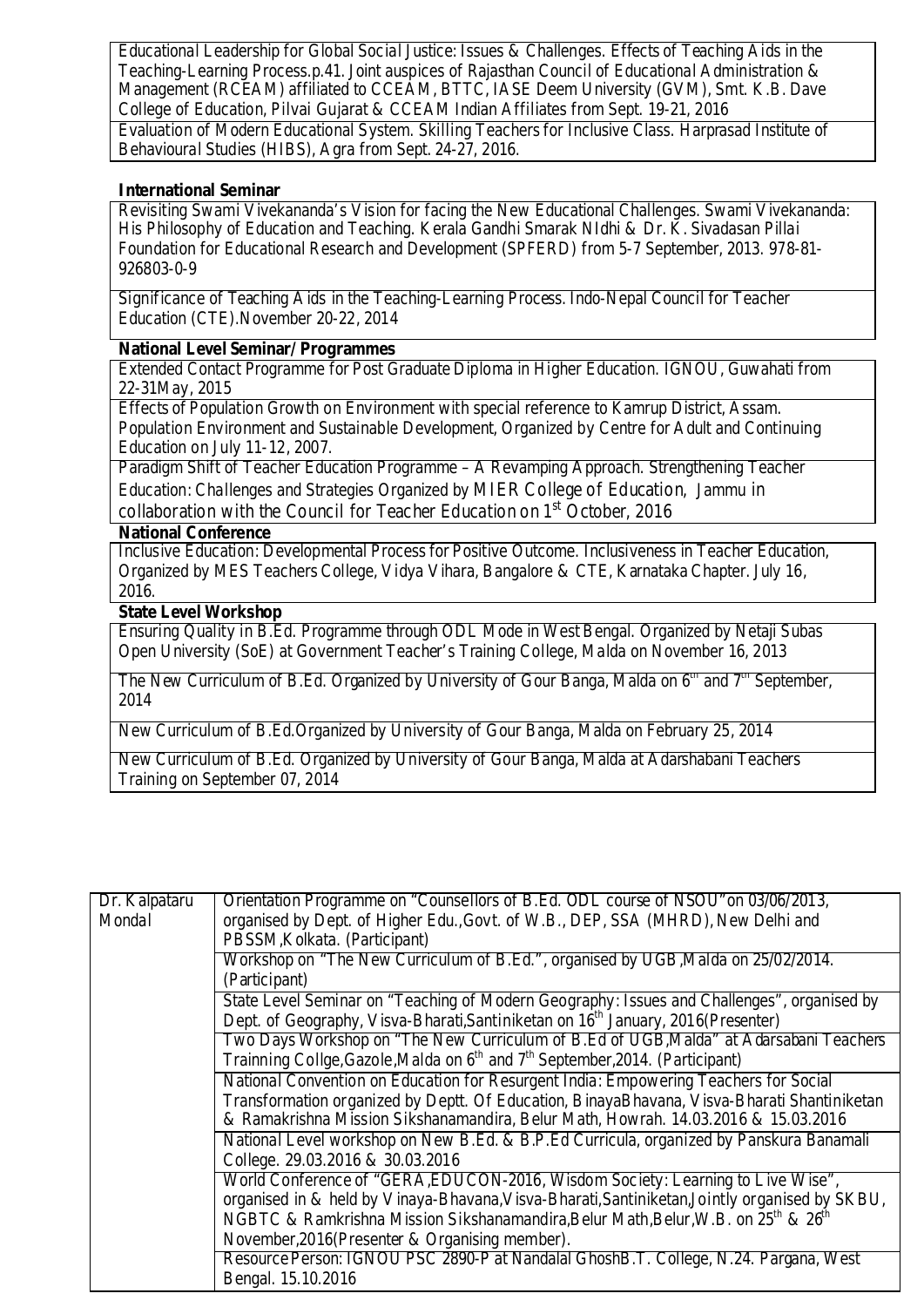| Rakesh<br>Chowdhury | To investigate the relationship between Mathematics anxiety and Mathematics achievement.<br>Journal of Centre for Pedagogical Studies in Mathematics. 29 <sup>th</sup> June, 2014                              |
|---------------------|----------------------------------------------------------------------------------------------------------------------------------------------------------------------------------------------------------------|
|                     | The New Curriculum of B.Ed. University of Gour Banga. 6 <sup>th</sup> and 7 <sup>th</sup> Sept 2014                                                                                                            |
|                     | Recent Development in Mathematics and its Application. Balurghat College and University of                                                                                                                     |
|                     | Gour Banga. 14-15 Feb 2015                                                                                                                                                                                     |
|                     | Paper on "Action Research Report on the Reason of Anxiety Among Class IX Physical Science                                                                                                                      |
|                     | Students" in Annual International Multidisciplinary journal Scholastic Pages. Vol. II-No. 1<br>Sept 2016                                                                                                       |
|                     | Special Lecture on Guidance and Counseling, IGNOU PSC 2884-P. 18.07.2016.                                                                                                                                      |
|                     | Special lectures on Preparation of Action Research & Presentation. 22.07.2016                                                                                                                                  |
| <b>Kalidas Roy</b>  | An Outline of Higher Education of Jalpaiguri or                                                                                                                                                                |
|                     | JalpaiguriJelarUchchoSikhaHarkamayaRuprekha. Progressive Publishers.2016. ISBN: 978-81-<br>89846-76-3                                                                                                          |
|                     | Participation of Women in the Tebhaga Movement of North Bengal. Readers Service. 2015. 978-<br>93-82623-51-9                                                                                                   |
|                     | Growth and Development of Education in Jalpaiguri. SetuPrakashani. 2015978-93-80677-85-9                                                                                                                       |
|                     | A Case Study of the Jalpaiguri and Darjeeling Districts in Post-Colonial Period. Published By<br>SiliguriB.Ed College Ugc Equality Scheme. 2015. 978-81-908751-2-7                                             |
|                     | Decline of the European Entrepreneurship in the Tea Plantation Industry: A Case Study of the                                                                                                                   |
|                     | Darjeeling and Jalpaiguri District (1933-1960). Online international Global Journal, 2014<br>ISSN:2249-460X                                                                                                    |
|                     | Print ISSN:0975-587X                                                                                                                                                                                           |
|                     | Absentee of Rajbangsi Entrepreneurship in the Tea Plantation Industry: A Case Study of the                                                                                                                     |
|                     | Jalpaiguri and Darjeeling Districts in Colonial Period. . Online international Global Journal, 2015                                                                                                            |
|                     | ISSN:2249-460X                                                                                                                                                                                                 |
|                     | Print ISSN:0975-587X                                                                                                                                                                                           |
|                     | B.Ed (ORIENTATION), IGNOU (SILIGURI, IGNOU REGIONAL OFFICE) 22nd to 23rd<br>February, 2013                                                                                                                     |
|                     | B.Ed (WORKSHOP), DEPARTMENT OF SCIENCE AND TECHNOLOGY GOVT. OF W.B.                                                                                                                                            |
|                     | 20th to 21st January, 2012                                                                                                                                                                                     |
|                     | B.Ed (ODL), NSOU (DEPT. OF HIGHER EDUCATION), 28th October, 2013                                                                                                                                               |
|                     | B.Ed (ODL ORIENTATION), NSOU (DEPT. OF HIGHER EDUCATION), 5th June, 2013                                                                                                                                       |
|                     | Jalpaiguri Nation Making and Higher Education or an Outline of Higher Education in Jalpaiguri<br>District. Shree Agrasen Mahavidyalaya ,Dalkhola. UGC Sponsored National Seminar. 7th to 8th<br>November, 2014 |
| Mahua               | Two days orientation programme for un-oriented academic counselors. IGNOU. 22 & 23 Feb, 2013                                                                                                                   |
| Sengupta            | Improving quality teaching and learning in classroom. Balurghat B.Ed. College. 2 & 3 March, 2013                                                                                                               |
|                     | Cluster-wise orientation programme for counselors of B.Ed. ODL course of NSOU. Vidyasagar                                                                                                                      |
|                     | University. 3 June, 2013                                                                                                                                                                                       |
|                     | The new curriculum of B.Ed. Adarshavani B.Ed. College, Malda. 2014                                                                                                                                             |
|                     | State level workshop on Women Empowerment: Challenges & Opportunities. Women                                                                                                                                   |
|                     | Development Cell, Balurghat College. 12 March, 2015                                                                                                                                                            |
| Pravas Mondal       | UGC sponsored state level workshop on construction of new B.Ed. curriculum in respect to the<br>guide lines of NCTE. Govt. Teachers Training College, Malda. 15 & 16 March, 2012                               |
|                     | NAAC sponsored national seminar on Quality of Higher Education in India-Problems and                                                                                                                           |
|                     | Challenges, Balurghat B.Ed. College. 27 & 28 Sept., 2014                                                                                                                                                       |
| Saibal Kanti        | Orientation Programme for counselors of B.Ed. ODL Course of NSOU. Govt. of West Bengal,                                                                                                                        |
| Payra               | DEP-SSA (AN-MHRD). Vidyasagar University, Midnapur24 May, 2013                                                                                                                                                 |
|                     | NAAC sponsored national seminar on Quality of Higher Education in India-Problems and                                                                                                                           |
|                     | Challenges, Balurghat B.Ed. College. 27 & 28 Sept., 2014                                                                                                                                                       |
| Achyutananda        | NAAC sponsored national seminar on Quality of Higher Education in India-Problems and                                                                                                                           |
| Mandal              | Challenges, Balurghat B.Ed. College. 27 & 28 Sept., 2014                                                                                                                                                       |
|                     | Revision of B.Ed. curriculum. Adarshabani B.Ed. College. 2014                                                                                                                                                  |
| Priya Mondal        | NAAC sponsored national level seminar on strategies for enhancing the quality in teacher<br>education programme. Harkamaya College of Education. 29 & 30 April, 2013                                           |
|                     | Workshop on the new curriculum of B.Ed. University of Gour Banga. 6 & 7 Sept., 2014                                                                                                                            |
| Tapasi Das          | National seminar on inculcation of values through teacher education and quality improvement of                                                                                                                 |
|                     | teachers. Institute of Education for Women, Hasting House. 15 January, 2014                                                                                                                                    |
|                     | NAAC sponsored national seminar on Quality of Higher Education in India-Problems and                                                                                                                           |
|                     | Challenges, Balurghat B.Ed. College. 27 & 28 Sept., 2014                                                                                                                                                       |
|                     | Revision of B.Ed. curriculum. Adarshabani B.Ed. College. 2014                                                                                                                                                  |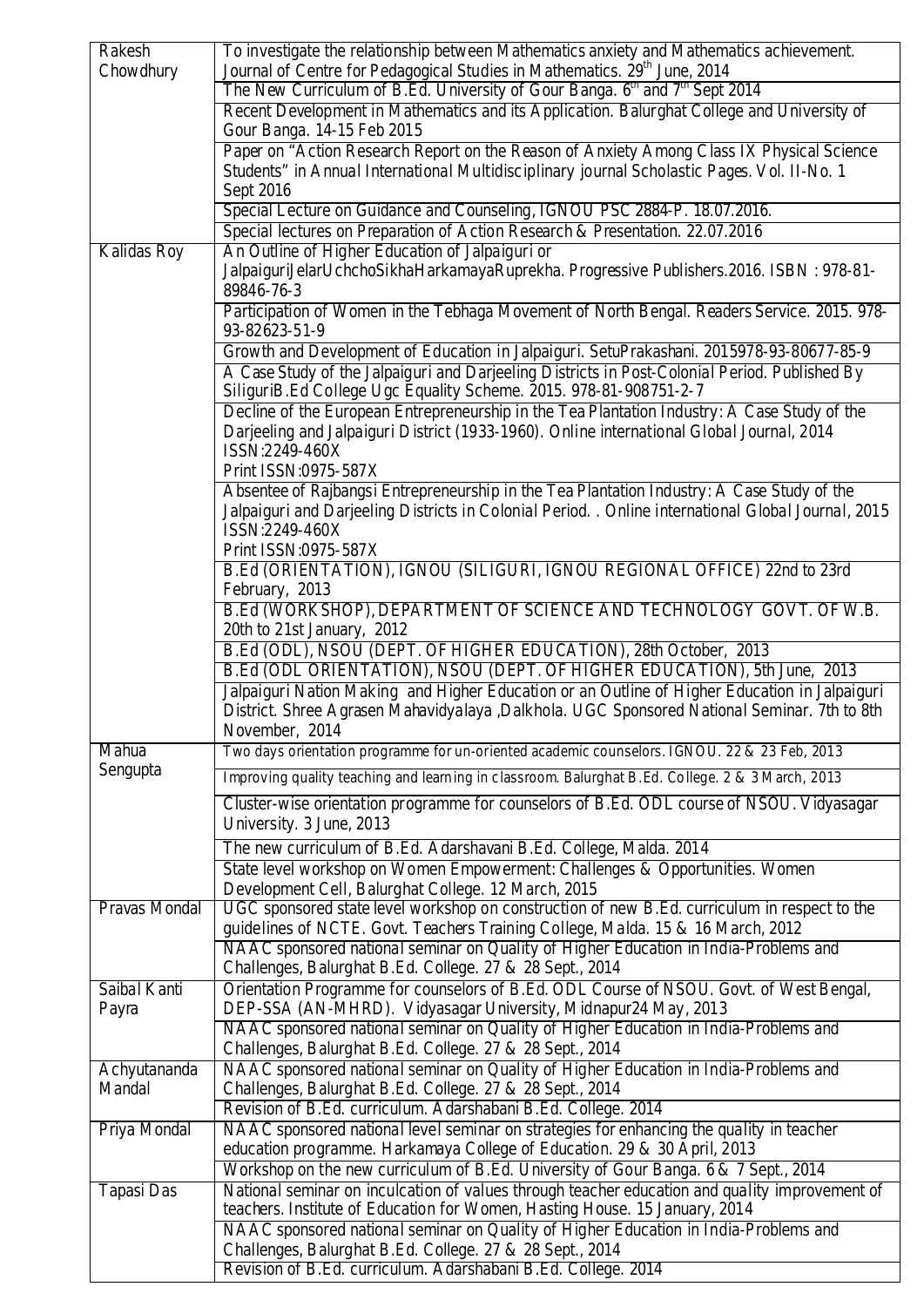| Uttam Kr. Maji   International Seminar on 100 <sup>th</sup> Indian Science congress. Calcutta University, Kolkata, 3-7 Jan,<br>2013 |
|-------------------------------------------------------------------------------------------------------------------------------------|
| International Conference $30th$ October to $1st$ November 2015                                                                      |
| National Seminar 18-19 <sup>th</sup> January 2017                                                                                   |

## **3.2 Research & Publication Output**

# **1. Give details of instructional and other materials developed including teaching aids and/ or used by the institution for enhancing the quality of teaching during the last three years.**

Instructional and other materials in Bengali and English media have been developed by faculties of the institution. The teaching aids like models, charts, maps, pictures, Smart Class, O.H.P, T.V, Radio, DVD, A.V cassettes are used by the institution for enhancing the quality of teaching during the last three years.

## **2. Give details on facilities avai lable with the institution for developing Instructional materials?**

The facilities available with the institution for developing instructional materials are-

- a. Availability of senior experienced and competent faculties as members of the teaching staff.
- b. Availability of good number of Text Books, Reference Books, Encyclopedia of Education, Educational Journals, Magazines and Periodicals etc.
- c. Smart Class with Wifi facilities, Tele Conference, Video Conference etc.

## **3. Did the institution develop any ICT/ technology related instructional materials during the last five years? Give details.**

The institution has developed I.C.T/ Technology with the help of following related instructional materials during the last five years:-

(a) Computers (b) E.T. Laboratory (c) C.D (d) DVD (e) Projector Machine (f) Smart Class.

#### **4. Give details on various training programs and/or workshops on material development (both instructional and other materials)**

The details on various training programmes or workshops on material development (both instructional and other materials) organized by the institution, attended by the staff and training provided to the staff are furnished below :-

| <b>DATE</b>    | $\ldots$<br><b>THEME</b>                             | <b>ORGANIZED</b>                     |
|----------------|------------------------------------------------------|--------------------------------------|
| $17.06.2010 -$ |                                                      | Balurghat B.Ed. College              |
| 28.06.2010     | IGNOU - B.Ed. Workshop                               |                                      |
| $19.06.2011 -$ |                                                      | Balurghat B.Ed. College              |
| 30.06.2011     | IGNOU - B.Ed. Workshop                               |                                      |
| 25.4.2011-     | Revision of B.Ed. Curriculum as per NCFTE-2009       | GourBanga University                 |
| 26.4.2011      |                                                      |                                      |
| 14.07.2012-    |                                                      | Balurghat B.Ed. College              |
| 25.07.2012     | IGNOU - B.Ed. Workshop                               |                                      |
| $02.3.2013 -$  | <b>NATIONAL NAAC Sponsored Workshop: Improving</b>   | Balurghat B.Ed. College              |
| 03.3.2013      | Quality of Teaching and Learning in Classroom        |                                      |
| 20.11.2013     | STATE level workshop: Value Education& Personality   | Balurghat B.Ed. College in           |
|                | Development in the light of Swami Vivekananda in the | collaboration with Belur Math,       |
|                | field of Teacher Practices                           | Kolkata                              |
| 25.5.2013-     | IGNOU - B.Ed. Workshop                               | Balurghat B.Ed. College              |
| 05.6.2013      |                                                      |                                      |
| 22.2.2014      | <b>STATE Seminar: Save the Girl Child</b>            | Balurghat B.Ed. College organized in |
|                |                                                      | collaboration with Indian Red Cross  |
|                |                                                      | with Indian Red Cross Society &      |
|                |                                                      | District Health Department           |
| 12.10.2014-    | NSOU Workshop - II                                   | Balurghat B.Ed. College              |
| 19.10.2014     |                                                      |                                      |

# **a. Organised by the institution :**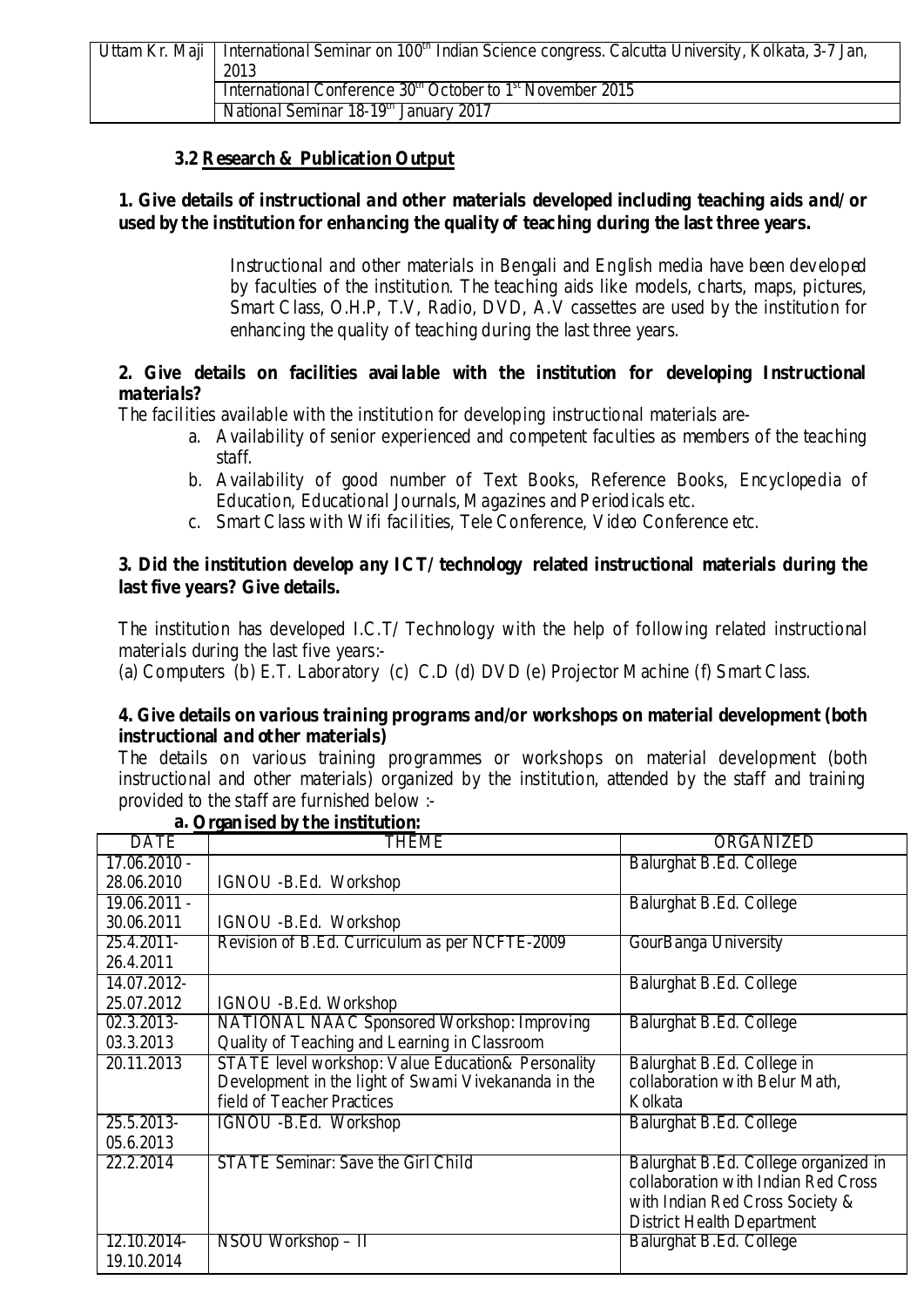| 22.5.2014-   | IGNOU - B.Ed. Workshop                           | Balurghat B.Ed. College                |
|--------------|--------------------------------------------------|----------------------------------------|
| 02.6.2014    |                                                  |                                        |
| 27.9.2014 &  | <b>NATIONAL NAAC Sponsored Seminar: Higher</b>   | Balurghat B.Ed. College                |
| 28.9.2014    | Education in India - Its problems and Challenges |                                        |
| $17.5.2015-$ | IGNOU - B.Ed. Workshop                           | Balurghat B.Ed. College                |
| 28.5.2015    |                                                  |                                        |
| 24.11.2015   | STATE Seminar: Legal Literacy Camp               | Balurghat B.Ed. College organized by   |
|              |                                                  | District Legal Services Authority, D/D |
| 14.7.2016-   | IGNOU - B.Ed. Workshop                           | Balurghat B.Ed. College                |
| 25.7.2016    |                                                  |                                        |

# **b. Attended by the staff :**

40 (Forty) training programmes were duly attended by the teaching staff.

# **c. Training provided to the staff :**

40 (forty) training Programmes were provided to the staff by the Institution through the Resource persons of the locality for uplift of their academic capability to impart knowledge to the students.

#### **5. List the journals in which the faculty members have published papers in the last five years.**

The journals in which the faculty members have published papers in the last five years are given below:-

#### **Particulars of the publication of Journals**

#### **Dr. Bobby Mahanta**

Professional Development of Teachers' for Quality Assurance in Adolescents. Praachi Journal of Psycho-Cultural Dimensions, Regd. No. 50959/85. Vol. 30(1) April 2014. 0971-7064

Teachers and their Responsibilities at University Level. Journal of Knowledge, Multi-Disciplinary, Peer Reviewed Journal, Vol. 2, June -2014. 2321-791X

Accountability as a part of Teachers' Moral Obligation in Higher Education. September 27-28, 2014. AIU under caption Campus News. + Certificate

An Annual International Multi-Disciplinary Journal: The Scholastic Pages ISSN 2231-5934

Revisiting Swami Vivekananda's Vision for facing the New Educational Challenges. Swami Vivekananda: His Philosophy of Education and Teaching. Kerala Gandhi Smarak NIdhi & Dr. K. Sivadasan Pillai Foundation for Educational Research and Development (SPFERD) from 5-7 September, 2013. 978-81- 926803-0-9

Significance of Teaching Aids in the Teaching-Learning Process. Indo-Nepal Council for Teacher Education (CTE).November 20-22, 2014

#### **Dr. Kalpataru Mondal**

The light of Education ISSN 22774556, Vol. 2, No. 02 for the year 2013

University News, ISSN 05662257, Vol. 52, No. 45 for the year 2014

Modern Trends in Education, ISBN No. 9789331325969, Vol. 01, No. 465 to 70, APH Publisher, Year-2015 **Rakesh Chowdhury**

Paper on "Action Research Report on the Reason of Anxiety Among Class IX Physical Science Students" in Annual International Multidisciplinary journal Scholastic Pages. September 2016

#### **Kalidas Roy**

Decline of the European Entrepreneurship in the Tea Plantation Industry: A Case Study of the Darjeeling and Jalpaiguri District (1933-1960). Online international Global Journal, 2014 ISSN:2249-460X

Absentee of Rajbangsi Entrepreneurship in the Tea Plantation Industry: A Case Study of the Jalpaiguri and Darjeeling Districts in Colonial Period. . Online international Global Journal, 2015 ISSN:2249-460X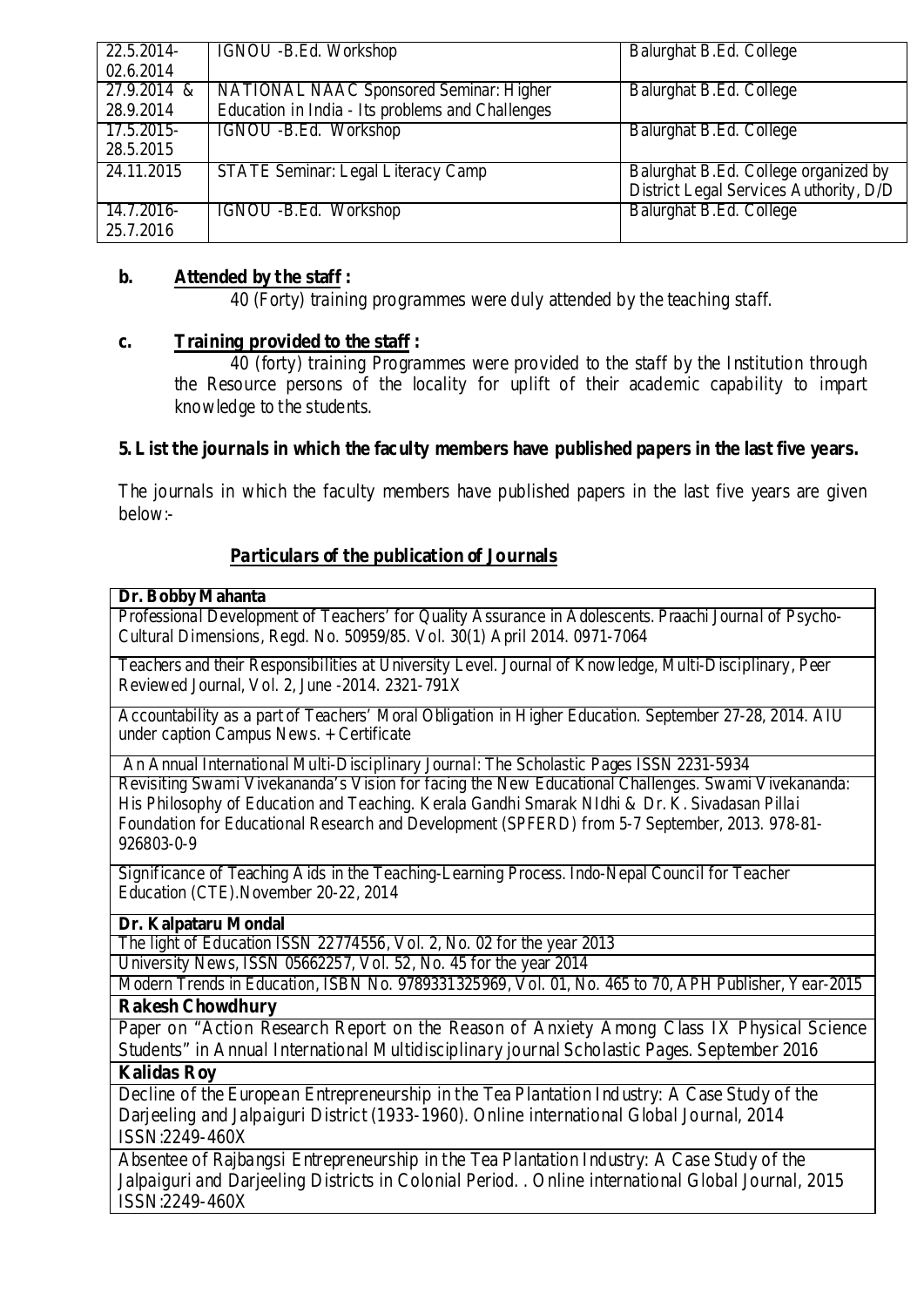## **6. Give details of the awards, honors and patents received by the faculty members in last five years.**

The details of the awards, honours and patents received by the faculty members for writing books in the last five years are given below:-

# **HONORS AND AFFILIATION by Dr. Bobby Mahanta, Principal**

- Recipient of "Dr. Anjana Sharma Memorial Young Educationist Award 2015"
- Gold Medalist, MA (Education), 2002
- Recipient of Certificate of Appreciation from Government of India, Ministry of Human Resource Development (MHRD) to witness the Republic Day Parade, 2002 from the Prime Minister's Box on Rajpath, New Delhi as a Guest of the Hon'ble Prime Minister of India.
- Stood First in Extempore Speech, held in Women's College, Shillong.

# **7. Give details of the Minor/ Major research projects completed by staff members of the institution in last five years.**

- **Dr. Kalpataru Mondal**, Awarded Ph.D in Education from Department of Education, Visva-Bharati, Santiniketan in 2016 (Content cum Pedagogy of Environmental Education at Higher Secondary stage – An Analytical Study under Prof. K.C. Sahoo).
- **Sri Pravas Mondal & Uttam Kumar Majhi** enrolled for Ph.D.,

1) **Dr. Bobby Mahanta** conducted a Study on Employees' Attitude towards the Teachers Training Colleges of Dakshin Dinajpur District under the University of Gour Banga, West Bengal under IGNOU (**M.B.A. Enrolment No. 102005913. Supervisor:** Dr. K.S.Chandrasekar);

## 2) **M.Ed. Roll No. 201415116, No. M.Ed./2014-15/2' Supervisor**: Dr. A. Ali

Dr. B.R. Ambedkar University (Former Agra University), Agra

**Title**: A Study of Learning Disabled Students in Relation to Social Adaptation and Academic Achievement

**3) 2015 P.G.D.H.E. Enrolment No. 145187605. Supervisor:** Dr. Brijesh Kr. Sharma' Indira Gandhi National Open University

**Title**: Prob lems of College Education in the District of Nagaon – An Analytical Study

## **3.3. Consultancy**

## **1. Did the institution provide consultancy services in last five years? If yes, give details.**

The Institution is providing consultancy service through placement cell for trainees to enroll their names in National Employment Exchange & District Employment Exchange.

The consultancy cell gears up the pass out students for School Service Commission, Public Service Commission and College Service Commission.

We appointed paid consultancy named Galaxy Consultants , Kolkata for placement.

**2. Are faculty/staff members of the institute competent to undertake consultancy? If yes, list the areas of competency of staff members and the steps initiated by the institution to publicise the available expertise.**

Yes, some faculty members of the institution are competent to under- take consultancy services offered free of cost to the whole of North Bengal districts area for B.Ed. and higher education.

## **3. How much revenue has been generated through consultancy in the last five years? How is the revenue generated, shared among the concerned staff member and the institution?**

No revenue has been generated through consultancy last five years.

## **4. How does the institution use the revenue generated through consultancy?**

The use of revenue generated through consultancy by the Institution does not arise.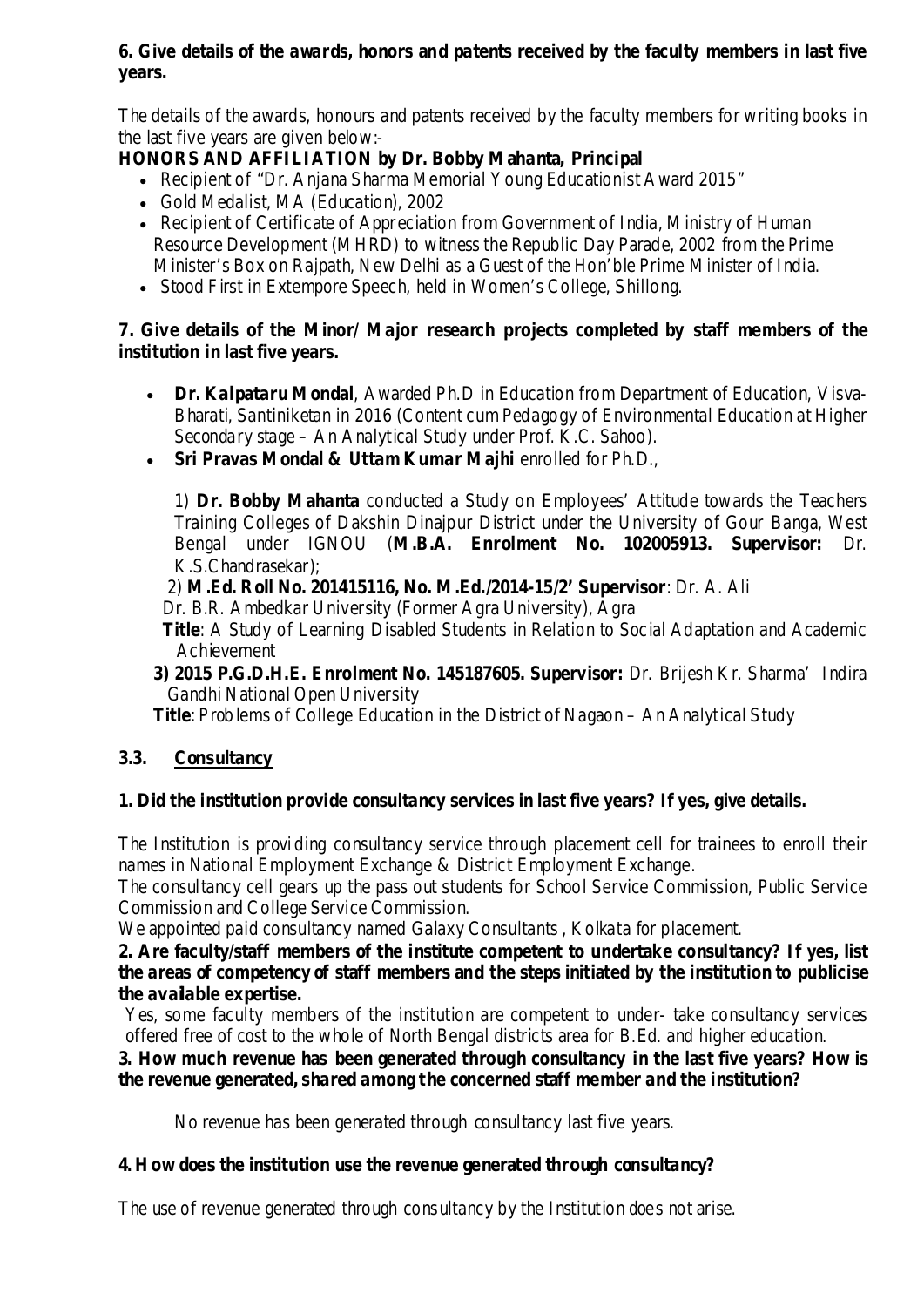#### **3.4. Extension Activities:**

**1. How has the local community benefited from the institution? (Contribution of the institution through various extension activities, outreach programmes, partnering with NGO's and GO's)**

The local community has benefited from the institution through the organization of the following extension programmes by the institution.

- a) Community Awareness Programme
- b) Health Orientation Programme
- c) Literacy Programme
- d) Civic Awareness Programme
- e) Blood Donation Programme
- f) Cleaning Programme
- g) Awareness Programme on Family Welfare / AIDS / Dowry Death

Traffic Rule, evils of Witchcraft Death in Tribal village, sensitization about citizens rights and duties, human rights, convergence of Religious thought, equal respect for all religions, gender equality, eradication of superstitions, awareness about environmental pollution, Social justice and equality, human rights, preservation of the Environment and Bio-diversity.

h) Geography, Biological Science and Environmental survey.

#### **2. How has the institution benefited from the community? (Community participation in institutional development, institution-community networking, institution-school networking, etc.)**

The institution has benefited from the Community by getting the service of social leaders in solving the rudimentary problems of it. Local educationist, artistes, professionals act as judges for various institutional programmes. The educationists of the community get the help and coope ration of school for the conduct of School Internship works, using the Community Halls and the institution for the organization of various programmes of the institution.

## **3. What are the future plans and major activities the institution would like to take up for providing community orientation to students?**

The future plans and major activities the institution would like to take up for providing community orientation to the students are –

- a) To do social survey basing upon the community needs at least once a year.
- b) To organize literacy campaign programme at least twice a year.
- c) To invite the seasoned community members as social reformers to the institution for delivering their talks on different problems and issues, the society is facing.
- d) To invite the social leaders having a great deal of civic awareness in relation to rights and duties for orienting the students.
- e) To introduce M.Ed., integrated M.Phil- Ph.D programs.

#### **4. Is there any project completed by the institution relating to the community development in the last five years? If yes, give details.**

Yes, there are two institutional projects which have been completed in the last five years. There are;

- a) Family Adoption Programme.
- b) Literacy Programme.

Apart from these, the other programmes which are already cited before in this section as extension activities are also regarded as community development projects if these will be undertaken in the long term prospective.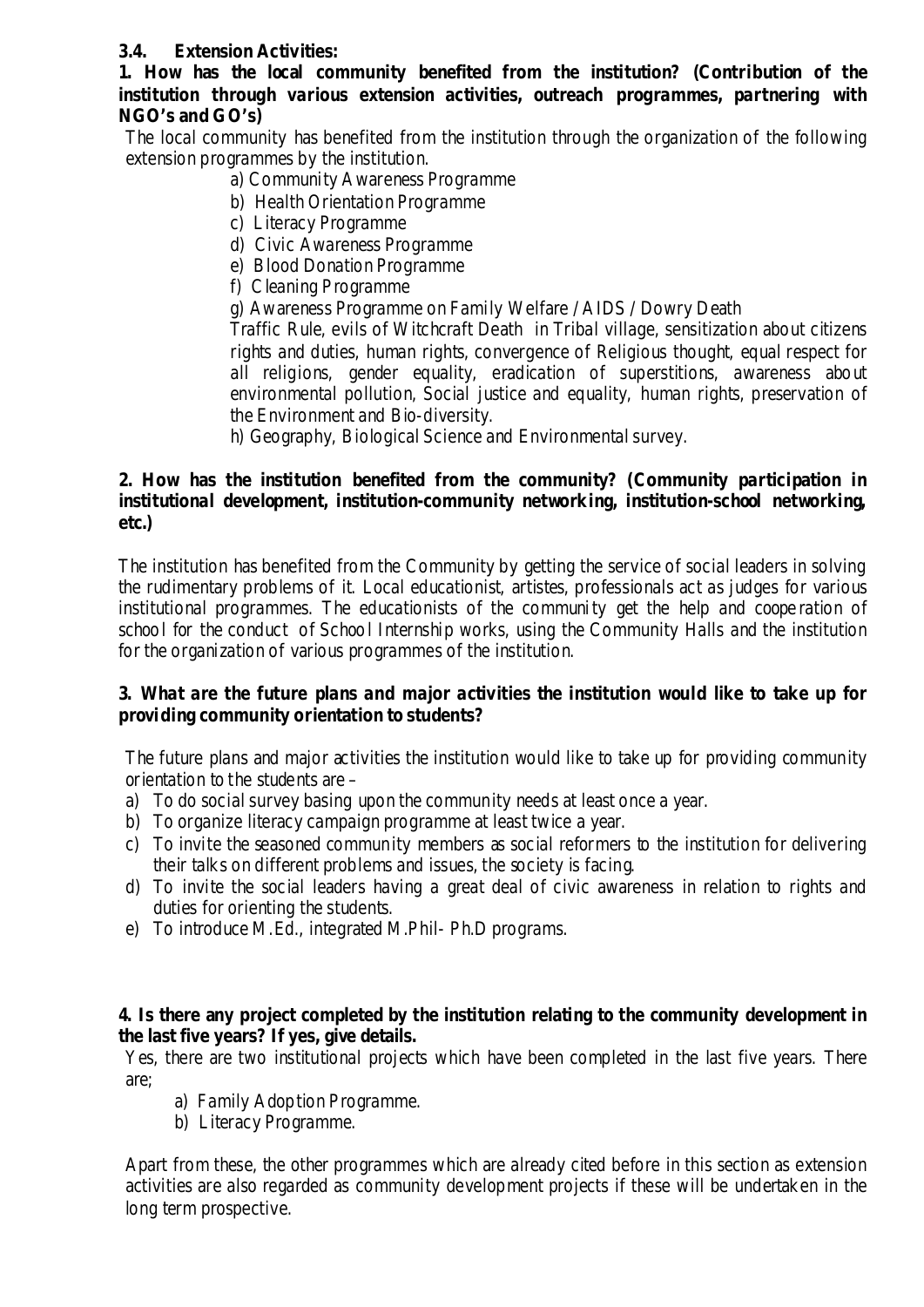**5. How does the institution develop social and citizenship values and skills among its students?**  The institution develops social and citizenship values and skills among its students through the teaching of curricular subjects and organization of extra-curricular or co-curricular activities. Out of these the following extra-curricular or co-curricular activities are being organized in this institution.

- a) Celebration of Independence Day, Republic Day and Teachers' Day.
- b) Celebration of the festival of Saraswati Puja.
- c) Celebration of birth days of the great social leaders like Rabindra Nath Tagore, Swami Vivekananda, Raja Rammohan Roy, Sri Ishwar Chandra Vidyasagar, Khudiram Basu, Chittaranjan Das, Shyamaprasad Mukherjee and other national leaders.
- d) Celebration of the days of National / International importance like Human Rights Day, U.N.O Day, World Literacy Day, World Aids Day, World Environment Day, World Population Day, World Women's Day etc.

#### **3.5. Collaborations:**

#### **1. Name the national level organizations, if any, with which the institution has established linkage s in the last five years. Detail the benefits resulted out of such linkage s.**

The institution has been keeping relationship with the NCTE, Higher Education Department, Govt. of West Bengal, UGC as the apex and statutory recognizing body of Teacher Education Programme. Besides, it also keeps relationship or linkages with the University. The institution having linka ges with these two autonomous organizations is getting the benefit of information about the norms, rules and regulations relating to staff recruitment, admission policy, curriculum development etc. Through established linkages with the concerned University to which the institution is affiliated it knows how to implement the curriculum developed by the University effectively with the purpos e of making teaching-learning transaction beneficial to and fruitful for the trainees. For accelerating the teaching-learning progress of the institution the University provides model questions for the students.

#### **2. N ame the international organizations, with which the institution has established any linkage in the last five years. Detail the benefits resulted out of such linkage s.**

West Bengal Council for Educational Administration and Management (WBCEAM) affiliated to Commonwealth Council for Educational Administration and Management (CCEAM), http//www.cceam.org This Institution is trying to link itself with the Cambridge University, London for development of Higher Education for the trainees & Faculty members.

#### **3. How did the linkage s if any contribute to the following?**

The linkages of the institution with the above cited international level organizations with their contribution to the different aspects of B.Ed. Programme are highlighted below:

- \* **Curriculum Development** :- Different aspects relating to curriculum development are discussed and handled in committee meetings and placed for rectification. Seminars and conferences are conducted for the same. Semester system as proposed by the NCTE regulations 2014 are discussed and proceedings are published.
- \* **Teaching :-** The faculty members and others associating in the areas of management are benefited for orienting themselves in meeting the new challenges.
- \* T **raining :** The Institution has already been linked with IGNOU, NSOU Study Centre, Balurghat for given training to the Student Teachers for B.Ed. Course.
- \* **School Internship** :- One month teaching internship during the Second Semester and four months school internship during the Third Semester are carried out for completion and delivering of 60 learning designs. The trainees are made to relate themselves to the actual school environment and deal with the different task.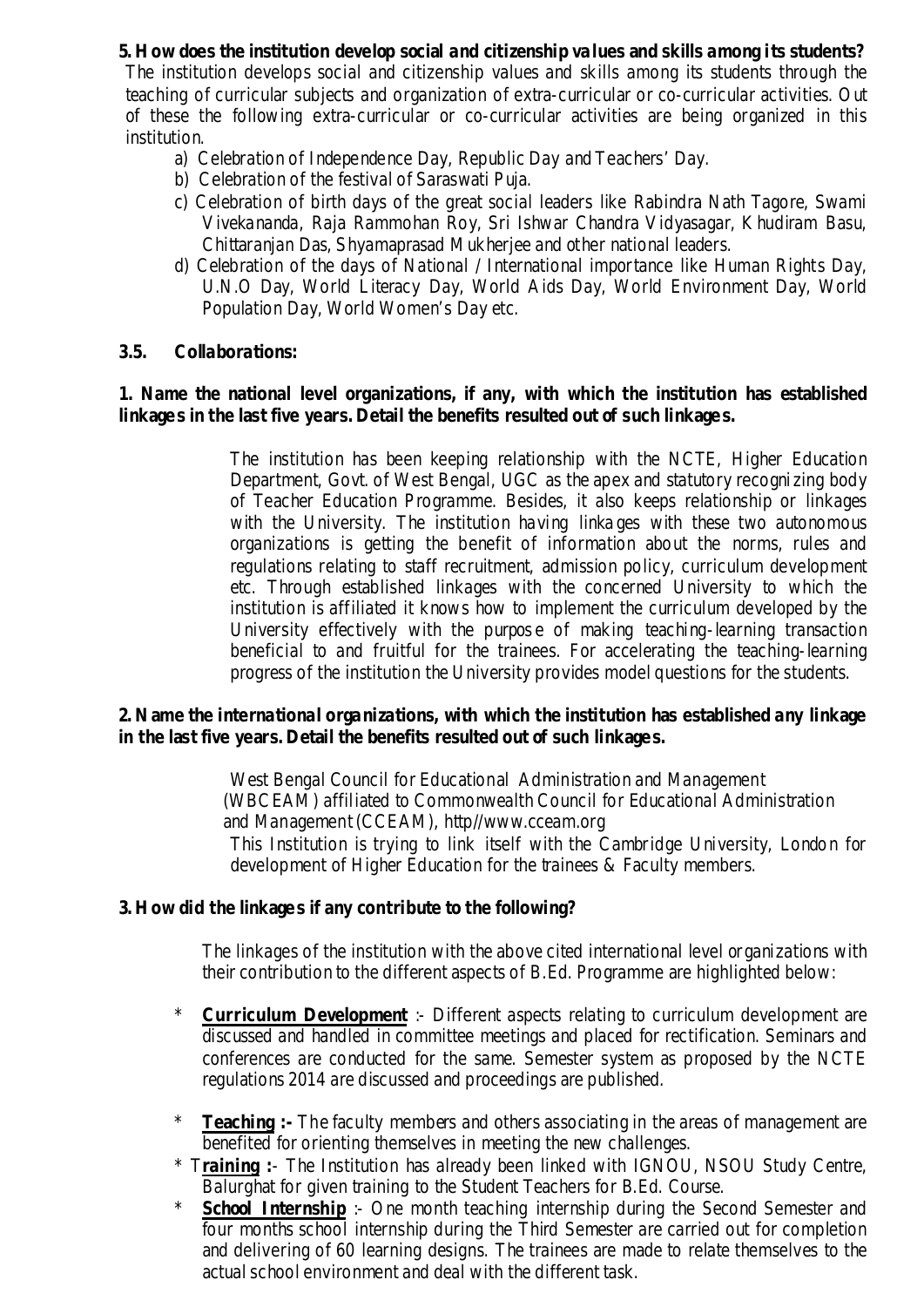- \* **Research** :- Some of our faculty members have already registered their name in different Universities for Research works on Education. The association with the organizations helps them to relate and exchange their views with the other fellow participants and comembers for modification and introducing new methods to make the teaching learning more learner oriented.
- \* **Consultancy** :- Linkage with organizations to a great extend helps in finding job avenues and scope for higher education within the country and overseas.
- \* **Extension** :- The Institution has tied up linkages programme for extension of the present system of improving t he educational system.
- \* **Publication** :- Some faculty members devoted their wholehearted effort for publication of Journals / Books etc.

#### **Particulars of the publication of Journals & Books are given below:**

#### **Dr. Bobby Mahanta**

Professional Development of Teachers' for Quality Assurance in Adolescents. Praachi Journal of Psycho-Cultural Dimensions, Regd. No. 50959/85. Vol. 30(1) April 2014. 0971-7064

Teachers and their Responsibilities at University Level. Journal of Knowledge, Multi-Disciplinary, Peer Reviewed Journal, Vol. 2, June -2014. 2321-791X

Accountability as a part of Teachers' Moral Obligation in Higher Education. September 27-28, 2014. AIU under caption Campus News. + Certificate

An Annual International Multi-Disciplinary Journal: The Scholastic Pages ISSN 2231-5934

Revisiting Swami Vivekananda's Vision for facing the New Educational Challenges. Swami Vivekananda: His Philosophy of Education and Teaching. Kerala Gandhi Smarak NIdhi & Dr. K. Sivadasan Pillai Foundation for Educational Research and Development (SPFERD) from 5-7 September, 2013. 978-81- 926803-0-9

Significance of Teaching Aids in the Teaching-Learning Process. Indo-Nepal Council for Teacher Education (CTE).November 20-22, 2014

#### **Dr. Kalpataru Mondal**

The light of Education ISSN 22774556, Vol. 2, No. 02 for the year 2013

University News, ISSN 05662257, Vol. 52, No. 45 for the year 2014

Modern Trends in Education, ISBN No. 9789331325969, Vol. 01, No. 465 to 70, APH Publisher, Year-2015 **Rakesh Chowdhury**

## Paper on "Action Research Report on the Reason of Anxiety Among Class IX Physical Science Students" in Annual International Multidisciplinary journal Scholastic Pages. September 2016

#### **Kalidas Roy**

Decline of the European Entrepreneurship in the Tea Plantation Industry: A Case Study of the Darjeeling and Jalpaiguri District (1933-1960). Online international Global Journal, 2014 ISSN:2249-460X

Absentee of Rajbangsi Entrepreneurship in the Tea Plantation Industry: A Case Study of the Jalpaiguri and Darjeeling Districts in Colonial Period. . Online international Global Journal, 2015 ISSN:2249-460X

## **i) Student Placement :-**

Year

 as Teacher under West Bengal No of students got appointment

#### **School Service Commission .**

| $2012 - 2013$ |    | 80 |
|---------------|----|----|
| $2013 - 2014$ | 63 |    |
| $2014 - 2015$ | 53 |    |
| $2015 - 2016$ | 96 |    |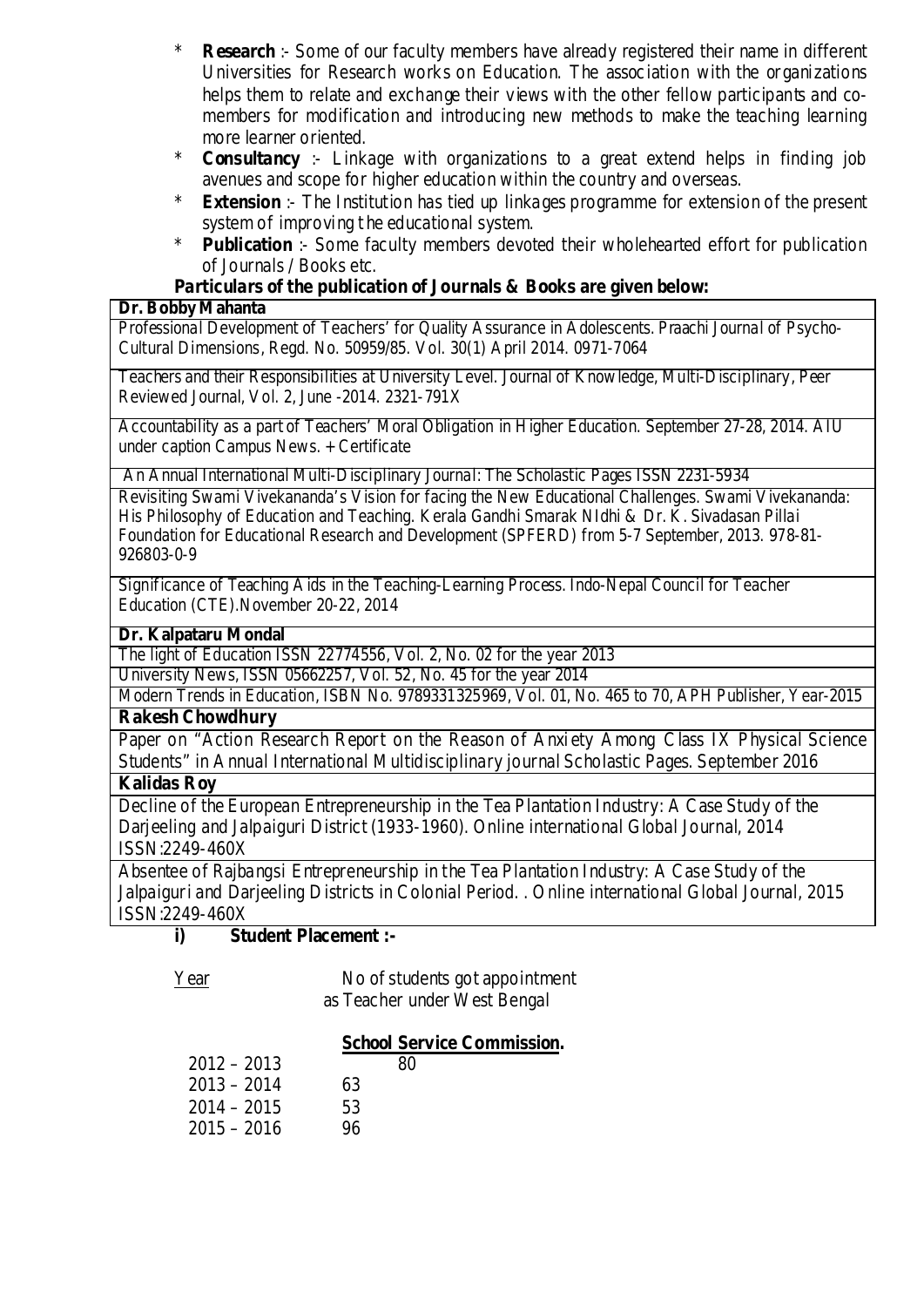## **4. What are the linkage s of the institution with the school sector? (Institute-school-community networking)**

The linkages of the institution with the school sector in relation to institute-school-community networking are as under.

- a) Conducting School Internship programmes in the nearby schools allotted by the District Inspector of Schools (Primary & Secondary).
- b) Discussing with the community members who are the guardian- representatives of the management of schools where the trainees are involved in school internship programme.
- c) Instructing the trainees to participate in various co-curricular programmes organized by their schools. For this they have to develop the notion that school is a small society or 'Society in Miniature', where the art of community living can be better understood and realized.
- d) Informing the guardians of teacher trainees regarding the help and assistance of the schools where their wards have successfully completed their school internship works. They are informed about this in the teachers – guardians meeting.
- e) The heads of the schools with their teachers, the guardians and community members are invited by the institution to its various cultural programmes. In this way the institute –  $\text{sch } 0$  – community networking occurs.

## **5. Are the faculty actively engaged in schools and with teachers and other school personnel to design, evaluate and deliver practice teaching. If yes, give details.**

Yes, the faculties of the institution who are engaged in school use to give plan of action of lesson plan and the evaluation of the lesson plan with highl ight ing the strong and weak points of the pupil – teachers and approving the lesson of the pupil – teachers during school internship. In addition to it, the concerned pedagogy teachers and other teachers also observe the lesson plan and teaching performance of the pupil- teachers and give counter signature for the deliberation of the lesson plans prepared by the pupil – teachers.

## **6. How does the faculty collaborate with school and other college or university faculty?**

The faculty of the institution collaborates with the school in the form of going there as guest lecturers as and when necessary and also to other colleges.

## **3.6. Best Practices in Research, Consultancy and Extension:**

#### **1. What are the major measures adopted by the institution to enhance the quality of research, consultancy and extension activities during the last five years?**

The major measures adopted by the institution to enhance the quality of research, consultancy and extension activities during t he last five years are-

- a) Availability of study leave facilities for the faculty members with full service protection for doing their M.Phil & Doctoral works.
- b) Letter has already been sent to the U.G.C by the institution to be registered institution under 2(f) and 12(B) for enabling our faculties to avail the minor and major research projects.
- c) Organization of guest lectures and extra-mural lectures in the institution by inviting experts of different fields and good pe rsonalities of the community.
- d) Organization of Community Awareness Programmes, Health Orientation Programme, Cleaning Programme, Literacy Programme as extension activities during the last five years.
- e) Organization of IGNOU study centre for in-service secondary/higher secondary school teachers through the use of expertise of the faculty members and guest lecturers of this institution is the consultancy programme rendered by this institution.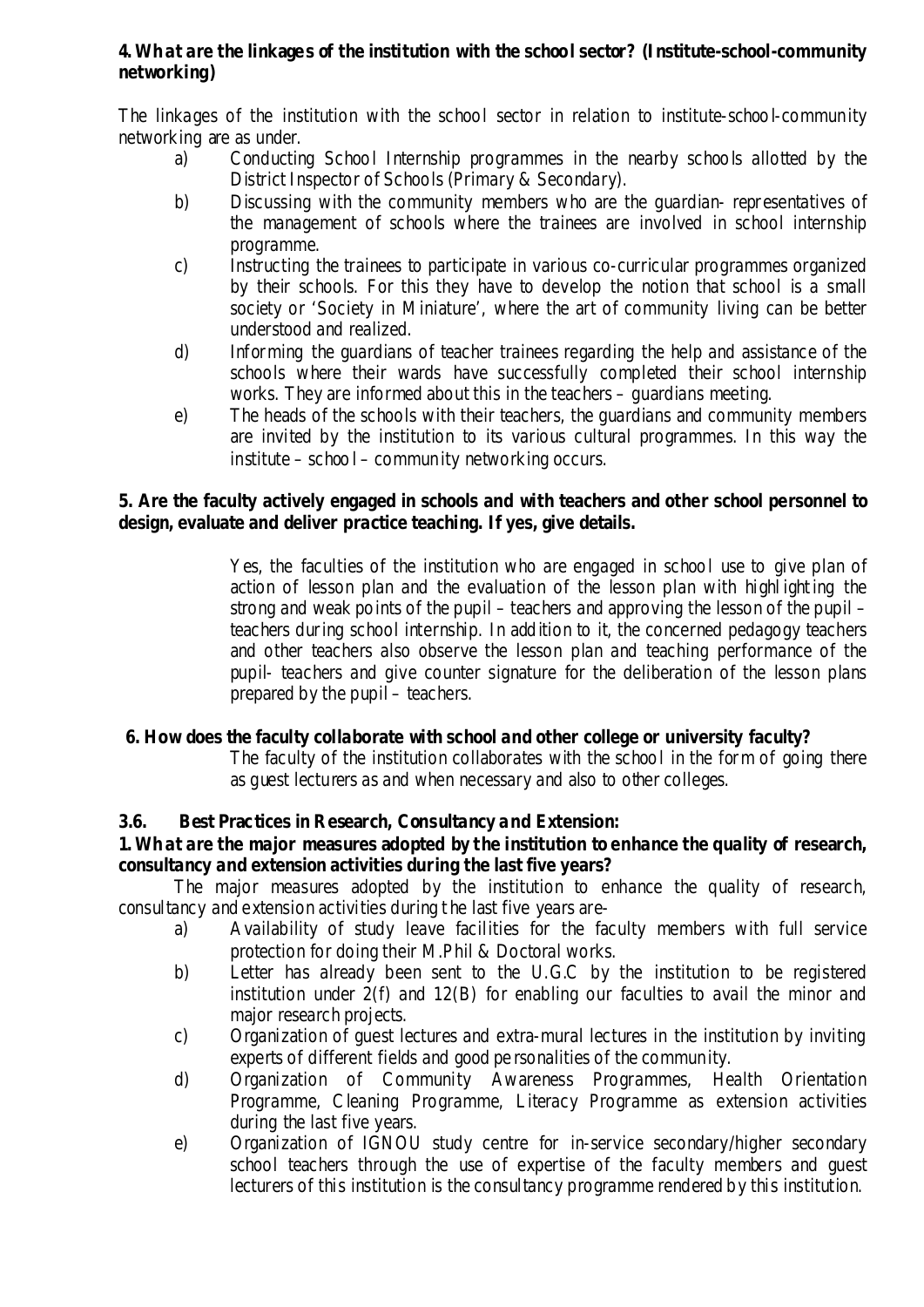## **2. What are significant innovations/ good practices in research, Consultancy and Extension activities of the institution?**

The significant innovations and good practices in research, consultancy and extension activities of the institutions are-

- a) Sending the staff members for participating in different seminars, workshops and conferences based on research activities.
- b) Guest lecturers by seasoned teachers as experts in their related areas/fields are regarded as the consultancy activity of the institution.

## **Additional Information to be provided by Institutions opting for Re-accreditation/ Reassessment**

- **1. What are the main evaluative observation/ suggestions made in the first assessment report with reference the Research Consultancy and Extension and how have they been acted upon?**
- **2. What are the other quality sustenance and enhancement measures undertaken by the institution since the previous assessment and accreditation.**

|                            | 2.3 Research, Consultancy & Extension:        |                                                                          |
|----------------------------|-----------------------------------------------|--------------------------------------------------------------------------|
|                            | NAAC Observations-First Assessment            | NAAC Observations- previous<br>assessment                                |
|                            | Report-2009)                                  | $report-2012)$                                                           |
| 2.3.1                      | * The College is yet to develop a research    | Research advisory Committee is established.                              |
| Promotion of               | culture.                                      |                                                                          |
| Research:                  | $\ast$<br>Three Faculty members are in the    | Research & publication committee formed in the                           |
|                            | process of registering for Doctoral Degree.   | year 2008. The said committee is very active.                            |
|                            | * No research committee is constituted for    |                                                                          |
|                            | promoting research.                           |                                                                          |
|                            | * The College is yet to create basic facility |                                                                          |
|                            | for undertaking research work.                | <b>Teachers</b><br>moti vated<br>undertake<br>are<br>to                  |
|                            | The Governing Body always gives due           | research.                                                                |
|                            | weightage to develop research culture of the  |                                                                          |
|                            | Faculty members in different ways and fields. | As per guideline of research & publication                               |
|                            | A Research Committee has been formed to       | committee faculty members are regularly                                  |
|                            | take active measures in this regard.          | motivated to take opportunity for Ph.D./M.Phil                           |
|                            | The college has procured several              | & other research oriented programmes.                                    |
|                            | valuable books, journals and provides Broad   |                                                                          |
|                            | Band facilities to inculcate the Research     |                                                                          |
|                            | Activities among the faculty members.         |                                                                          |
|                            |                                               | Regular budgetary provisions need to be                                  |
|                            |                                               | made.                                                                    |
|                            |                                               |                                                                          |
|                            |                                               | From the year 2016-2017 budgetary provision                              |
|                            |                                               | made for research orientation programme. In                              |
|                            |                                               | this regard the college took up the matter with                          |
|                            |                                               |                                                                          |
|                            |                                               | the UGC, NAAC for project funding and other<br>academic related matters. |
|                            |                                               |                                                                          |
| 2.3.2                      | * Staff members are yet to publish paper      | Few papers are published in journals.                                    |
| Research and               | in referred research journal.                 |                                                                          |
| <b>Publications Output</b> | * Involvement of Faculty in research is not   | More faculty members are involved in publishing                          |
|                            | visible.                                      | research based articles in different reputed                             |
|                            | <b>Faculty members are yet to become</b><br>∗ | National/International journals.                                         |
|                            | competent to publish books.                   |                                                                          |
|                            |                                               |                                                                          |
|                            | After NAAC peer team visit the staff members  |                                                                          |
|                            | of the College devote their time to publish   |                                                                          |
|                            | papers and books.                             |                                                                          |
|                            |                                               |                                                                          |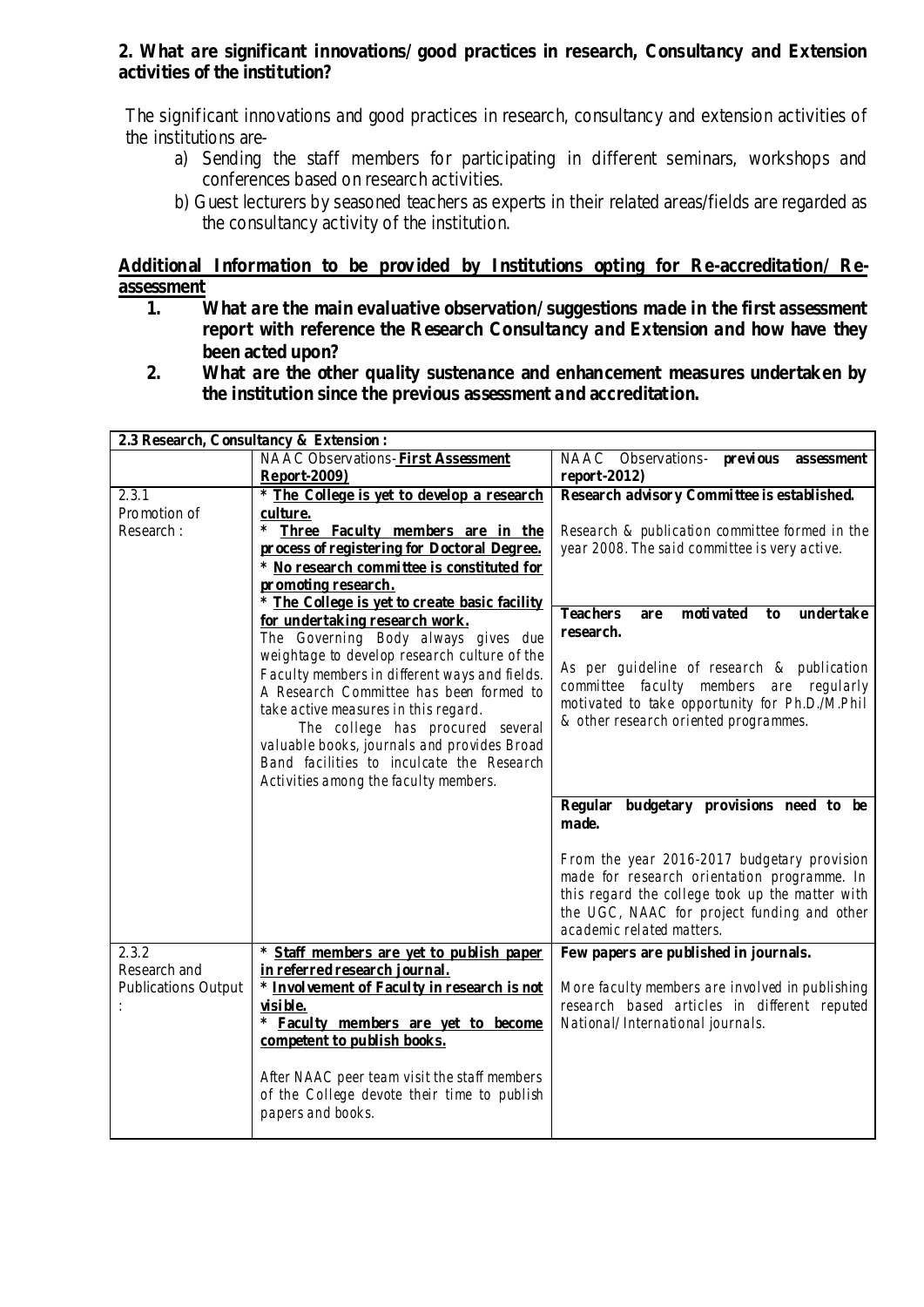| 2.3.3                            | * The College is yet to develop expertise to                                                       | There is no paid consultancy.                                                   |
|----------------------------------|----------------------------------------------------------------------------------------------------|---------------------------------------------------------------------------------|
| Consultancy:                     | provide consultancy services.                                                                      |                                                                                 |
|                                  |                                                                                                    | This year we engaged paid consultancy - Galaxy                                  |
|                                  | The Governing Body, with the help of West                                                          | Consultants, Nigam Center, 2nd Floor, Room                                      |
|                                  | Bengal School Service Commission and West                                                          | No. 213, Beside Kamalalaya Center, 155 Lelin                                    |
|                                  | Bengal Board of Primary Education, has                                                             | Sarani, Kolkata - 700013, India                                                 |
|                                  | associated itself with other consultancy                                                           |                                                                                 |
|                                  | agencies to provide guidance and counseling                                                        |                                                                                 |
|                                  | free of cost for higher education and job-                                                         |                                                                                 |
|                                  | oriented opportunities.                                                                            |                                                                                 |
|                                  |                                                                                                    |                                                                                 |
| 2.3.4. Extension<br>Activities : | *<br><b>Extension</b><br>activities<br>included<br><b>Community</b><br>Awareness,<br><b>Health</b> | Limited community outreach programmes<br>are undertaken like blood donation and |
|                                  | Orientation, Literacy, Civic Awareness,                                                            | counseling.                                                                     |
|                                  | Blood donation, AIDS Awareness, etc.                                                               |                                                                                 |
|                                  | * The College is yet to receive recognition                                                        | Engagement with the field/practicum following                                   |
|                                  | for extension activities.                                                                          | community programme as per guideline of                                         |
|                                  | * The College is yet to organize extension                                                         | University & New Syllabus are undertaken -                                      |
|                                  | activities in collaboration with NGO.                                                              | Environment Awareness,<br>Social Awareness,                                     |
|                                  |                                                                                                    | <b>Blood</b><br>Electoral<br>Awareness,<br>Donation,                            |
|                                  | <i>The</i><br>college<br>has<br>adopted<br>different                                               | Exhibition, Demonstration<br>Lab-based<br>of                                    |
|                                  | philanthropic social and cultural activities                                                       | activities wherever applicable.                                                 |
|                                  | and also several health and social awareness                                                       | College has established good rapport with                                       |
|                                  | programmes by itself as well as in                                                                 | practice teaching schools.                                                      |
|                                  | collaboration with NGOs. It has also actively                                                      |                                                                                 |
|                                  | participated in different relief programmes                                                        | Since 2004 the college earned good rapport with                                 |
|                                  | during and after natural calamities and has                                                        | practice teaching schools. As per new syllabus                                  |
|                                  | been highly appreciated.                                                                           | school internship programme has already been                                    |
|                                  |                                                                                                    | launched on the basis of list recommended and                                   |
|                                  |                                                                                                    | forwarded by the District Inspector of Schools                                  |
|                                  |                                                                                                    | (Secondary & Primary), Dakshin Dinajpur.                                        |
| 2.3.5.                           | * The College is yet to establish linkages                                                         | MOU has been signed for communicative                                           |
| Collaborations:                  | with any State, National & International.                                                          | English with British Council.                                                   |
|                                  |                                                                                                    |                                                                                 |
|                                  | A programme study centre of IGNOU has                                                              | $19th$ December 2011 executed MOU with The                                      |
|                                  | been established in this college. The college                                                      | British Institute of Engineering Technology                                     |
|                                  | D.El.Ed.<br>and<br><b>NIOS</b><br>also<br>runs<br>in                                               | (India) Private Limited (BIET), having its Head                                 |
|                                  | collaboration with and permission from West                                                        | Office at Link House, 3, Bahadur Shah Zafar                                     |
|                                  | Bengal Board of Primary Education. The                                                             | Marg, New Delhi-110002 for communicative                                        |
|                                  | college has also sought permission from the                                                        | English.                                                                        |
|                                  | University of Cambridge, London $( U.K )$ to                                                       | been signed for<br>MOU has<br>Computer                                          |
|                                  | introduce various courses offered by it for<br>the development of higher education for the         | <b>Education with British Institute.</b>                                        |
|                                  | trainees and faculty members.                                                                      | $19th$ December 2011 executed MOU with The                                      |
|                                  | The College- School partnership is<br>*                                                            | British Institute of Engineering Technology                                     |
|                                  | harnessed.                                                                                         | (India) Private Limited (BIET), having its Head                                 |
|                                  |                                                                                                    | Office at Link House, 3, Bahadur Shah Zafar                                     |
|                                  |                                                                                                    | Marg,<br>New<br>Delhi-110002<br>for<br>computer                                 |
|                                  |                                                                                                    | education                                                                       |
| 2.3.6. Best                      | * Extension Activities                                                                             | Extension lectures are arranged.                                                |
| Practices in                     |                                                                                                    |                                                                                 |
| Research,                        | The following extension activities are now                                                         | Recently arranged Video Conference for subject                                  |
| Consultancy &                    | going on:-                                                                                         | specialized faculty members from different                                      |
| Extension (If any):              | i) One Year Bridge Course (ODL mode)                                                               | Universities of the nation.                                                     |
|                                  | ii) D.El.Ed. Course (Diploma in Elementary                                                         |                                                                                 |
|                                  | Education).                                                                                        |                                                                                 |
|                                  | iii) B.Ed. in Open & Distance learning                                                             |                                                                                 |
|                                  | system (IGNOU).                                                                                    |                                                                                 |
|                                  | iv) NIOS in collaboration with West Bengal                                                         |                                                                                 |
|                                  |                                                                                                    |                                                                                 |
|                                  | Board of Primary Education.                                                                        |                                                                                 |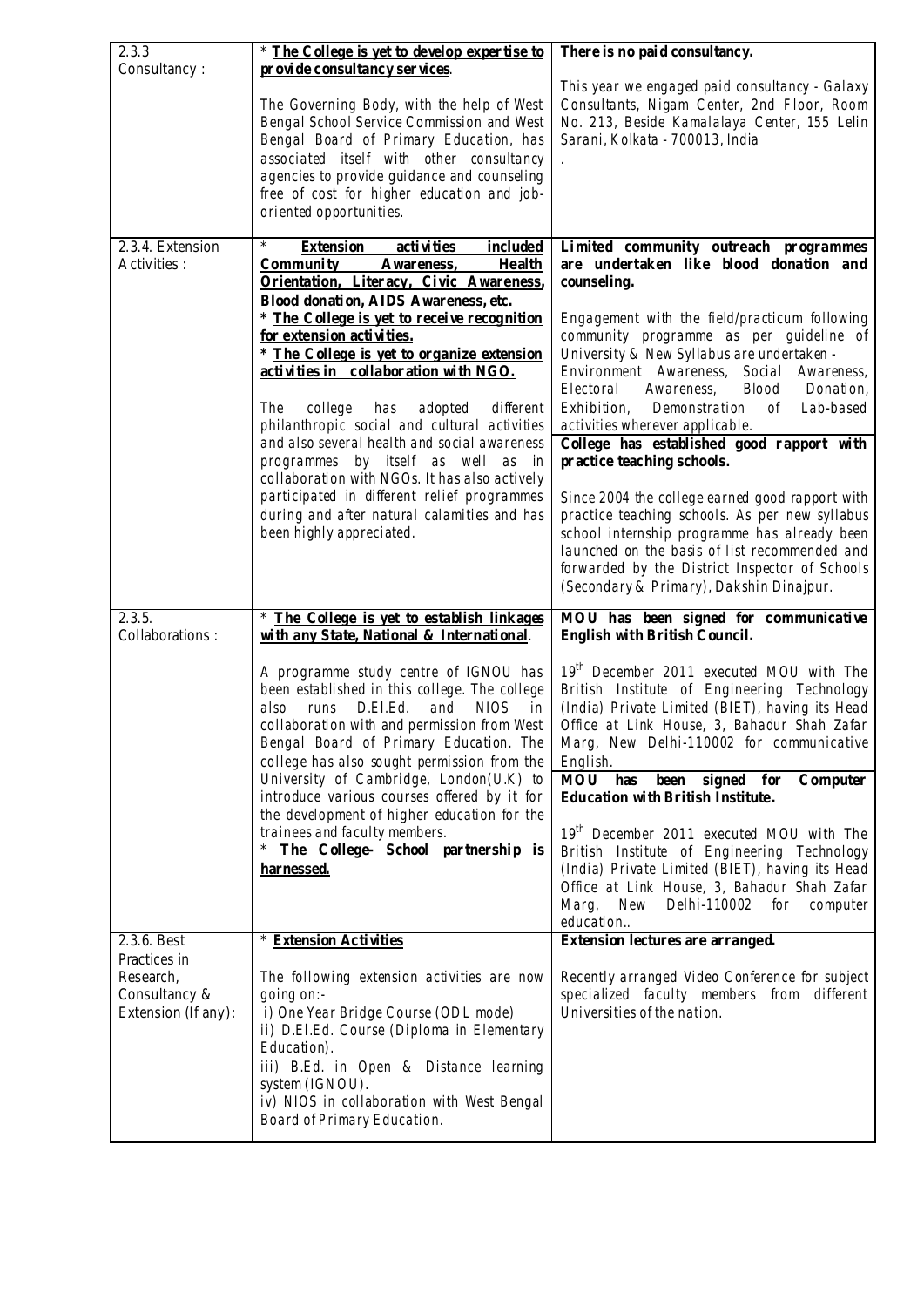# **Criterion IV: Infrastructure and Learning Resources:-**<br>4.1. Physical Facilities

# **4.1. Physical Facilities**

## **1. Does the institution have the physical infrastructure as per NCTE norms? If yes, specify the facilities and the amount invested for developing the infrastructure. Enclose the master plan of the building.**

(i) Yes, the institution has the physical infrastructure as per NCTE norms. Specification of Rooms and other infrastructural facilities are given below :

| Sl              | <b>Details of Rooms</b>                | Size                                          | Number          |
|-----------------|----------------------------------------|-----------------------------------------------|-----------------|
| No.             |                                        |                                               |                 |
| $\mathbf{1}$    | <b>Class Room</b>                      | 52.87 Sq.mtrs x 3<br>$= 158.61$ Sq.mtrs       | 3               |
|                 | Class Room                             | 29.54 Sq.mtrs x 8<br>$= 236.32$ Sq.mtrs       | 8               |
|                 | <b>Class Room</b>                      | 40.64 Sq.mtrs x 1<br>$=40.64$ Sq.mtrs         | $\overline{1}$  |
|                 | Class Room                             | 85.56 Sq.mtrs x 1<br>$= 85.56$ Sq.mtrs        | $\mathbf{1}$    |
|                 | <b>Class Room</b>                      | $65.50$ Sq.mtrs x 1<br>$= 65.50$ Sq.mtrs      | $\mathbf{1}$    |
|                 | <b>Class Room</b>                      | 44.21 Sq.mtrs x 1<br>$=44.21$ Sq.mtrs         | $\mathbf{1}$    |
|                 | <b>Class Room</b>                      | $29.54$ Sq.mtrs x 1<br>$=29.54$ Sq. mtrs      | $\mathbf{1}$    |
|                 | <b>Class Room</b>                      | 53.30 Sq.mtrs x 14<br>$=746.27$ Sq.mtrs       | $\overline{14}$ |
|                 | <b>Class Room</b>                      | $42.25$ Sq. mtrs $x$ 2<br>$= 84.50$ Sq.mtrs   | $\overline{2}$  |
|                 | <b>Class Room</b>                      | 42.27 Sq.mtrs x 2<br>$= 84.54$ Sq.mtrs        | $\overline{2}$  |
|                 | <b>Class Room</b>                      | 30.00 Sq.mtrs x 1<br>$=30.00$ Sq.mtrs         | $\mathbf{1}$    |
|                 | Class Room                             | 54.90 Sq.mtrs x 2<br>$=109.80$ Sq.mtrs        | $\overline{2}$  |
|                 | <b>Class Room</b>                      | $57.60$ Sq.mtrs $x$ 2<br>$=115.20$ Sq.mtrs    | $\overline{2}$  |
|                 | <b>Class Room</b>                      | 54.00 Sq.mtrs x 1<br>$=54.00$ Sq.mtrs         | $\mathbf{1}$    |
|                 | <b>Class Room</b>                      | 57.90 Sq.mtrs x 1<br>$=57.90$ Sq.mtrs         | $\mathbf{1}$    |
| $\overline{2}$  | Multipurpose Hall                      | 141.80 Sq.mtrs. x 1<br>$=141.80$ Sq.mtrs      | $\mathbf{1}$    |
|                 | Multipurpose Hall                      | 226.95 Sq.mtrs. x 1<br>$=226.90$ Sq.mtrs      | 1               |
|                 | (ii) Multipurpose Room                 | 55.34 Sq.mtrs. x 1<br>$=55.34$ Sq.mtrs.       | 1               |
|                 | (Language Lab & English Class Room)    |                                               |                 |
|                 | (iii) Multipurpose Room                | 44.21 Sq.mtrs x 6<br>$=265.29$ Sq.mtrs.       | 6               |
|                 | (iv) Multipurpose Room                 | 90.00 Sq.mtrs. x 1<br>$=90.00$ Sq.mtrs.       |                 |
|                 | (use for Workshop/Seminar)             |                                               | 1               |
|                 | (v) Any other Room                     | 79.34 Sq.mtrs x 5<br>$=$ 398.70 Sq.mtrs       | 5               |
|                 | Computer Science Lab-                  | 40.64 Sq.mtrs x 1<br>$=$ 40.64 Sq.mtrs        | 1               |
|                 | Geography Lab-                         | 40.64 Sq.mtrs x 1<br>$=$ 40.64 Sq.mtrs        | 1               |
| $\overline{3}$  | Principal's Room                       | $26.87$ Sq.mtrs x 1<br>$= 26.87$ Sq.mtrs      | 1               |
|                 | Head (M.Ed.)                           | 16.00 Sq.mtrs x 1<br>$= 16.00$ Sq.mtrs        | 1               |
|                 | Head (D.El.Ed.)                        | 16.12 Sq.mtrs x 1<br>$= 16.12$ Sq.mtrs        | $\mathbf{1}$    |
|                 | Teachers' Room                         | $20.00$ Sq.mtrs x 1<br>$= 20.00$ Sq.mtrs      | $\mathbf{1}$    |
|                 |                                        | 44.21 Sq.mtrs x 1<br>$= 44.21$ Sq.mtrs        | $\mathbf{1}$    |
| $\overline{5}$  | Science & Mathematics resource centre  | 40.64 Sq.mtrs x 3<br>$=121.92$ Sq.mtrs        | $\overline{3}$  |
|                 | Laboratory (Physics, chemistry,        | 40.86 Sq.mtrs x 1<br>$=$ 40.86 Sq.mtrs        | $\mathbf{1}$    |
|                 | Biology)                               |                                               |                 |
| $\overline{6}$  | Psychology resource centre/Lab         | $40.64$ Sq.mtrs x 1<br>$=40.64$ Sq.mtrs       | 1               |
| $\overline{7}$  | <b>ICT Resource Centre (SUPW) Work</b> | 30.16 Sq.mtrs x 1<br>$=$ 30.16 Sq.mtrs        | $\mathbf{1}$    |
|                 | Education                              |                                               |                 |
| 8               | Art and Craft Resource Centre          | 53.30 Sq.mtrs x 1<br>$=$ 53.30 Sq.mtrs        | 1               |
| $\overline{9}$  | Any Other Room (Health and Physical    | 121.92 Sq.mtrs x 1<br>$=121.92$ Sq.mtrs       | 1               |
|                 | <b>Education Resource Centre)</b>      |                                               |                 |
| 10              | Administrative Office                  | 44.21 Sq.mtrs x 1<br>$=44.21$ Sq.mtrs         | $\mathbf{1}$    |
|                 |                                        | 79.74 Sq.mtrs x 1<br>$= 79.74$ Sq.mtrs        | $\mathbf{1}$    |
| $\overline{11}$ | Any other room (Visiting Room cum      | 44.21 Sq.mtrs x 1<br>$=44.21$ Sq.mtrs         | 1               |
|                 | Management)                            |                                               |                 |
| 12              | ii) Any other Room                     | $=26.45$ Sq.mtrs<br>26.45 Sq.mtrs x 1         | $\mathbf{1}$    |
|                 | (ii) Any other Room (Music)            | 29.04 Sq.mtrs x 1<br>$=29.04$ Sq.mtrs         | $\mathbf 1$     |
|                 | (iii) Any other Room                   | $=141.80$ Sq.mtrs<br>141.80 Sq.mtrs x 1       |                 |
| 13              | Tutorial/Seminar Room                  | 85.56 Sq.mtrs x 1<br>$= 85.56$ Sq.mtrs        | $\mathbf{1}$    |
| $\overline{14}$ | Canteen                                | 28.86 Sq.mtrs x 1<br>$=28.86$ Sq.mtrs         | 1               |
| 15              | Separate Toilet Facility for Boys and  | 2 Boys-88.48 + 7.29 Sq.mtrs = 95.77 Sq.mtrs   | $\overline{2}$  |
|                 | Girls                                  | 3 Girls-4.16 x 2+7.29 Sq.mtrs = 15.61 Sq.mtrs | 3               |
|                 |                                        |                                               |                 |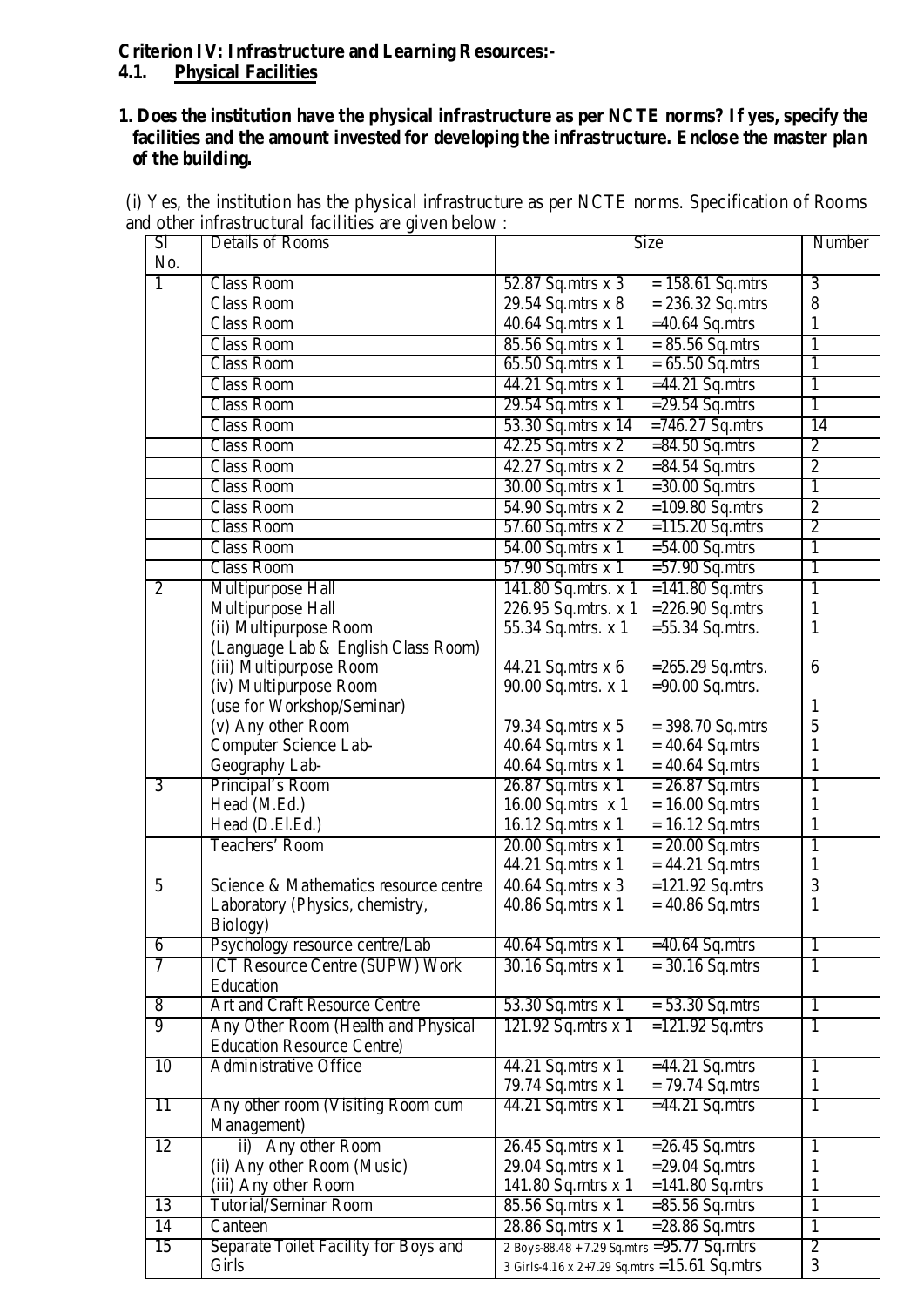|                 |                                     | 16.70 Sq.mtrs $x$ 1<br>$= 16.70$ Sq.mtrs   |   |
|-----------------|-------------------------------------|--------------------------------------------|---|
|                 |                                     | 18.26 Sq.mtrs x 1<br>$= 18.26$ Sq.mtrs     |   |
|                 |                                     | Total= $146.34$ Sq.mtrs                    |   |
| 16              | iii) Any other facilities (Parking  | $=136.51$ Sq.mtrs<br>136.51 Sq.mtrs x 1    | 1 |
|                 | space/Cycle Stand)                  |                                            |   |
|                 | (ii) Garage                         | 91.88 Sq.mtrs $x$ 1<br>$=91.88$ Sq.mtrs    | 1 |
| $\overline{17}$ | <b>Store Room</b>                   | 22.94 Sq.mtrs                              |   |
|                 |                                     | 06.51 Sq.mtrs                              |   |
|                 |                                     | 16.12 Sq.mtrs (sports)                     |   |
|                 |                                     | 53.30 Sq.mtrs                              |   |
|                 |                                     | $45.59$ Sq.mtrs<br>Total= $144.46$ Sq.mtrs | 1 |
| 18              | Multipurpose Hall (Auditorium cum   | 190.96 Sq.mtrs<br>$=190.96$ Sq.mtrs        | 1 |
|                 | multipurpose Class Room)            |                                            |   |
| 19              | <b>Boys' Common Room</b>            | 59.04 Sq.mtrs<br>$=$ 59.04 Sq. mtrs        | 1 |
|                 | Girls' Common Room                  | 38.50 Sq.mtrs<br>$=$ 38.50 Sq.mtrs         | 1 |
| 20              | Library                             | 111.45 Sq.mtrs<br>$= 111.45$ Sq.mtrs       | 1 |
|                 | Total Build up area for B.Ed. Block | 2616.63 Sq.mtrs<br>$=$                     |   |
|                 | For D.El.Ed. Block $=$              | 1434.00 Sq.mtrs                            |   |
|                 | For M.Ed. Block                     | $= 1758.66$ Sq. mtrs                       |   |
|                 |                                     | Total = $5809.29$ Sq. mtrs                 |   |
|                 |                                     |                                            |   |

## **Instructional Facilities**

LibraryTotal Area (**In sq. mtr ) 111.45 sq.mtrs.**

#### **Arrangement for Games and Sports**

Details of availability of playground

| Sl.<br>No. | <b>Number of Playgrounds</b> | Area in sq<br>mt. |
|------------|------------------------------|-------------------|
| ı.         | 01 (for outdoor games)       | 4850sq.mtrs       |

#### **2. How does the institution plan to meet the need for augmenting the infrastructure to keep pace with the academic growth?**

The institution has augmented and furnished its infrastructural facilities by allocating separate rooms for different sections of the B.Ed Programme for general papers and separate rooms for pedagogy papers with the facility of reading room in library, laboratory for every lab- based subject to keep pace with the academic growth.

## **3. List the infrastructure facilities available for co-curricular activities and extra curricular activities including ga mes and sports.**

The list of the infrastructural facilities available for co-curricular activities and extra curricular activities including games and sports are given below:-

| 1              | Class room for Computer Science  | 40.64 Sq.mtrs  |
|----------------|----------------------------------|----------------|
| $\overline{2}$ | Sports Store cum Health $\&$     | 121.92 Sq.mtrs |
|                | Physical Education centre        |                |
| 3              | Girls Common Room                | 38.50 Sq.mtrs  |
|                |                                  |                |
| $\overline{4}$ | Boys Common Room                 | 59.04 Sq.mtrs  |
|                |                                  |                |
| $\overline{5}$ | Socially Useful Productive Work  | 30.16 Sq.mtrs  |
|                | (SUPW) Room                      |                |
| 6              | Science & Mathematics resource   | 121.92 Sq.mtrs |
|                | centre Laboratory (Physics,      | $\chi$         |
|                | chemistry, Biology)              | 40.86 Sq.mtrs  |
| 7              | Psychology lab                   | 40.64 Sq.mtrs  |
|                |                                  |                |
| 8              | Educational Technology (ET) /ICT | 40.64 Sq.mtrs  |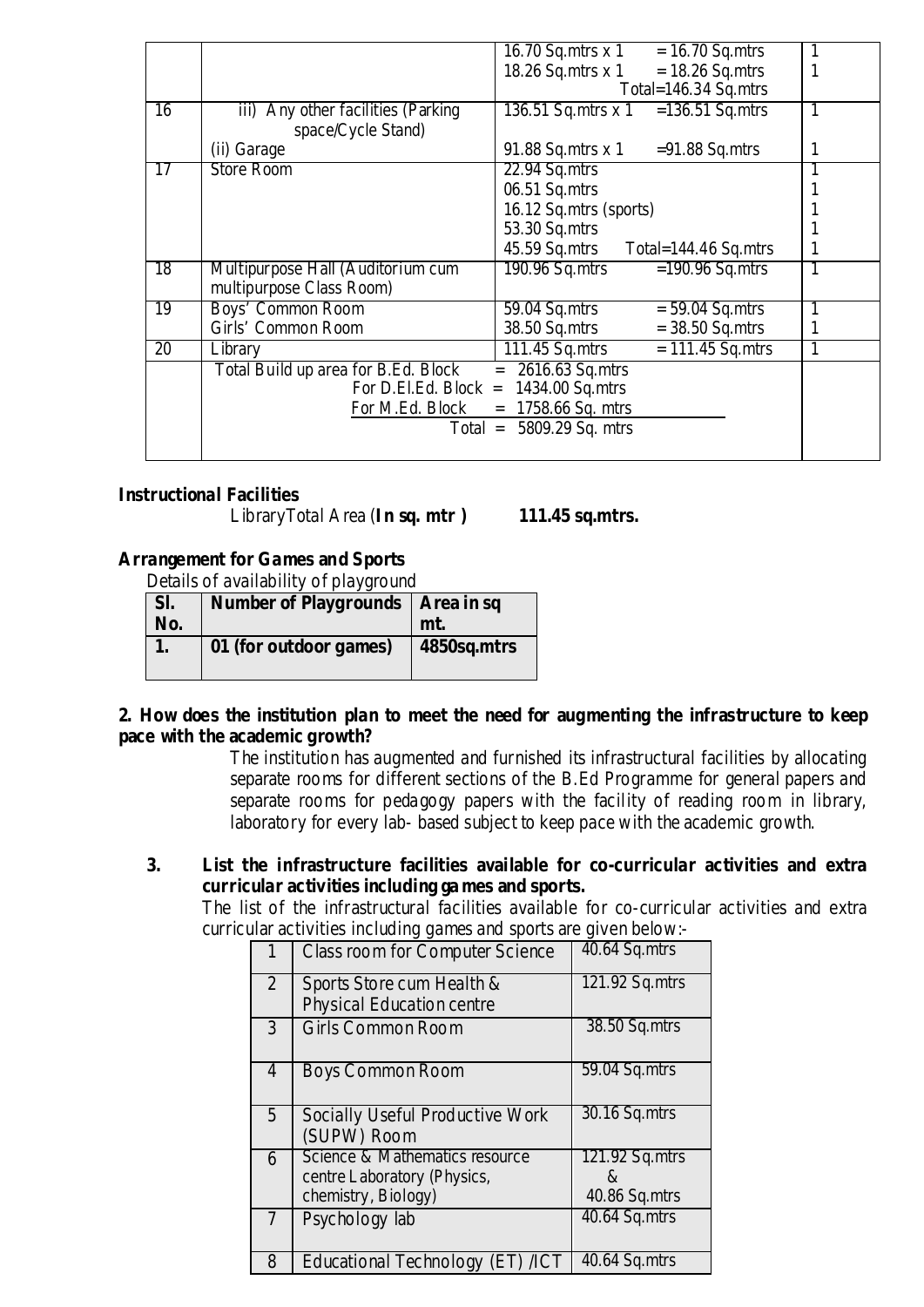|     | Class room for Computer Science | 40.64 Sq.mtrs  |
|-----|---------------------------------|----------------|
| 2   | Sports Store cum Health &       | 121.92 Sq.mtrs |
|     | Physical Education centre       |                |
|     | Lab& (Geography)                |                |
| 9   | Fine Arts                       | 53.30 Sq.mtrs  |
| 10. | Performing Arts (Music, Dance & | 29.04 Sq.mtrs  |
|     | Drama)                          |                |
|     | Language Lab                    | 55.34 Sq.mtrs  |

## **4. Give details on the physical infrastructure shared with other programmes of the institution or other institutions of the parent society or university.**

This Institution has not shared Physical infrastructure with other institution/s in holding various programmes but in special cases (sports related programmes) it shares it with the District Sports Association, etc.

## **5. Give details on the facilities avai lable with the institution to ensure the health and hygiene of the staff and students (rest rooms for women, wash room facilities for men and women, canteen, health center, etc.)**

The facilities like rest rooms for women, separate wash room facilities for men and women, canteen etc. are available in the institution to ensure the health and hygiene of the staff and trainees.

## **6. Is there any hostel facility for students? If yes, give details on capacity, no of rooms, occupancy details, recreational facilities including sports and games, health and hygiene facilities, etc.**

Yes, there are two hostel facilities for trainees one for Boys and the other for Girls separately. The capacity of each hostel, including facilities of sports and games, health and hygiene etc. is 100 but only 2 students availed hostel facility this year.

## **4.2. Maintenance of Infrastructure**

## **1. What is the budget allocation and utilization in the last five years for the maintenance of the following? Give justification for the allocation and unspent balance, if any.**

The budget allocation and utilization in the last five years for maintenance of the following are given below-

|                       | Year        | Amount in Budget | <b>Amount Spent</b> |
|-----------------------|-------------|------------------|---------------------|
| ∗<br><b>Building-</b> | 2015-16     | $9,00,000/$ -    | 27, 19, 558/-       |
|                       | 2014-15     | 8,00,000/-       | 11,00,000/-         |
|                       | 2013-14     | 1,50,000/-       | $8,00,000/$ -       |
|                       | 2012-13     | $1,50,000/-$     | $1,00,000/-$        |
|                       | $2011 - 12$ | $1,00,000/-$     | $23,000/-$          |
| *<br>Laboratories     | $2015 - 16$ | $90,000/-$       | $2,29,655/-$        |
|                       | 2014-15     | $1,00,000/-$     | 91,183/             |
| Equipments,           | 2013-14     | $1,00,000/-$     | $68,545/-$          |
| $\&$                  | 2012-13     | $1,30,000/-$     | $54,040/-$          |
| Computer              | $2011 - 12$ | 1,25,000/-       | 8,03,158/-          |
| Furniture-<br>∗       | 2015-16     | $2,00,000/$ -    | 5,81,800/-          |
|                       | 2014-15     | $1,00,000/-$     | 569,000/-           |
|                       | 2013-14     | $1,50,000/-$     | $81,000/-$          |
|                       | 2012-13     | 1,50,000/-       | $2,36,150/-$        |
|                       | 2011-12     | 1,00,000/-       | $1,10,600/-$        |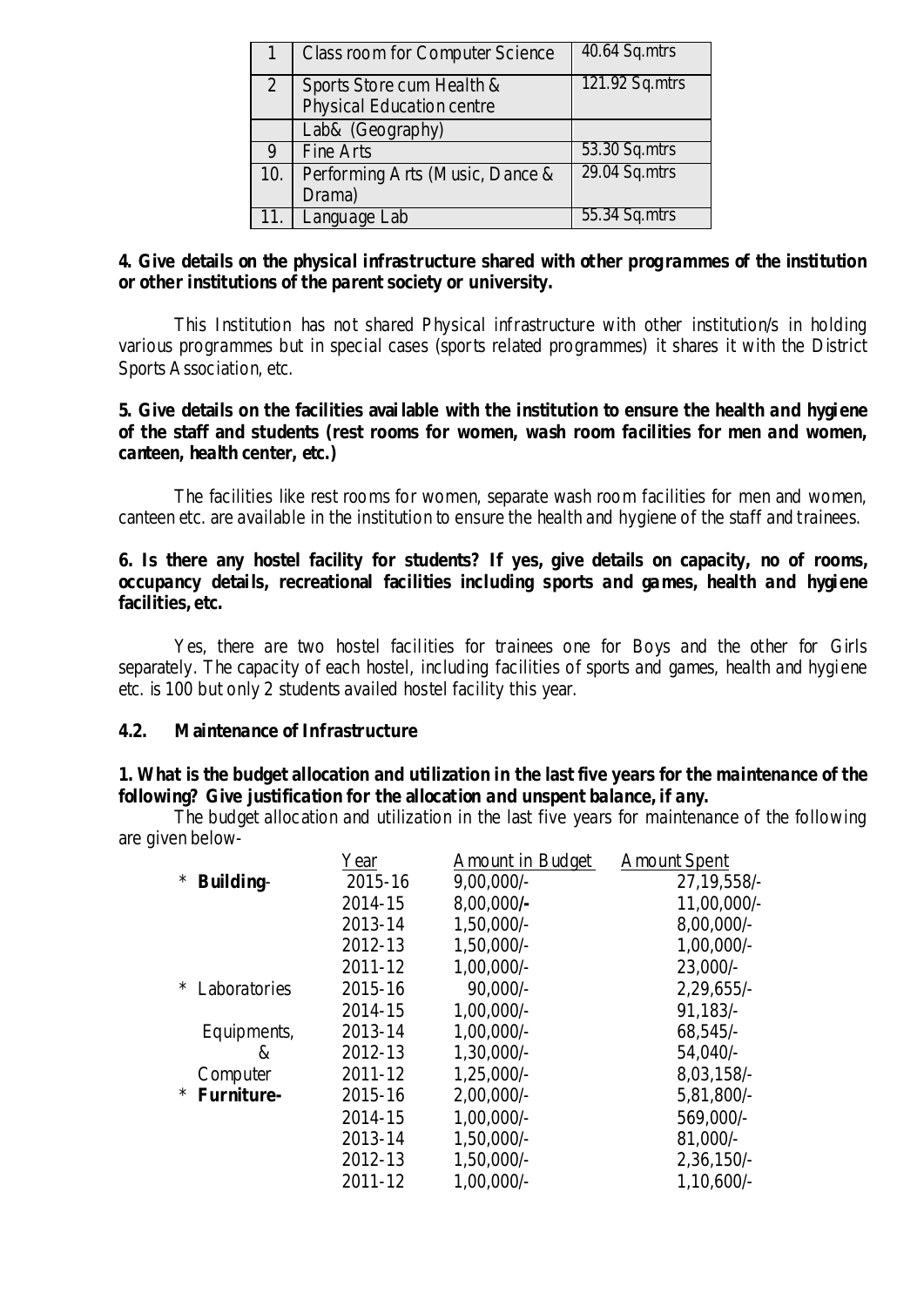## **2. How does the institution plan and ensure that the avai lable infrastructure is optimally utilized?**

The institution has been planned to ensure adequate utilization of the available infrastructure by allocating rooms for general class rooms, content cum method classes, Library, separate laboratory for Lab-based subject, Boys Common Room, Girls' Common Room, Store Room, Staff Room, Office Room, Principal Room, Management Room, Play Ground, E.T. Laboratory, Smart Class Room, Conference Room & Meeting Hall for conduction of seminar, discussion and competitions etc.

## **3. How does the institution consider the environmental issues associated with the infrastructure?**

The institution has adopted the following ways to keep in perspective the environmental issues:

- $\triangleright$  The classrooms are kept clean and care is taken for proper ventilation and light. The classes are designed in such a way that sunlight and cross ventilation is there and hence there is no need for additional lights during day time;
- $\triangleright$  Staff and students are continuously sensitized regarding switching off the fans, lights, AC, LCDs etc when not in use;
- $\triangleright$  All repairs of leaking taps, drainage issues and other such issues are immediately attended to;
- $\triangleright$  Swach Bharat Abhiyaan and Nirmal Bangla Abhiyan are organized with active involvement and participation of the students and staff;

# **4.3 Library as Learning Resource**

## **1. Does the institution have a qualified librarian and sufficient technical staff to support the library (materials collection and media/ computer services)?**

The institution has a qualified librarian and sufficient technical staff to support the library according to NCTE norms and has also collected study materials through computer and leading journals related to the subjects taught at this institution. The trainees are free to collect material for additional information on required topic from the electronic media and print media available with the college. They are also provided with possible Xerox facilities.

There are 3 staff that help the librarian to pe rforms following duties:

- Dusting of books, periodicals (both loose and bound volumes), documents in other media, shelves, chairs, tables, etc (if needed);
- Sliding and display of books, newspapers, periodicals (both loose and bound volumes) and new arrivals, documents in other media, if any;
- Assisting in opening and closing of the Library;
- Manning the Check Point/Property Counter;
- Shelf arranging: arranging books and periodicals in proper order;
- Arrangement of chairs and other furniture in the reading hall;
- Assisting users in searching of books, periodicals and documents in other media and finding/tracing of misplaced books and periodicals etc;
- Library services for users with special needs and general readers too;
- Physical preparation of books, bound volumes of periodicals, newspapers, and documents in other media; depending on the requirements stamping, opening of the packets, pasting, book label, book pocket, book tag, due date slip and writing on the spine tags, if any;
- Preparing sets of cyclostyled/xeroxed copies of sets documents for circulation;
- Shitting of books and periodicals, and documents in other media from respective sections to the stacks and other places;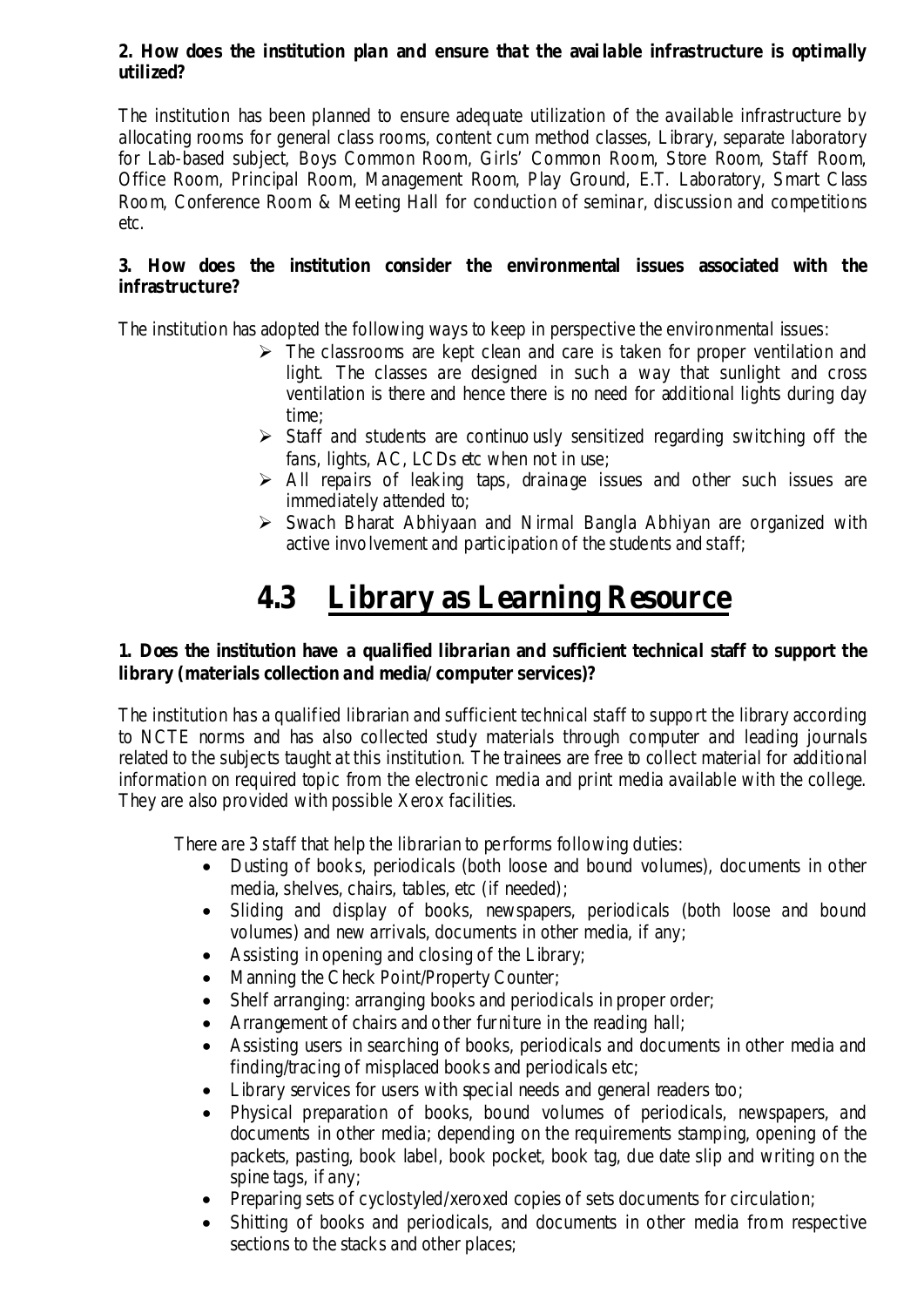- Searching out the damaged books and periodicals, mending them and preparing them for binding;
- Handling the computerized issue-return of the books;
- There are three computer attendants who take care of the computers;
- Maintaining the details of books lent and taken back from borrowers (both teachers and students) on daily basis.
- Checking the operation of the automated library system to keep its operation free from technical disorder.
- Besides this, we have technical assistance team in the campus which takes care of timely updating of software.

## **2. What are the library resources available to the staff and students? (Number of books – volumes and titles, journals-national and international, magazines, audio visual teachinglearning resources, software, internet access, etc.)**

The library resources like number of books – volumes and titles with catalogue system, National and International Journals, magazines and Audio Visual teaching-learning resources, software facilities are available to the staff and students. The particulars of the library resource available are furnished below:

(a) Numbers of books – Total Text Book =  $2753$ Total Book  $= 8429$ Total Reference Book = 5676

(b) Total Number of Educational Journal Nationa l – 21, International-02

- (c) Number of encyclopedia available in the library  $-02$
- (d) Number of Magazine 24
- (e) CDs containing relevant topics of related subjects.
- (f) Reprography Machine 01
- (g) Computer 04

Composition of the library committee

- The Library Committee properly constituted, is headed by the Principal of the institute and has pa rticipa tion from bo th academic and non academic staff;
- The library committee holds two annual meetings in an academic year
- Urgent meetings are also conducted as and when needed;

## **3. Does the institution have in place, a mechanism to systematically review the various library resources for adequate access, relevance, etc. and to make acquisition decisions. If yes, give details including the composition and functioning of library committee.**

Yes, for systematization of library resources for its adequate access, relevance and transparency, the library committee has been formed comprising the following functionaries of the institution as its members. These are as under with its functioning:

- a) Principal Ex-officio Chairman.
- b) Sri Sujoy Sarkar Librarian Ex-officio convener
- c) Dr. Asish Das G.B. Member
- d) Dr. Kalyan Pandey G.B.Member
- e) Dr. Kalpataru Mondal Lecturer
- f) Sri Indrojit Saha Lecturer
- g) Mrs. Mahua Sengupta Lecturer
- h) Sri Binoy Kr. Goswami Head D.El.Ed Section
- i) Smt. Priya Mondal Lecturer
- j) Sri Shutirtha Adhikary Asstt. Librarian
- k) Sri Samir Kr. Bhattacharjee Non-teaching Representative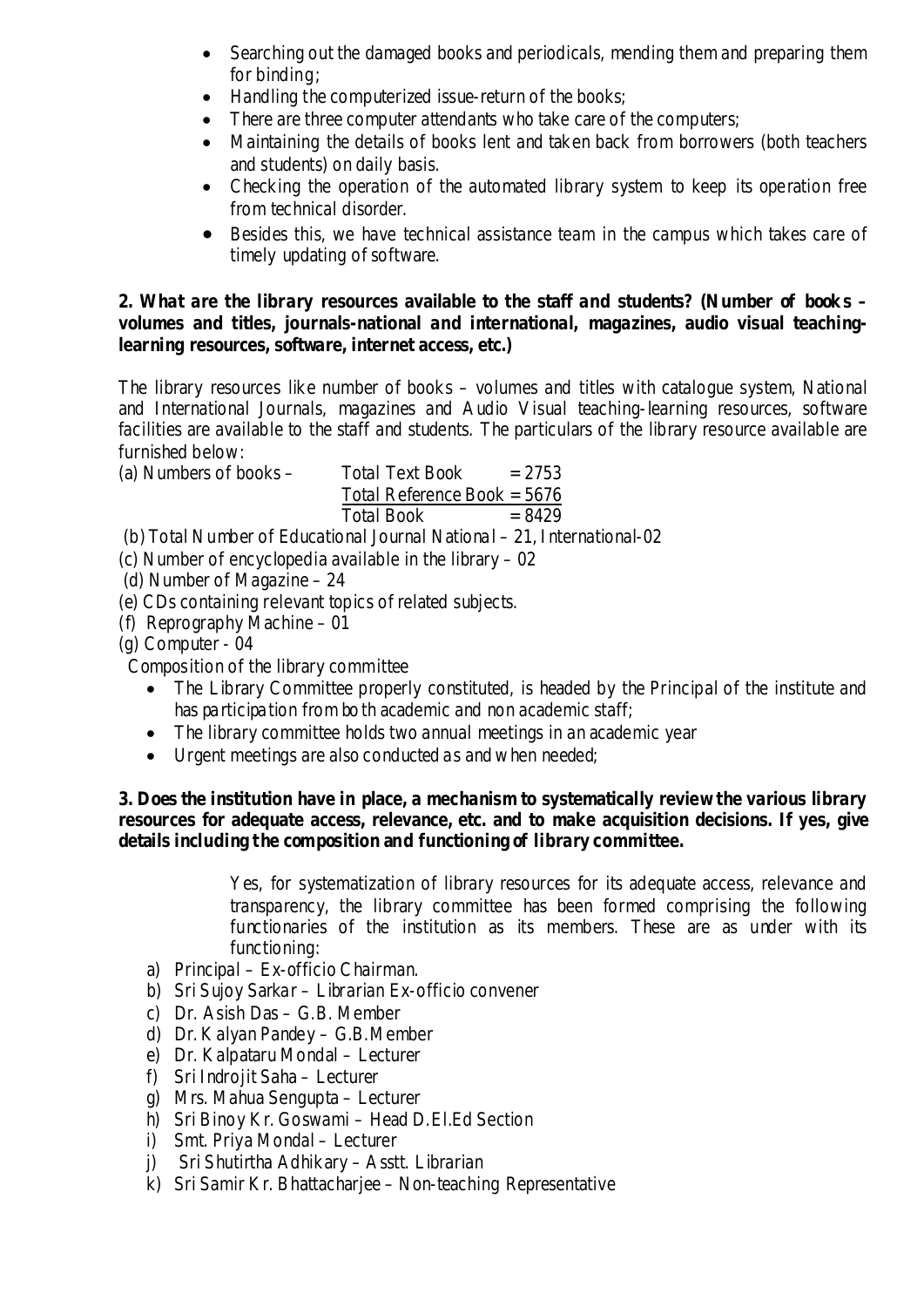# **Role of the Library Committee :-**

- $\triangleright$  Planning for the functioning of the library and reviewing the rules and regulations of library periodically;
- $\triangleright$  Stock taking regarding the status of books/journals/periodicals etc, purchases, additions, demand and upkeep of books;
- $\triangleright$  Taking decisions regarding necessary actions to be adopted in the cases of missing and damaged books, books not returned by students & staff;
- $\triangleright$  Discussion regarding budgetary allocations for current academic year, purchase of new books, renewal/subscription of journals, library automation and website updating;
- $\triangleright$  Taking routine and non-routine decisions regarding matters concerning the functioning of the library.

## **4. Is your library computerized? If yes, give details.**

Yes, the library is fully computerized and automated.

## **5. Does the institution library have Computer, Internet and Reprographic facilities? If yes, give details on the access to the staff and students and the frequency of use.**

Computer facilities have been introduced for Library. The Institution has introduced Internet facilities for students and faculty members.

## **6. Does the institution make use of Inflibnet/ Delnet/IUC facilities? If yes, give details.**

In library we are trying to introduce to use of intra campus library software.

The library has 4 computers used for Internet and scanning facilities as well as searching books. Xerox facility is available for copying whenever necessary for both faculty members and students. Printing facility is provided with many of the computers.

## **7. Give details on the working days of the library? (days the library is open in an academic year, hours the library remains open per day etc.)**

The library is open in all working days, i.e. 240 days and library facility is also provided to the trainees on holidays if required and it remains open from 10.30A.M. to 5P.M. It means the library remains open six and half hours per day.

## **8. How do the staff and students come to know of the new arriva ls?**

- $\triangleright$  All the books newly brought are displayed at entrance of the library on display board;
- $\triangleright$  The librarian sends a mail to all staff members for approval of books that are to be bought. These books are put on display and the opinion of the staff members is sought before proceeding on to the decision of purchasing it;
- $\triangleright$  Important news articles from newspapers related to education, ICT, etc. are put up on the notice board;
- $\triangleright$  Relevant news articles, important links to journals, etc. are scanned and emailed to faculty as well as students, important mails received related to education are forwarded to faculty for the reference purpose;
- $\triangleright$  Links to some free e-books and e-journals are informed;

## **9. Does the institution's library have a book bank? If yes, how is the book bank facility utilized by the students?**

This Institution has already set up a book bank and introduced book bank facilities to the students in collaboration with the District Library & Bharat Sevashram Sangha Education Library.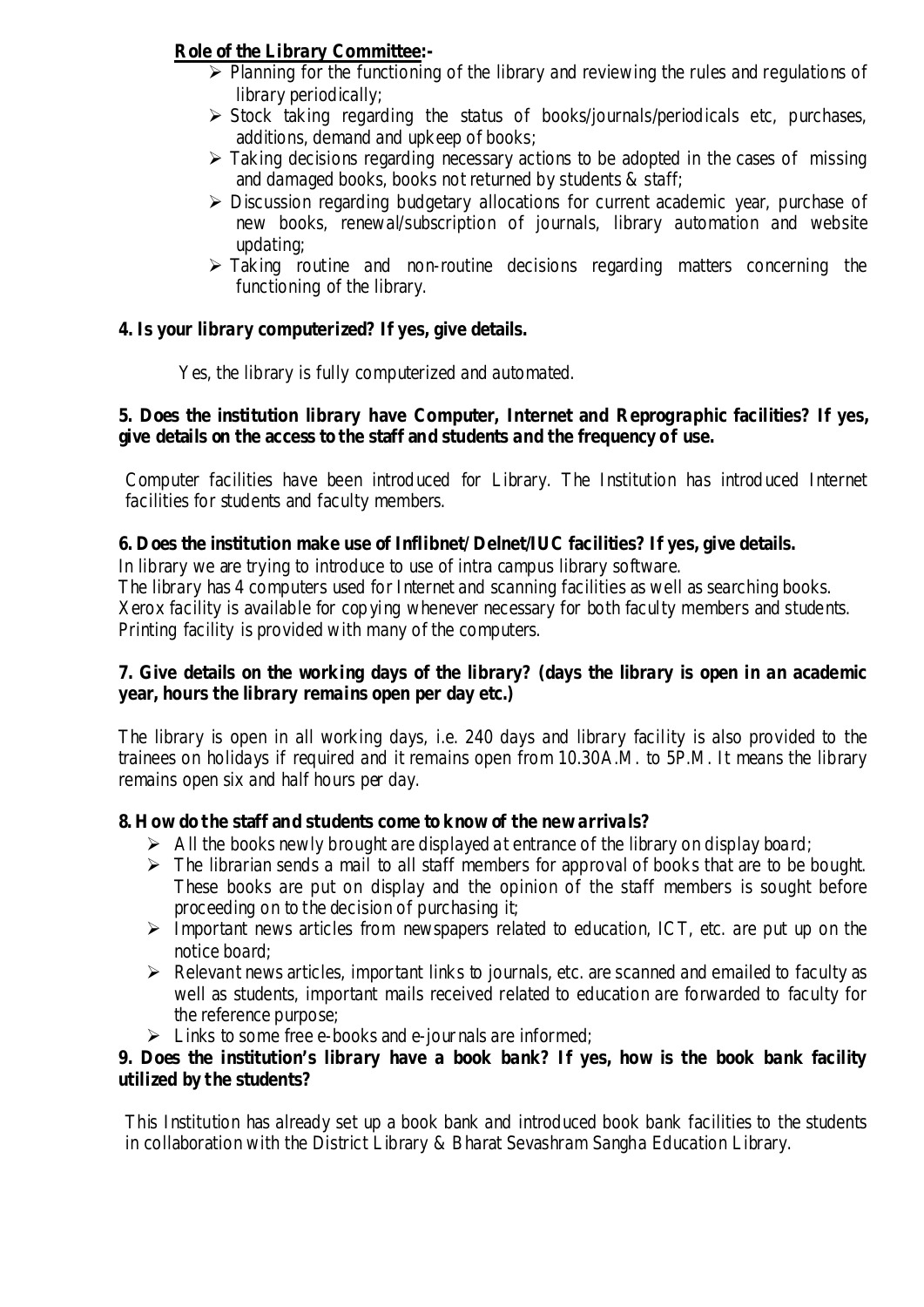## **10. What are the special facilities offered by the library to the visually and physically challenged persons?**

As till now the institution did not have any chance of admitting any trainee, visually and physically challenged, so it has no experience in this regard but when the institution will receive this type of trainees then special facilities will definitely be offered to them to facilitate their training.

## **4.4 ICT as Learning Resources :**

## **1. Give details of ICT facilities available in the institution (Computer lab. Hardware, Software, Internet connectivity, access, audio visual, other media and materials) and how the institutions ensures the optimum use of the facility.**

- **Computer Lab**: The computer lab opens at 10 a.m. and closes at 4-30 p.m. The fully air conditioned lab is well maintained by our non-teaching staff that is well trained in computers and its technicalities. Periodically AMC persons are called to check the computers and solve the problems if occurs. 3 (three) L.C.D Screens are available which are very useful for conducting workshops/seminars and Smart classrooms.
- **Hardware** : 47 computers with internet connectivity; 4 CCTV cameras, LCD 3 projectors and speakers.

**Software like** : Orrell Language Lab, MS-Office, Windows XP.

The following activities of the college ensure their optimum utilization:

- Training programs organized using ICT like : Add on course on Web Tools in Teaching and Learning for students;
- $\triangleright$  Training on Blogs opening and usage;
- $\triangleright$  Teaching of social issues by linking them to the daily life by film-viewing.
- > ICT enhanced Project based Learning;
- $\triangleright$  Flipped learning;
- $\triangleright$  CAP (Computer Aided Presentation in any one special method) through ppt presentation;

#### **2. Is there a provision in the curriculum for imparting computer skills to all students? If yes, give details on the major skills included.**

- $\triangleright$  The college provides computer training and education to students to develop their computer skills in the following way.
- $\triangleright$  B.Ed students come from different backgrounds. Some are computer literate while others barely know the keyboard. So, the uphill task of equipping them with computer skills is one of the major programs which the college used to conduct since many years. Some who already know become the mentors to those who do not know these skills. Students learn to work on Word documents, Excel sheets, Power points.etc;
- $\triangleright$  ICT integration in language learning using Orell Language Lab, which has an inbuilt mechanism of teaching and evaluation. The Lab has built the skills of listening, reading, comprehending, speaking, etc.
- $\triangleright$  The Cap (Computer assisted Presentations) of the B.Ed. students where they create a story board and they make their presentations by power point presentations;
- $\triangleright$  The students prepare graphs based on the lessons.

## **3. How and to what extent does the institution incorporate and make use of the new technologies/ICT in curriculum transactional processes?**

The following explains the use of ICT in curriculum transactional processes, be it teaching, research or extension:

- $\triangleright$  Use a Smart board for making power point presentations, showing videos related to topics of discussions, movie clips and even displaying pictures;
- $\triangleright$  Using Google classroom rigorously where the faculty members create classes and make announcements, give assignments, give articles for prior reading to the students.
- $\triangleright$  Online notes/handouts to the learners: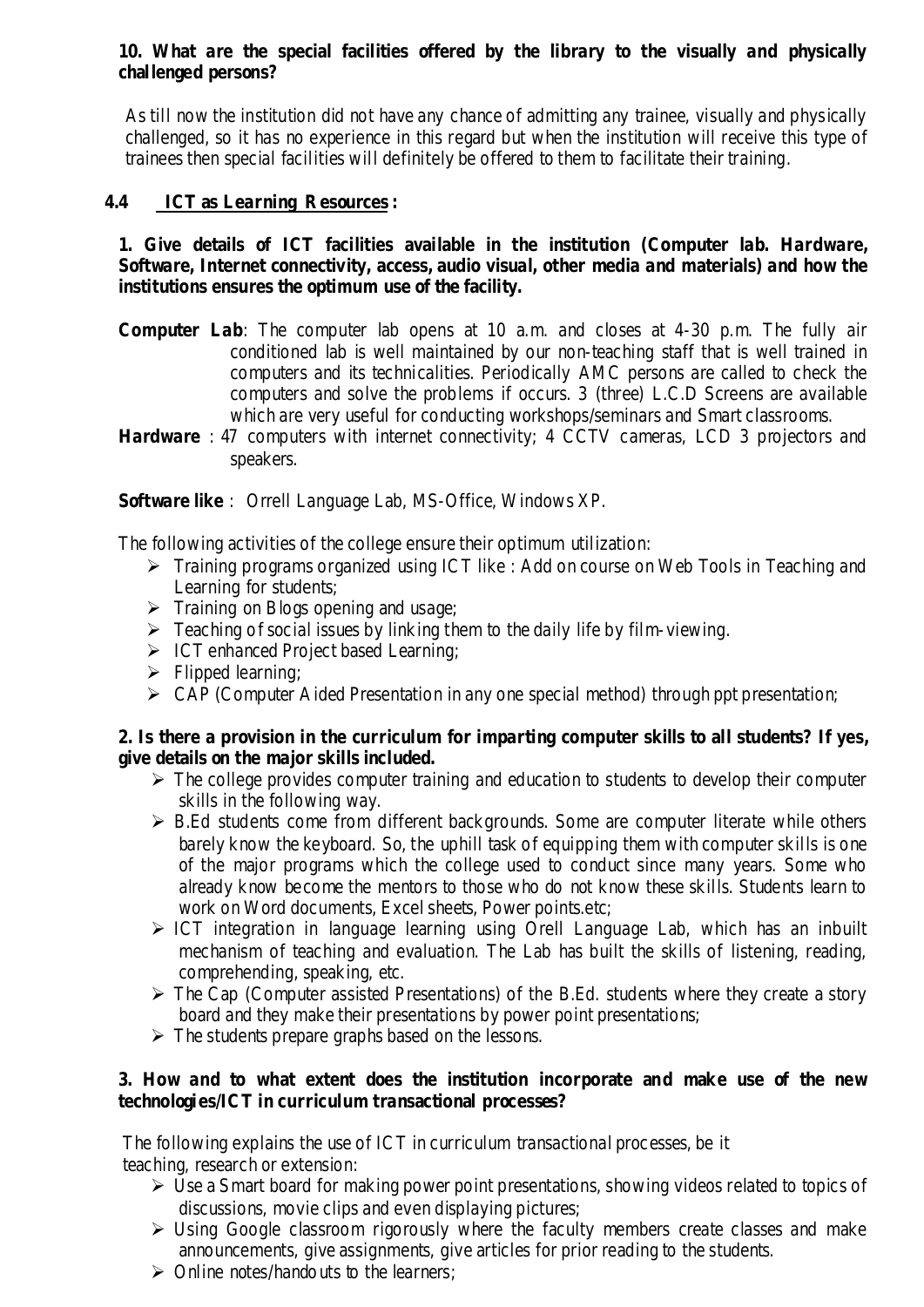- $\triangleright$  For curriculum transaction using the synchronous and asynchronous learning modes using group email, blogs social networking sites like Facebook, WhatsApp;
- $\triangleright$  Training students in mobile learning techniques like using internet on mobiles and accessing email, downloading e-books, using social networking like whatsapp;
- $\triangleright$  Several Google forms created in Google Drive to manage information like the Faculty Log book. Student Appraisal Form, Alumni Information Forms, Program Evaluation Form. Self-Appraisal Forms.

## **4. What are major areas and initiatives for which student teachers use/ adopt technology in practice teaching? (Developing lessons plans, classroom transactions, evaluation, preparation of teaching aids)**

- **Developing Lesson Plans** : Our students prepare different lesson plans, creative and colorful worksheets on different topics from West Bengal Board of S.E. and West Bengal Council of Higher Secondary Education syllabi using web resources.
- **Classroom transaction**: Students make power point presentation as well as youtube resources, etc. while giving lessons in those schools which have technological facilities.

## **Teaching aids:**

- Students prepare teaching aids on various topics in their respective pedagogy making use of the web resources available in our computer lab. Handouts and worksheets are also used as teaching aids. This also helps them in preparing charts, models and case studies;
- The students prepare **Computer assisted presentations** using animations, hyperlinks to videos, and within the documents. They also save these in CDs which are submitted to the institute;
- **Evaluation:** Students are oriented to the use of excel sheets and basic statistics calculations which helps them to prepare class tests, mark sheets; process and interpret test results for schools students.

## **4.5 Other Facilities**

## **1. How is the instructional infrastructure optimally used? Does the institution share its facilities with others for e.g.: serve as information technology resource in education to the institution (beyond the program), to ot her institutions and to the community.**

The instructional infrastructure of the institution shares its facilities with other institutions and also with the community through its counseling committee.

## **2. What are the various audio-visual facilities/ materials (CDs, audio and video cassettes and other materials related to the program) avai lable with the institution? How are the student teachers encouraged to optimally use them for learning including practice teaching?**

The trainee teachers are encouraged for proper use of audio-visual facilities in the institution. For this they are exposed to the classes in the E.T Laboratory.

## **3. What are the various general and methods Laboratories avai lable with the institution? How does the institution enhance the facilities and ensure maintenance of the equipment and other facilities?**

- $\triangleright$  Multi Purpose Lab : It has arrangements for performing science experiments. There are cupboards for storing various models, equipments and teaching aids. This room has provision for displaying all the teaching resources of the institute. Students can utilize these resources. Every year the teaching resources made by students are added to this lab;
- $\triangleright$  Orell Language Lab : The institute has an air conditioned Digital Language Learning Lab. The Lab has built the skills of listening, reading, comprehending, speaking, etc. among the students. The language lab has its own software packages for training pre-service and inservice teachers;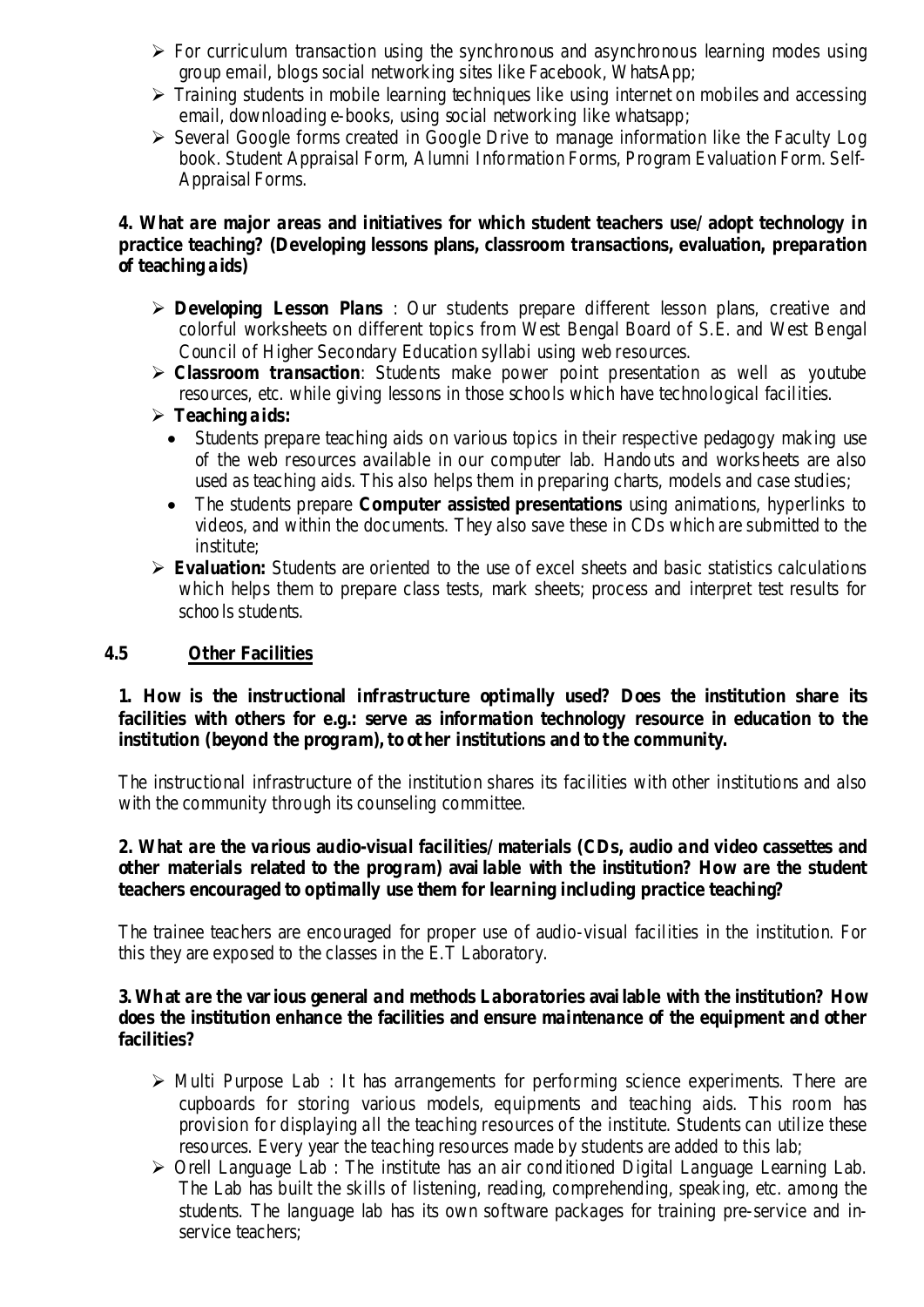- $\triangleright$  Psychology Lab : Different test materials and various psychological instruments are available in this lab and provide facilities for the conduction of experiments and administration of psychological test;
- $\triangleright$  Computer Lab : The institution has full-fledged computer laboratory with LAN and college hours uninterrupted Internet connection. The laboratory is equipped with Scanner, CD writer and other equipment which are effectively utilized by the faculty as well as students to make their teaching learning process.

## **4. Give details on the facilities like multipurpose hall, workshop, music and sports, transports etc. available with the institution.**

- $\triangleright$  Multipurpose and Conference Halls are used for the following activities: Regular teaching learning activities, Workshops, Guest lectures, Demonstrations and Seminars, Assembly, Co-curricular activities, Celebration of national days and festivals;
- $\triangleright$  The campus has a large playground which is used for regular outdoor sports and sports competitions. For indoor sports, we have separate rooms for yoga Education, Music and Art Education;
- $\triangleright$  Sports equipment available in the institute are as follows : Badminton racket, carom board, chess board, football, discus, short put ball, skipping rope, volley ball, net javelin throw, cricket gar, measuring taps etc.

## **5. Are the classrooms equipped for the use of latest technologies for teaching? If yes, give details. If no, i ndicate the institution's future plans to modernize the classrooms.**

Yes, the classrooms are well-equipped with the latest technology and adequate furniture arrangement, conducive to the teaching-learning situation in the classroom and also with electricity facilities, chalks Board, use of O.H.P. and Audio-Visual Aids and Smart Class etc.

## **4.6 Best Practices in Infrastructure and Learning Resources :**

## **1. How does the faculty seek to model and reflect on the best practice in the diversity of instruction, including the use of technology?**

The faculties seek to model and reflect on the best practice in the diversity of instruction including the use of technology by being average or normal degree in their approach and little bit higher and lower while teaching. The cause is to make teaching satisfactory for all the categories of learners as a class comprises different categories of trainees ranging from gifted category to average or normal category and low category.

## **2. List innovative practices related to the use of ICT, which contributed to quality enhancement.**

The following innovative practices are adopted in this institution relating to the use of ICT, which have contributed to quality enhancement.

- a) Individualized and Personalized system of Instructions.
- b) Adoption of "Communication Cycle" in the form of "Communication Process" in teaching- learning process.
- c) Computer Assisted Instruction (CAI)
- d) Teaching to the trainees in the Smart Class.
- e) Micro Teaching and Simulated Teaching.
- g) Use of flipped classrooms;
- h) Preparation, review and printing of weekly time tables, circulars, notices without wasting paper and time;
- i) Add on course on web tools in computer applications for students;
- j) General introduction to E-learning, Mobile-learning, distance learning, On-line learning;
- k) Develop various skills to use computer technology for sharing the information and ideas through the Blogs and Chatting groups;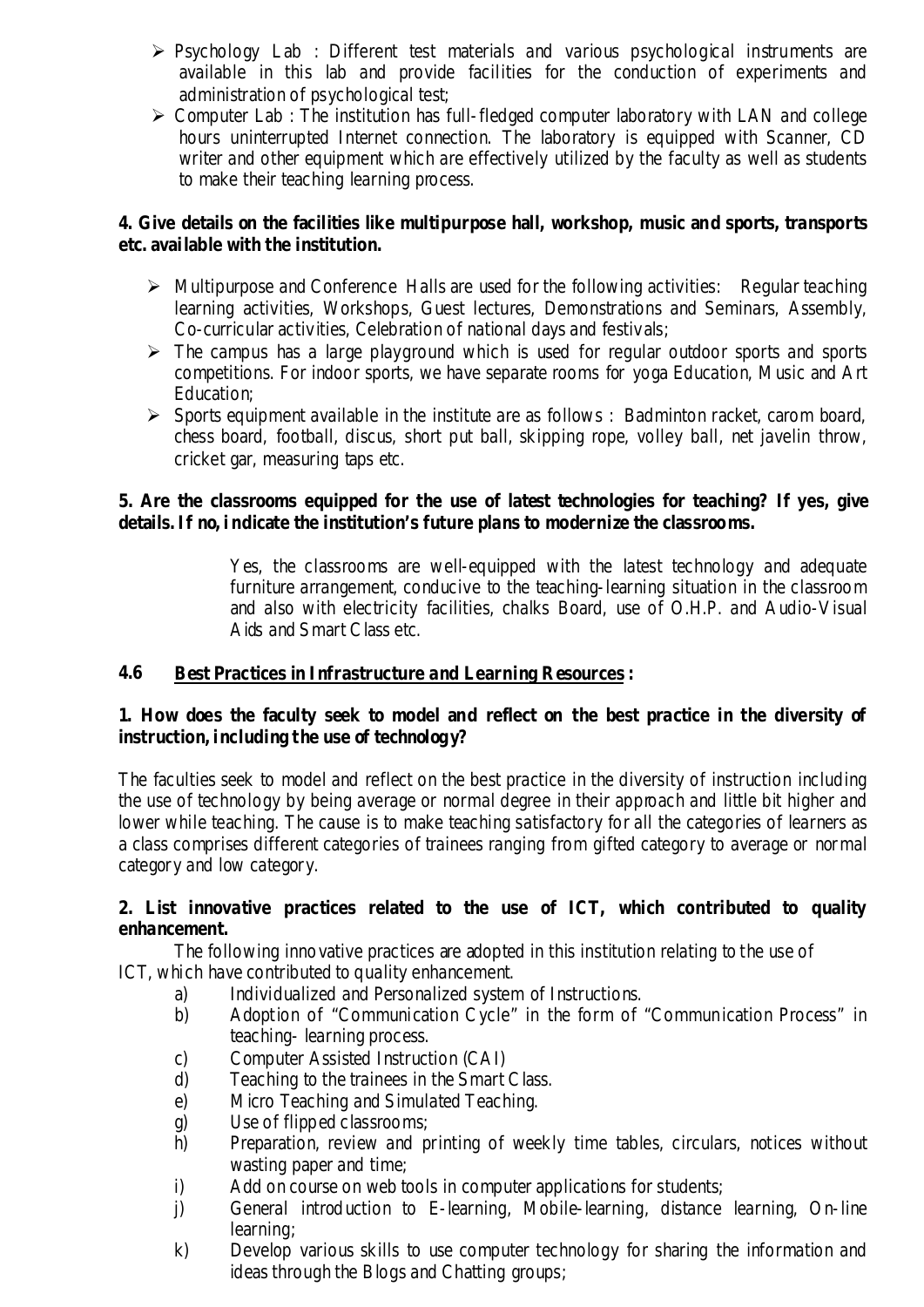## **3. What innova tions/ best practices in 'Infrastructure and Learning Resources' are in vog ue or adopted/ adapted by the institution?**

The following best practices in "Infra-structure and Learning Resources" are adopted by the institution;.

- a) Reading Facilities for the trainees in the library.
- b) Catalogue System in the library for the trainees.
- c) Display Board for reading newspapers.

## **Additional Information to be provided by Institutions opting for Re-accreditation/ Reassessment**

- 1. What were the evaluative observations made under Infrastructure and Learning Resources in the previous assessment report and how have they been acted upon?
- 2. What are the other quality sustenance and enhancement measures undertaken by the institution since the previous Assessment and Accreditation with regard to Infrastructure and Learning Resources?

|                   | 2.4 Infrastructure and Learning Resources :          |                                                                            |
|-------------------|------------------------------------------------------|----------------------------------------------------------------------------|
|                   | NAAC Observations-First Assessment Report-           | <b>NAAC</b><br>Observations-<br>previous                                   |
|                   | 2009)                                                | assessment report-2012)                                                    |
| 2.4.1             | * Adequate built-up area.                            | Infrastructure is as per NCTE Norms.                                       |
| Physical          | * Psychology Lab, Physics Lab. Chemistry Lab,        |                                                                            |
| Facilities<br>for | Biology Lab, Computer Lab and Educational            | The college has already developed its                                      |
| Learning:         | Technology lab are ill equipped.                     | existing<br>infrastructure<br>and further                                  |
|                   |                                                      | enhanced infrastructure facilities for                                     |
|                   | Now the Laboratories have been well equipped with    | M.Ed.                                                                      |
|                   | modern and sophisticated apparatus and equipments    |                                                                            |
|                   | for Lab-based Teachers Training Programme.           |                                                                            |
|                   |                                                      | Various labs<br>established<br>are<br>and                                  |
|                   | * Meager Sports and Indoor- outdoor Games            | maintained.                                                                |
|                   | facilities.                                          |                                                                            |
|                   |                                                      | This year we added smart laboratory for                                    |
|                   | Sufficient Indoor & Outdoor games facilities are     | better<br>academic<br>and<br>progress                                      |
|                   | provided by the college for the trainees of Teachers | improvement.                                                               |
|                   | Training Programme. In this regard the college has   | Computer lab with 20 computers has                                         |
|                   | already appointed a physical instructor (M.P.Ed.).   | internet facility and LAN connection.                                      |
|                   |                                                      |                                                                            |
|                   |                                                      | Now computer lab designed for basic                                        |
|                   |                                                      | learners and advanced learners in two<br>separate rooms with computer sets |
|                   |                                                      | having internet facility and LAN                                           |
|                   |                                                      | connection.                                                                |
|                   |                                                      | Language lab is established.                                               |
|                   |                                                      |                                                                            |
|                   |                                                      | The language lab established in the year                                   |
|                   |                                                      | 02-01-2012 in collaboration with Orell                                     |
|                   |                                                      | Techno systems (India)Pvt. Ltd., Civil                                     |
|                   |                                                      | Line Road, Kochi-682024, Kerala, is                                        |
|                   |                                                      | properly maintained to develop students'                                   |
|                   |                                                      | language skills.                                                           |
| 2.4.2.            | * Available Infrastructure is poorly maintained.     | There is budgetary provision for                                           |
| Maintenance<br>οf | * The College Management has sufficient funds for    | maintenance.                                                               |
| Infrastructure:   | maintenance of computers, laboratories and<br>the    |                                                                            |
|                   | other physical facilities but not used.              | This is the practice of the college                                        |
|                   | * Safe drinking water facility and hygienic toilets  | annually budgetary provision made to                                       |
|                   | are yet to be provided.                              | maintain and develop infrastructure of                                     |
|                   |                                                      | the college.                                                               |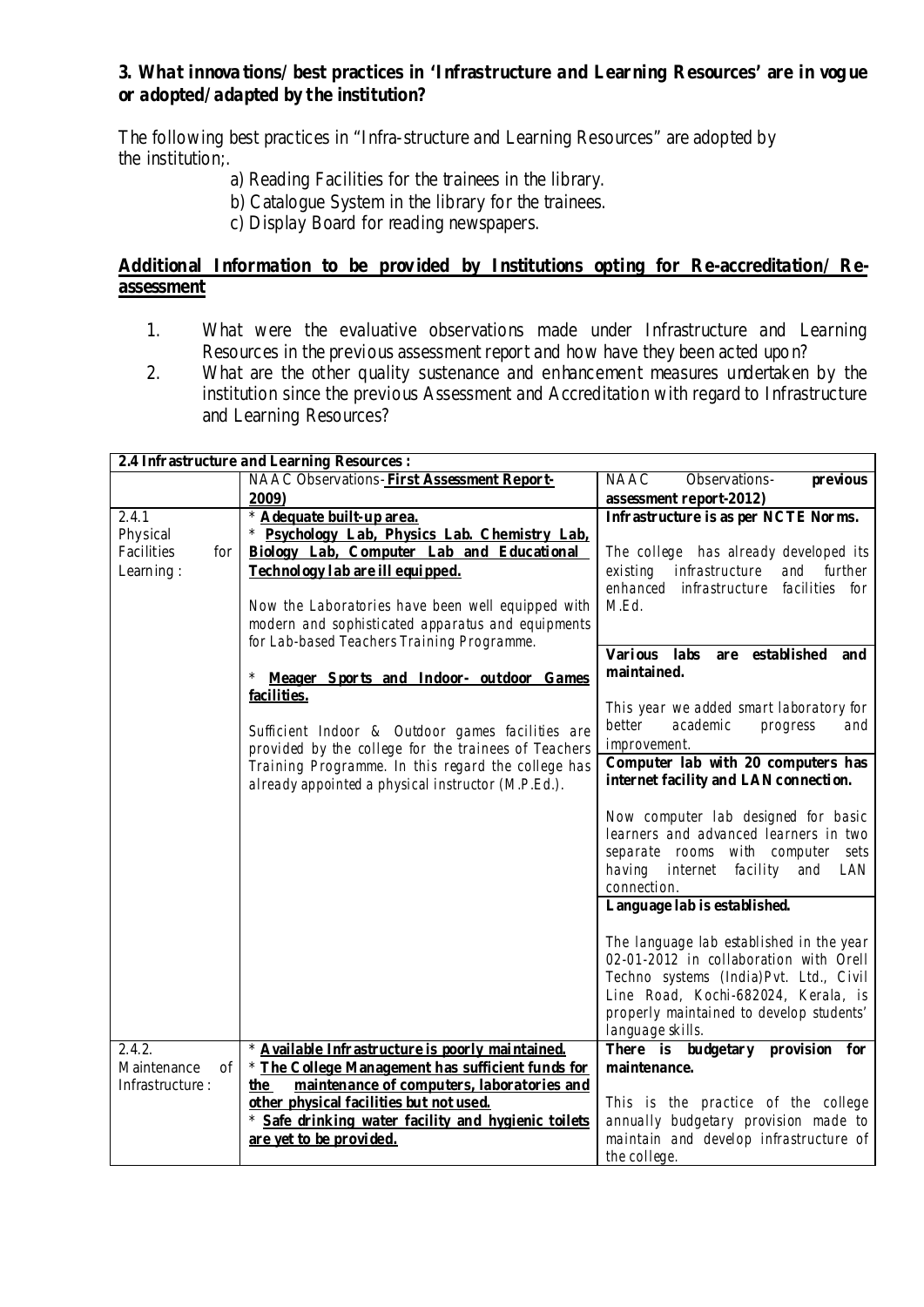| 2.4.3.                                         | After observation of NAAC Peer Team Visit, the<br>Infrastructure of the College is made up to the<br>standard through its re-construction and remodeling.<br>The hygienic toilets, safe drinking water<br>facilities have already been ensured and provided.<br>The college has procured large number of<br>computer and its peripherals of latest version to<br>impart knowledge and training to the trainees by an<br>M.Tech.(Computer Science, M.B.A faculty member.<br>* The library has 3031 books with 768 titles and six                                                                                                                                                          | Separate common rooms and toilet<br>facility for boys and girls are provided.<br>Since the establishment of the college the<br>adequate toilet and common room<br>facilities are provided for boys & girls<br>separately.<br>1394 titles (3859 reference books), 17                                                                                                                                                                                                                               |
|------------------------------------------------|------------------------------------------------------------------------------------------------------------------------------------------------------------------------------------------------------------------------------------------------------------------------------------------------------------------------------------------------------------------------------------------------------------------------------------------------------------------------------------------------------------------------------------------------------------------------------------------------------------------------------------------------------------------------------------------|---------------------------------------------------------------------------------------------------------------------------------------------------------------------------------------------------------------------------------------------------------------------------------------------------------------------------------------------------------------------------------------------------------------------------------------------------------------------------------------------------|
| Library<br>as<br>a<br>Learning<br>Resources    | Journals are subscribed.<br>* Appropriate Library management software is yet<br>to used.<br>* Reading room facility available for 30 students.<br>* Reprographic and Internet facilities are not<br>available.<br>After NAAC Peer Team Visit, the following number of<br>Books have been purchased on dates stated against<br>for the courses mentioned with names of the<br>publishers.                                                                                                                                                                                                                                                                                                 | journals, total number of books is<br>6685.<br>The college library has been improved<br>with new titles relevant and at present<br>Titles - 2349, Total Books- 8429<br>(Reference Book- 5676, Text Book-2759),<br>Journals-23<br>(International-02),<br>Magazines-24 are with the library.<br>Internet and reprographic facility<br>available.                                                                                                                                                    |
|                                                | Sl.<br>Date of<br>No. of<br>Course/s<br>Name of<br>Publisher<br>No.<br>purchased<br>Books.<br>$16 - 03 -$<br>70<br>D.Ed.<br>$\mathcal{I}$<br>Rita<br>2009<br>Publication<br>$\overline{c}$<br>$20 - 06 -$<br>447<br>D.Ed.<br><b>IBT</b><br>2009<br>$B.Ed.\&$<br>$\mathfrak{Z}$<br>$11-09-$<br>1800<br>NBT<br>2009<br>D.Ed.<br>Now total numbers of Books is 6465. Out of which<br>2666 text books and reference books 3799.<br>Reading room facilities have already extended<br>for 50 trainees in place of 30 trainees.<br>$15^{th}$ Journals were duly subscribed for Library.<br>Reprographic and Internet facilities and Library<br>management software have already been introduced | Internet, reprographic & Printer facilities<br>widened and introduced effectively.<br>Library yet to be automated.<br>Yes, already automated.<br>Reading room has capacity of 50<br>students.<br>Reading room with sitting capacity raised<br>from 50 to 100.                                                                                                                                                                                                                                     |
| 2.4.4<br>– ICT<br>as<br>Learning<br>Resources: | as per observations of NAAC Peer Team.<br>14 computers without Internet facility are<br>available in Computer Laboratory.<br>Computer facility is yet to be extended to all<br><b>Students &amp; Teachers.</b><br>Now 20 Computers with Internet facilities have<br>already been installed for Trainees and Trainers. As<br>per observations of NAAC Peer Team computer<br>facilities for all Trainees & Trainers are offered free<br>of cost.<br>* The College has its own Website but it is not<br>updated regularly.<br>The College authority is trying to update regularly the<br>Website of the Institution<br>under<br>Contained<br>Management System (CMS).                       | Two LCD projectors, two OHP, T.V<br>are used in Educational Technology<br>room.<br>03 LCD Projectors are available in class<br>room & conference room, 02 OHP, 01<br>DVD player and 03 T.V. with Set top Box.<br>Teaching of Computer is one of the<br>methods of teaching.<br>Now in the new syllabus computer<br>science & application has been included<br>in Pedagogy of Science Teaching and a<br>new paper named EPC3 has been<br>introduced as a compulsory paper for the<br>B.Ed. course. |
| 2.4.5.<br>Other<br>Facilities :                | Play ground, hostel & canteen are common<br>$*$<br>facilities but poorly maintained.<br>Separate rest room facility is available for<br>females and males but yet to be furnished<br>adequately.<br>* Transport facility is not provided to students and<br>staff.                                                                                                                                                                                                                                                                                                                                                                                                                       | Language Laboratory, Seminar Room,<br>Canteen, Hostel,<br>Drinking Water,<br>Playground etc.<br>The college has a well furnished<br>language lab, auditorium & conference<br>room, canteen and other amenities i.e.<br>separate boys & girls hostels.                                                                                                                                                                                                                                             |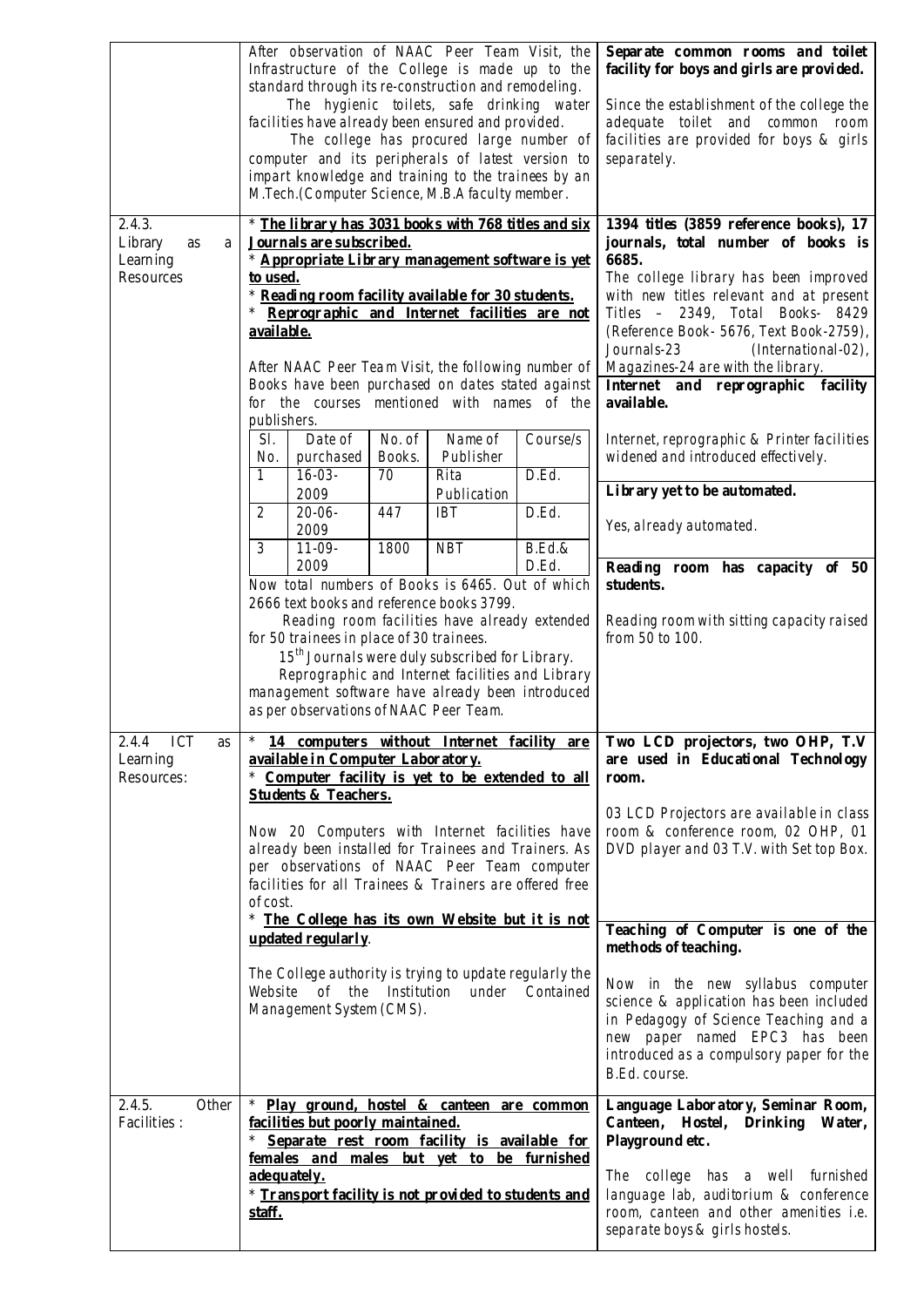|                    |      | Now the Play ground, Hostel & Canteen facilities<br>have already been properly maintained.<br>The Institution is absolutely a Teachers Training<br>Institution, though the Transport facility may be<br>provided to them for which additional charges are to         | Four staff quarters and one guestroom.<br>Since the establishment of the college this<br>facilities are allotted and provided to the<br>staff and guests.                        |
|--------------------|------|----------------------------------------------------------------------------------------------------------------------------------------------------------------------------------------------------------------------------------------------------------------------|----------------------------------------------------------------------------------------------------------------------------------------------------------------------------------|
| 2.4.6.             | Best | be paid.<br>* The College is yet to develop best practice related                                                                                                                                                                                                    | Language Lab.                                                                                                                                                                    |
| practices          | in   | to Infrastructure and Learning Resources.                                                                                                                                                                                                                            |                                                                                                                                                                                  |
| Infrastructure and |      |                                                                                                                                                                                                                                                                      | Language lab particularly used for                                                                                                                                               |
| Learning           |      | The College has now become infrastructurally well-                                                                                                                                                                                                                   | pedagogy of language teaching. Design                                                                                                                                            |
| Resources<br>any)  | (ii) | equipped with adequately qualified faculty members,<br>well-equipped laboratories and a library enriched<br>with books. Mechanism of language is taught to the<br>trainees by a linguistic expert with research<br>background from the English and Foreign Languages | appropriate teaching-learning strategy/<br>approach suited to particular content.                                                                                                |
|                    |      | University, Hyderabad.                                                                                                                                                                                                                                               | LAN facility is available<br>in<br>the<br>computer lab for access of learning<br>resources.<br>The same facilities are extended towards<br>teachers & students in broader manner |
|                    |      |                                                                                                                                                                                                                                                                      | with wift facilities.                                                                                                                                                            |

# **Criterion V:- Student Support and Progression**

# **5.1 Student Progression:**

## **1. How does the institution assess the students' preparedness for the programme and ensure that they receive appropriate academic and professional advise through the commencement of their professional education programme (students pre-requisite knowledge and skill to advance) to completion?**

Through Oral test, Unit test, Pre test and Test examination the institution assesses the trainees preparedness for the programme and ensure that they received appropriate academic and professional advice through the commencement of their professional education programme ranging from trainees pre requisite knowledge to acquisition of skills.

## **2. How does the institution ensure that the campus environment promotes motivation, satisfaction, development and performance improve ment of the students?**

Following are the efforts taken to ensure that the campus environment promotes motivation, satisfaction, and development and performance improvement of the students;

- $\triangleright$  Morning assembly : The institution begins its day's work with inspiring campus prayer which creates the proper mind-set for learning;
- $\triangleright$  Proctorial system: The mentor-students counseling:
- At the allotted time the students share their experiences, aspirations, expectations, ambitions with their mentor;
- The system enables tracking of the performance and development of students in theory and practicum as well as their participation in co-curricular and extra-curricular activities;
- The mentors give tips to individual student teachers regarding the improvement in needy areas including practice teaching. The faculty in-charge personally looks into means for improving the performance of students and managing grievances.
- $\triangleright$  Literary activities ; Curriculum transaction is done through co-operative and collaborative techniques, brainstorming, role play, dramatization, quizzes and discussion, inquiry based learning, ICT integrated lessons etc;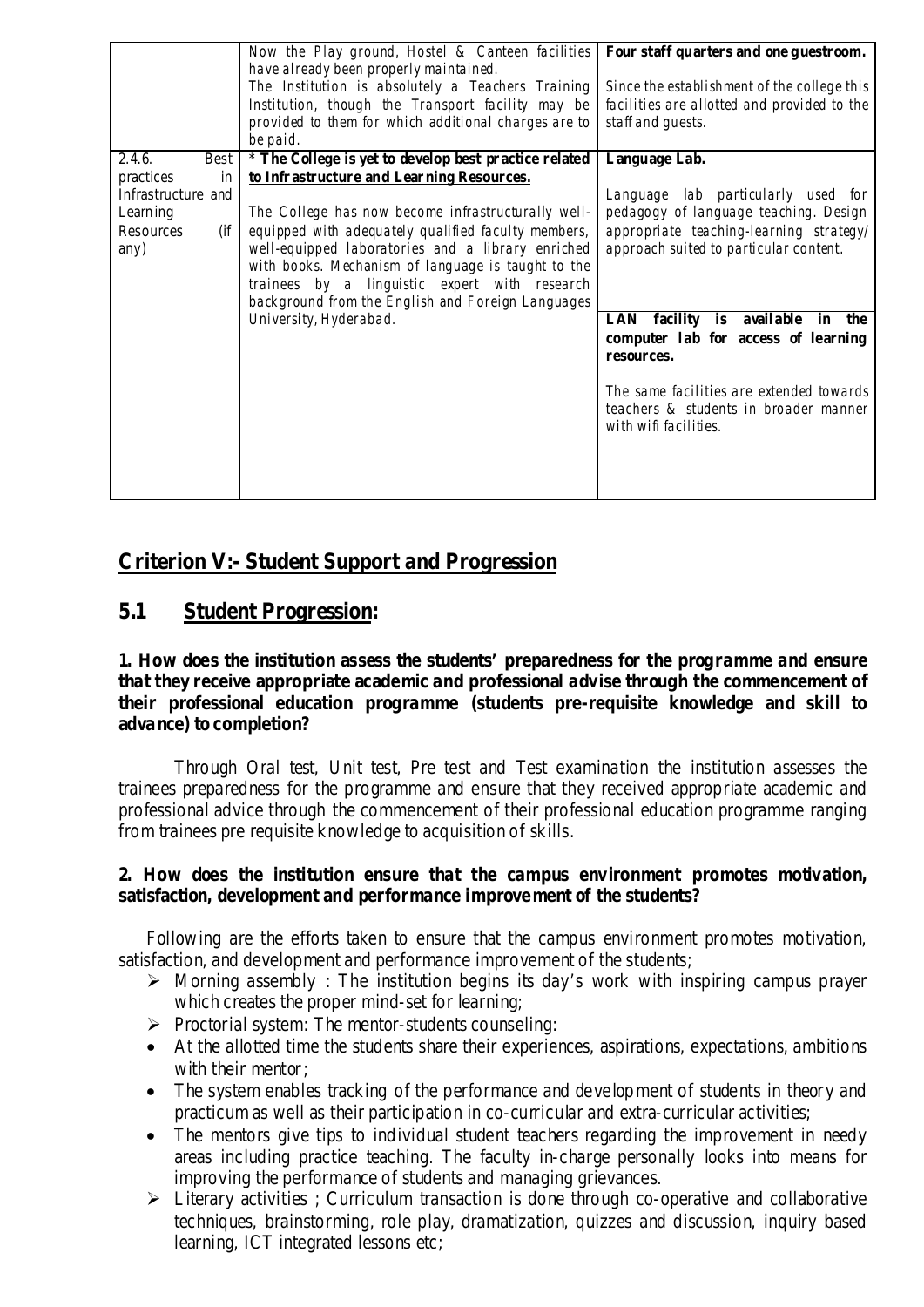$\triangleright$  Cultural Activities including celebrations of national and significant days, festivals etc like Independence Day, Republic Day ;

## **3. Give gender-wise drop-out rate after admission in the last five years and list possible reasons for the drop out. Describe (if any) the mechanism adopted by the institution for controlling the drop out?**

The rate of gender wise drop out after admission of this institution is very low in the last five Years. The very reason behind it is selection of candidates through School Service Commission, Govt. of West Bengal for getting recruitment as High School teachers.

| Year |          | Male | Female |
|------|----------|------|--------|
| 2012 | B.Ed.    | 02   | 01     |
|      | D.El.Ed. | 01   | 01     |
| 2013 | B.Ed.    | Nil  | Nil    |
|      | D.El.Ed. | Nil  | Nil    |
| 2014 | B.Ed.    | Nil  | 01     |
|      | D.El.Ed. | Nil  | Nil    |
| 2015 | B.Ed.    | Nil  | Nil    |
|      | D.El.Ed. | Nil  | Nil    |
| 2016 | B.Ed.    | Nil  | Nil    |
|      | D.El.Ed. | Nil  | Nil    |

The mechanism adopted by the institution for controlling the drop out :

- $\triangleright$  The students are counseled by mentors (teachers) if they have personal problems;
- $\triangleright$  Certain amount of flexibility in timings and attendance is allowed in genuine cases and are allowed to learn asynchronously;
- $\triangleright$  The institution offers interest free education loans when students are unable to pay fee installments;
- $\triangleright$  Several tests and retests are conducted for the needy students to enable them to cope with the syllabus and teaching assignments;

## **4. What additional services are provided to students for enabling them to compete for the jobs and progress to higher education? How many students appeared/ qualified in SLET, NET, Central/ State services through competitive examination in the last two years?**

Institution always try to counsel the trainees to get service in State Govt. and Central Govt. as Inspector of Schools as well as teachers / lecturers through School/ College Service Commission and also give special stress for admission to M.Ed. course . Such type of counseling is provided to the students for enabling them to compete for the job and progress to higher education as additional service for Institution. They are encouraged to join course in the sister institutions of foreign languages. When there is more demand for such courses then students are given provision for summer courses. Several certificate courses like 'Web tools in teaching learning', Creative writing skills, Science activities, Use of language lab for training vernacular students in English, etc are available for students. English speaking courses for vernacular medium students are conducted in collaboration with British Institute.

| Year        | Percentage of trainees                          |
|-------------|-------------------------------------------------|
|             | Go for Teaching as a career                     |
| $2014 - 15$ | 37%                                             |
| $2015 - 17$ | Two year B.Ed. Course result not yet published. |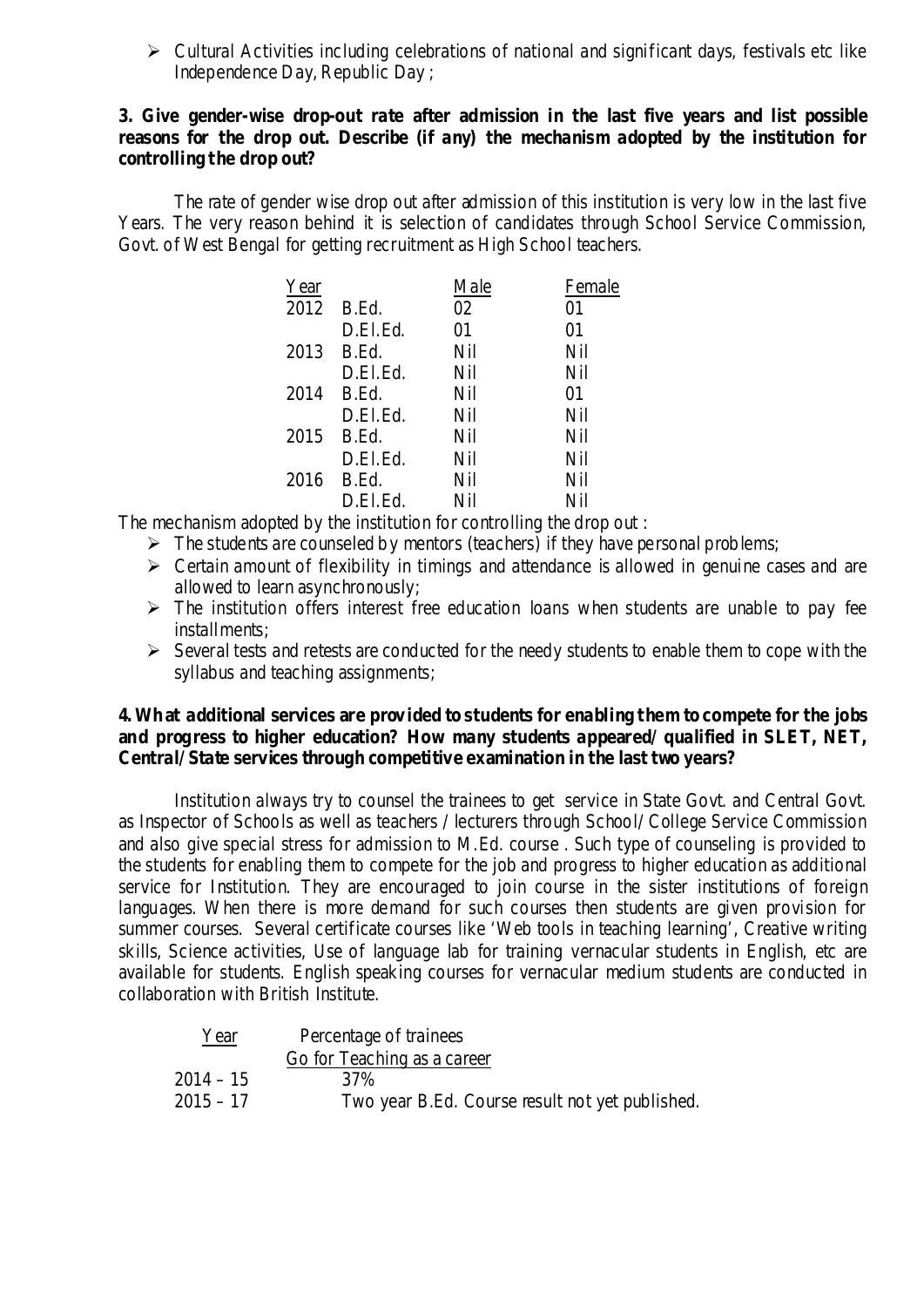## **5. What percentage of students on an average go for further studies/ choose teaching as a career? Give details for the last three years?**

| Year      |             |                         | Total Number   Average % of student   Average % of students |
|-----------|-------------|-------------------------|-------------------------------------------------------------|
|           | of students | choose<br>higher<br>who | choose<br>who<br>teaching                                   |
|           |             | education               | career                                                      |
| 2013-2014 | 100         | 44%                     | 56%                                                         |
| 2014-2015 | 200         | 21%                     | 79%                                                         |
| 2015-2017 | 199         | Result not yet          |                                                             |
|           |             | Published               |                                                             |

**6. Does the institution provide training and access to library and other education related electronic information, audio/ video resources, computer hardware and software related and other resources available to the student teachers after graduating from the institution? If yes, give details on the same.**

The college provides all the facilities to our students-teachers after graduating from the institution.

- $\triangleright$  After graduation and completion of programs the teacher trainees can avail the facilities like library, ICT resources etc;
- $\triangleright$  The alumni often visit the institute seeking academic/research guidance for higher studies and job information from the faculty members. The faculty is always available to lend any help to them;
- $\triangleright$  Alumni can access the resources from library, e-journals, computer and internet facilities after seeking permission.

## **7. Does the institution provide placement services? If yes, give details on the services provided for the last two ye ars and the number of students who have benefited.**

The college formed placement cell in the year 2014. The Chairperson of this cell in the Principal and one of the faculty members is in the charge of the functioning of the cell.

The college provides placement services to the students through local / national employment exchange, Govt. of West Bengal from the year 2014 - 2015. The list of passed candidates is regularly sent to the concerned employment exchange for sponsoring their name/s in the different schools against vacant post/s.

- $\triangleright$  The cell provides the following services;
- $\triangleright$  Vocational guidance to teacher trainee;
- $\triangleright$  Communication about job opportunities;
- $\triangleright$  Counseling about interviews and demonstration lessons;
- $\triangleright$  Orientation about teacher functions and code of conduct:
- $\triangleright$  Follow up activities in the context of teaching performance.

## **8. What are the difficulties (if any) faced by placement cell? How does the institution overcome these difficulties?**

Lack of communication skills is the major difficulty faced by the student teachers during the campus interview. To overcome this, the following are done; The use of language labs is made for vernacular medium students; Special training for CV writing and how to face the interview and workshops are conducted regarding communication skills; Demonstration lessons and talks are conducted by alumni who are working in all types schools.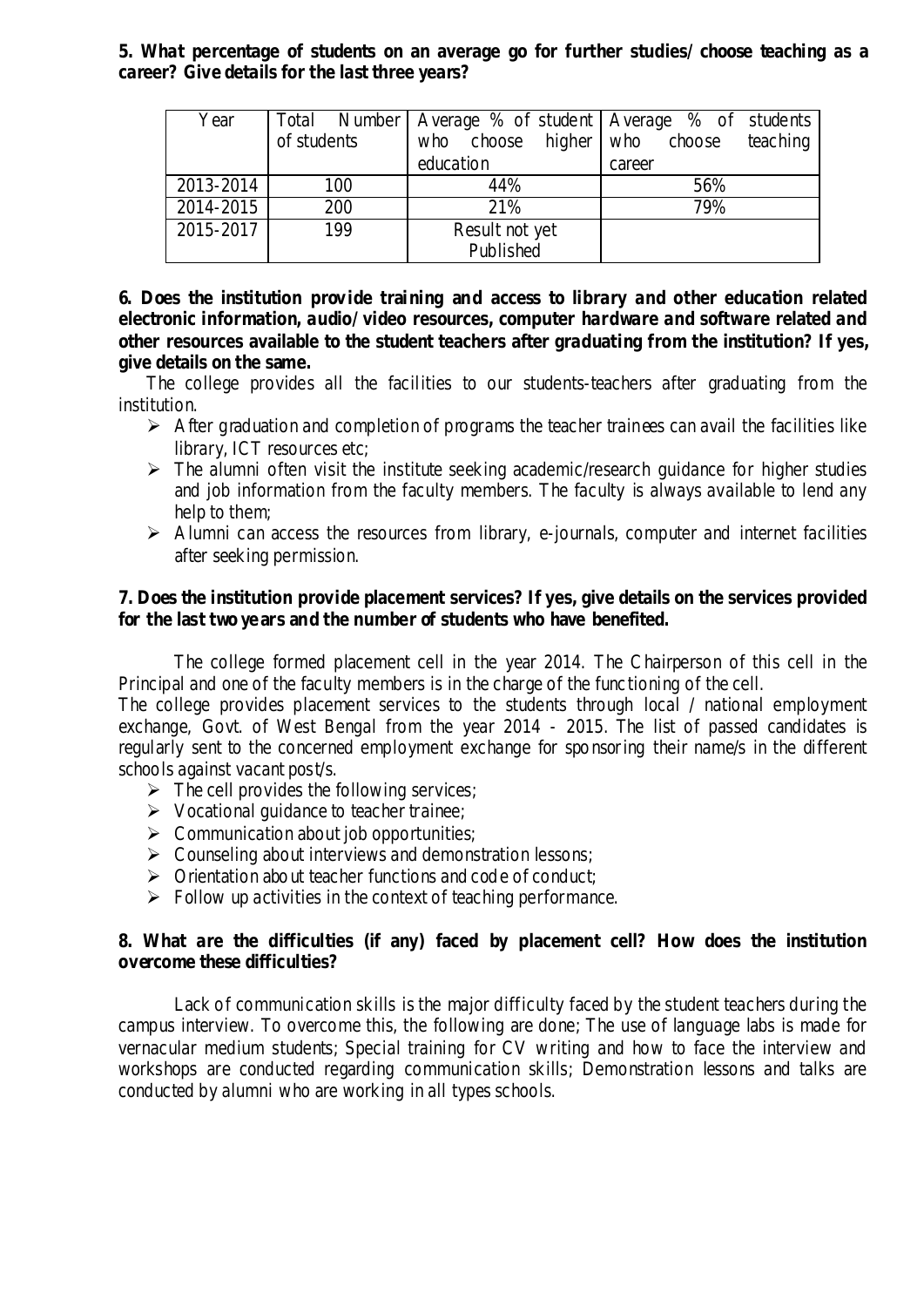## **9. Does the institution have arrangements with practice teaching schools for placement of the student teachers?**

The college brings the matter of placement of the student teachers during school internship process to the active notice of the Headmaster/Headmistress of the school where the school internship programme will take place. As per list of the number of student teachers for school internship provided by the schools, the college places the student teachers to those schools for the purpose to make school internship activity highly effective.

## **10. What are the resources (financial, human and ICT) provided by the institution to the placement cell?**

- $\triangleright$  Since 2014 one of the faculty members is assigned the responsibility of coordinating the placement activity. This faculty member has the responsibility of inviting and coordinating with schools coming for campus placements, arranging for the schedule of placements, orienting students regarding placements, putting up notices prior in advance regarding placement schedules, maintaining records of students who are placed and doing follow-ups and in general ensuring s mooth conduction of placements activity;
- $\triangleright$  Each year reputed schools are invited to conduct campus interviews in their campus;
- $\triangleright$  The schools can also avail the infrastructure and ICT resources to make presentations regarding their schools in their respective campus;

## **5.2 Student Support:**

**1. How are the curricular (teaching-learning processes), co-curricular and extra curricular programmes planned, (developing academic calendar, communication across the institution, feedback) evaluated and revised to achieve the objectives and effective implementation of the curriculum?**

The institution plans the curricular co-curricular and extracurricular activities through following strategy:

Curricular Programs :

In order to plan them, the following aspects are considered before the beginning of academic year :

- Total number of working days;
- Time periods prescribed for different programs such as school internship practice program, seminars, book reviews, CAP presentations;
- Curriculum prescriptions for course transaction;
- Reservation of days for sports meet, annual gathering, various competitions etc.

For curricular planning, following points are considered :

- Assignment of courses as per teacher educators competence, specialization and teaching experience;
- Faculty generates session plans regarding the topics to be achieved and their evaluation. The session plans also have mention of additional learning resources and references;
- Proper sequencing of course periods and proper weightages to courses in terms of number of periods is taken care of in the timetable.

There is a separate committee that plans practice lessons by using following norms:

- Lessons are planned according to school time tables;
- Alumni demonstrates a model lesson as the benchmark for the new student teachers;
- The timetables of practice lessons are communicated to the teacher trainees at least six days in advance so that they have adequate time for preparation;
- The section wise timetables of course transactions are permanently displayed on the notice board.

Co-curricular and co-curricular Programs:

• The responsibilities of planning the co-curricular and co-curricular activities are delegated to various committees;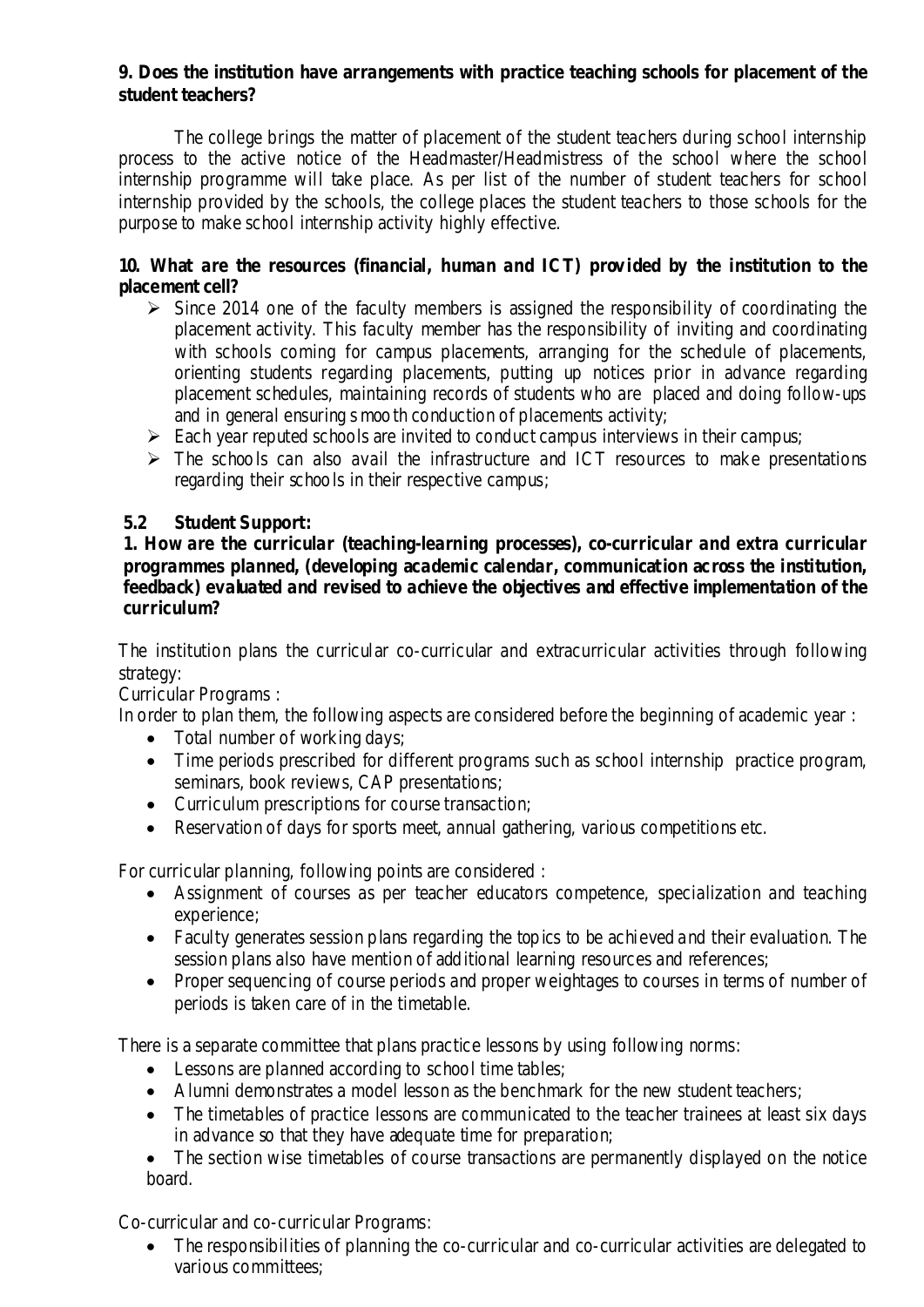- They suggest probable dates and all the committees meet to finalize the calendar for academic year;
- The Planning and Development Committee looks to the total planning. When the calendar is finalized, it is communicated by exhibiting on the notice board and website. Each teacher educator is provided with a copy of a calendar.

## **2. How is the curricular planning done differently of physically challenged students?**

The institution did not have the case of preparing curriculum planning differently for physically challenged students. In the year  $2014 - 2015$  there are 2 (two) visually challenged students admitted in this institution. Arrangements were made to complete their practice teaching smoothly within the stipulated time and the community work was arranged within the campus premises. Wheel chairs are provided for them. Special provisions are made to give the visually challenged students a comfortable seating arrangement in their respective classes.

## **3. D oes the institution have mentoring arrangements? If yes, how is it organized?**

Yes, the institution has mentoring arrangements. It is organized through supervision of daily diary prepared by the trainees remaining under the guidance of different teachers forming different groups. The faculty in-charge personally looks into means for improving the performance of students and managing their grievances.

## **4. What are the various provisions in the institution, which support and enhance the effectiveness of the faculty in teaching and mentoring of students?**

Faculty Development is achieved through following:

- Faculty development programs namely-faculty forum, guest lectures, and research paper reading sessions;
- Encouraging faculty members to participate in state/national/international seminars, workshops and conferences;
- Deputing faculty for orientation and refresher courses as organized by the Academic Staff College, University of Gour Banga and helping them to publish their papers in the peer reviewed journals of national repute;
- A policy of job rotation is adopted to provide a variety of professional experiences;
- Faculty is encouraged to undertake major and minor research projects and they have been successfully completing these projects over past years;
- Faculty is also provided opportunities for further education through the various IGNOU courses offered by the IGNOU.

#### **5. Does the institution have its website? If yes, what is the information posted on the site and how often is it updated?**

Yes, the institution have website in which the history of the college, members of the Governing Body, Name of the Teaching and Non-teaching staff and principal, curriculum adopted, achievement of the college have been reflected with updated form.

#### **6. Does the institution have a remedial programme for academically low achievers? If yes, give details.**

Yes, the institution have remedial programme for academically low achievements trainees. These are individualized instruction and individual attention. Special classes are held for them to recoup their weaknesses and special care is taken to upgrade and upda te their knowledge and information about the course.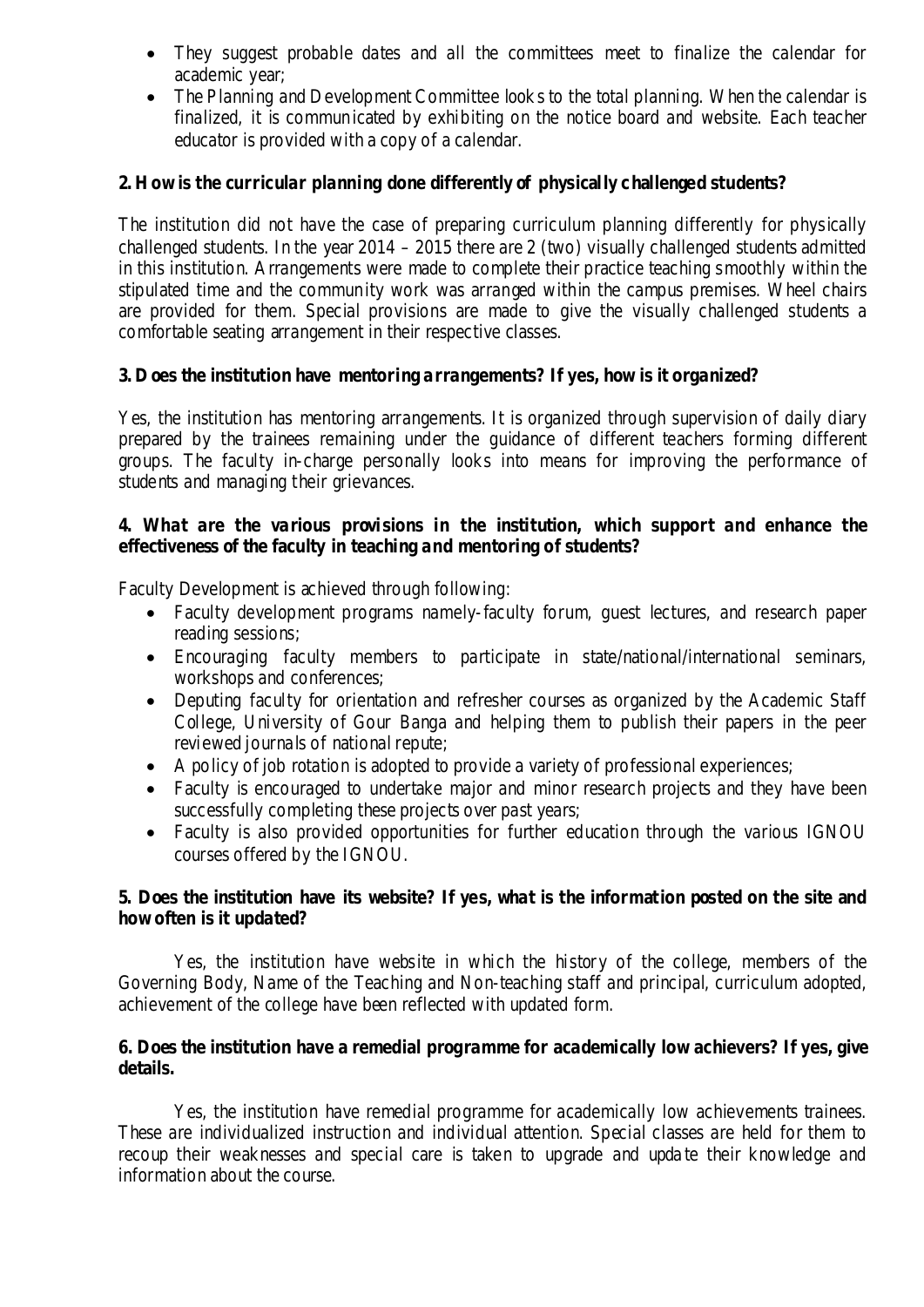## **7. What specific teaching strategies are adopted for teaching?**

**a) Advanced learners :** The teaching strategies like teaching in Bengali / English medium and supplying the books of higher order and encouraging the students to participate in the seminar, to write articles on different national and international issues are the various teaching strategies adopted for teaching advanced learning.

**b) Slow Learners :** The teaching strategies like tutorial classes, peer group teaching, slow learning materials are the teaching strategies adopted for teaching for slow learners.

## **8. What are the various guidance and counseling services available to the students? Give details.**

Guidance and Counseling services relating to personal, educational and vocational aspects of the student in the form of individual inventory service, occupational information services and direct counseling service are the various services available to the students in this institution. For this purpose the Institution has already set up an Employment and career counseling cell which puts up in the notice board to display (i) job advertisements (ii) information on competitive examinations held by recruiting agencies like PSC /UPSC (iii) notifications on post graduation and other job oriented courses. In addition to that a personal counseling cell, consisting of few sympathetic teachers/GB members help students to overcome tensions and frustrations and solve personal problems arising due to academic weakness, family background, conflicts with some trainees or teachers, love affairs etc. by meeting them regularly by this committee. They are also provided with information in the form of guidance for their preparation for further higher studies in the subject of their interest.

#### **9. What is the grievance redressal mechanism adopted by the institution for students? What are the major grievances redressed in last two years?**

The grievance redressal mechanism has been adopted by the institution for trainees. The Institution calls for grievances from all groups in writing in a prominently place box marked GR box. This GR box is opened periodically and grievances examined by GR Cell. The cell forwards the grievances to the appropriate authorities and keeps track of steps for redressal. The GR Cell formed in this Institution has already formed in this Institution in 2004.

The following are the major grievances redressed in last two years:-

- i. Major Students absented in School Internship Programme : Counseling was provided and strict monitoring of attendance was done.
- ii. Need for printed notes by B.Ed. trainees : Concerned teachers were asked to provide the same.
- iii. The lengthy admission processes conducted by the University of Gour Banga from the session 2014 -2015 : The matter has already been referred to the Government for appropriate measure as per verdict of the Supreme Court from the next session .

#### **10. How is the progress of the candidates at different stages of programs monitored and advised?**

The progress of the candidates at different stages of programmes is monitored and advised in the following manner:

- Micro-lessons, integrated lessons, practice teaching lessons, different types of lessons conducted during internship and block teaching are monitored;
- $\triangleright$  When minimum desirable level of progress is seen, the teacher trainee is made to proceed to the next stage. When the progress is not minimum desirable, more orientation is provided, the teacher trainees are made to practice more intensively;
- $\triangleright$  Content enrichment program followed by content test gives feedback regarding the content mastery. Weak students are identified on this basis and given practice and drill;
- $\triangleright$  Formative evaluations in case of theory learning are done through tutorials, study circles, remedial programs, internal tests, and preliminary examination;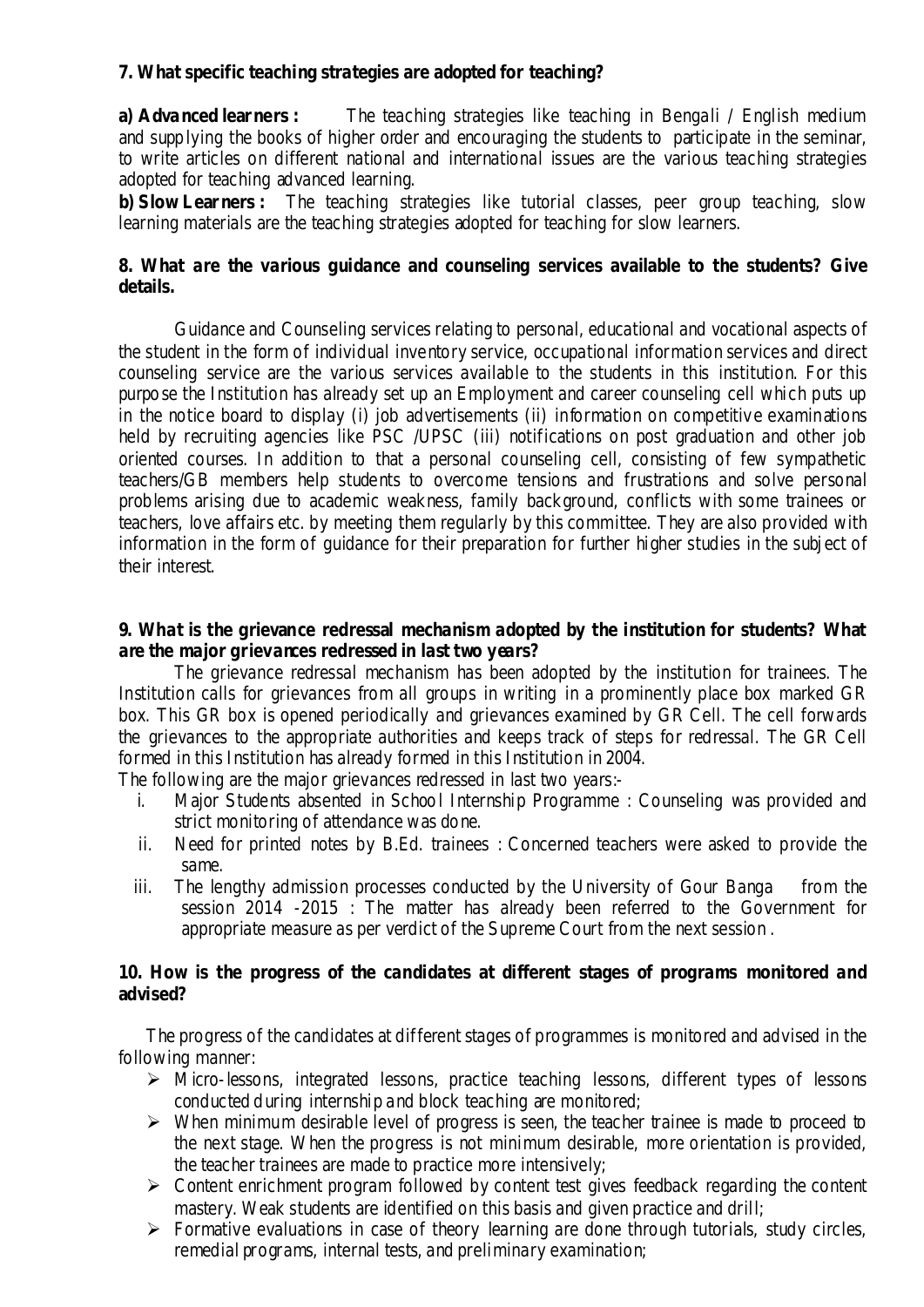- $\triangleright$  The student teachers whose achievements are found to be unsatisfactory are made to contact the respective teacher educators for remediation;
- $\triangleright$  Each student is given opportunity to improve his/her performance by giving several retest and re-exams internally.

## **11. How does the institution ensure the students' competency to begin practice teaching (Prepractice preparation details) and what is the follow-up support in the field (practice teaching) provi ded to the students during practice teaching in schools?**

The practice teaching programme is amended as School Internship Programme for 4 months and Pre School Internship programme for 1 month for the B.Ed. trainees duration of 2 years as per latest NCTE Norms.

The following are conducted before sending the students to Government recognized schools for school internship:

- $\triangleright$  Pre-practice preparation sessions; Content Enrichment sessions, Micro Teaching Workshop, Lesson Planning Workshop;
- $\triangleright$  Preparation and use of Instructional Materials session;
- $\triangleright$  Methods and Techniques of Teaching session;
- $\triangleright$  Evaluation strategies session including preparation of year plan, unit plan etc;
- $\triangleright$  Facility and alumni demonstration of lessons;

Along with this inputs by all the faculty members are given on :

- Maxims and Principles of Teaching, Correlation-external and internal correlation and innovative methods and techniques of teaching.
- $\triangleright$  Evaluation of students performance and giving feed ack.

#### **5.3 Trainees Activities**

## **1. Does the institution have an Alumni Association? If yes,**

Yes, Alumni Association formed in 2006.

#### **(i) List of the current office bearers**

| For 2015-2017                 |           |
|-------------------------------|-----------|
| a) Principal – Ex-officio     | Convener, |
| b) Sri Indroj it Saha         | Member    |
| c) Smt. Moumita Adhikary      | do        |
| d) Smt. Rainupur Mitra        | do        |
| e) Sri Manik Karmakar         | do        |
| f) Sri Swapnadip Bhattacharya | do        |
| g) Sri Partha Ghosh           | do        |
| h) Sri.Indranil Mukherjee     | do        |
| i) Smt. Ekata Dey             | do        |
| j) Sri Tanmoy Chakraborty     | do        |
| k) Sri Subhankar Roy          | do        |
| m) Sri Ranabir Das            | do        |
|                               |           |

#### **(ii) Give the year of the last election :**

Last election of alumni Association held on  $30<sup>th</sup>$  June, 2015

#### **(iii) List Alumni Association activities of last two years.**

- Alumni Association organized different activities last two years are given below :
- a) They organized Nabin Baran Utsab bot h two years.
- b) They organized Workshop on Review New Syllabus for Uniform Curriculum Structure for Two Year B.Ed. Programme in West Bengal as per norms of the NCTE with Resource person of the State.
- c) They launched movement for holding B.Ed. examination at a time throughout the State of West Bengal.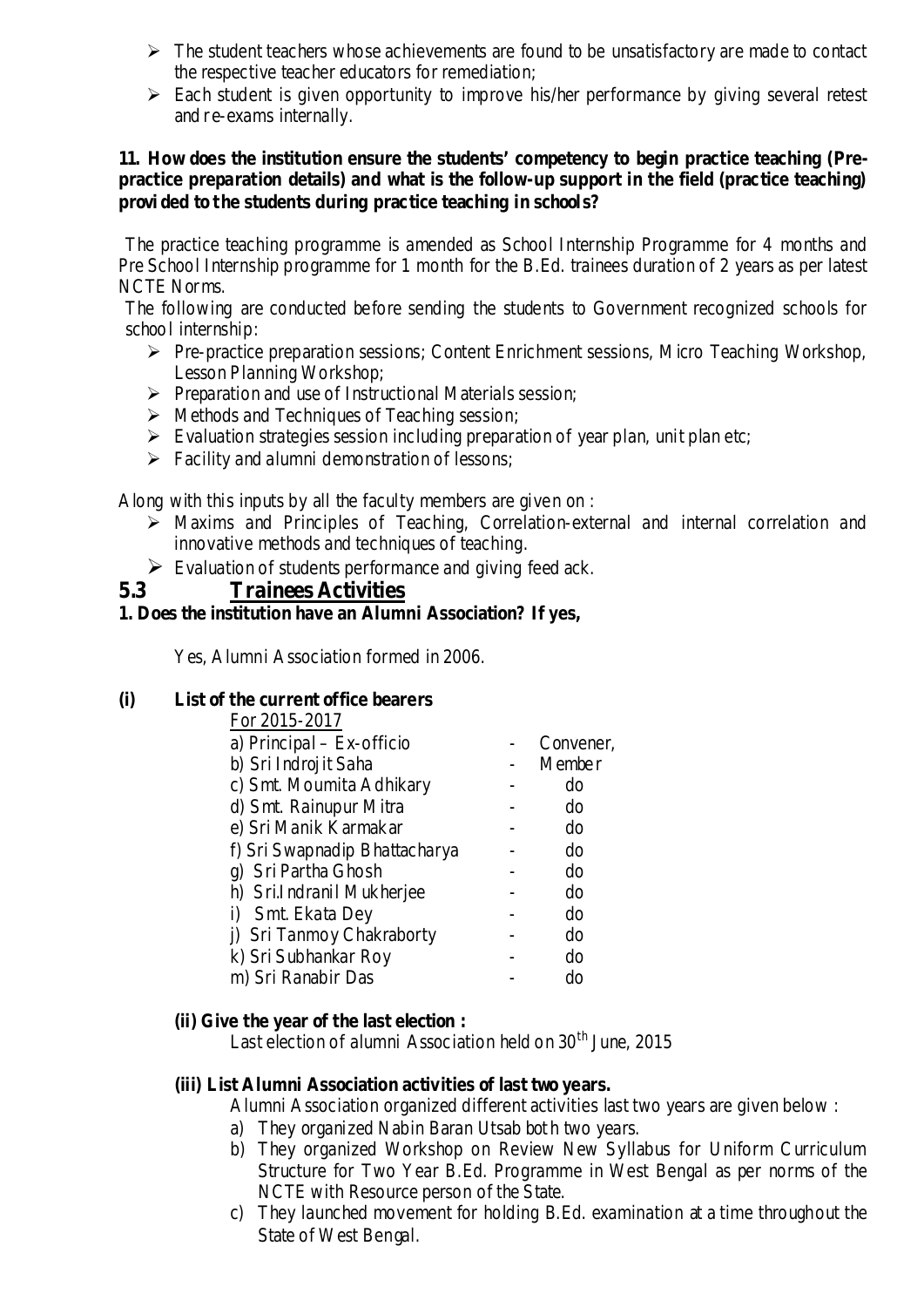## **(iv) Give details of the top ten alumni occupying prominent position.**

a) Sri Avijit Choudhur y, Dist. Reporter of Bartaman Patrika (Daily), Malda

- b) Sri Tanmoy Biswas, Inspector of Schools (S.E)
- c) Sri Liton Das, Agricultural Officer.
- d) Sri Anup Sarbadhkha, Teacher, Malda Govt. High School.
- e) Sri Sukumar Saha, Lecturer of leading general College.<br>f) Purabi Mondal f) Purabi Monda l

| $11 L$ under information | ---                              |
|--------------------------|----------------------------------|
| g) Lina Gupta            | $-$ -do--                        |
| h) Pranabasish Paul      | High Court, Calcutta             |
| i) Gajen Kr. Baroi       | Lecturer of Gazal College, Malda |

## **(v) Give details on the contribution of alumni to the growth and development of the institution.**

- a) The contribution of alumni to the growth and development of the institution are remarkable for maintaining discipline in all respect and highlighting the activities of the Institution to the people through news agencies, helping meritorious and poor train trainees' stipends and books. They also gave suggestion notes to the current students for uplift of their academic career.
- b) The alumni give the demo lessons, Provide guidance to students in preparing CV, giving interviews, placements, share with present students the challenges in the work place, sharing the best practices of their institutions as well as active participants in inter college competitions and National Conferences.

## **2. How does the institution encourage students to participate in extra curricular activities including sports and games? Give details on the achievements of students during the last two years.**

The institution encourages trainees to participate in the extra-curricular activities during the last two years in the following manner:-

- a) Organized Annual Cultural Programme
- b) Organized Intra and Inter College Debate competition,
- c) Organized Intra and Inter College Essay Writing competition,
- d) Organized Intra and Inter College Quiz Competition
- e) Organized different indoor and outdoor games competition among the students.
- f) Organized seminar on different events.

**3. How does the institution involve and encourage students to publish materials like catalogues, wall magazines, college magazine, and other material. List the major publications/ materials brought out by the students during the previous academic session.**

The institution uses to involve and encourage students to publish materials in the wall magazines in frequent intervals and college magazine yearly. For this the institution formed Magazine Committee.

## **4. Does the institution have a student council or any similar body? Give details onconstitution, major activities and funding.**

Yes, the institution has a Student Council. The Student Council formed among the trainees at least five members from the women & council member not exceeding eleven.

## Major Activities of Student Council

Acting as liaison between college management and students, Voicing student grievances, organizing literary and cultural activities throughout the year like celebration of festivals, sports, women development cell activities as well as managing events like seminars held annua lly at the institute.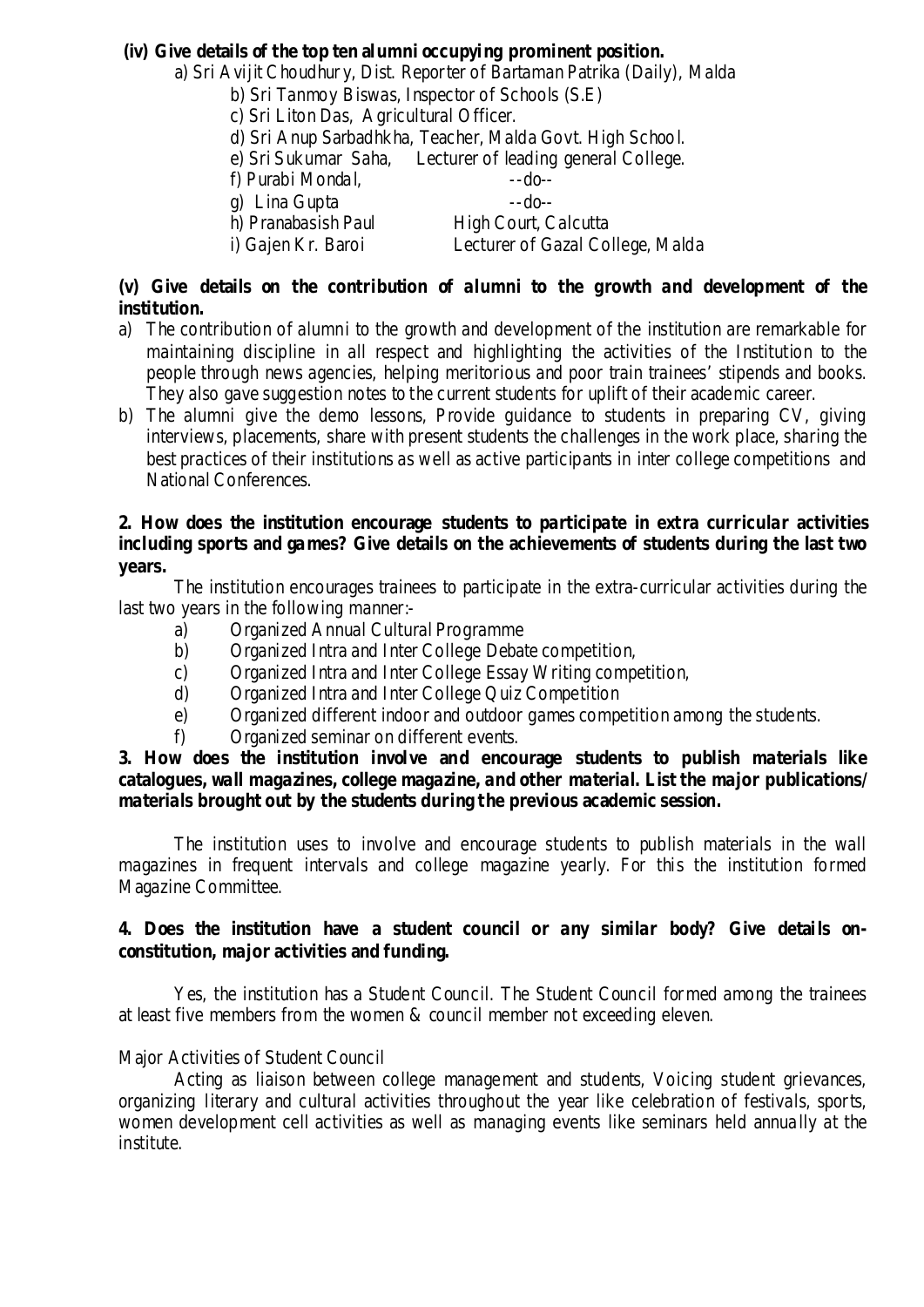## **5. Give details of the various bodies and their activities (academic and administrative), which have student representation on it.**

- Ans. : 5. The various bodies and their activities (academic and administrative), which have student represented are given below.
	- a) One member from trainees in Governing Body
	- b) Library Committee,
	- c) Cultural Committee,
	- d) Games and Sports Committee,
	- e) Guidance and Counseling Committee,
	- f)Literacy Committee,
	- g) Grievance Redressal Committee.
	- h) Magazine Committee

The activities of these bodies or committees are ---

- a) To give the list of text books prescribed by the syllabus, reference books, encyclopedias, teacher's guide book and psychological tools to be purchased for every academic year, to make check on the stock of books in the library as per the record in the accession register periodically, to supervise the daily transaction of the books in relation to its issue and return of the students and faculties, to give the list of Journals on education, magazines and periodicals for every year.
- b) To organize competitions in relation to cultural aspects like Recitation Programme, Rabindra Sangeet Programme for facilitating the students to manifest their potentialities, to organize extra mural Lectures by inviting good personalities for delivering their talks.
- c) To organize indoor and outdoor games for enabling the students to participate in their activities, to aware the students about the importance of physical exercises for maintaining good physique.
- d) To give assistance to all the trainees in the form of guidance and counseling for ensuring their sound development with the purpose of making them adjustable being in the present contemporary society.
- e) To give them guidance in their three major aspects- personal, educational & vocational, to organize counseling services for them in order to solve their immediate problems.
- f) To organize literacy activities and programmes by conducting competitions like debate, extempore, essay writing in order to explore and enhance the literary potentials of the students.
- g) To invite allegations from the students in the form of grievances for partial fulfillment of their requirements, to be vigilant on the needs and requirements of the students.

## **6. D oes the institution have a mechanism to seek and use data and feedback from its graduates and from employers to improve the preparation of the programme and the growth and development of the institution?**

Yes. It has the provision of getting feedback from students, Alumni, Parents.

## **Feedback from Alumni :**

• The institution informally seeks and collects data for its curricular planning, growth and development. Whenever our alumni visit our college, we do take their feedback. We are in touch with them through emails, online communication and even through social media.

## **Parents**

• The college organizes the PTA with an aim to reach out to parents and guardians of student teachers to keep them updated about the college programs and progress made by the student teachers over a period of time. Every year PTA is organized once a year, where all the faculty members, student teachers along with parent and guardians participate in a program that is organized by college.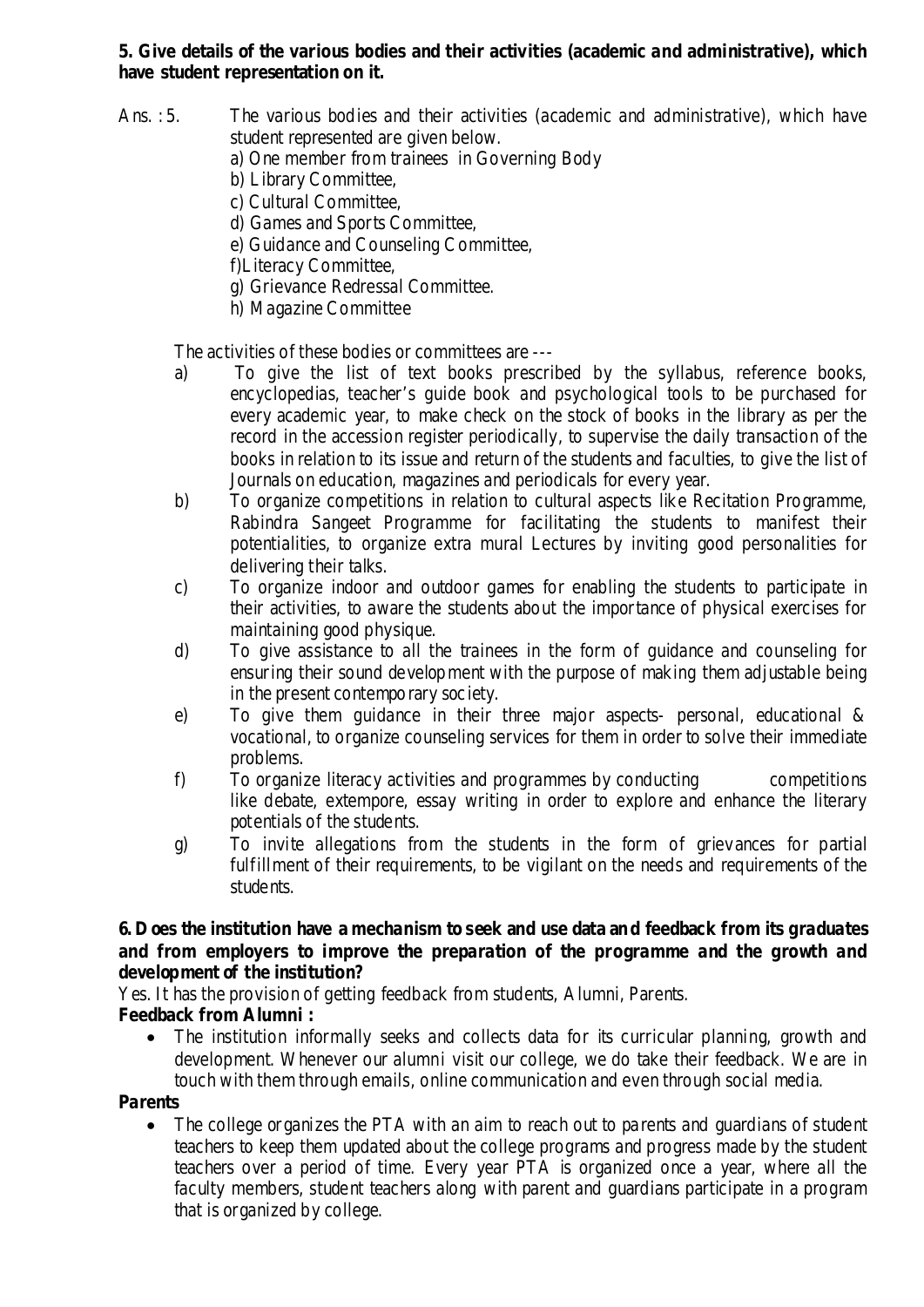## **5.4. Best Prac tices in trainees Support prog ression**

## **1. Give details of institutional best practices in Student Support and progression?**

- 1. To or ient the students to the real educational scenario prevailing in the schools.
- 2. To explore the experiential learning mode for introducing the teaching practice.
- 3. To bring the schools and the TEIs together by creating a collaborative bond between the inservice and pre-service teachers.
- 4. To enable the students to develop an insight into the relation between theory and practicum part of the course.

## **The Practice**

In this activity the prospective teachers are provided with the mentors in the form of regular teachers whom the prospective teachers observed throughout the day, assisted the teachers in their every activity, planned the lessons in collabor ation with the mentor teachers and gave the lessons under the supervision of these teachers.

The activity has the following steps :

- $\triangleright$  In-depth discussion with the school principals and schools coordinators about the concept of shadow teaching and seeking their cooperation;
- $\triangleright$  Orientation of the students to the school system, class-room as an complete unit in itself, concept of class-room teaching, concept of shadow teaching, role of subject teacher in shadow teaching, roles and tasks specification of mentors and mentis in shadow teaching,
- $\triangleright$  Chalking out the complete schedule of the activity and informing about the same to the schools;
- $\triangleright$  Scaffolding the activity through timely guidance;
- $\triangleright$  Weekly monitoring of the activity and getting the feedback from the stakeholders;
- $\triangleright$  Reviewing the programme and making the situation based changes;
- $\triangleright$  Promoting reflective practices among the students and mentors.

#### $\blacktriangleright$ **Additional Information to be provided by Institutions opting for Re-accreditation/ Reassessment.**

- 1. What were the evaluative observations made under Student Suppor t and progression in the previous assessment report and how have they been acted upon?
- 2. What are the other quality sustenance and enhancement measures undertaken by the institution since the previous Assessment and Accreditation with regard to Student support and progression?

|                   | 2.5 Student Support and Progression:                 |                                               |
|-------------------|------------------------------------------------------|-----------------------------------------------|
|                   | NAAC Observations- <b>First Assessment Report-</b>   | NAAC Observations- previous assessment        |
|                   | 2009)                                                | $report-2012)$                                |
| 2.5.1.<br>Student | * In last three years the dropout rate ranged        | Dropout rate is negligible.                   |
| Progression:      | from $0 \text{ to } 5\%$ .                           |                                               |
|                   | * In last three years, 3% to 7% students go for      | In the year 2016 dropout rate is Zero.        |
|                   | higher education which is too less.                  |                                               |
|                   | Mechanism to keep records of students'               | 80% are absorbed in teaching job.             |
|                   | progression is yet to be developed.                  |                                               |
|                   | * In 2006-2007 academic session, one student got     | Though more than 80% of our students          |
|                   | fourth rank in the University.                       | have already been appointed to /engaged in    |
|                   |                                                      | jobs through School/College Service           |
|                   | The dropout rate is not according to actual context. | Commission and through our paid               |
|                   | The trainees were duly absorbed in Govt. Services    | consultancy- Galaxy Consultant, New Delhi,    |
|                   | after admission into B.Ed. course without            | we are trying to increase the rate of         |
|                   | completing their training programme.                 | absorption and to motivate them to pursue     |
|                   | After completion of B.Ed. training, most of them     | higher studies along with their being in job. |
|                   | are recruited as PGT/TGT in different schools of     |                                               |
|                   | this State. Therefore a few percentage of trainees   | Tutorial system is yet to be implemented.     |
|                   | are interested in Higher Training Programme like     |                                               |
|                   | M.Ed.                                                | Tutorial system to upgrade the students'      |
|                   |                                                      | learning standards in order to cope with      |
|                   |                                                      | diverse demanding needs for achievement in    |
|                   |                                                      | life has already been introduced and          |
|                   |                                                      | implemented in the college.                   |
|                   |                                                      |                                               |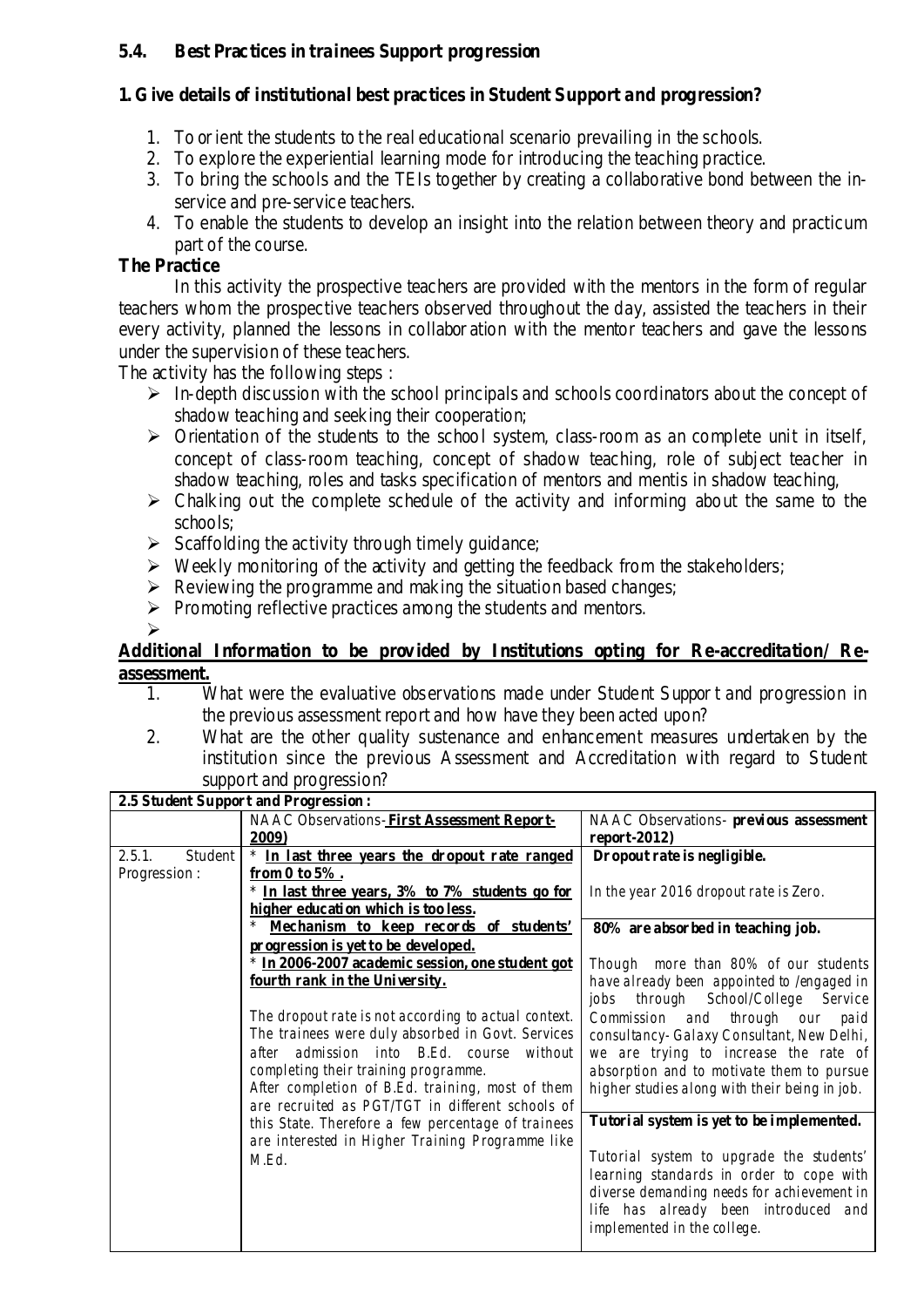| 2.5.2.<br>Student<br>Support:                                                                    | * Placement Cell is yet to be established.<br>Health centre facility is yet to be made<br>available for students and teachers.<br>* The campus is safe and secured.<br>* Informal academic & personal counseling is<br>provided to students.<br>Placement Cell in collaboration with National<br>Employment Exchange, Labour Department, Govt.<br>of West Bengal will be formed shortly. | Hostel facility for boys and girls.<br>Since 2004 the hostel facilities are available<br>for boys' & girls'.<br>Limited counseling facility is available.<br>The college has already widened the scope<br>of counseling facility to students to cope<br>with their personal, familial,<br>social,                                                                                                                                               |
|--------------------------------------------------------------------------------------------------|------------------------------------------------------------------------------------------------------------------------------------------------------------------------------------------------------------------------------------------------------------------------------------------------------------------------------------------------------------------------------------------|-------------------------------------------------------------------------------------------------------------------------------------------------------------------------------------------------------------------------------------------------------------------------------------------------------------------------------------------------------------------------------------------------------------------------------------------------|
|                                                                                                  | Health centre facilities have already been provided<br>for Trainees & Trainers through Student Health<br>Home, Dakshin Dinajpur, Balurghat.                                                                                                                                                                                                                                              | educational & sometimes racial problems<br>so that they find it easy to overcome them<br>and get on in life and society. Expert trained<br>teachers of the college and experts from<br>outside are invited to counsel students both<br>for their personal development & academic<br>progress. Paid consultancy named- Galaxy<br>Consultants provides counseling to students<br>in this respect.<br>Loan facility, free ship, scholarship yet to |
|                                                                                                  |                                                                                                                                                                                                                                                                                                                                                                                          | be provided.<br>Bank loan facilities and other facilities are<br>provided.                                                                                                                                                                                                                                                                                                                                                                      |
| 2.5.3<br>Student<br>Activities :                                                                 | $\ast$<br><u>Two students participated in State Level</u><br>sports events.<br>* Meager recreational facilities are available in<br>the college.<br>* Alumni association formed in 2006 is not very<br>active.                                                                                                                                                                           | <b>Students' council and Alumni association</b><br>are undertaking some activities.<br>Students' council & Alumni association took<br>active part in different activities and<br>development of the college.                                                                                                                                                                                                                                    |
|                                                                                                  | Recreational facilities are available as per NCTE<br>norms.<br>Several initiatives have been taken by the College<br>authority to make active the alumni association of<br>the college.                                                                                                                                                                                                  | Daily diaries are maintained by the<br>students.<br>Yes it is maintained and verified by<br>teachers.                                                                                                                                                                                                                                                                                                                                           |
|                                                                                                  |                                                                                                                                                                                                                                                                                                                                                                                          | Important birthday and anniversaries are<br>celebrated<br>conducting<br>by<br>cultural<br>programme.<br>The college observed important birthdays $\&$<br>anniversaries of the great men as per<br>academic calendar.                                                                                                                                                                                                                            |
| 2.5.4<br><b>Best</b><br>Practices<br>in<br>Student<br>Support<br>Progression<br>and<br>(if any): | The College is yet to develop best Practice<br>$\ast$<br>related to Student Support and Progression.<br>The College has developed a student welfare wing<br>to provide support in different ways to build their<br>careers and to establish them in society.                                                                                                                             | Personal Counseling by teachers.<br>Personal counseling by the faculty members<br>made in regular manner for higher<br>education, job opportunities etc.                                                                                                                                                                                                                                                                                        |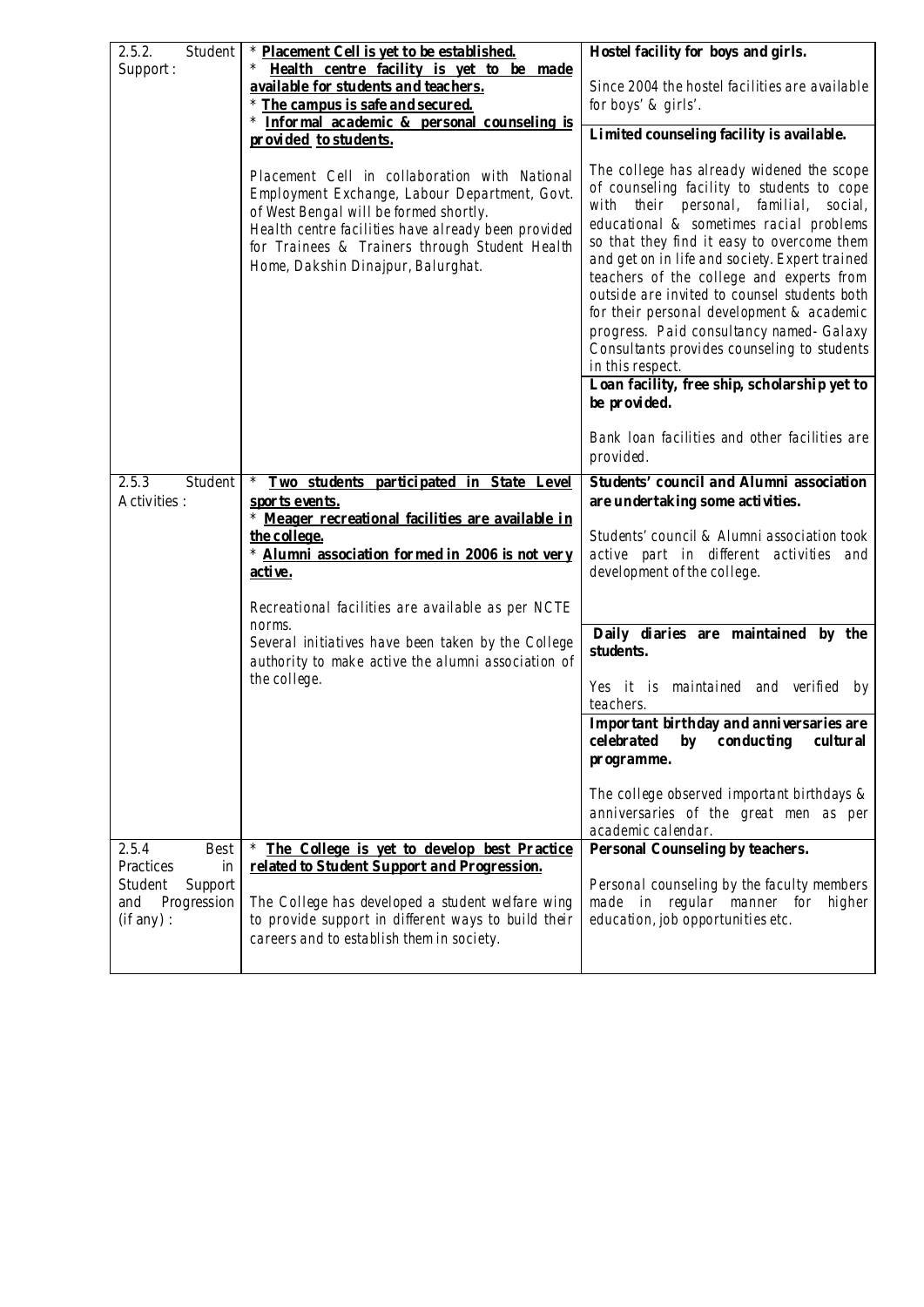# **Criterion VI: Governance and Leadership**.

## **6.1 Institutional vision and leadership.**

## **1. What are the institution's stated purpose, vision, mission and values? How are they made known to the various stakeholders?**

## **VISSION** :-

Balurghat B.Ed. College aspires to be nationally recognized as one of the premier institutions that offer to the society competent teachers who are humane, collaborative and multicultural in their outlook and to be globally adjudged as efficient and highly innovative disseminator of knowledge and expertise.

#### **MISSION** :-

To develop an understanding of academic content at a higher level by weaving  $21<sup>st</sup>$  century interdisciplinary themes into core subjects;

To develop learning and innovative skills among students and teachers;

To equip teachers and students with research-driven instructional practices;

To foster life skills and work place skills among students and teachers;

To empower teachers and students with knowledge, skills and attitude required to create inclusive and multicultural learning environments;

To instill among the students and teachers the civic virtues and the spirit of giving back to the society multifold.

To inculcate moral values and professional ethics in teachers and students.

To strengthen students' national spirit to achieve the goal of clean, corruption free nation.

The regulatory bodies of this college are the Governing Body of the college, University of Gour Banga and the Eastern Regional Committee, N.C.T.E, Bhubaneshwar . Among these regulatory bodies, the College Governing Body plays an interventionist role for proper management of the college both in academic and administrative perspectives. The members of the Governing Body are dedicated and committed persons in making this institution a good centre of teaching & training.

The college maintains good rapport with the schools for establishing healthy relationship where the B.Ed. trainees do their School Internship. In order to strengthen the college, the Authority invites the Headmasters & Headmistresses and Principals of these schools to its different academic and non-academic programmes. The college also keeps sound & healthy relationship with the members of the community and with those who are the men of missionary zeal and interest & spend their time, energy & resource for the educational development of their area. Besides, the college invites them into its academic & cultural programmes along with the guardians of the students.

## **2. Does the mission include the institution's goal s and objectives in terms of addressing the needs of the society, the students it seeks to serve, the school sector, education institution's traditions and val ue orientations?**

Yes, thee mission of the institution includes its goal and objectives in terms of addressing the needs of the society, the students it seek to serve the school sector, educational institution's tradition and value orientations.

## **3. Enumerate the top management's commitment, leadership role and involvement for effective and efficient transaction of teaching and learning processes (functioning and composition of various committees and board of management, BOG, etc.)**

For ensuring the top managements' commitment it can be highlighted that the management of the college in the form of Governing Body is vigilant for smoot h transaction of the teaching and learning process because propagation of education and training is the mission rather than the profession of the Governing Body of the college. Besides, the Governing Body exercises the following functions as commitment for the trainees.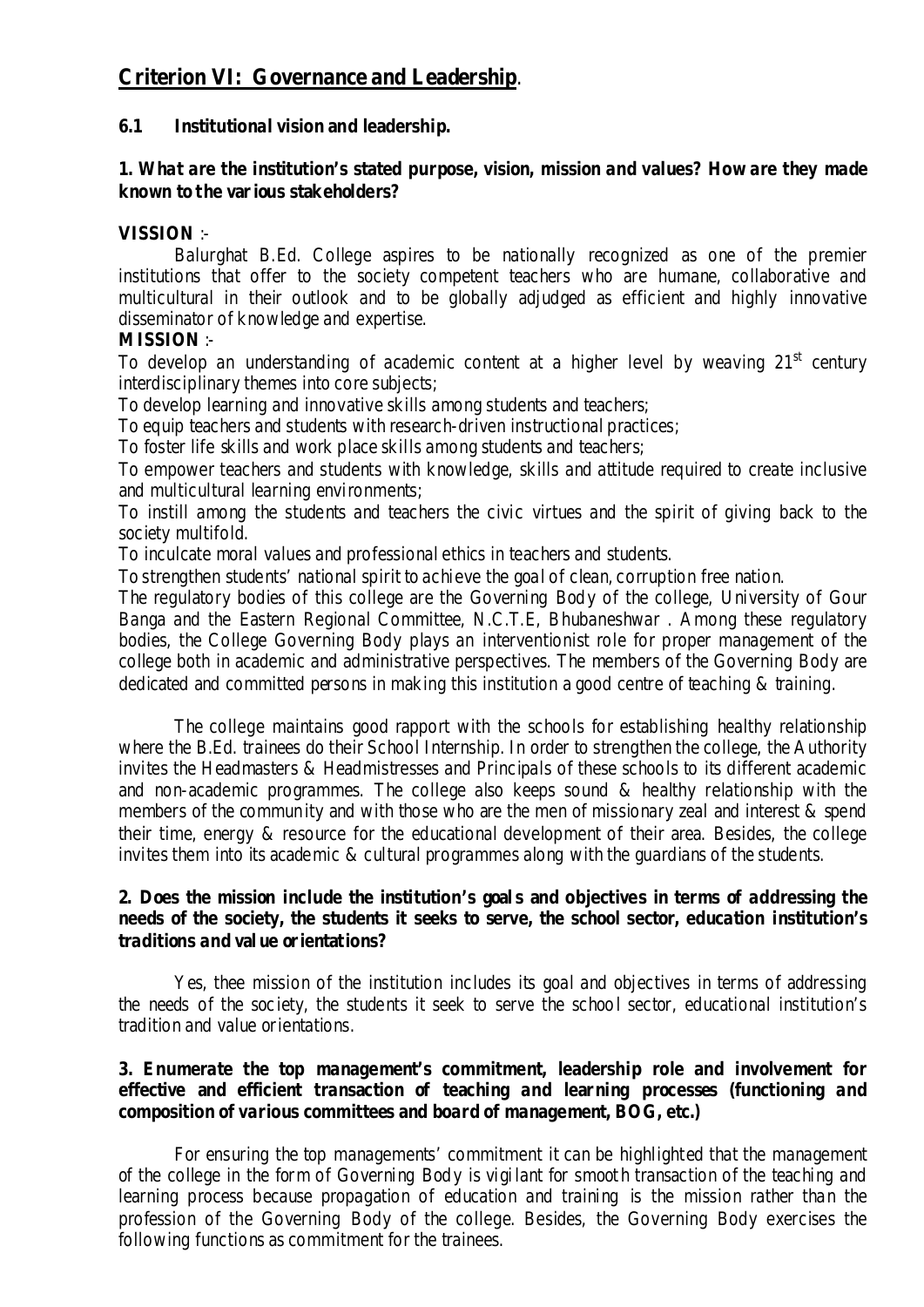a) Discussion of the Governing Body with the trainees regarding their learning progress, learning difficulties they are facing and facilities, needed for them in the form of canteen facilities, first-aid box facilities, placing trainees' complaint box for their silly problems.

b) The leadership role played by the secretary, Governing Body, as a visionary figure, the keen academic guidance given by the academic advisor as the academic leader is highly remarkable for the principal, faculty members, members of nonteaching staff and trainees for bringing smooth progress in the daily teaching learning transaction of the institution.

c) With getting a lot of expectation, assurance with hope from the Governing Body have formed the following committees in joint venture. These are:

(i) Academic committee, (ii)Admission committee, (iii)Time table committee, (iv) Library committee, (y) Examination committee, (yi) Cultural committee, (vii)Research and publication committee, (viii) Games & sports committee, (ix) Employment & career counseling cell, (x) Construction Committee (xi) Literacy committee, (xii) Cumulative record card committee, (xiii) Excursion committee, (xiv) Discipline committee, (xv) Seminar and workshop committee, (xvi) Community work committee, (xvii) Campus beautification & plantation committee, (xviii) Internal quality assurance cell, (xix) Development committee, (xx) Canteen  $\&$ Hostel supervision committee, (xxi) Finance committee, (xxii) Grievance redressal cell, (xxiii) Alumni Association Committee (xxiv) IQAC (xxv) Social service guild committee, (xxvi) Feed back analysis committee. ( xxvii) UGC fund utilisation committee (xxviii) NCTE relating committee ( xxix) purchase committee (xxx) Anti rigging Squad (xxxi) Sexual harassment cell) (xxxii) Women workers welfare cell (xxxiii) Medical cell

These committees have been formed by them keeping the purpose of bringing total development of teacher trainees both in their scholastic and non-scholastic perspectives.

## **4. How does the manage ment and head of the institution ensure that responsibilities are defined and communicated to the staff of the institution?**

The Management is not directly involved in assigning responsibilities to the staff members. This job is performed by the principal as follows:

- 1. Identifying suitable faculty for the given portfolio at the beginning of the year and allotting the portfolio to the faculty members;
- 2. Orienting the faculty to their portfolio related job specifications;
- 3. Helping them to prepare the annual plan of their portfolio;
- 4. Discussing the plan in the staff meeting;
- 5. Period ical monitoring and reviewing of the implementation of the plan;
- 6. Assessing the faculty performance on the bases of the job performance;
- 7. Providing feedback to the faculty on the completion of the plan.

## **5. How does the manage ment/ head of the institution ensure that valid information (from feedback and personal contacts etc.) is available for the management to review the activities of the institution?**

The principal ensures the availability of the valuable information about the college activities for the management through the following:

- Regular communication about the college activities to the management;
- Presentation of the action taken reports during the G.B and IQAC meetings;
- Submission of the Annual Quality Assurance Report to the management;
- Submitting of the academic audit report to the management as and when conducted.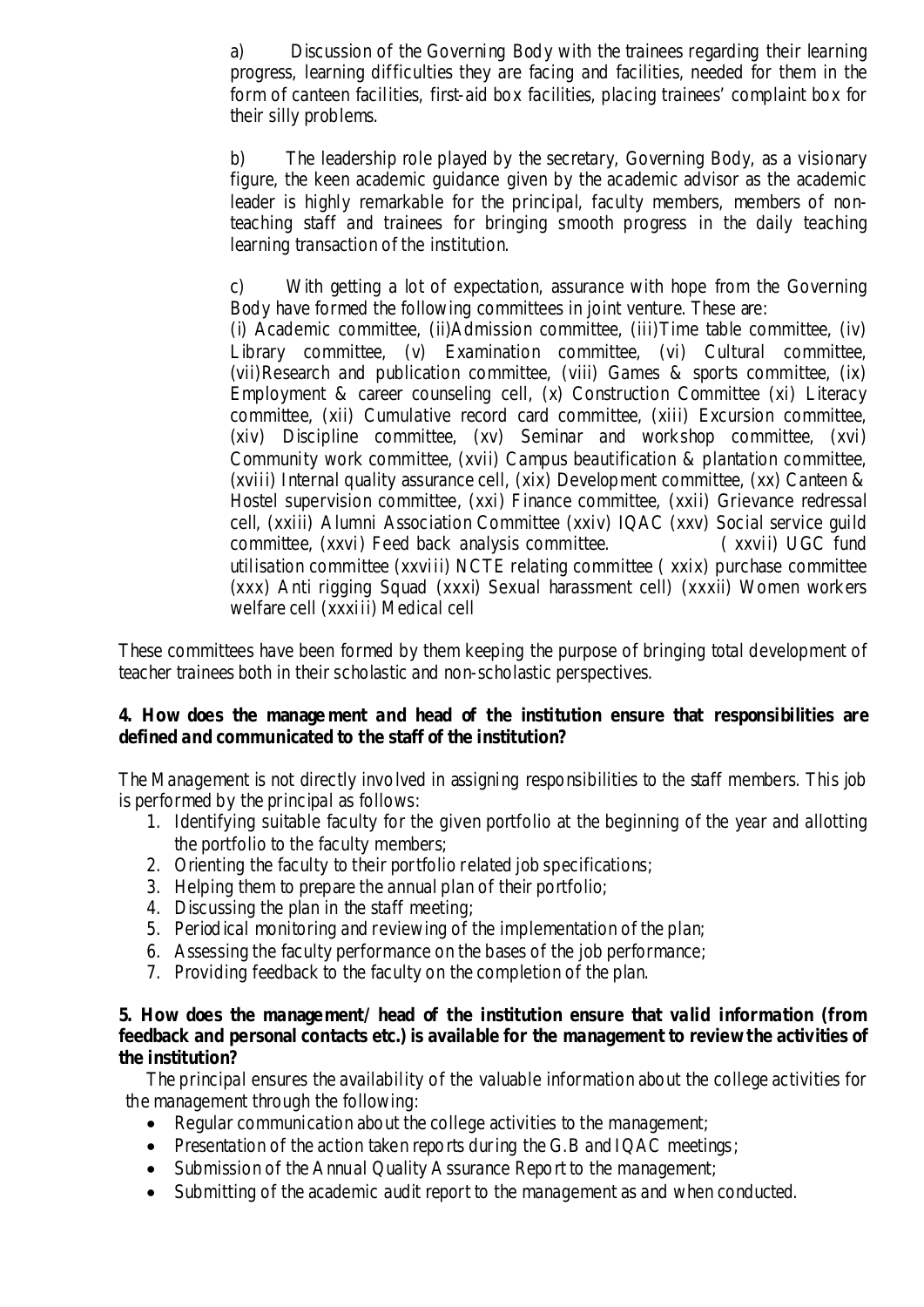## **6. How does the institution identify and address the barriers (if any) in achieving the vision/ mission and goa ls?**

The barriers in the way of the achievement of the vision and missions are identified by:

- Regular staff meetings;
- Annual Quality Assurance Report (AQAR);
- Feedback from various stakeholders.

These barriers are addressed by:

- Thorough discussion in the staff, IQAC and G.B. meeting.
- Taking suitable and timely action for the removal of these barriers.

## **7. How does the management encourage and support involvement of the staff for improvement of the effectiveness and efficiency of the institutional processes?**

The management encourages and suppor ts the invo lvement of the staff for improvement of the effectiveness and efficiency of the institutional processes by ensuring the staff participation in the decision making bodies like G.B. and IQAC.

## **8. D escribe the leadership role of the head of the institution in gove rnance and manage ment of the curriculum, administration, allocation and utilization of resources for the preparation of students.**

The President, being the executive head of the management, discusses with the Principal and both the members of teaching and non-teaching staff for development of curriculum in the form of giving suggestions and constructive remarks on it, to help the principal for smooth administration of the college. Besides, the President of the management discusses with the members of the Governing Body for the allocation of resources to be utilized by the institution for the preparation of trainees.

#### **6.2. Organizational Arrangements**

**1. List the different committees constituted by the institution for management of different institutional activities? Give details of the meetings held and the decisions made, regarding academic management, finance, infrastructure, faculty, research, extension and linkages and examinations during the last year.**

For management of different institutional activities the institution has formed 33 (thirty three) committees covering academic management, finance infrastructure, Faculty, Research, Examination etc. Meetings of the committees made by the institution held meeting/ discussion regularly according to Balurghat B.Ed. College Trust rule.

## **2. Give the organizational structure and the details of the academic and administrative bodies of the institution.**

The academic committee, admission committee, discipline committee, development committee, finance committee, staff-association, staff council are the academic and administrative bodies of the institution. The President of the Governing Body is the Chairman of the finance committee and the Principal of the college functions as the ex-officio chairman of different committees.

#### **3. To what extent is the administration decentralized? Give the structure and details of its functioning.**

The administration of the institution is de-centralized through formation of different committees comprising the chairman, the secretary, the principal, senior faculties, dynamic faculties and non-teaching staff as its members. Any discussion relating to any matter of the college is subject to be discussed in the concerned committee.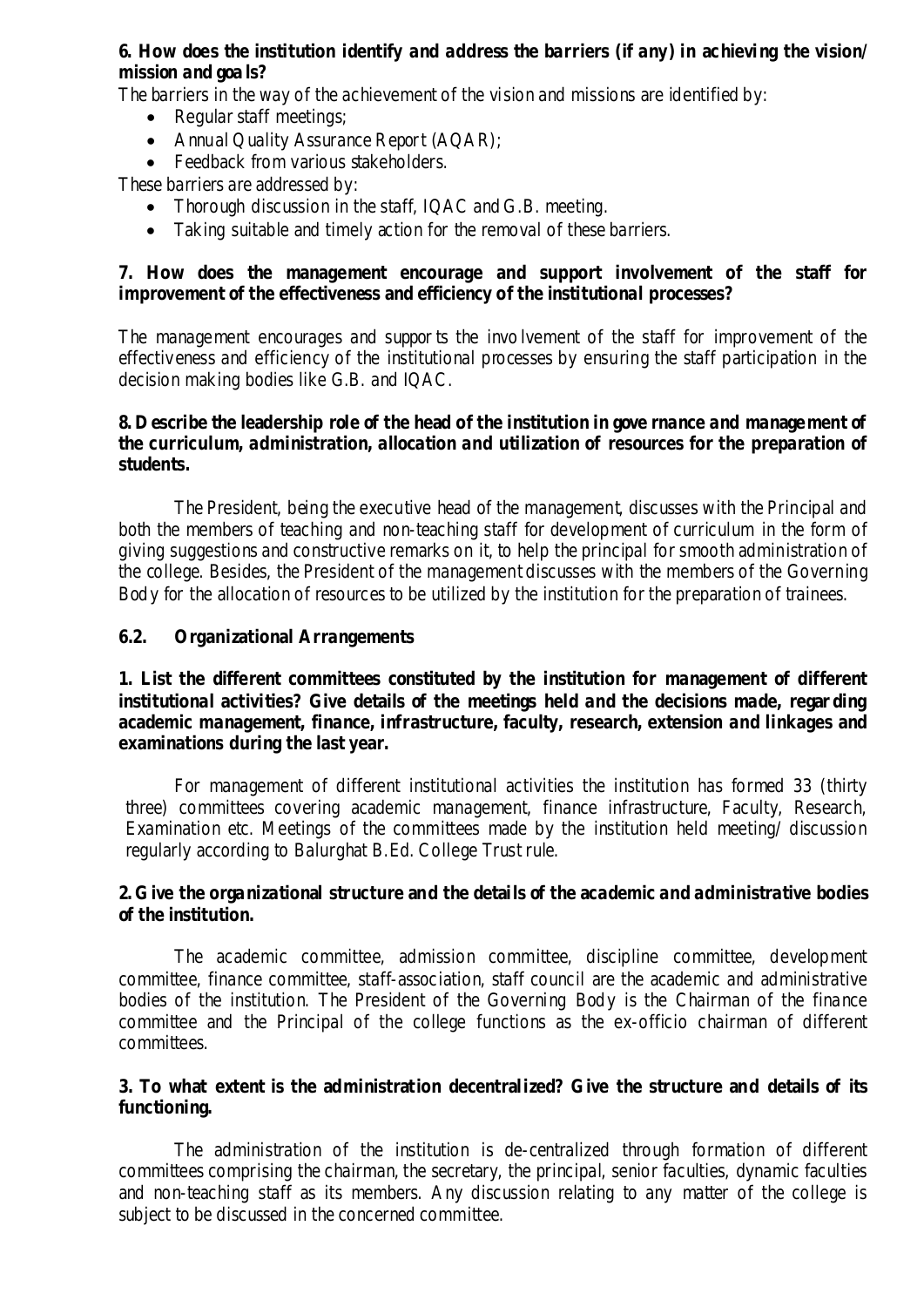## **4. How does the institution collaborate with other sections/ departments and school personnel to improve and plan the quality of educational provisions?**

The institution, in collaboration with the school, village panchayats conducts the curricular and co-curricular activities to the partial fulfillment of the requirements of B.Ed. degree. For ensuring qualities in teaching practice work of the trainees the institution uses to give a letter of request to the concerned schools for allowing their subject teachers to observe the teaching of the teacher-trainee.

## **5. Does the institution use the various data and information obtained from the feedback in decision-making and performance improvement? If yes, give details.**

The feedback in decision making and performance improvement form the basis of the Management activity of the college . In rotation to decision making, all decision should be taken unanimously by all the employees of the college. For performance improvement the remedial measured must be taken as these are suggested in the light of learning difficulties identified among the students.

## **6. What are the institution's initiatives in promoting co-operation, sharing of knowledge, innovations and empowerment of the faculty? (Skill sharing across departments' creating/ providing conducive environment).**

The institution takes initiative by conducting seminars, workshops community programmes, research work and project relating to community problems. In this way the institution takes necessary measures to promote co-operation, to share knowledge, to innovate and empower the faculties.

#### **6.3 Strategy Development and Deployment-**

#### **1. Has the institution an MIS in place, to select, collect align and integrate data and information on academic and administrative aspects of the institution?**

Yes, the institute has an MIS which is utilized for generating various reports to be sent to the Management, University, NCTE & NAAC. This MIS is categorized as :-

#### a) **Administrative uses of MIS**

- Downloading the information from internet vis-à-vis admission policies, new rules and regulations, etc;
- Generating and maintaining admission records;
- Generating merit lists for admissions;
- Maintaining database about the faculty;
- Generating Financial accounts;
- Maintaining doc uments related to infrastructure;
- For general correspondence with University, Management;
- Analyzing feedback forms;
- Generating annual budgets, students profile;
- Generating and maintaining attendance reports.

#### b) **Academic uses of MIS**

- Preparing student records for various purposes (Roll Numbers, method list, School Internship list etc);
- Using Google drives, Google forms, Google classrooms and other online software for spreading, managing and retrieving information;
- Preparing Circulars (for exams, Practice teaching lessons etc.);
- Preparing Notices for academic activities;
- Using Library Software;
- Retrieving information for preparing IQAC reports seminars and other reports;
- Preparation of instructional material;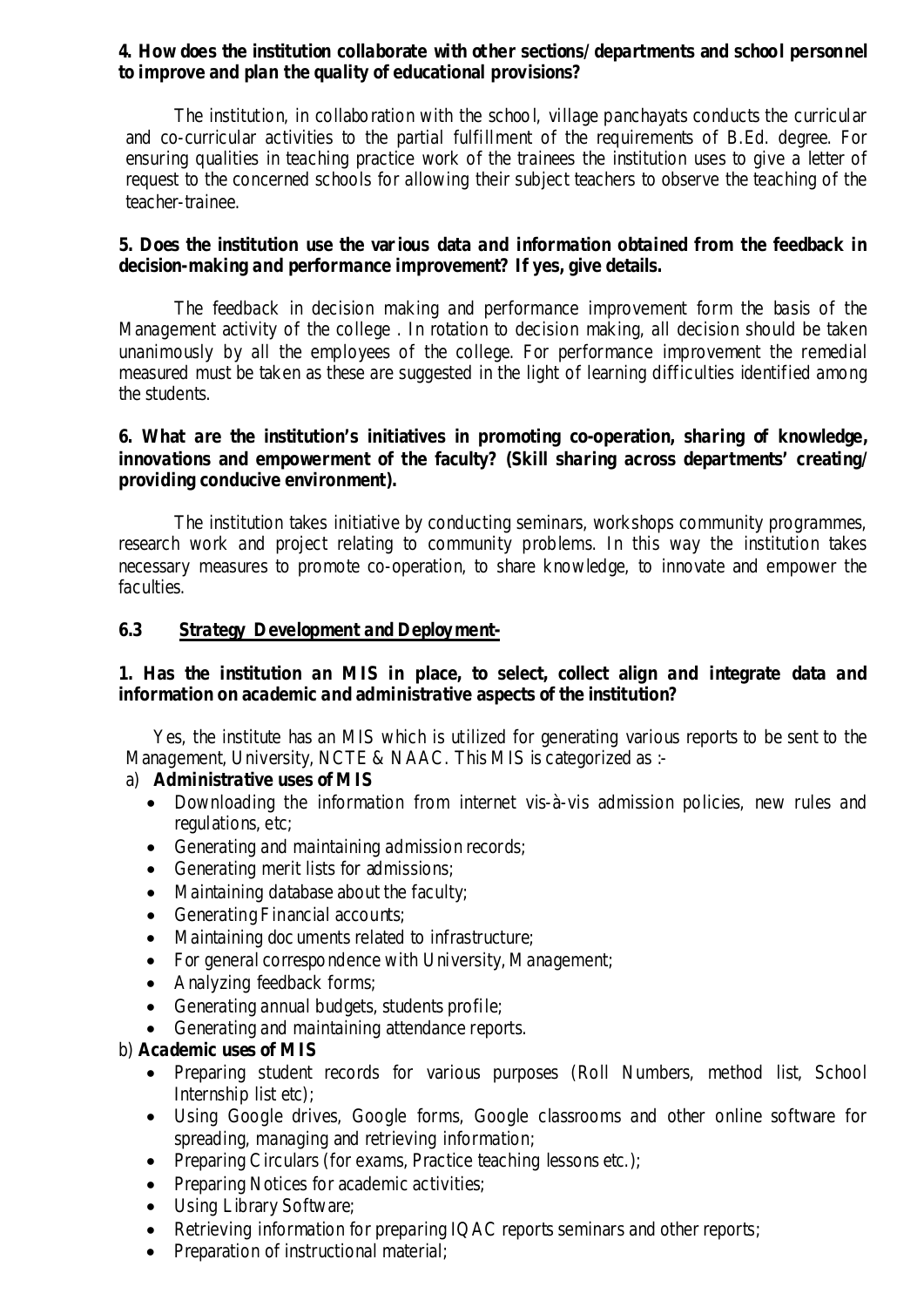## c) **uses of MIS for Examination and Evaluation**

- Preparing question papers in English & Bengali.
- Preparing question bank and model answer vis-à-vis Tutorials;
- Preparing Marks lists;
- For maintaining a database of Internal Assessment;
- Analysis of Examination Results;
- Rank wise Sorting of Students' Results;

## **2. How does the institution allocate resources (human and financial) for accomplishment and sustaining the changes resulting from the action plans?**

The institution allocates both human and financial resources for accomplishment and sustenance of the changes resulting from the action plans through as semblance of Governing Body, staff council and staff association meetings in this regard.

## **3. How are the resources needed (human and financial) to support the implementation of the mission and goa ls, planned and obtained?**

The physical and human resources are utilized by assigning duties to faculty members having ability, efficiency, experience and attitude to do the work best and allocating financial resources as per requirement for the smoot h implementation of the missions and goals, planned and obtained.

## **4. Describe the procedure of developing academic plan. How are the practice teaching schoolteachers, faculty and administrators involved in the planning process?**

The academic planning is guided by the mission is done to achieve the course objective and promote an all-round development of institution. Academic Plans for all the courses are prepared before the commencement of the Academic year.

The procedure of developing academic planning is as follows:

- The staff meeting is called for preparing the academic plans. The academic plan is developed in coherence with the academic plan of the University and the schedules of the School Internship P rogramme.
- The faculty at the beginning of the academic session personally inspect school internship to acquaint themselves with the schedules of the schools, their needs and their academic calendar.
- Planning for school internship is done keeping in mind the schedules of the school and B.Ed. curriculum. At least 60 learning designs should be delivered (duly prepared and approved learning design by the Teacher Educators).
- The timeslots for the commencement of the semester, admission and examinations are identified and acquaints the student teachers with the overall working of the school to make them fit to conduct themselves in all activities of the school.
- Initially the number of teaching and non-teaching days is counted and holidays are marked in the calendar. The teaching days are then divided as per the credit requirements of each pedagogy of school subject and finally the plan is prepared;
- This is followed in the planning for the curricular and the co-curricular activities;
- The requirements of various committee members and the time slot required by them are taken into consideration. The Principal participates in the development of academic plans. The administrators are informed through e-mails. It is also uploaded on the website;
- Sufficient time spaces are kept for organizing development activities, seminars and workshops;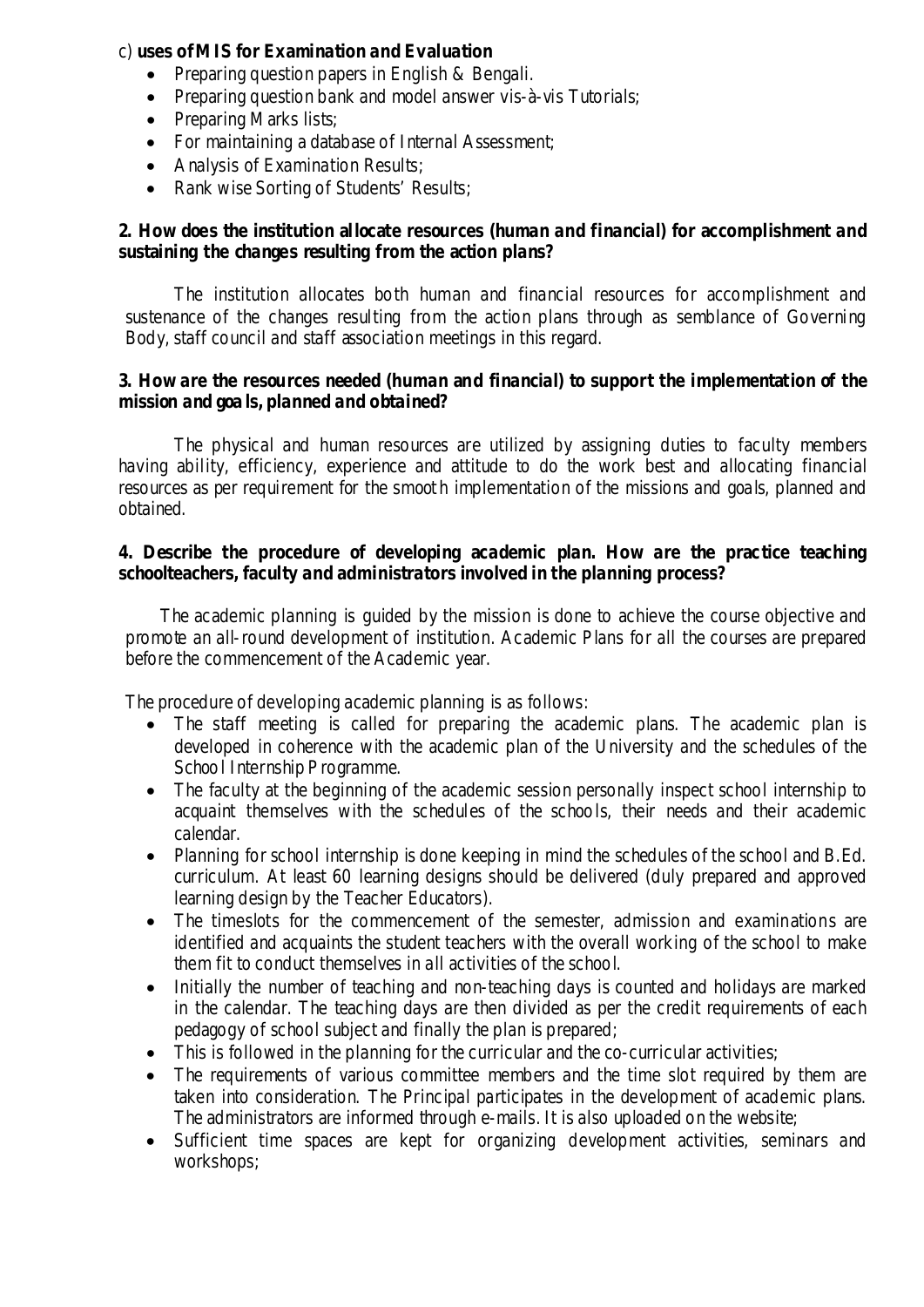## **5. How are the objectives communicated and deployed at all levels to assure individual employe e's contribution for institutional development?**

The institution has clear vision and mission which displayed in office notice board as well as in prospectus of the college and on the website.

The teaching and non-teaching staff together was teamed in a session wherein the teaching staff had to orient the non-teaching staff regarding each of the mission goals and made them analyze and come out with action plans as to how they would strive to contribute their bit towards achievement of the mission goals.

The Principal time and again refers to the vision and mission in staff meetings, interactions with non teaching staff as well as with students, parents and alumni during formal interactions with them.

> In the general body meeting of all employees of the college, the objectives of the institution at all levels are communicated to the employees in which their duties as contributions to development of the institution are assigned with the purpose of doing the work co-operatively to boost the team spirit of all concerned.

## **6. How and with what frequency are the vision, mission and implementation plans monitored, evaluated and revised?**

- In 2014 the institution has revised its vision and missions in keeping with changing global educational scenario to evolve SMART goals.
- The institution plans annually its programs and activities based on the institutional goals and objectives in the form of annual action plan;
- The implementation of the action plans are monitored by the principal and the faculty once in a semester through feedback from the stakeholders;
- These feedbacks are compiled and analyzed to identify the gaps. Strategies for bridging the gaps are identified. These strategies are integrated in subsequent plans;
- The annual plan is reviewed at the end of the year and effectiveness of its completion is analyzed based on reflective reports of every activity and portfolio;
- Program evaluation by the alumni is also done;
- At the end of the year, the institute decides on goals for the subsequent academic year which are stated in the action plan part of the AQAR;
- The IQAC monitors the overall achievement of the implementation plans.

# **7. How does the institution plan and deploy the new technology?**

- Teachers are encouraged to prepare session plans using latest technological methodologies
- Teachers are using Google classrooms, Wiz-IQ and blogs for asynchronous interactions;
- Students during practice teaching use smart boards, YouTube, movie maker, digital story telling etc;
- Students have to mandatorily give ICT based lessons and prepare a ICT enabled teaching aid which is to be submitted to the institution:

## 6.4 **Human Resource Management**

## **1. How do yo u identify the faculty development needs and career progression of the staff?**

The institute recognizes the faculty development needs and career progression of the staff through the following;

- SWOC analysis if done individually by faculty members and discussed in staff meetings;
- The faculty do their self-appraisal and provide constructive feedback regarding their needs.
- The faculty is continuously encouraged by the management to undertake research and/or further studies. The faculty is given ample freedom to decide on the areas of major/minor research themselves and are constantly suppor ted by the Principal;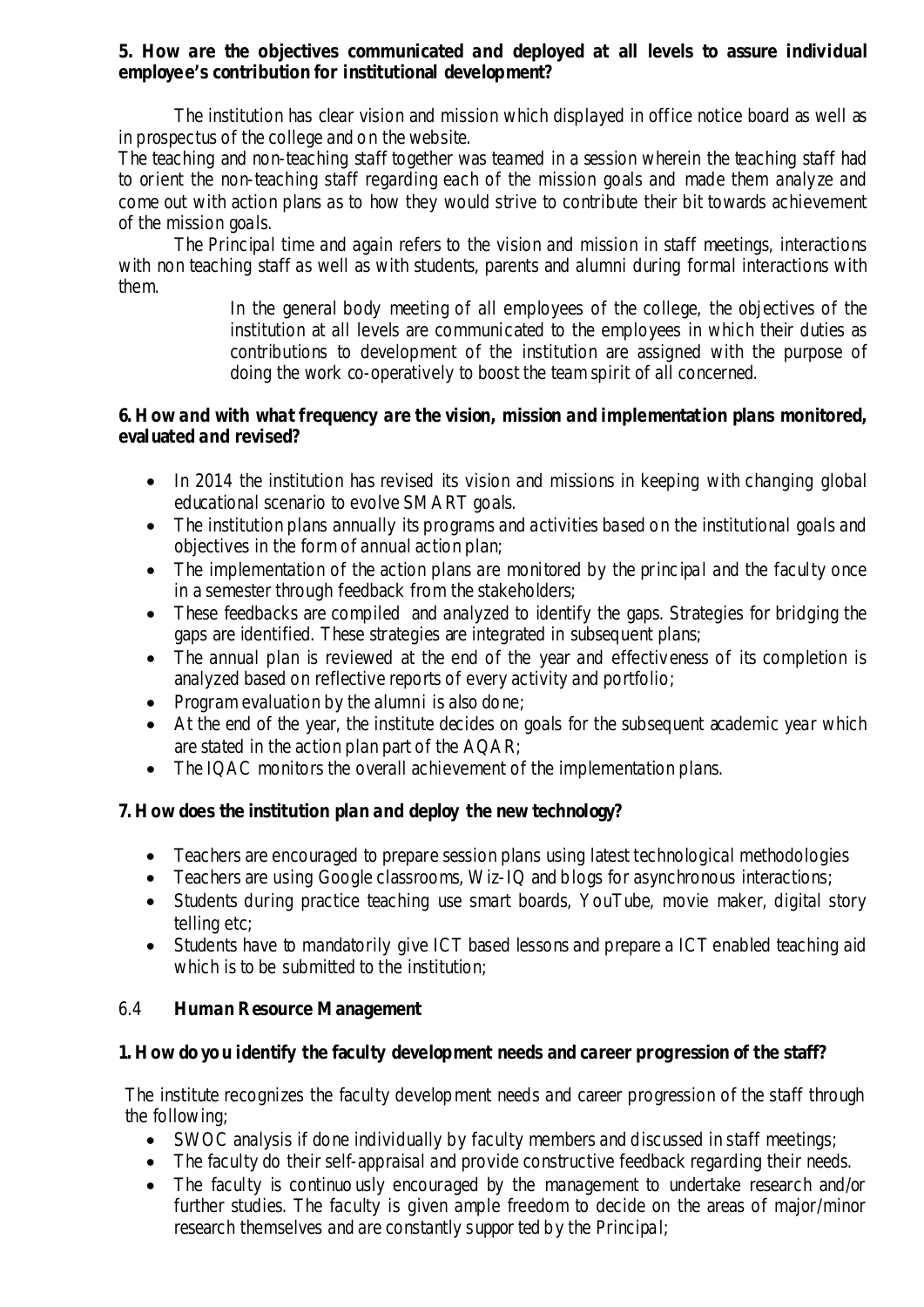- The faculty regularly come forth with their need to attend specific training programs/ workshops/ seminars being held both nationally and internationally and they are being financially and academically supported for the same;
- The institute also sends faculty for refresher courses and or ientation courses.

## **2. What are the mechanisms in place for performance assessment (teaching, research, service) of faculty and staff? (Self-appraisal method, comprehensive evaluations by students and peers) Does the institution use the evaluations to improve teaching, research and service of the faculty and other staff?**

Student's appraisal of teachers, principal's appraisal and peer evaluation are also done to evolve a 360 degree appraisal of performance of teachers and non-teaching staff;

Each faculty member maintains the evaluation of each instructional session by students in the prescribed format;

- **SWOC analysis (Strength, weakness, opportunities and challenges) :** is do ne individually by each faculty members. On the basis of this portfolio allocation and training needs are decided;
- **Academic and session plans** : the teaching faculty generates these plans in the beginning of the year which are put on institutional website for reference. Periodically assessment is done regarding the following of these plans;
- **Self appraisal** : is do ne by the faculty in terms of the goals set by them in the beginning of the academic year and the extent to which they could successfully achieve them. The faculty is given academic support for improving their performance based on their evaluation.
- **Daily Log books**: After completion of every teaching session, the teachers also record it in their printed log books which mention the details like topics taught, strategies used, and number of students absent/present. Students also write their feedback regarding the session in these log books which are duly signed by them. These reflective comments do help the faculty members to bring changes in their job performance;
- **Students' Appraisal of Teachers** : Students are given after every semester, appraisal forms wherein they evaluate the faculty in various contexts, the courses taught and their overall opinions along with suggestions.
- **Mid -Term Monitoring**: is done after the completion of the internal assessment and on basis of it as well as feedback from the grievance cell and proctorial sessions. All this helps the institution to take appropriate decisions with respect to faculty development and transformations in policies and procedures.

## **3. What are the welfare measures for the staff and faculty? (Mention only those which affect and improve staff well-being, satisfaction and motivation)**

- Only the teaching & non-teaching staff members having gross salary below 21,000/- are provided ad hoc-bonus and incentive.
- Organizing English speaking program for non-academic staff as well as giving them frequent training on technology usage;
- Medical allowance, uniform and washing allowance for non- teaching staff.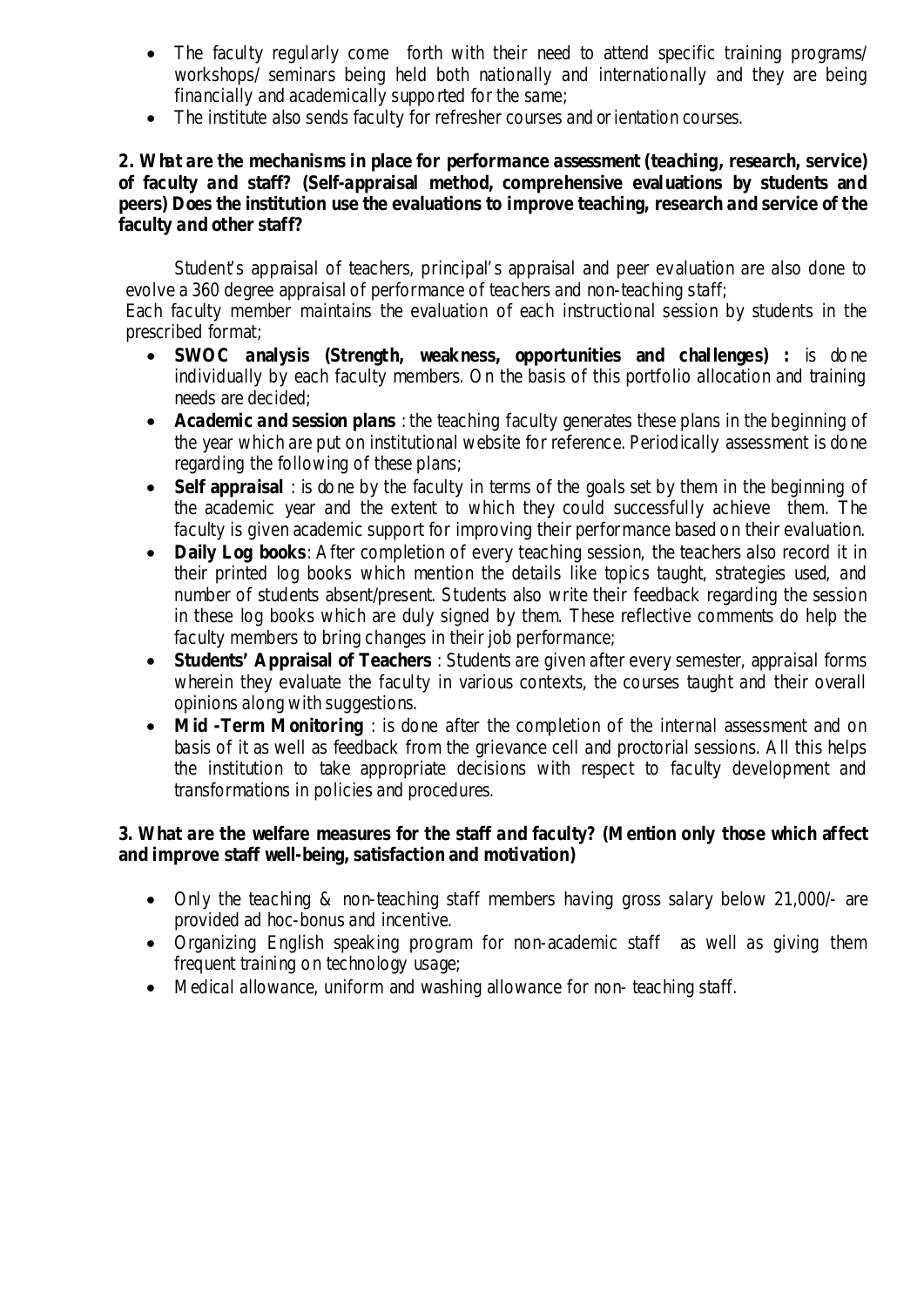#### **4. Has the institution conducted any staff development programme for skill up-gradation and training of the teaching and non-teaching staff? If yes, give details.**

The Institution has sent and is also sending the teaching and non-teaching staff for attending training and orientation programme for the up- gradation of their skills.

- In the year 2014-2015 the institution conducted staff development programme and the brief abstract is furnished below :
	- a) Computer training in the use of Google drive and personality development programme for Non-teaching staff.
	- b) Faculty Development Programs on innovative teaching practices like active learning, critical thinking, cooperative and collaborative learning, catering to diverse learning needs for faculty members.
	- c) Training for handling fire extinguisher for non-teaching staff.
	- d) Smoo th office administration.

**5. What are the strategies and implementation plans of the institution to recruit and retain dive rse faculty and other staff who have the desired qualifications, knowledge and skills (Recruitment policy, salary structure, service conditions) and how does the institution align these with the requirements of the statutory and regulatory bodies (NCTE, UGC, University etc.)?**

The strategies and implementation on plans of the institution in recruitment and retention of diverse faculties and other staff having desired qualifications, knowledge and skills have been done and are being done keeping conformity with the recruitment policy, salary structure and service condition as per the guidelines and requirements of the statutory and regulatory bodies, i.e. NCTE, and State Govt..

## **6. What are the criteria for employing part-time/Ad-hoc faculty? How are the part-time/Adhoc faculty different from the regular faculty? (E.g. salary structure, workload, specializations).**

The part-time/ Ad-hoc faculty are selected and engaged of the basis of their requisite qualifications , professional trainings and experiences relevant to the subjects on contractual basis with importance given for maximum benefit for the teaching learning process of the college.

The regular teachers are engaged for a full session and their regular timely attendance as per norms of rules are mandatory while the part-time / Ad-hoc faculty are engaged only to take assigned classes for limited periods on limited days, though the basic requisite qualifications are identical in both cases.

## **7. What are the policies, resources and practices of the institution that support and ensure the professional development of the faculty? (E.g. budget allocation for staff development, sponsoring for advanced study, research, participation in seminars, conferences, workshops, etc. and supporting membership and active involvement in local, state, national and international professional associations).**

The institution has made the policies with allocation of resources for ensuring professional development of the faculties. For this, there is budget allocation for staff development in the form of getting study leave for higher studies and research, participation in seminars, conferences and workshops etc. at the local ,national and international level and the participating faculty are also provided with possible and permissible support.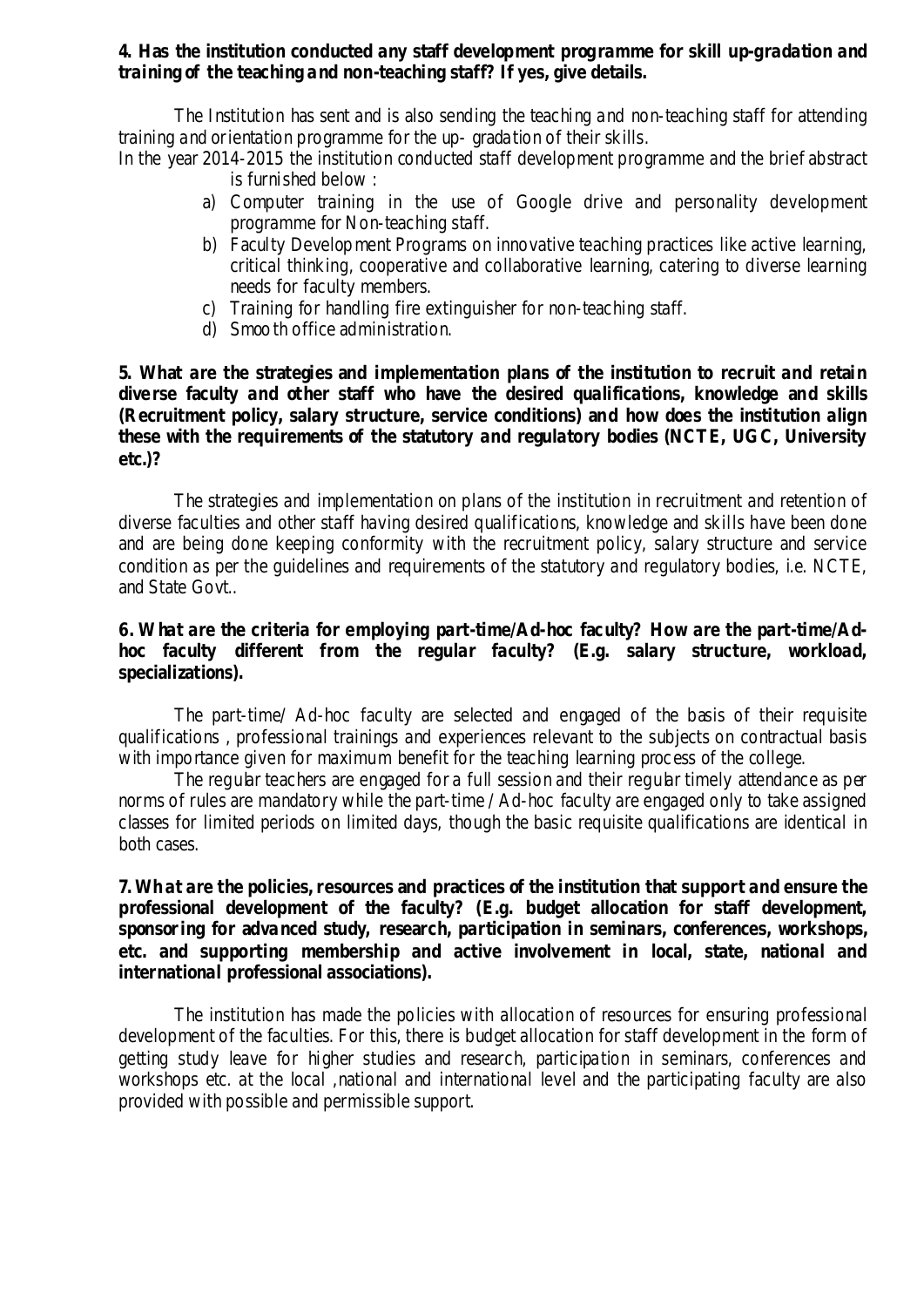## **8. What are the physical facilities provided to faculty? (Well-maintained and functional office, instructional and other space to carry out their work effectively).**

Ample physical facilities with proper maintenance have been given to the faculties for their seating arrangements comfortably, keeping official and instructional records as well as doing their works smoothly.

The institute provides the following physical facilities to the faculty :

- A spacious and separate staff room for staff members. The staff room also has essential facilities like comfortable chairs, tables, lockers, computer with LAN and internet, and notice board;
- Provision for separate washrooms and clean, hygienic water.
- AC computer laboratory with numerous computers with internet connection;
- LCD projector and computer facilities;
- Smart Class with Video conference facility;
- Printer for usage;
- AC Library with internet facility, reprographic and printer machine;

## **9. What are the major mechanisms in place for faculty and other stakeholders to seek information and/or make complaints?**

The major mechanisms adopted by the institution in place for faculty and other stakeholders to seek information or getting complaints are;

> College Notice Board. College Bulletin Board. Keeping ex-students as members of governing body. Guardian-teacher meeting. College prospectus. Grievance redressal committee and students can drop their grievances in drop box which are suitably addressed. The managements actively seek all information timely from the Principal regarding the work progress in college.

## **10. Detail on the workload policies and practices that encourage the faculty to be engage d in a wide range of professional and administrative activities including teaching, research, assessment, mentoring, working with schools and community engagement.**

- NCTE norms are adhered to in terms of number of working hours per week, distribution of work to lecturers, readers and the principal;
- Even distribution of work and periodically monitoring of work load of staff. Staff handling a particular portfolio also gets assistance from other faculty members who are co- in -charge. In this way the work load is shared;
- Compensating for the workload if one is allotted more time consuming activity like school internship;
- All the teacher educators are involved in visiting the internship schools for supervising school internship programme and at least 60 lessons of the student-teachers and one month teaching internship meant for the  $2<sup>nd</sup>$  semester.
- Allotting the workload as per the competencies of the staff.
- Providing equal opportunities to all staff members to participate in workshops and seminars and paper presentation.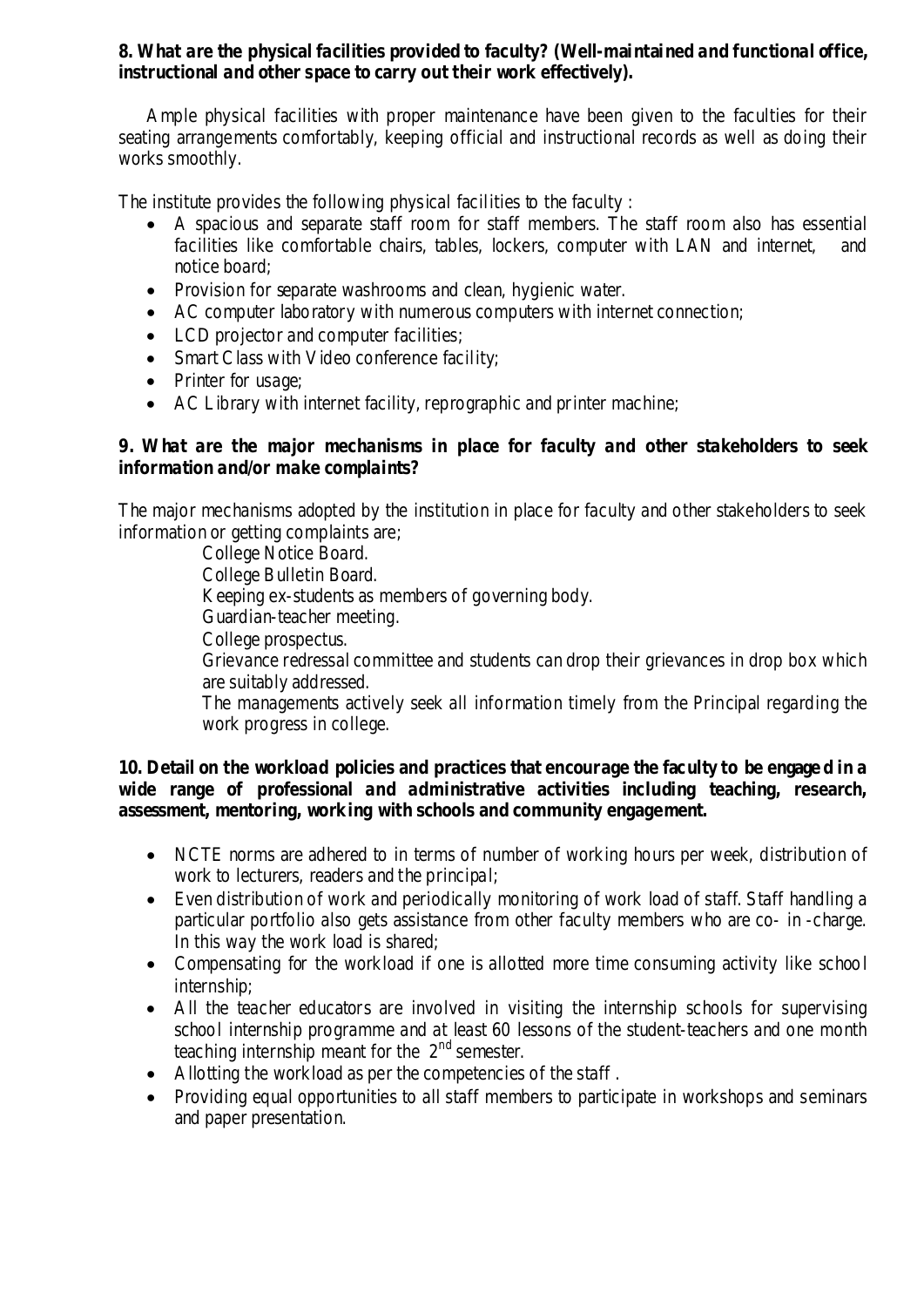#### **11. Does the institution have any mechanism to reward and motivate staff members? If yes, give details.**

The institution is trying to reward and motivate the staff in connection with the improvement and systemization of office performance and activity to ensure administrative discipline and transparency.

#### **6.5 Financial Manage ment and Resource Mobilization:**

## **1. Does the institution get financial support from the gove rnment? If yes, mention the grants received in the last three years under different heads. If no, give details of the source of revenue and income generated.**

No, the institution does not get any financial support from the Govt. for its functioning, because this is a self-financing B.Ed. College. The only sources of revenue and income are generated from Government fixed fees collected from trainees.

This year our college is included in the list of UGC recognized colleges under 12(B) under UGC Act 1956. This has brightened our prospect to receive financial assistance from the UGC.

## **2. What is the quantum of resources mobilized through donations? Give information for the last three years.**

There is no quantum of resource mobilized through donations.

## **3. Is the operational budget of the institution adequate to cover the day-to-day expenses? If no, how is the deficit met?**

There is operational budget approved by the Governing Body for maintaining for annual expenses within limit of budgetary provision. The college prepares its budget very carefully within its limited generated fund but the practical expenditures for the overall development of the college often entails deficit and if the college receives financial assistance from the UGC and / Government, it can provide more support for teachers achievement performance programme and college infrastructure development programme.

## **4. What are the budgetary resources to fulfill the missions and offer quality programs? (Budget allocations ove r the past five years, depicted through income expenditure statements, future planning, resources allocated during the current year, and excess/ deficit)**

Budgetary resources of the institution as stated above are somehow to fulfill the missions and quality programme, though the college often faces financial hardship.

## **5. Are the accounts audited regularly? If yes, give the details of internal and external audit procedures and information on the outcome of last two audits. (Major pending audit paras, objections raised and dropped).**

Yes. The accounts are regularly audited both internally and externally on regular basis by a recognized Chartered Accountants Firm.

#### **6. Has the institution computerized its finance management systems? If yes, give details.**

The financial management system of the institution is partly computerized and partly manual.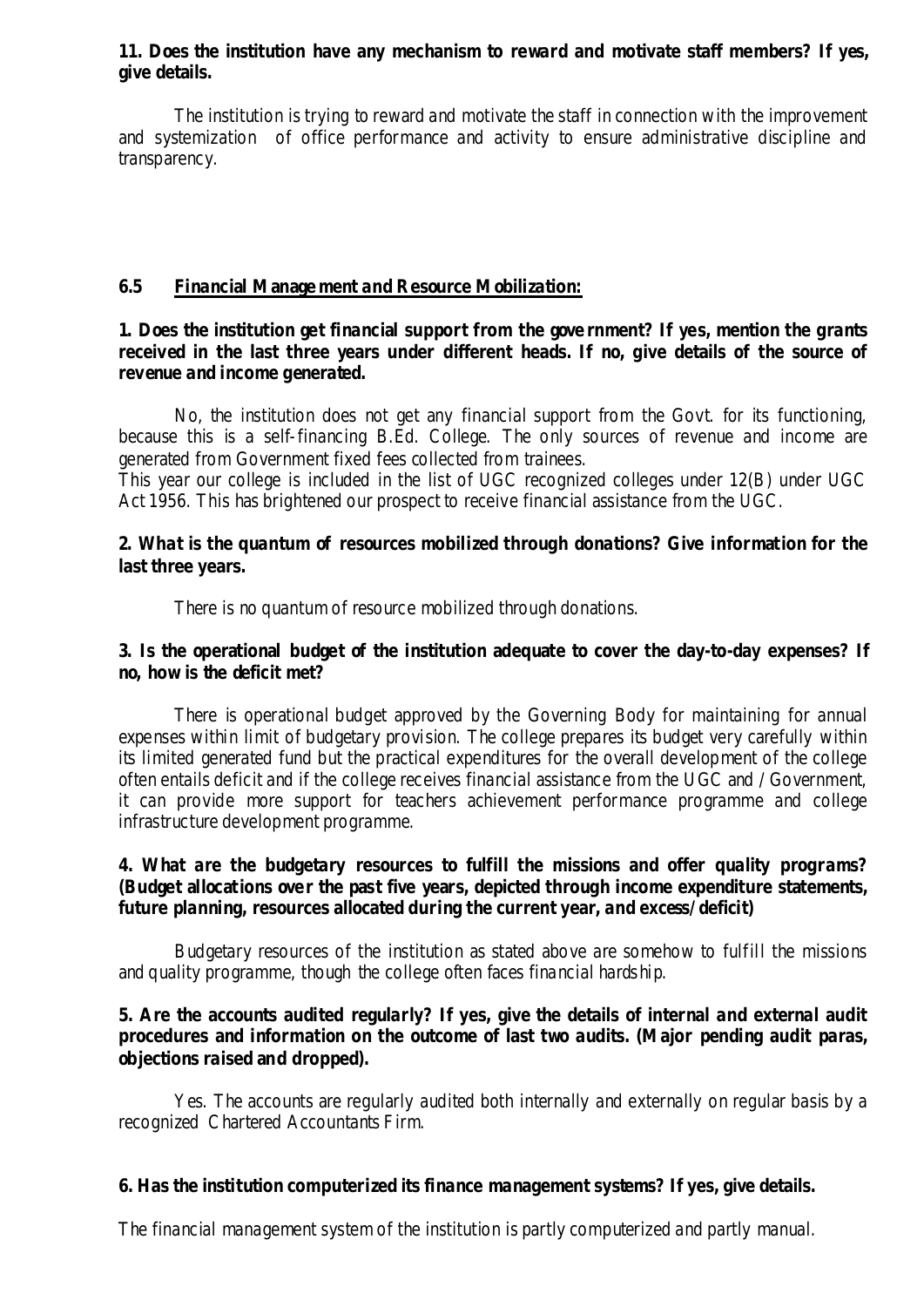## **6.6 Best Practices in Gove rnance & Leadership**

## **1. What are the significant best practices in Gove rnance and Leadership carried out by the institution?**

The best practices that are significant in governance and leadership are carried out by this institution are:

- a) To implement the educational plans and programmes as per the vision, mission an values framed and followed by it.
- b) To assemble the members of the Governing Body and Trust in meeting to look into various developmental plans and look after the proper functioning of college in every respect.
- c) The practice of sending staff members for attending seminars workshops and conferences organised at State, National & International levels followed.
- d) To give scale of pay to its different categories of employees who are in regular service as per State Govt. norms.
- e) Formation of different committees for smooth running of the institution.

## **Additional Information to be provided by Institutions opting for Re-accreditation/ Reassessment**

- 1. What were the evaluative observations made under governance and Leadership in the previous assessment report and how have they been acted upon?
- 2. What are the other quality sustenance and enhancement measures undertaken by the institution since the previous Assessment and Accreditation with regard to Governance and Leadership?

| 2.6 Governance and Leadership: |                                                         |                                             |
|--------------------------------|---------------------------------------------------------|---------------------------------------------|
|                                | NAAC Observations-First Assessment Report-              | NAAC Observations- previous assessment      |
|                                | 2009)                                                   | $report-2012)$                              |
| 2.6.1 Institutional            | * The College has a clear vision.                       | Vision, Mission and objectives are clearly  |
| vision and                     | * Role of Faculty in decision making is not clear.      | <i>stated</i>                               |
| Leadership                     | * An effective academic leadership is not visible.      | Yes, the college has clear vision, mission  |
|                                |                                                         | and objectives to achieve.                  |
|                                | The College authority has taken active measures to      |                                             |
|                                | improve and upgrade decision-making faculty in          | College is governed by Balurghat B.Ed.      |
|                                | the teaching staff in respect of effective              | <b>College Trust</b>                        |
|                                | implementation of teaching-learning activities in       | The college is governed and managed by      |
|                                | the college.                                            | Balurghat B.Ed. College Trust.              |
|                                | New appointment of teaching staff in the college is     |                                             |
|                                | believed to lend an effective academic leadership.      |                                             |
| 2.6.2                          | Governing Council of the College has<br>*               | Trust has constructed one governing         |
| Organizational                 | representation of Faculty members, Non-                 | board to look after the various activities. |
| Arrangements:                  | teaching staff and students.                            | The Trust formed Governing Body of the      |
|                                | The college functions through different<br>$\ast$       | college as per the guideline of the Higher  |
|                                | committees.                                             | Education Department, Govt. of West         |
|                                | * Functioning of grievance redressal cell is to be      | Bengal.                                     |
|                                | systematized.                                           |                                             |
|                                | * The decentralization of management is not             | Few committees are constituted for          |
|                                | <u>visible.</u>                                         | different activities.                       |
|                                |                                                         | 35 (Thirty five) Committees were duly       |
|                                | The appropriate has already been taken to               | constituted for different activities of the |
|                                | systematize the functioning of grievance redressal      | college to systematize all aspects of       |
|                                | cell.                                                   | academic and administrative activities.     |
|                                | The college is managed and governed by a well           |                                             |
|                                | represented governing body. The Principal controls      |                                             |
|                                | the day to day administration and supervises all        |                                             |
|                                | activities<br>and<br>also<br>looks<br>after<br>academic |                                             |
|                                | implementation of academic<br>and training              |                                             |
|                                | programmes as per direction of the University.          |                                             |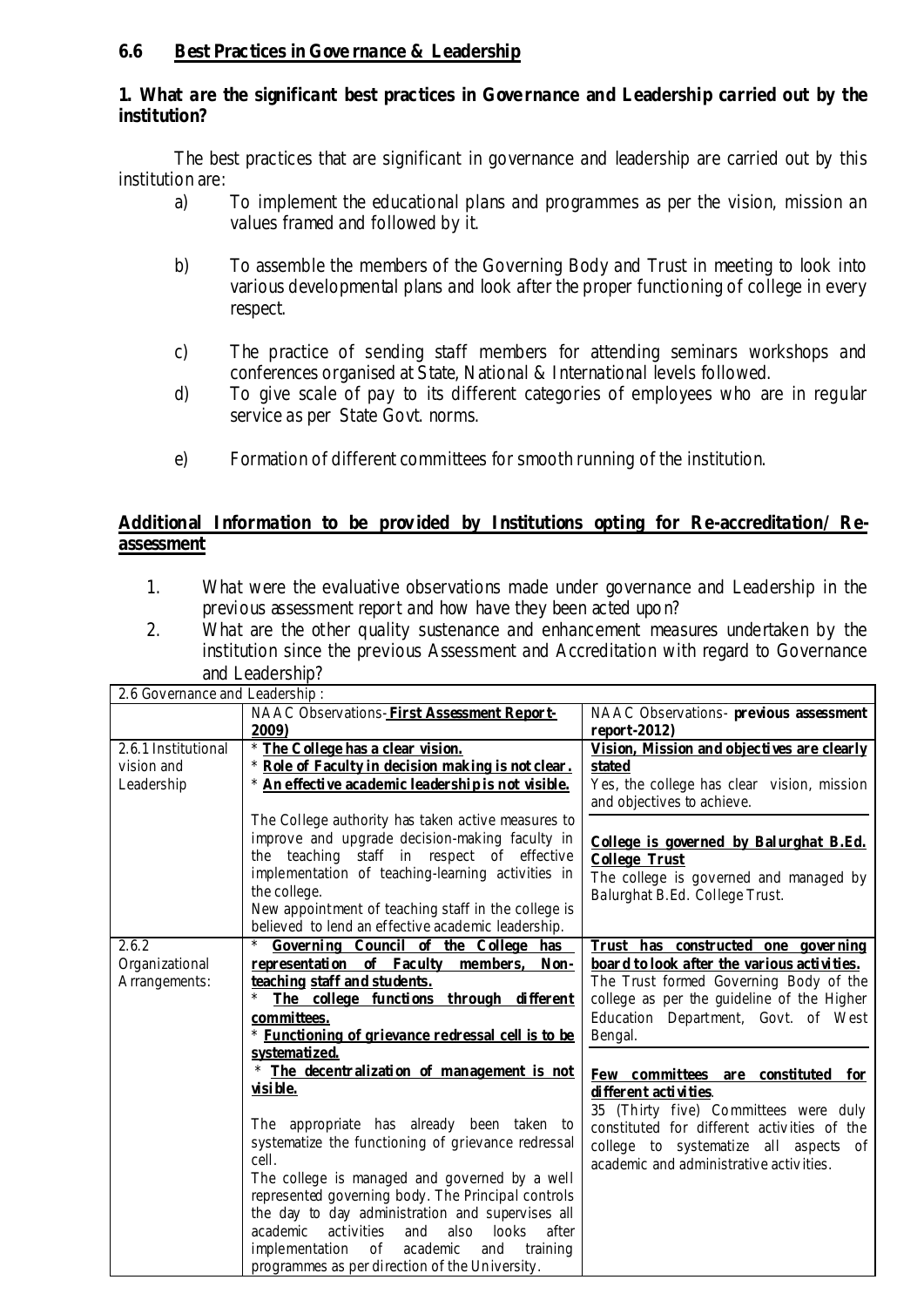| 2.6.3 Strategy<br>Development and<br>Deployment:                         | * Perspective plan is yet to be drawn out.<br>* Strategic plan for future development is not in<br><u>place.</u><br>The College has a vision to implement M.Ed.<br>course, under the same umbrella and in near future<br>to become a Deemed University.                                                                                                                                                                                                                                                                                                                                                                     | Preparation of perspective plan is yet in<br>process.<br>Got recognizing from ERC-NCTE for<br>introducing M.Ed. Programme for & from<br>the session 2017-2019.<br>The college has a vision to introduce<br>integrated M.Phil & Ph.D. programme in                                                                                                                                                                                                                                                                                                     |
|--------------------------------------------------------------------------|-----------------------------------------------------------------------------------------------------------------------------------------------------------------------------------------------------------------------------------------------------------------------------------------------------------------------------------------------------------------------------------------------------------------------------------------------------------------------------------------------------------------------------------------------------------------------------------------------------------------------------|-------------------------------------------------------------------------------------------------------------------------------------------------------------------------------------------------------------------------------------------------------------------------------------------------------------------------------------------------------------------------------------------------------------------------------------------------------------------------------------------------------------------------------------------------------|
|                                                                          |                                                                                                                                                                                                                                                                                                                                                                                                                                                                                                                                                                                                                             | near future with a mission to upgrade this<br>college to a research institute of training<br>and education.<br>Selection of teachers is made as per<br>nor ms<br>The selection of the teachers is made<br>abiding by the norms of NCTE and<br>Affiliating University.                                                                                                                                                                                                                                                                                 |
| 2.6.4 Human<br>Resource<br>Management:                                   | There is no faculty to teach Methods of<br>$\ast$<br>Teaching Physics, Mathematics, chemistry,<br>Hindi etc.<br>* Self-appraisal system is implemented.<br>* Professional development programmes for<br>staff are yet to be organized.<br>The academic performance of Faculty<br>$\ast$<br>members by an outsider expert is yet to be<br>e valuated.                                                                                                                                                                                                                                                                        | There is no human resource policy and<br>rules and regulations.<br>The present Governing Body is trying to<br>introduce human resource policy, rules and<br>regulation relating to Balurghat B.Ed.<br>College in accordance with the norms of<br>NCTE, Higher Education Department,<br>Affiliating University, UGC & NAAC.                                                                                                                                                                                                                            |
|                                                                          | Due to large number of recruitment made by the<br>College service & School service commission,<br>Science Trainers are not available at the time of<br>NAAC Peer Team visit. Hence the college<br>authority duly appointed Science Trainers to teach<br>different Science Method subjects.<br>Hindi is not Method subject under the B.Ed.<br>curriculum of University of Gour Banga.<br>Research committee has been formed and they<br>will take necessary steps in this regard.<br>Recently organized National Level Workshop<br>by the Institution has created impact on FIP for<br>promotional development of faculties. | Professional development of employees<br>yet to be planned.<br>The employees of the college are<br>encouraged and instructed to prepare<br>themselves to develop their efficiency in<br>their respective positions in terms of their<br>professional and academic qualifications as<br>per guidelines of Research and Publication<br>Committee.                                                                                                                                                                                                       |
| 2.6.5. Financial<br>Management and<br>Resource<br>Mobilization:          | * The College has substantial surplus budget.<br>* Office automation is yet to be made.<br>* Budgetary provision is yet to be made for<br>different activities.<br>* Financial control is only with the Governing<br>Body.<br><b>Ans</b> : The office automation of the college has<br>already been made.<br>Budget itself reflects all type of activities relating<br>to teachers training programme.                                                                                                                                                                                                                      | Process of annual accounts and audit is<br>in vogue.<br>The Income $\&$ Expenditure relating to all<br>vouchers, registers, receipt books Cash<br>Books, Pass Books, Bank re-constellation<br>Statement and relevant ledgers and other<br>connected papers were duly examined and<br>audited by tour engaged recognized<br>Chattered Firm during every closing<br>financial year.<br>Student fees is the main source of funds.<br>The college has no other source of fund<br>generation than Government fixed course<br>fees collected from students. |
| 2.6.6. Best<br>Practices in<br>Governance and<br>Leadership (If<br>any): | * Sound financial position                                                                                                                                                                                                                                                                                                                                                                                                                                                                                                                                                                                                  |                                                                                                                                                                                                                                                                                                                                                                                                                                                                                                                                                       |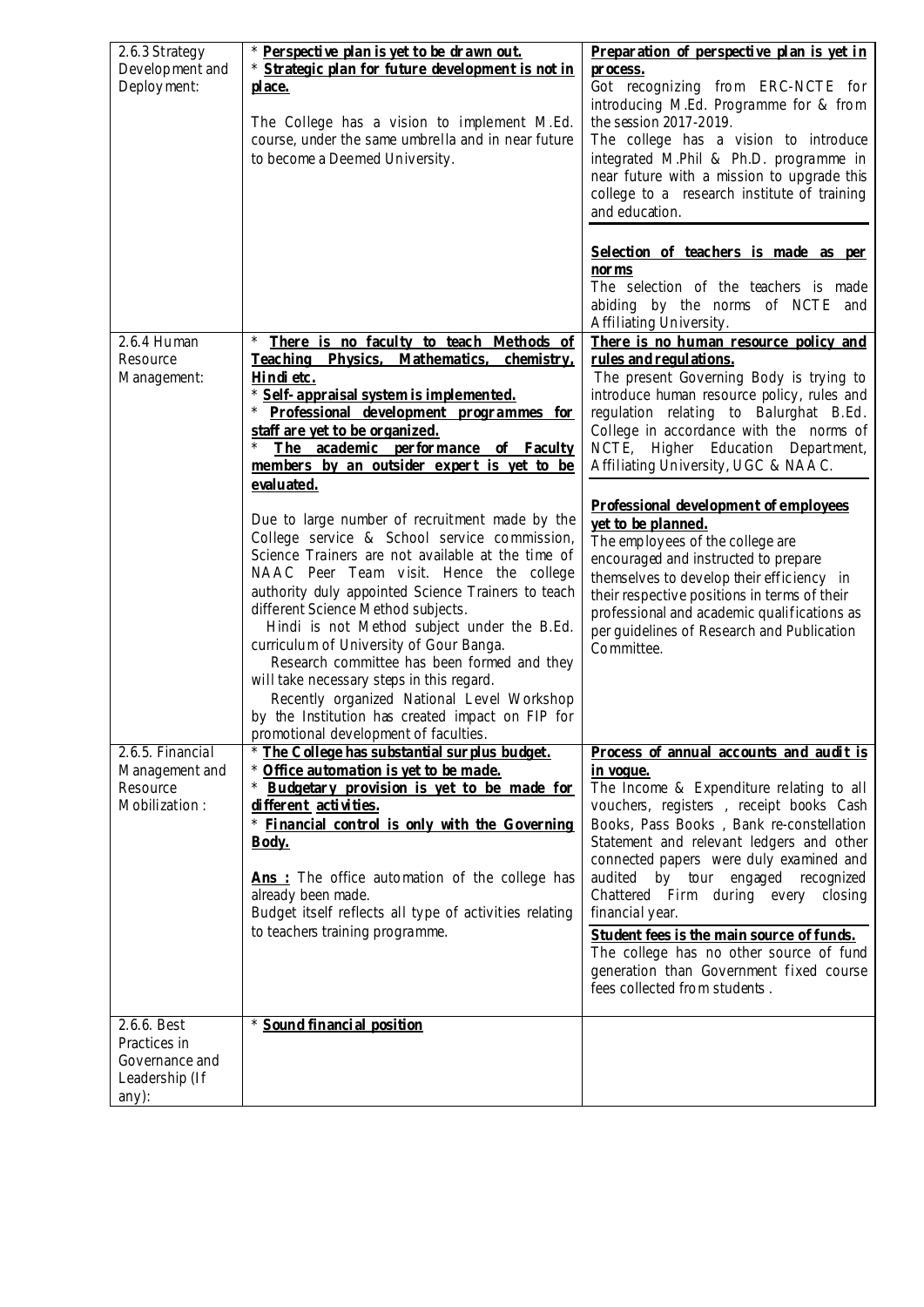# **Criterion -VII -Innovative Practices**

### **7.1 Internal Quality Assurance System**

#### **1. Has the institution established Internal Quality Assurance Cell (IQAC)? If yes, give its year of establishment, composition and major activities undertaken.**

Yes, IQAC was established in the year 2008 in this institution. The present composition of the said cell is given below:

#### **IQAC for 2015-16**

- a) Principal, Ex-officio, Chairman of the Committee
- b) Dr. Kalyan Pandey , Educationists from outside
- c) Dr. Asish Kr. Das, -Do-
- d) Sri Haripada Saha Member ,Governing Body
- e) Sri Ranen Barman, -Do-
- f) Dr. Kalpataru Mondal , IQAC Co-ordinator
- g) Sri Indrojit Saha, Representative of the Teachers
- h) Sri Rakesh Choudhury, -Do
- i) Smt. Riya Banerjee, -Do-<br>i) Sri Uttam Kumar Maii -Do-
- j) Sri Uttam Kumar Maji
- k) Sri Bibhas Roy, Stakeholder & Community Representative
- l) Sri Indranil Mukherjee, Representative, Alumni Association
- m) Sri Malay Kr. Saha, Representative of Non-teaching
- n) Sri Abhishek Bhowmick, Representative of students
- o) Smt. Nilanjana Chakraborty -Do-

The major activities have been undertaken this year –

- i) Academic planning for the different courses;
- ii) Systematic and time bound execution of the academic planning;
- iii) Continuous and comprehensive evaluation of the academic programmes;
- iv) Performance appraisal of the faculty;
- v) Faculty development through various programmes at institutional levels and externally;
- vi) Bringing innovations in the instructional practices;
- vii) Providing support services to the students;
- viii) Addressing the grievances;
- ix) Up-gradation of the technical and learning resources;
- x) Planning research endeavors;
- xi) Promoting extension activities;
- xii) Organizing seminars and workshop.

#### 2. Describe the mechanism used by the institution to evaluate the achievement of goals and **objectives.**

The institute uses the following mechanism to evaluate the achievement of goals and objectives:

- $\triangleright$  Annual action plan that is generated by the institution based on the institutional goals and objectives directs all activities and programs of the institute. This plan is reviewed at the end of every year and its effectiveness is analyzed at the completion the year on the basis of reflective reports of every activity and portfolio;
- $\triangleright$  Feedback of each activity and program also helps to understand the attainment of the institutional goals and ob jectives;
- $\triangleright$  Reflective meetings are periodically held to review and discuss the extent of attainment/nonattainment of objectives;
- $\triangleright$  Modifications in activities/programs are done on basis of the feedback. In case of nonattainment of any objectives a reflective meeting is held and the activities are re-planned in the new perspective.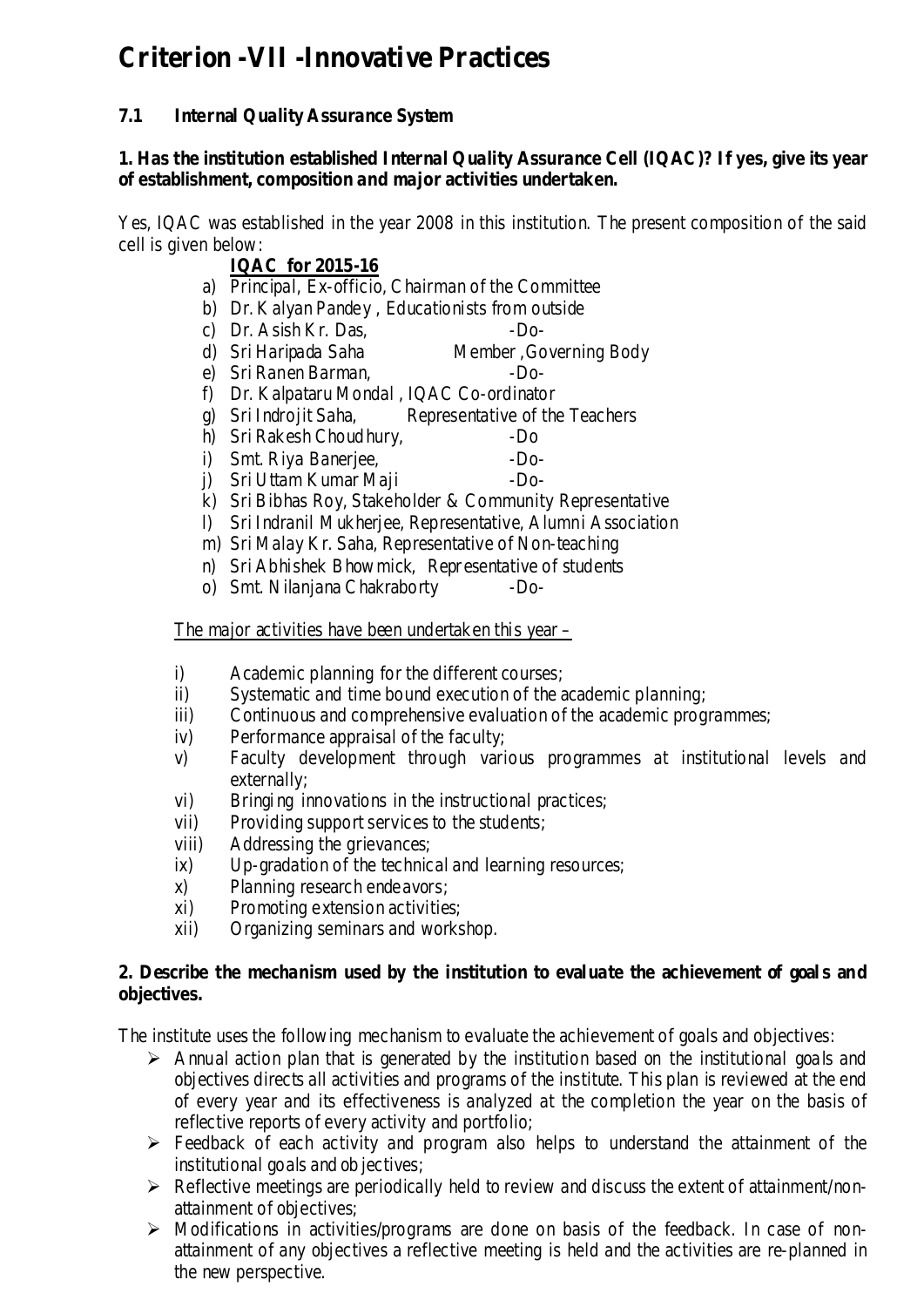### **3. How does the institution ensure the quality of its academic programmes?**

- $\triangleright$  Periodic observation, supervision and midterm monitoring of faculty and students performance;
- $\triangleright$  Program evaluation of each program;
- $\triangleright$  Analysis of students and faculty performance;
- $\triangleright$  Preparing a well-chalked action plan;
- $\triangleright$  Frequently discussing key issues in the staff meetings and arriving at the right solution.

### **4. How does the institution ensure the quality of its administration and financial manage ment processes?**

a) The institution through formation of different committees keeps the principal as the academic head and de-centralize power to ensure the quality of its administration.

 b) The Governing Body of the institution has duly formed Finance Committee to activate and systematize the entire financial management process of the institution. All types of income and expenditure of the institution are routed through the Finance Committee and they are internally and externally audited.

#### **5. How does the institution identify and share good practices with various constituents of the institution.**

The institution identifies and shares good practices with various constituents of the institution through:

- $\triangleright$  Sharing the practices, faculty and students achievement in staff meetings;
- $\triangleright$  Informing about them during local management meetings;
- $\triangleright$  Informing students, alumni and parents during formal gatherings with them.

#### **7.2 Inclusive Practices**

#### **1. How does the institution sensitise teachers to issues of inclusion and the focus given to these in the national policies and the school curriculum.**

The institution sensitizes teachers of the college through its academic resourceful experts as invitees lecturers, principal and the senior most faculties well-versed in the teaching about the significance of proper utilization of human resources. It has followed the national policies of education of the Govt. as issued from time to time and has stressed the very statement; "square knot, square whole and round peg round whole." Focusing on this statement the National policy on education has highly stressed the fact that every individual is an asset for the society. For enabling them to contribute their level best to the society, education is a must. That is why the NPE 1986 has defined education as a unique investment in present and future. Accordingly the school curriculum has been framed to fulfill the requirements of different categories of learners focusing on the issues of inclusion. This can be materialized through integral education or integrated approach to education.

- Extension activities and other environmental ;
- Professional development programme;

#### **2. What is the provision in the academic plan for students to learn about inclusion and exceptionalities as well as gender differences and their impact on learning.**

The institution has kept the provision of individual attention, peer teaching, remedial instructions, enrichment materials in its academic plans for students to learn about inclusion and exceptionalities as well as gender differences and their impact on learning.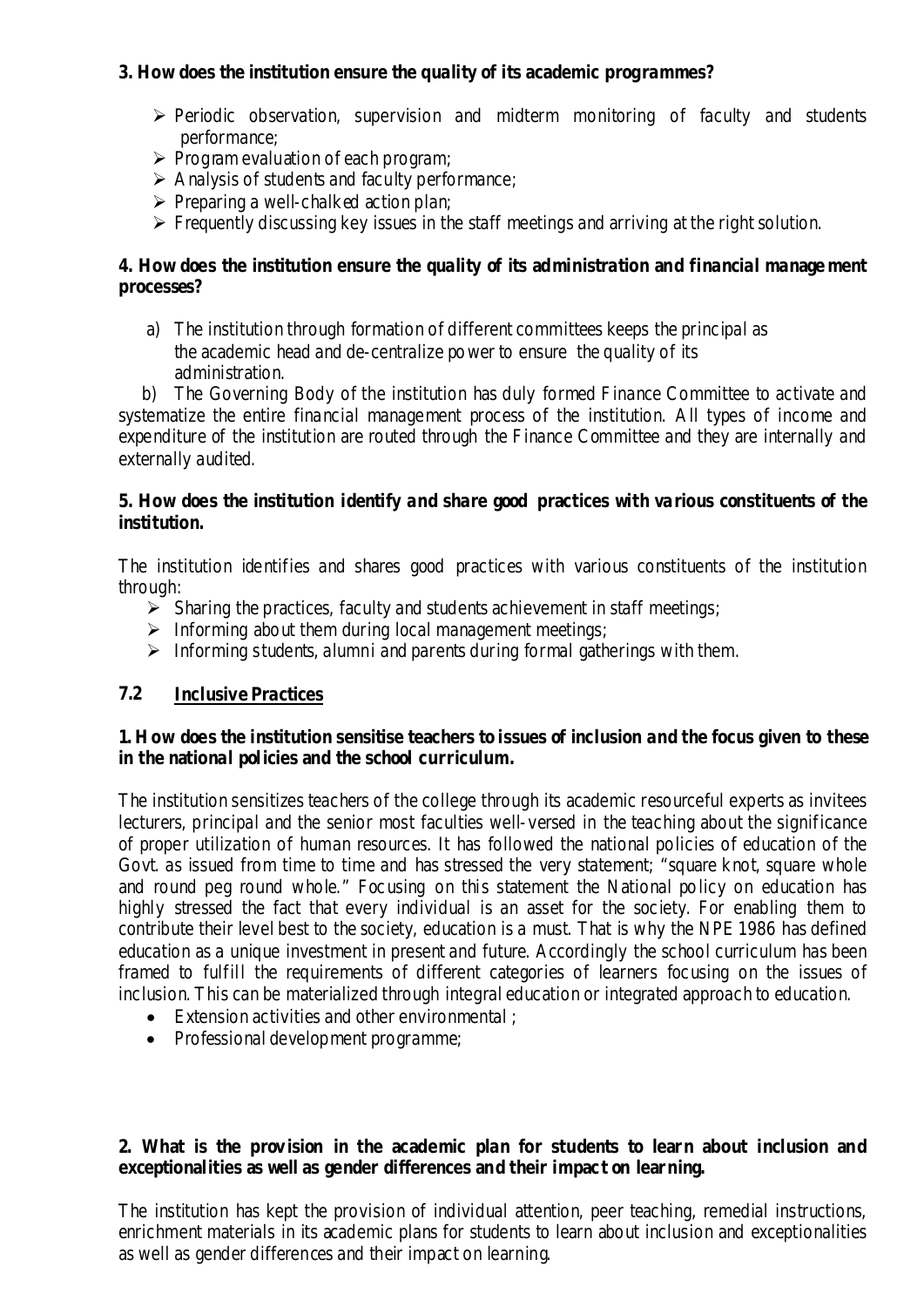#### **3. Detail on the various activities envisioned in the curriculum to create learning environments that foster positive social interaction, active engagement in learning and self-motivation.**

The various activities like sessional Activities in the form of campus beautification programme, road-safety programme, cleaning programme, observation of birth days of national greatmen, community related programmes like, family adoption programme, blood donation camp, organized seminar on different bur ning issues of the society, literacy programme, study tour etc. have been envisioned in the curriculum to create learning environments that foster positive social interaction, active engagement in learning and self-motivation.

#### **4. How does the institution ensure that student teachers develop proficiency for working with children from diverse backgrounds and exceptionalities?**

The institution ensures that the trainee-teachers develop proficiency for working with children from diverse backgrounds and exceptionalities through the teaching of individuals of different physical and mental abilities to overcome teaching discriminations, the solidification of integral education, the insurance of equality of educational opportunities, removal of gender disparities etc.

### **5. How does the institution address to the special needs of the physically challenged and differently-abled students enrolled in the institution?**

Two physically disadvantaged or physically challenged trainees have been admitted to the institution. There is provision of quota for the physically challenged candidates in enrollment in this institution as per State Govt. rule. For fulfilling the special needs of the various students enrolled in the institution, the following measures have been adop ted and undertaken by the institution:

- a) Wheel chair provision;
- b) Classes conducted in the ground floor;
- c) Emphasis on inclusive education;
- d) Teaching done keeping in pace the needs of physically challenged and differentlyabled students;

#### **6. How does the institution handle and respond to gender sensitive issues (activities of women cell and other similar bodies dealing with gender sensitive issues)?**

As this institution is a B.Ed. training college where the graduate and post-graduate candidates are coming to obtain their degree, there is no hard and fast provision of forming any committee or cell categorically meant for women category. The prime reason is that all are adults and it is a coeducational institution. However, there is a cell formed by the institution naming "Grievance Redressal Cell" to see the demands, grievances and issues of trainees in general by focusing on the gender sensitive issues. Hence, if any matter comes as a gender sensitive issue to the surface in the institution, it is immediately redressed or solved by the above stated cell.

#### **7.3 Stakeholder Relationships**

#### **1. How does the institution ensure the access to the information on organizational performance (Academic and Administrative) to the stakeholders?**

The institution ensures access to the information on its organizational performance in relation to academic and administrative perspectives to the stakeholders in the following ways :

- In the meeting of the Governing Body at regular intervals.
- In teacher-students discussion.
- In the meeting of the employees and Governing Body members of the college with community members.
- In informing the guardians regarding the academic and administrative matters through their wards.
- By inviting their constructive and valuable opinions and suggestions to promote the academic standard and to streamline college administration.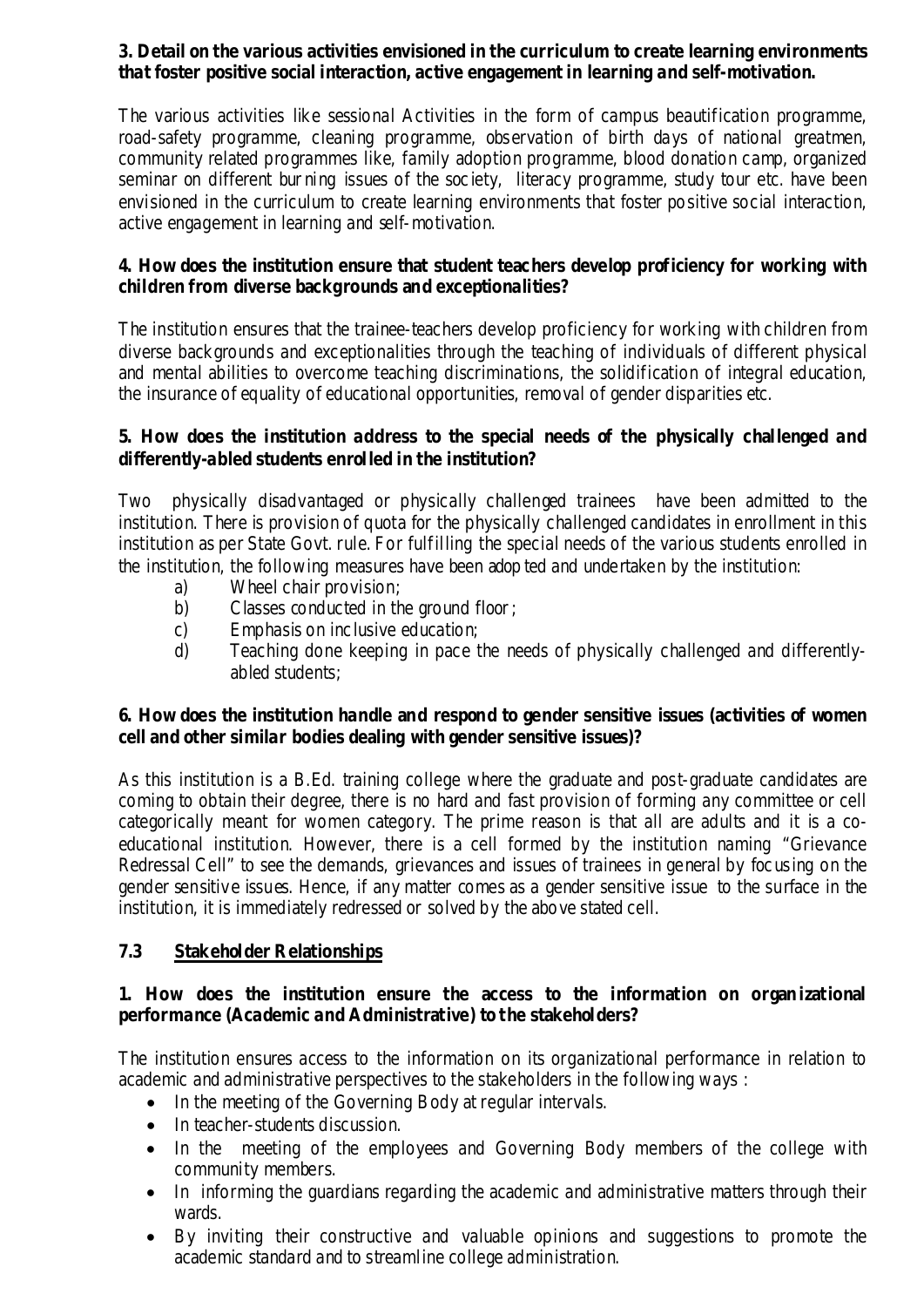**2. How does the institution share and use the information/ data on success and failures of various processes, satisfaction and dissatisfaction of students and stakeholders for bringing qualitative improvement?**

Various information is collected and shared through:

- ▶ IQAC meetings;
- $\triangleright$  Faculty forums, staff meetings;
- $\triangleright$  Governing Body meetings as well as frequent interaction with other members, notice boards, website uploads etc;
- $\triangleright$  Formal and informal feedback from students;
- Grievance Redressal cell ;
- $\triangleright$  Seminar / conferences

**3. What are the feedback mechanisms in vogue to collect, collate and data from students, professional community, Alumni and other stakeholders on program quality? How does the institution use the information for quality improvement?**

- $\triangleright$  The institution uses the feedback from suggested in the NAAC Manual for taking feedback from students about teachers course and program;
- $\triangleright$  In addition to these feedbacks regular meetings both formal and informal are organized to elicit information that is not depicted clearly or which is difficult to elicit through the feedback form;
- $\triangleright$  The results of the discussions are noted and plan of action is built up based on the modified course of action;
- $\triangleright$  Feedback forms are revised so as to incorporate the system changes that have been introduced and then analyzed for their effectiveness.

#### **Additional Information to be provi ded by Institutions opting for Re-accreditation.**

1. How are the core values of NAAC reflected in the various functions of the institution?

| 2.7 Innovative Practices: |                                                   |                                                                                      |
|---------------------------|---------------------------------------------------|--------------------------------------------------------------------------------------|
|                           | NAAC Observations-First Assessment Report-        | NAAC Observations- previous assessment                                               |
|                           | 2009)                                             | $report-2012)$                                                                       |
| 2.7.1<br>Internal         | * Students' involvement in quality assurance is   | Working of IQAC yet to be strengthened.                                              |
| Quality Assurance         | not visible.                                      | Initiative taken for holding meetings one in                                         |
| System: (IQAS)            | * System perspective is yet to be developed.      | every three month for development,                                                   |
|                           | Monitoring System of Academic quality             | academic improvement, inviting eminent                                               |
|                           | through an outside expert is yet to be            | educationists like Prof. Shakti Patra, Prof.                                         |
|                           | implemented.                                      | S.S. Bairagya, Prof.(Dr.) P. K. Misra, Prof.                                         |
|                           | Renowned Educationists in the line of Teacher     | G.C. Nanda, Dr. V.M. Sasikumar etc.                                                  |
|                           | Education like Prof. Shakti Patra, Prof. S.S.     |                                                                                      |
|                           | Bairagya, Dr. Kalyan Pandey, Dr. Asish Das, Dr.   |                                                                                      |
|                           | Biman Sarkar and other eminent educationists and  |                                                                                      |
|                           | outsider Experts attended this college to promote |                                                                                      |
|                           | and upgrade the academic and professional         |                                                                                      |
|                           | development programmes through monitoring         |                                                                                      |
|                           | system of Academic quality.                       |                                                                                      |
| 2.7.2. Inclusive          | * Gender sensitivity is visible.                  |                                                                                      |
| Practices:                | No provision for the differently- abled           |                                                                                      |
|                           | students.                                         |                                                                                      |
|                           | * Academic development of students from rural     |                                                                                      |
|                           | & socially disadvantaged section of society is    |                                                                                      |
|                           | not visible.                                      |                                                                                      |
|                           | Appropriate steps have been taken to facilitate   |                                                                                      |
|                           | training programme for rural and socially weaker  |                                                                                      |
|                           | section of the society.                           |                                                                                      |
| 2.7.3 Stakeholder         | * Good reputation in local community.             | Good relationship with school and other                                              |
| Relationships:            | * Alumni association exists.                      | stake holders.                                                                       |
|                           | * Satisfaction visible among stakeholders.        | The Governing Body of the college                                                    |
|                           |                                                   | maintains good relationship<br>with the                                              |
|                           |                                                   | Headmasters/Headmistress/<br>Teachers/                                               |
|                           |                                                   |                                                                                      |
|                           |                                                   | Support staff of the respective School                                               |
|                           |                                                   | relating to School Internship, Government<br>Officials, Local Dignitaries for smooth |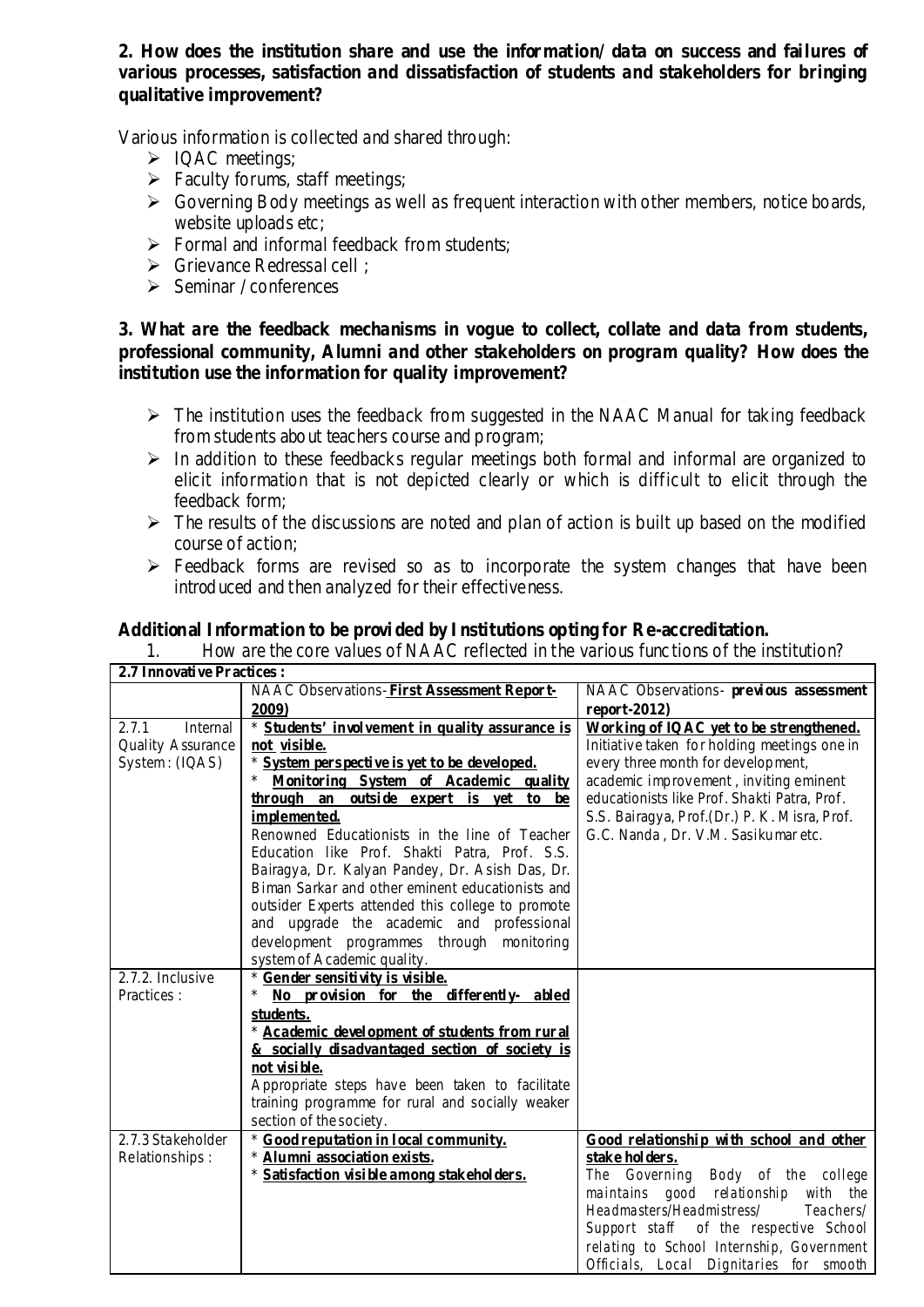|  | running of the institution.                  |
|--|----------------------------------------------|
|  | College enjoys good reputation.              |
|  | The college is trying to maintain and retain |
|  | its good reputation in the society and to    |
|  | consolidate its social confidence.           |
|  |                                              |

## **Observation by the NAAC Peer team :- 2012**

| <b>Section</b><br><b>III:OVERALL</b><br><b>ANALYSIS</b> |                                                                                                                                                                      |
|---------------------------------------------------------|----------------------------------------------------------------------------------------------------------------------------------------------------------------------|
| 3.1 Institutional Strengths:                            | <b>Sufficient Infrastructure</b>                                                                                                                                     |
|                                                         | The college has sufficient infrastructure. The college is trying to develop its                                                                                      |
|                                                         | infrastructure every year within budgetary provision.                                                                                                                |
|                                                         |                                                                                                                                                                      |
|                                                         | College enjoys good reputation.                                                                                                                                      |
|                                                         | The social reputation of the college stand on solid foundation of credibility as an                                                                                  |
|                                                         | institution of excellence in the field of training and education.                                                                                                    |
|                                                         |                                                                                                                                                                      |
|                                                         | Motivated and co-operative faculty<br>The faculty is highly motivated to achieve their excellence in teaching, education and                                         |
|                                                         | research to raise the standard of the college and the members of the faculty actively                                                                                |
|                                                         | co-operate with one another to attain the collective institutional goals and in this                                                                                 |
|                                                         | respect they are always inspired by co-operative teams spirit.                                                                                                       |
| 3.2 Institutional Weaknesses                            | <b>Lack of financial resources.</b>                                                                                                                                  |
|                                                         | The Governing Body is keeping keen vigilance on the above mentioned issue how to                                                                                     |
|                                                         | overcome weak financial resources. Financial support from the UGC/NAAC/Govt. is                                                                                      |
|                                                         | solicited to deal with the situation.                                                                                                                                |
|                                                         |                                                                                                                                                                      |
|                                                         | Lack of academic leadership and organizational planning.                                                                                                             |
|                                                         | The college is well equipped with qualified faculty headed by the Principal who is                                                                                   |
|                                                         | not only a doctorate in the field of education but also a nationally and internationally                                                                             |
|                                                         | recognized regular contributor to research journal & magazines. Dr.Kalpataru<br>Mondal, Assistant Professor of the college and co-ordinator, IQAC, is also a scholar |
|                                                         | both in Geography & Education. Dr. Asish Das, a scholar in Physics, is the visiting                                                                                  |
|                                                         | professor of the college, Dr. Kalyan Pandey, who has six M.A.s in six different                                                                                      |
|                                                         | subjects, one M.Phil. in Linguistics and Ph.D. in English Literature and M.Ed., has                                                                                  |
|                                                         | written more than 15 books on English Language, Linguistics, Education &                                                                                             |
|                                                         | Language Teaching of international standard published from Kolkata, Delhi, &                                                                                         |
|                                                         | Hyderabad. He has been nominated as member of Research Board of Advisors, ABI,                                                                                       |
|                                                         | North Carolina, USA. He is also the visiting professor of pedagogy of language of                                                                                    |
|                                                         | this college. The other faculty members are also scholars in their respective fields.                                                                                |
|                                                         | System, rules and regulations for good governance are non-existent.                                                                                                  |
|                                                         | Good governance of the management is the top priority of the college. The college is                                                                                 |
|                                                         | run, managed, administered and controlled in strict accordance with the system of<br>academic administration governed by discipline and transparency and rules and   |
|                                                         | regulations as laid down by NCTE, NAAC, UGC, the Affiliating University and the                                                                                      |
|                                                         | Department of Higher Education, Government of West Bengal. Above all, the                                                                                            |
|                                                         | administrative fairness and financial transparency are appreciated at all level of                                                                                   |
|                                                         | administration and authority. The college has full control over both its employees and                                                                               |
|                                                         | students.                                                                                                                                                            |
|                                                         |                                                                                                                                                                      |
|                                                         | Lack of professional development of faculty.                                                                                                                         |
|                                                         | Each and every member of the faculty of the college is equipped with professional                                                                                    |
|                                                         | qualifications and has been selected on the basis of interview taken by the affiliating                                                                              |
|                                                         | university. Most of them are already enrolled as Ph.D. /M.Phil. programmes as part                                                                                   |
|                                                         | of their devotion to their respective professional development. They have also                                                                                       |
|                                                         | attended some national / international seminars/workshops etc. to enrich themselves                                                                                  |
|                                                         | both academically and professionally. In this respect they get full possible and                                                                                     |
|                                                         | permissible support from the college.                                                                                                                                |
| <b>Institutional</b><br>3.3                             | Paying attention towards professional development of faculties                                                                                                       |
| <b>Opportunities:</b>                                   | The Governing Body has taken positive initiative towards professional development<br>of faculty members.                                                             |
|                                                         |                                                                                                                                                                      |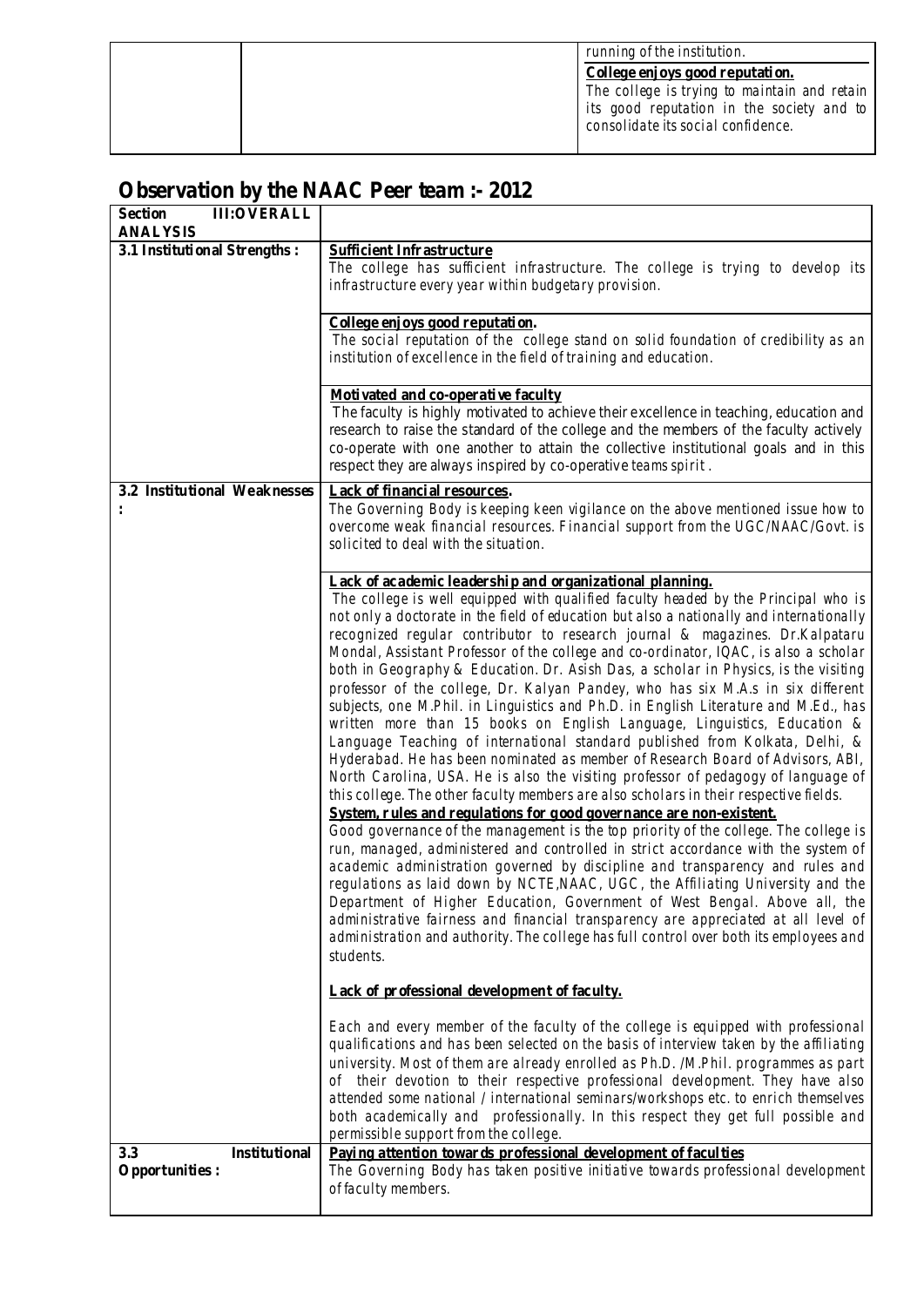|                               | Involvement of faculty in planning and decision making.                                  |  |
|-------------------------------|------------------------------------------------------------------------------------------|--|
|                               | The two faculty members represented in the Governing Body of the college as              |  |
|                               | member and Principal as the Ex-officio Secretary of the Governing Body.                  |  |
|                               | Faculty members are included in 35 committees relating to the development and            |  |
|                               | smooth functioning of the college. Therefore the faculty members are strongly            |  |
|                               | involved in planning and actively participate in decision making.                        |  |
|                               |                                                                                          |  |
|                               | Optimal use of ICT in teaching-learning and evaluation.                                  |  |
|                               | All the faculty members are well trained in the use of ICT in Teaching - learning and    |  |
|                               | evaluation and utilizing it in the class rooms to optimize the process of teaching and   |  |
|                               | learning and evaluation process. This year, the college has introduced smart class       |  |
|                               | with video conference facilities.                                                        |  |
|                               | The students are encouraged to participate in ICT based learning and present their       |  |
|                               | works through ICT.                                                                       |  |
|                               |                                                                                          |  |
|                               | Initiating M.Ed and value added courses.                                                 |  |
|                               | The NCTE granted recognisation for M.Ed Programme for and from the session               |  |
|                               | 2017-2019. The Governing Body is trying to introduce M.Phil, Ph.D (integrated            |  |
|                               | setup) and other value added courses in collaboration with National/International        |  |
|                               | Universities to upgrade the college to a research institute of training and education    |  |
|                               |                                                                                          |  |
|                               | Can have MOUs for academic collaboration                                                 |  |
|                               | Yes, the college has taken up initiatives to launch West Bengal Chapter affiliated to    |  |
|                               | Commonwealth Council for Educational Administration & Management, CCEAM, 86              |  |
|                               | Ellison Rd., Springwood 2777, NSW, Australia. (www.cceam.org),                           |  |
|                               |                                                                                          |  |
| 3.4 Institutional Challenges: | <b>Mobilizing resources.</b>                                                             |  |
|                               | The college has formed Finance Committee and Development Committee for proper            |  |
|                               | utilization of resources derived from different programmes offered by the college,       |  |
|                               | hostels and others sources. It recognizes mobilization of resources as a vital step      |  |
|                               | is trying to fully utilize its resources for<br>towards institutional development and so |  |
|                               | the benefit and development of the institution as well as the improvement of the         |  |
|                               | academic status of the college.                                                          |  |
|                               |                                                                                          |  |
|                               |                                                                                          |  |
|                               | Appointing and retaining quality teachers                                                |  |
|                               | The college believes in quality and excellence of teachers and an institution, and       |  |
|                               | appointment of quality teachers selected on the basis of requisite qualifications can    |  |
|                               | alone ensure quality teachers. The college has appointed the teachers in strict          |  |
|                               | accordance with the norms of qualification by NCTE and the affiliating University. It    |  |
|                               | allows no deviation from it. In addition to it, the college encourages and provides      |  |
|                               | possible support to the faculty members to enrich themselves academically and            |  |
|                               | professionally by way of pursuing research programmes. The college is committed to       |  |
|                               | retaining quality teachers.                                                              |  |
|                               | Making each student and teacher computer savvy and skillful communicator.                |  |
|                               | The staff and students are regularly instructed to enhance the computer skill through    |  |
|                               | British Institute, Kolkata having its camp office in this college and to develop their   |  |
|                               | communicative skills in English.                                                         |  |
|                               |                                                                                          |  |
|                               | Give maximum exposure through organizing and deputing them to participate                |  |
|                               | in workshops and seminars.                                                               |  |
|                               | Faculty members are encouraged to organize and participate in regional                   |  |
|                               | /national/international workshops and seminars as their positive steps towards           |  |
|                               | professional development.                                                                |  |
|                               |                                                                                          |  |
|                               | Developing research attitude.                                                            |  |
|                               | The college lays special emphasis on the formation and development of research           |  |
|                               | attitude in each and every faculty member which is believed to be a powerful             |  |
|                               | instrument in their professional development and inventive mind.                         |  |
|                               |                                                                                          |  |
|                               |                                                                                          |  |
|                               |                                                                                          |  |
|                               |                                                                                          |  |
|                               |                                                                                          |  |
|                               |                                                                                          |  |
|                               |                                                                                          |  |
|                               |                                                                                          |  |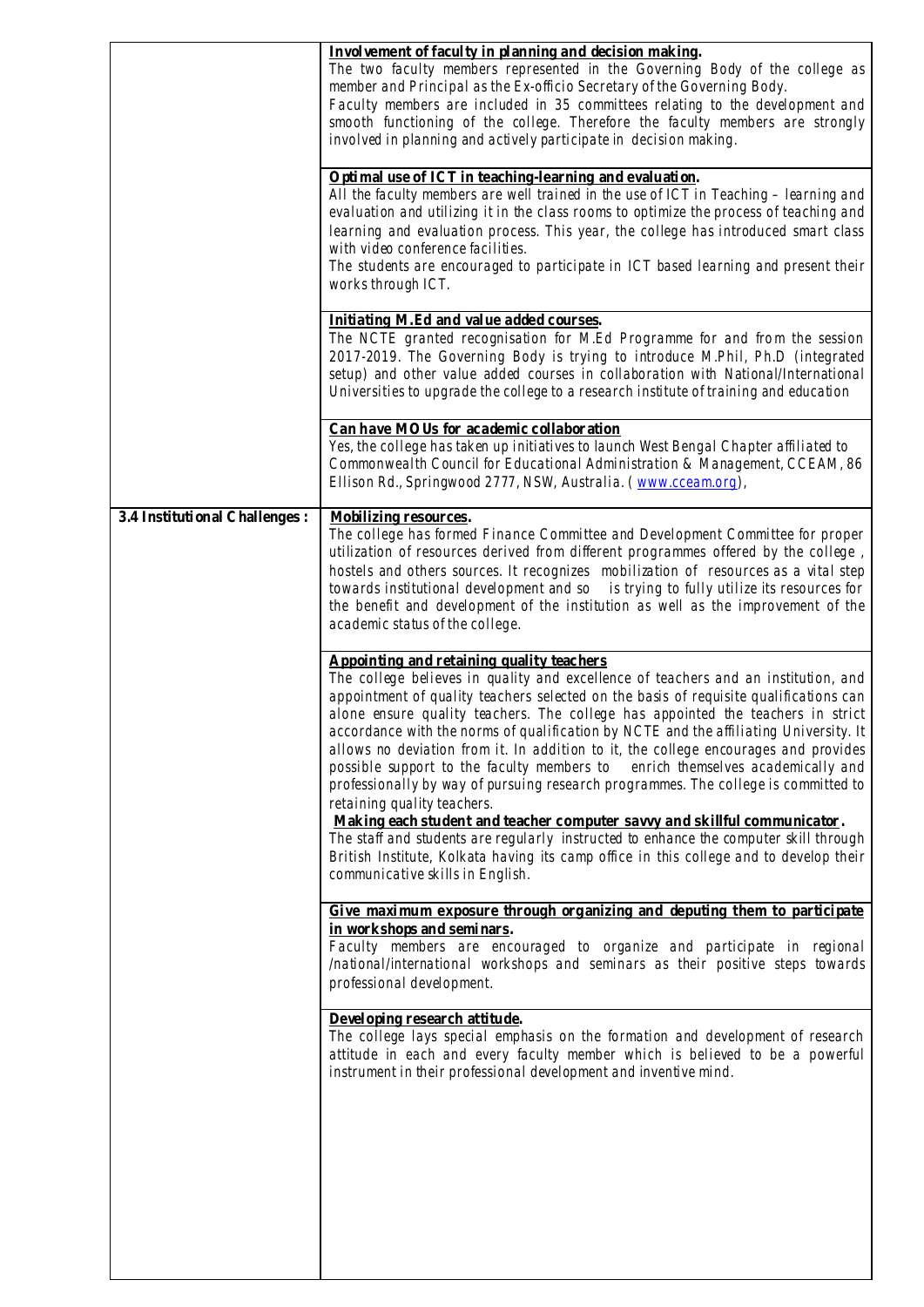| Section IV: Recommendations for Quality Enhancement of the Institution |                                                              |
|------------------------------------------------------------------------|--------------------------------------------------------------|
| (Please limit to ten major ones and use telegraphic language)          |                                                              |
|                                                                        | (It is not necessary to indicate all the ten bullets)        |
| More optional papers be provided.                                      | As per uniform curriculum structure for Two Year B.Ed.       |
|                                                                        | Programme in West Bengal any one optional course can be      |
|                                                                        | chosen from among the following:                             |
|                                                                        | Vocational/ Work Education, Health & Physical Education,     |
|                                                                        | Peace Education, Guidance & Counseling, Environmental        |
|                                                                        | and Population Education and Yoga Education.                 |
| flexible<br>Organizational<br>structure<br>be<br>made<br>to            | Thirty Five committees have been formed where the faculty    |
| accommodate participative role of teachers.                            | members can be accommodated to participate flexibly to       |
|                                                                        | give suggestions & decisions as and when required.           |
| Managing trust should look in to having clearly laid                   | The managing trust of the college formed Governing Body as   |
| down systems and regulatory framework for smooth                       | per norms of the Higher Education Department clearly laid    |
| functioning.                                                           | down systems & regulatory framework for smooth               |
|                                                                        | functioning of the institution.                              |
| It would be beneficial if teachers are given an                        | All the faculty members are given enough opportunity to      |
| opportunity to have greater academic exposure by                       | participate in workshops, seminars, conferences at           |
| participating and organizing seminars, conferences                     | State/National/ International levels. They have already      |
| etc.                                                                   | enjoyed this benefit to a larger extent.                     |
| Students be also exposed to contemporary social issues                 | The Institution itself organizes seminars & workshops and    |
| through seminars, workshops etc. Library should                        | allows students to participate in the same so as to have for |
| have move books and journals as well as fully                          | them exposure to contemporary social issues.                 |
| automated.                                                             | More relevant books & journals were duly purchased           |
|                                                                        | keeping in view the curriculum content and the library is    |
|                                                                        | made fully automated.                                        |
| Computer assisted learning need to be emphasized.                      | CAL is already being emphasized. All staff members are       |
|                                                                        | equally trained in its use and apply CAL as their teaching   |
|                                                                        | <i>preference.</i>                                           |
| College campus also need to have some ambience.                        | The college has good ambience.                               |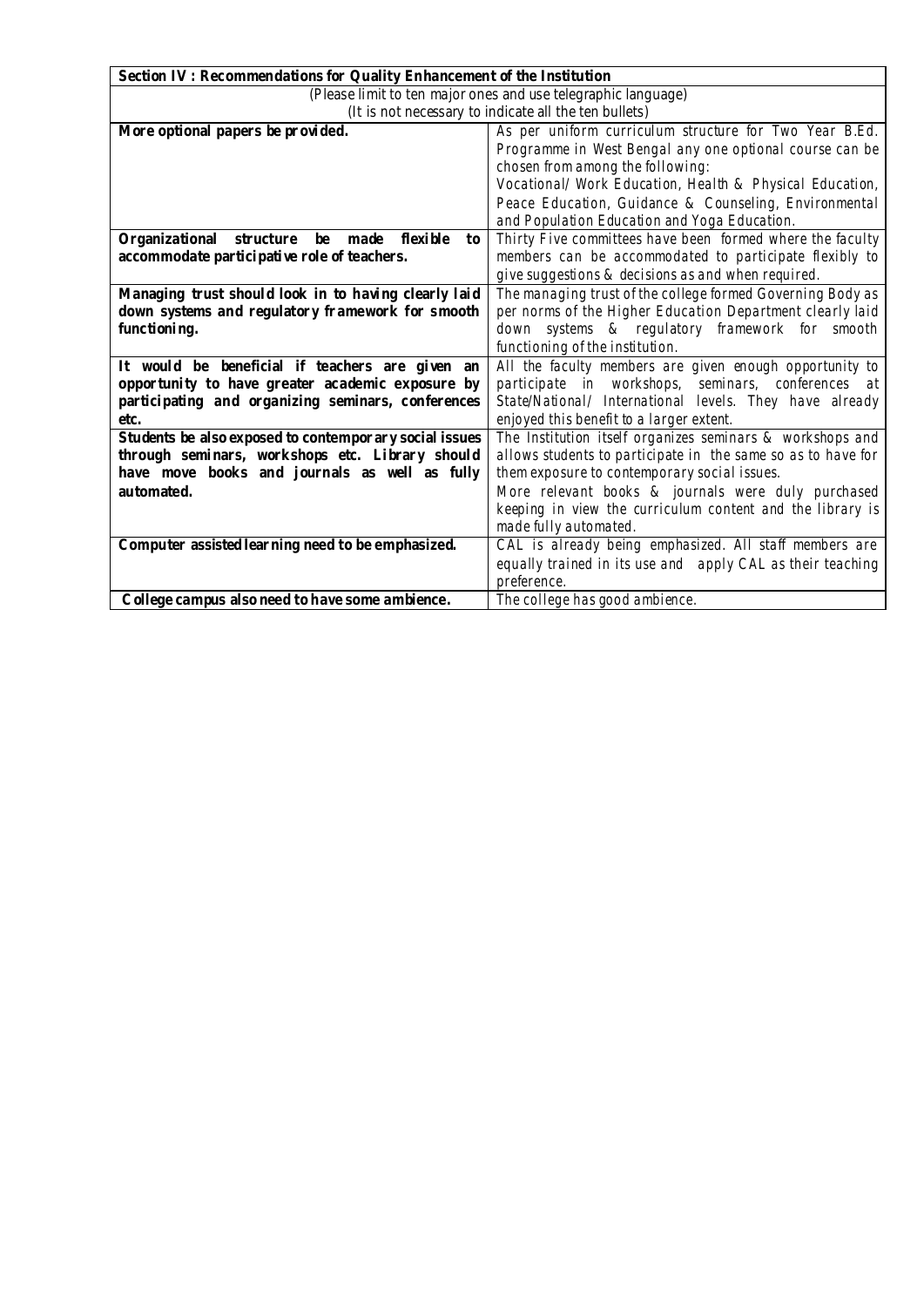#### 4. Declaration by the Head of the Institution

I certify that the date included in this Self-Study Report (SSR) - Cycle - 3 are true to the best of my knowledge.

This Self-Study Report (SSR) - Cycle- 3 is prepared by the institution after internal discussions and no part thereof has been outsourced.

I am aware that the Peer team will validate the information provided in this Self-Study Report (SSR) - Cycle - 3 during the peer team visit.

> table makerath for Signature of the Head of the Institution With seal.  $-$  Principal Balurghat B.Ed. College

Place : Balurghat Date: 08 - 02 - 26/7

Babeghat B.Ed. College SSR (Cycle-3)-LB